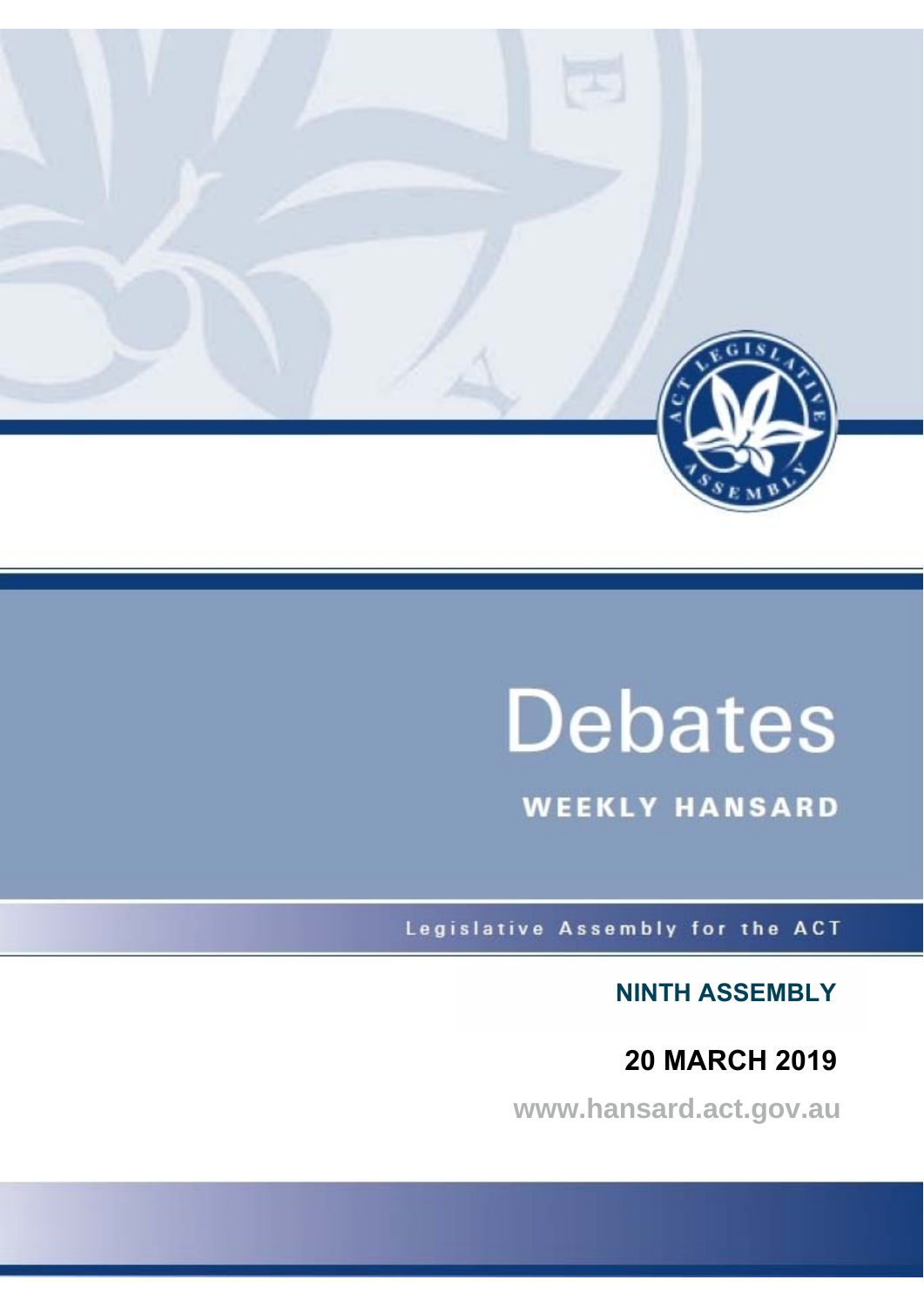## **[Wednesday, 20 March 2019](#page-2-0)**

| Culturally and linguistically diverse Canberrans—access to disability services 813 |  |
|------------------------------------------------------------------------------------|--|
| Questions without notice:                                                          |  |
|                                                                                    |  |
|                                                                                    |  |
|                                                                                    |  |
|                                                                                    |  |
|                                                                                    |  |
| Questions without notice:                                                          |  |
|                                                                                    |  |
|                                                                                    |  |
|                                                                                    |  |
|                                                                                    |  |
|                                                                                    |  |
|                                                                                    |  |
|                                                                                    |  |
|                                                                                    |  |
|                                                                                    |  |
|                                                                                    |  |
|                                                                                    |  |
| Supplementary answer to question without notice:                                   |  |
|                                                                                    |  |
| Culturally and linguistically diverse Canberrans—access to disability services 841 |  |
|                                                                                    |  |
|                                                                                    |  |
|                                                                                    |  |
|                                                                                    |  |
| Adjournment:                                                                       |  |
|                                                                                    |  |
|                                                                                    |  |
|                                                                                    |  |
|                                                                                    |  |
|                                                                                    |  |
|                                                                                    |  |
|                                                                                    |  |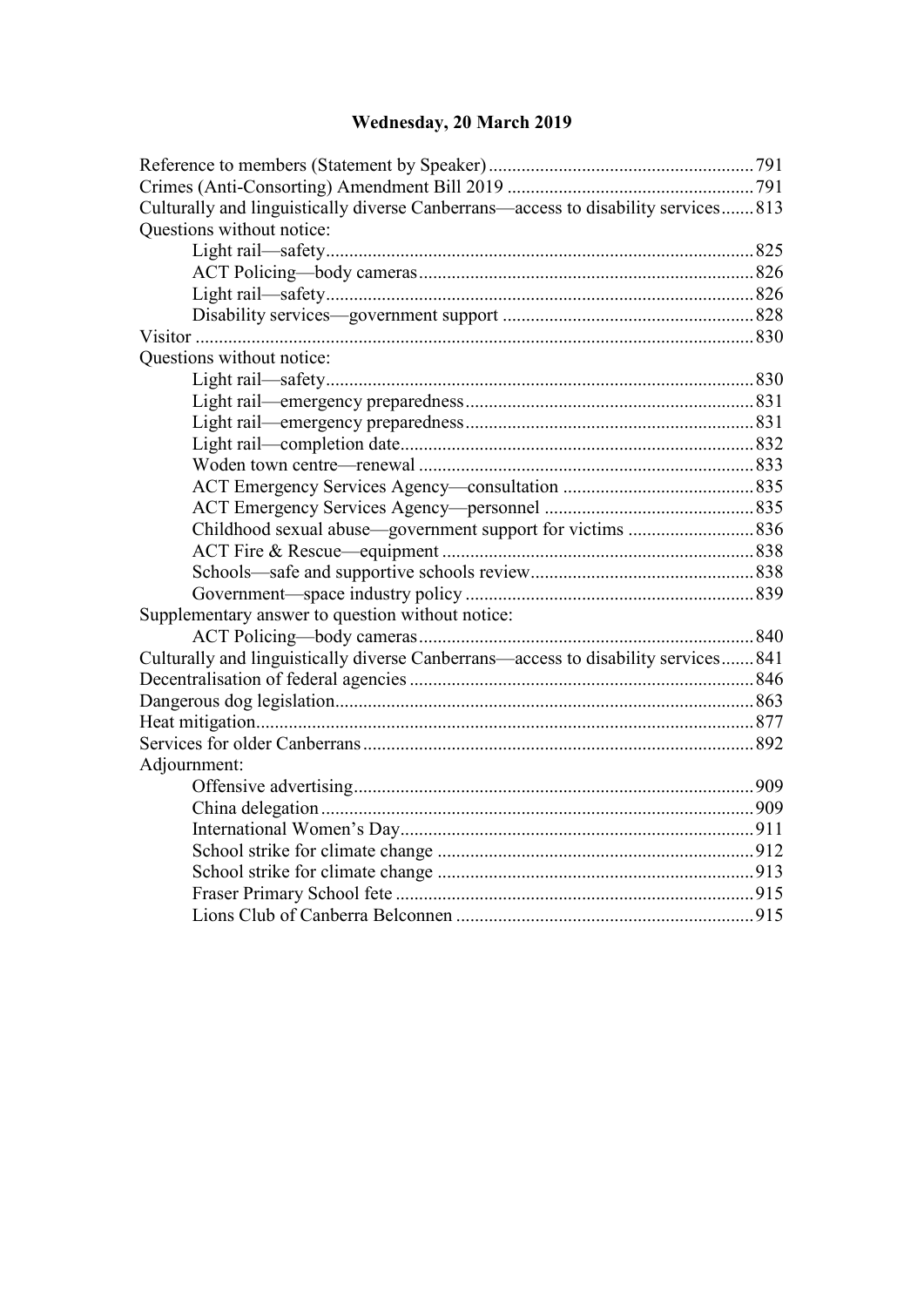### <span id="page-2-0"></span>**Wednesday, 20 March 2019**

**MADAM SPEAKER** (Ms J Burch) took the chair at 10 am, made a formal recognition that the Assembly was meeting on the lands of the traditional custodians, and asked members to stand in silence and pray or reflect on their responsibilities to the people of the Australian Capital Territory.

#### <span id="page-2-2"></span><span id="page-2-1"></span>**Reference to members Statement by Speaker**

**MADAM SPEAKER**: Members, Mrs Dunne yesterday after question time raised a point of order concerning what sanctions are available for members who persistently call a member by a particular name. I remind members that standing orders 54 and 55 state:

#### **Offensive words**

54. A Member may not use offensive words against the Assembly or any Member thereof or against any member of the judiciary.

#### **Personal reflections**

55. All imputations of improper motives and all personal reflections on Members shall be considered highly disorderly.

Standing order 56 provides:

When the attention of the Speaker is drawn to words used, the Speaker shall determine whether or not they are offensive or disorderly.

I also remind members that the companion states:

Until the Assembly otherwise directs, Members should not use the Member's Christian name, given name or versions thereof when referring to another Member. A Member may refer to a Member by title, such as Minister, Chief Minister, or Leader of the Opposition, or may use the prefix Mr, Mrs or Ms. Where a Member is entitled to use a substantive military, academic or professional title, this title will be used if the Member so wishes. A Member may also be referred to as the Member for his or her electorate.

That is somewhat difficult in a multi-member electorate.

I ask that members bear in mind both the standing orders and the extract from the companion that I read out in referring to all other MLAs. Of course, members will, in the cut and thrust of debate, criticise other members, but this must be done in an orderly way. A continual breach of this standing order or practice, if it is continually abused, may require the chair to issue a warning.

## <span id="page-2-3"></span>**Crimes (Anti-Consorting) Amendment Bill 2019**

Debate resumed from 20 February 2019, on motion by **Mr Hanson**:

That this bill be agreed to in principle.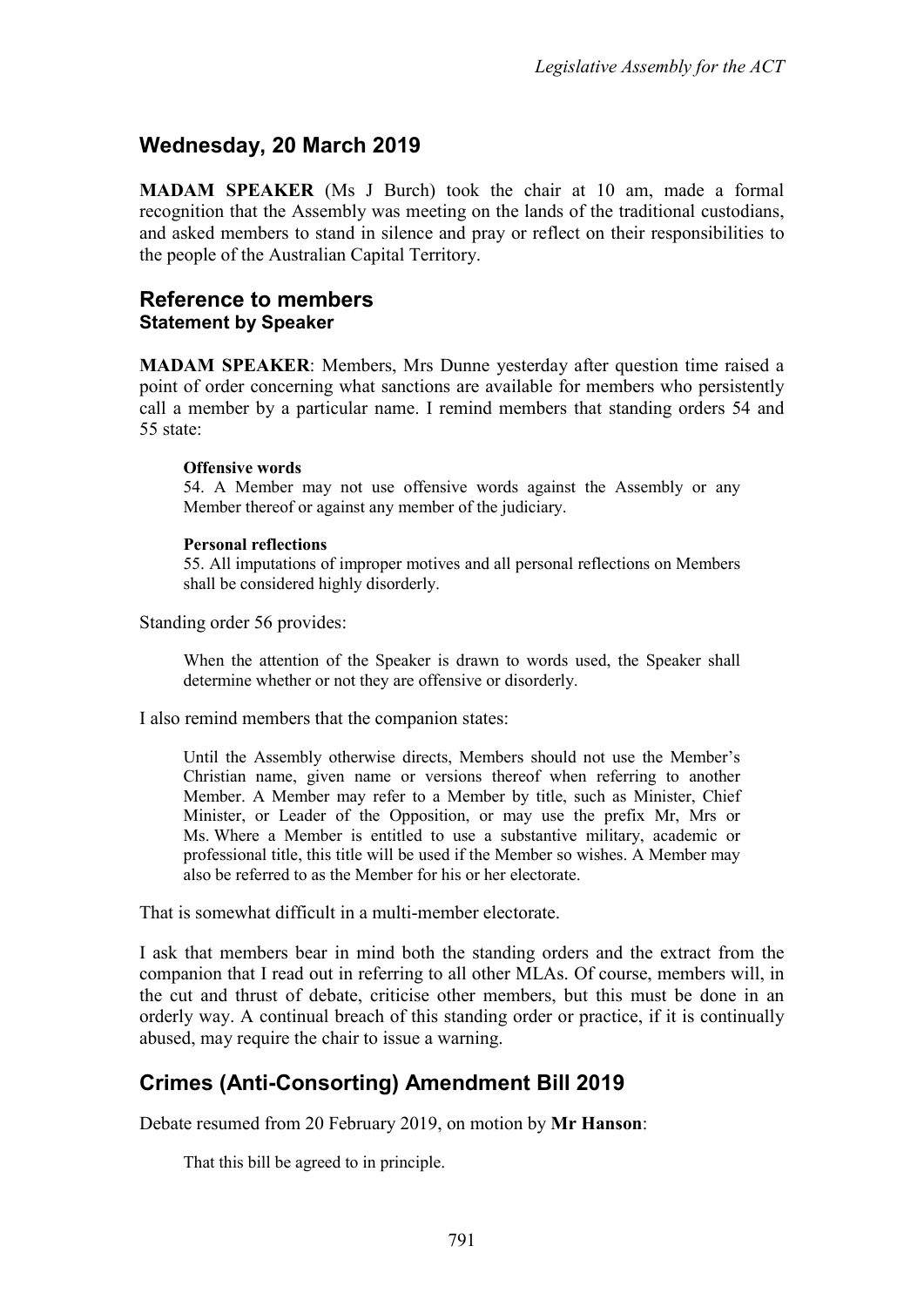**MR RAMSAY** (Ginninderra—Attorney-General, Minister for the Arts and Cultural Events, Minister for Building Quality Improvement, Minister for Business and Regulatory Services and Minister for Seniors and Veterans) (10.03): This government is unequivocally and firmly committed to keeping Canberrans safe. Violence has no place in our city, and this government has been diligent and determined in pursuing new laws and new resources for our police to ensure that all Canberrans feel safe and are safe.

Today's debate between the Canberra Liberals and the government is not one fundamentally about goals. We agree that keeping Canberrans safe is vital. But, unlike the opposition, we cannot pretend to make promises about safety and then not worry about their connection with reality. In government we make decisions about how to prevent crime based on evidence. On examination of the evidence, it is clear that the bill before the Assembly will not contribute anything to making Canberrans safer. We will never adopt ineffective legislation just for the sake of a headline.

This government's promise to Canberra is that we will support our police and criminal justice system in ways that are practical and proven to prevent crime and keep our community safe. That is why we will continue to work with police, with prosecutors and with our courts to ensure that they have the tools they need to uncover and prosecute organised crime.

The bill before us today was introduced off the back of years of scaremongering by the Canberra Liberals. They have done their best to politicise responses to organised crime by making promises about safety. But those promises simply do not stack up on an examination of the evidence.

In introducing this bill, Mr Hanson made the claim that Canberra is a haven for bikies. His evidence for this claim is a list of media headlines which he continually and mistakenly referred to as "facts". He and the Canberra Liberals have repeatedly seized on those headlines to call for legislation that will not do anything to prevent the incidents that they are talking about.

Promising safety is not the same as delivering safety, and scaremongering will not deliver safety. Unfortunately facts do not seem to worry the opposition when it comes to this topic. We cannot just quote headlines or, even worse, aim to make headlines to effectively stop crime. We have to look at the evidence available. I will provide examples from experts on crime and voices from our community.

Associate Professor Mark Lauchs from the Queensland University of Technology described these laws as not a solution to street violence "because it still happens in jurisdictions where anti-consorting laws already exist". Former senior police officer and Bond University criminologist Dr Terry Goldsworthy said that anti-consorting had become "political window dressing". And that is what the Canberra Liberals are offering today: ineffective political point-scoring. It is gutter politics at its worst, and it offers no real solutions to tackle organised crime.

These expert opinions are borne out in ACT statistics. ACT outlaw bikie gang membership numbers have remained relatively stable in recent years. In recent years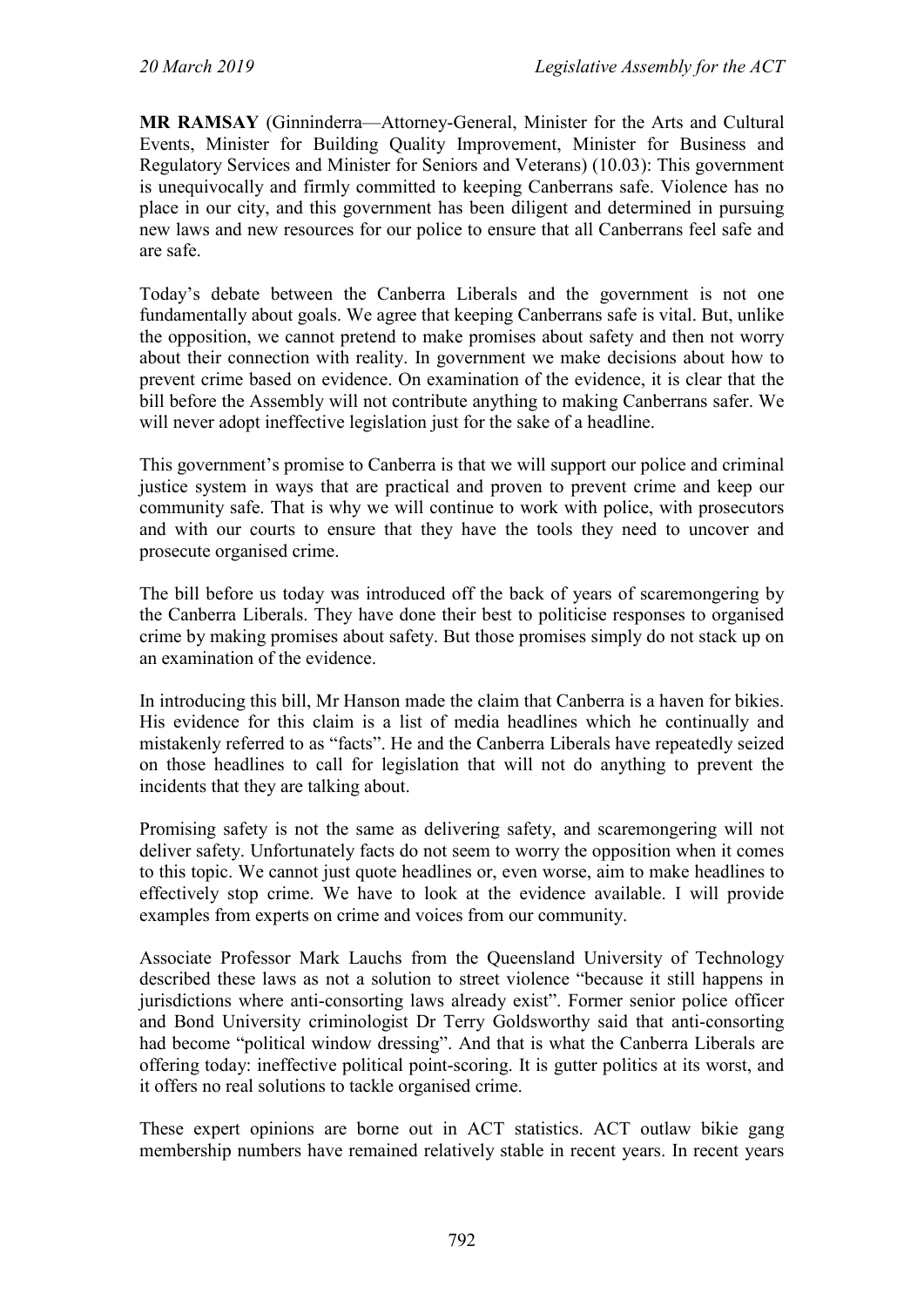we have seen a change in the make-up of bikie gangs in the ACT, with members patching over to other clubs, or changing their colours, but overall the numbers have remained relatively the same. We also have low numbers proportionally, compared with other jurisdictions, with around 60 patched members in the ACT in comparison to more than 4,700 across the country. As was stated yesterday in this place, this is a lower number of criminal gang members per 100,000 of population than in any state with anti-consorting laws.

The problems with anti-consorting legislation go beyond its effectiveness at preventing organised crime. There is a significant risk of unintended consequences. In New South Wales similar legislation has proven to disproportionately affect vulnerable groups such as Aboriginals and Torres Strait Islanders and homeless people. In fact the first person convicted under the New South Wales version of this law was not a bikie at all. He was a 21-year-old man with intellectual disabilities and no bikie connections. He was charged for taking a number of shopping trips with other people who had convictions.

The New South Wales Ombudsman reported in 2016 on the significant unintended consequences these laws can have. We must be mindful of that evidence. We need to respect and protect the basic human rights of everyone. Human rights are not something that you can just choose to apply to some people and not to others.

Mr Hanson had clear advice from the Human Rights Commission on the reasons why this bill is not compatible with human rights when it was introduced, though I note that he did not choose to draw this to the attention of the Assembly. I assume that, as on other occasions, the Canberra Liberals have decided that those reasons were simply inconvenient truths and therefore not worth mentioning. But those reasons echo the findings from New South Wales and concerns already expressed in our community about disproportionate impacts on vulnerable people.

As a government we remain committed to ensuring that our rights and our safety are both protected. Of course taking a human rights approach to organised and serious crime does not mean that we are soft on crime. The government has delivered a number of legislative measures, including anti-fortification laws, stronger crime scene powers for police and a new offence with stronger penalties for drive-by shootings.

In addition to the new legislation we have delivered, it is important to note that here in the ACT we already have laws that prohibit association with certain people. Under the Bail Act, conditions can be imposed to put limitations on bail that prohibit people charged with crimes from associating with others. For people convicted of crimes, a non-association and place restriction order, or NAPRO, can be part of the sentence or part of parole. Those orders act as a deterrent for the offender to associate with people who will increase their chances of recidivism, including other criminal gang members. These legislative measures, coupled with over \$7 million in funding for Taskforce Nemesis since 2016, demonstrate that the ACT government is serious about disrupting the activities of criminal gangs in the territory.

Our legislative and resourcing efforts are showing strong results. In the past 12 months alone, ACT Policing has laid 78 charges against 29 criminal gang members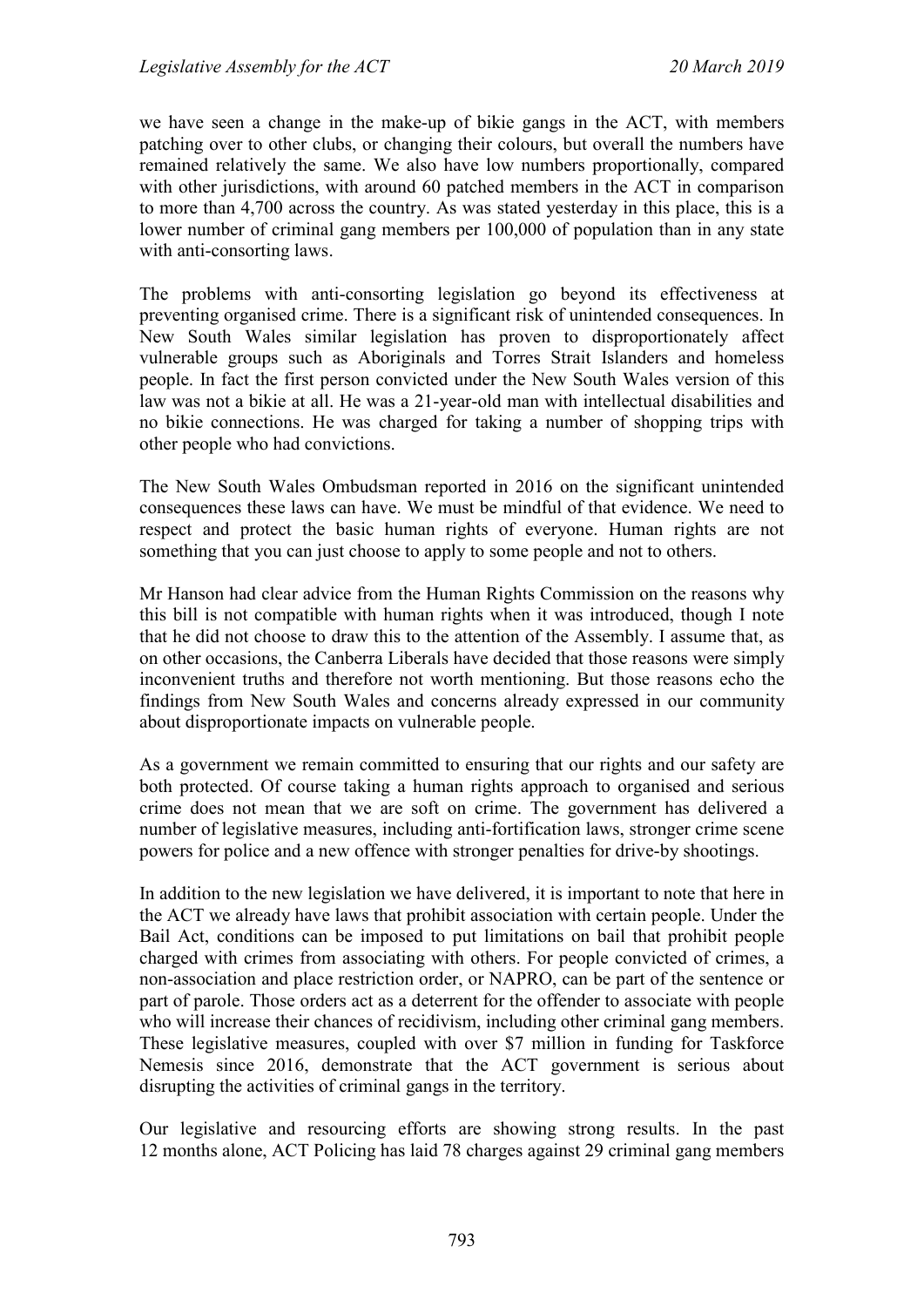and executed 101 search warrants. The results demonstrate that the government is effectively dealing with criminal gangs. And, in line with our evidence-based approach, we are targeting proceeds of crime. Last year \$980,000 was appropriated for the Office of the ACT Director of Public Prosecutions to boost their ability to seize criminal assets. We have also publicly committed to the introduction of unexplained wealth laws. The aim of these laws is to detect and deter crime by following the money trail and chasing down assets associated with criminal activities. The laws directly target the financial motivations behind organised crime.

Our work in government to protect Canberrans has been robust, responsible and, most of all, focused on achieving real-world results. It is all too easy for members of the opposition to promise that new laws will end gangs in Canberra and stop all shootings. But no jurisdiction governed by any party with any police force can responsibly promise that. Again, the sad reality is that the Canberra Liberals have long since given up on relying on making responsible promises

This government will not play politics with people's fear. Neither will we be drawn on our engagement with police officers, whom we are proud of and work to support, by the mere fact that another jurisdiction has tried a new law. We will continue to engage with police, with experts and with our community on a principled and evidenced-based approach to crime. That is how we will keep up our success in disrupting, preventing, and enforcing laws against organised crime.

Mr Hanson's legislation will not deliver safety. It is transparently motivated by the sensational and heavily politicised headlines that he has quoted in introducing it, and it only offers more headlines in response. As a responsible government we are opposing this bill because the evidence shows that it will be ineffective. As a progressive government we will continue to oppose scaremongering as a means of shaping public policy. And as a government delivering on its promises we will keep pursuing an evidence-based approach to help keep Canberra safe.

**MR RATTENBURY** (Kurrajong) (10.13): The ACT Greens are concerned about the activities of outlaw motorcycle gangs, or OMCGs, in Canberra. However, our focus has been on implementing responses that have a lasting impact. To date, our research and analysis have found that anti-consorting laws are not an effective or appropriate tool for combatting this criminal activity.

Criminal gangs continue to affect all jurisdictions in Australia, and no state or territory legislation has eliminated organised crime. Furthermore, anti-consorting laws in other jurisdictions have been used to disproportionately target vulnerable members of our society. For these reasons we will not be supporting Mr Hanson's bill.

The bill will make it an offence for a person over the age of 14 years to consort in person or by other means on at least two occasions with each of two or more named offenders who have been convicted of an indictable offence after being given a warning either orally or in writing by a police officer in relation to those offenders. Warnings issued by the police to a person under the age of 18 will expire after six months while warnings issued to other persons will expire after two years. The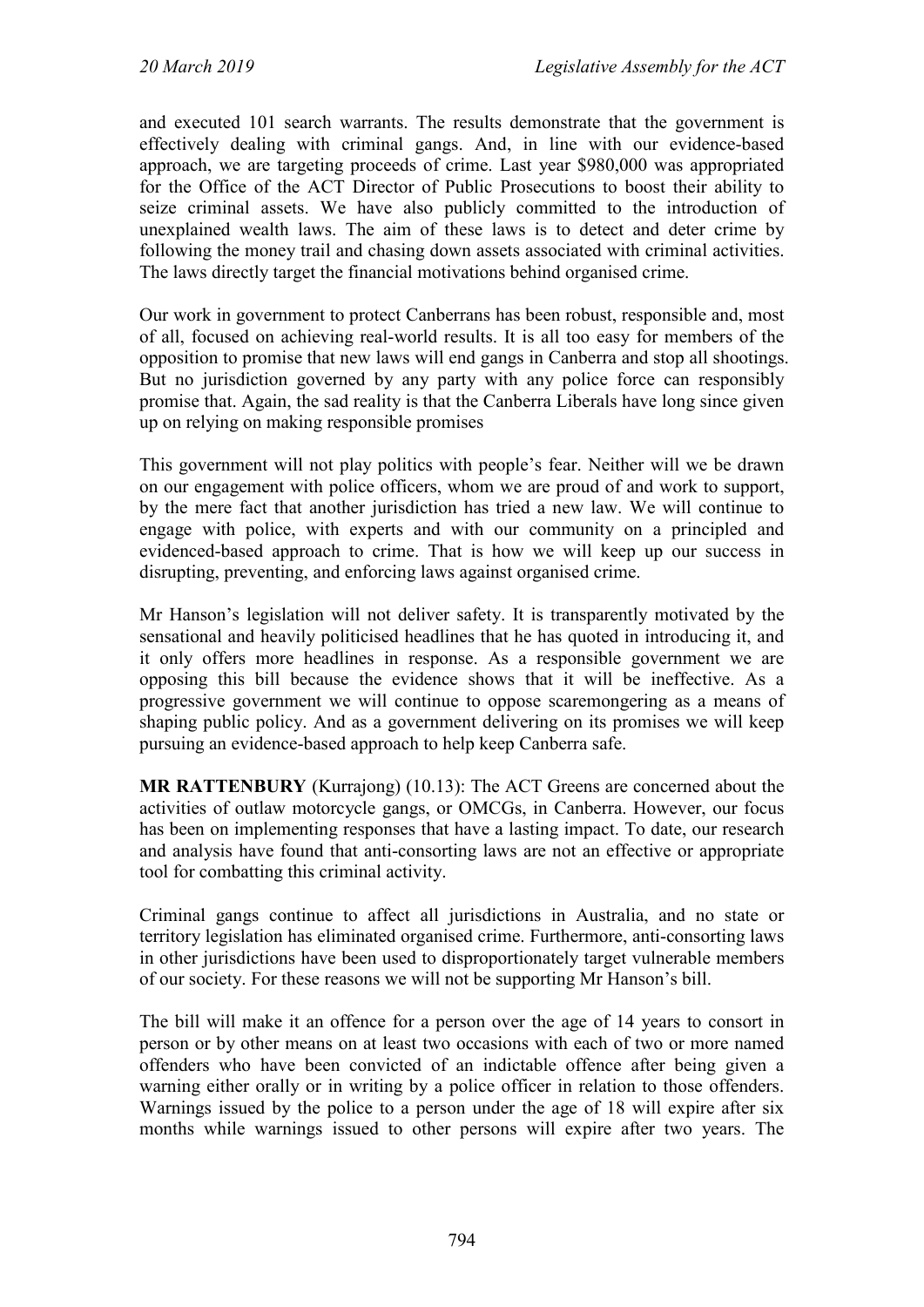offence carries a maximum penalty of three years imprisonment, a \$24,000 fine or 150 penalty units or both.

A range of exceptions to a charge of consorting will apply whereby the court must disregard consorting in certain situations if it was reasonable in the circumstances. Provision is also made for the ACT Ombudsman to review and report on the operation of the legislation after two years.

Our primary concern with anti-consorting laws and similar legislative responses in other jurisdictions is their disproportionate impact on vulnerable members of our society. Mr Hanson has been very clear about his bill being based on the anti-consorting legislative regime in New South Wales. A New South Wales Ombudsman review into those laws found that they were disproportionality used to target vulnerable groups not affiliated with organised crime, particularly Aboriginal and Torres Strait Islander people, people experiencing homelessness, and children and young people.

I know members in this place are very concerned about the over-representation of Aboriginal and Torres Strait Islander people in our justice system. Members have heard me speak about this on numerous occasions, and I know that this is something the Canberra Liberals are concerned about as well given their recent policy launches.

The over-representation of Aboriginal people in our criminal justice statistics creates a substantially increased risk that they will become subject to anti-consorting laws. The New South Wales Ombudsman found that around four out of every 10 Aboriginal men will fall within the definition of a convicted offender—40 per cent—and any person who associates with these men could be issued with a warning for consorting. The Ombudsman further found that 37 per cent of all people subject to the consorting law during the review period were Aboriginal. Half of the women issued with warnings or charged under the legislation and 60 per cent of children and young people were identified as Aboriginal.

Anti-consorting laws are put into perspective by looking at the first individual charged under the New South Wales anti-consorting legislation, about which the attorney spoke about earlier. He was not a member of an unlawful motorcycle gang; he was a young man with an intellectual disability charged while out shopping with friends and sentenced to nine months jail. Fortunately the conviction was later overturned.

Anti-consorting laws are contrary to the types of freedoms we expect as a society, particularly freedom of association. The laws criminalise people associating with one another, and that even includes phoning or emailing, before they have committed a crime. The crime is the association.

They are certainly not helpful for helping people with criminal convictions who want to reintegrate into society. Remember that anti-consorting laws do not just apply to people with convictions associating with other people with convictions; they can be used to prevent anyone, with a conviction or not, from associating with a person with a conviction. So much for the idea of, for example, people with convictions joining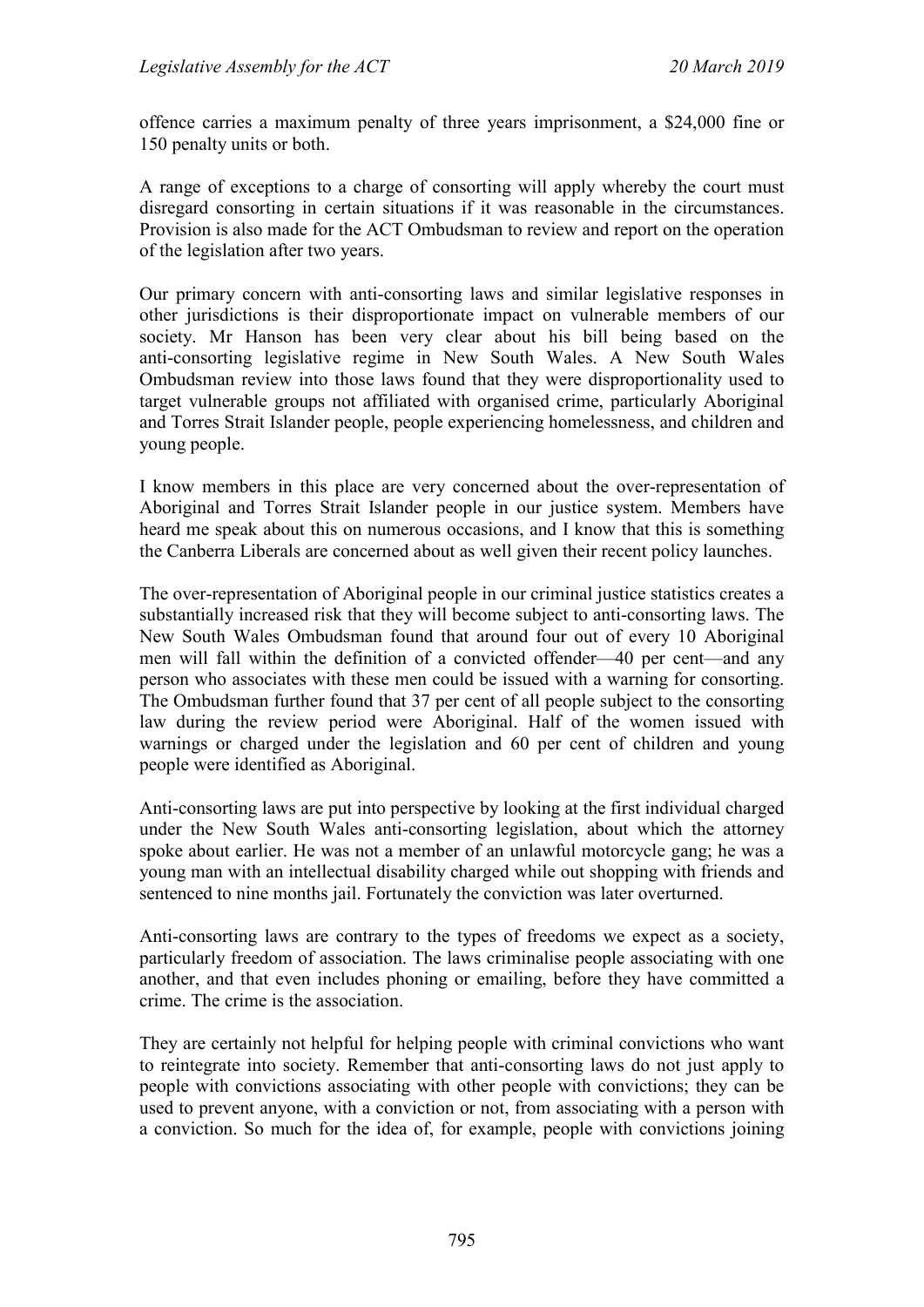sporting teams or clubs or engaging in society in other ways that may actually be rehabilitative.

The breadth of anti-consorting laws is of significant concern as it means that the main constraint on their application is the exercise of discretion by police. The New South Wales Ombudsman found anti-consorting laws were used in relation to a broad range of offending, including minor and nuisance offending.

As noted by the Standing Committee on Justice and Community Safety in its scrutiny report released by Mrs Jones on 12 March—just a couple of days ago—Mr Hanson's bill prohibits a person from consorting with a person convicted of an indictable offence irrespective of whether the offence has any connection to organised criminal activity or whether it is related to intimidating, harassing or violent conduct. There is also no limit on how long ago the offence may have been committed.

Back to the New South Wales circumstances, unfortunately the Ombudsman found an exceptionally high police error rate particularly in relation to the laws being used against children and young people. The Ombudsman's report further found that consorting warnings were given that breached the privacy of convicted offenders by disclosing their convictions to others. It said that most of the official warnings that police issued about consorting with a person aged 17 or less were actually unlawful.

It said that mostly the laws were not used to address issues connected to serious and organised crime. For me, that is the guts of it. For me these are laws that have great media headlines but do not do the job they claim to do. That is the very core of why we cannot support them in this place.

The New South Wales Ombudsman made a number of recommendations regarding the New South Wales anti-consorting laws to increase the fairness of these laws and to mitigate unintended consequences of their operation. Unfortunately, only some of these were implemented by the New South Wales government.

The New South Wales Ombudsman considered that absent these changes being made it was likely that the New South Wales consorting laws will continue to be used to address policing issues not connected to serious and organised crime and criminal gangs and in a manner that may impact unfairly on disadvantaged and vulnerable people in our community.

These comments are equally applicable to Mr Hanson's bill as it has failed to take into account the legitimate concerns of the New South Wales Ombudsman in relation to anti-consorting laws. The Greens are concerned that Mr Hanson's bill does not have sufficient legislative safeguards to prevent these powers from being misused.

The bill gives police a broadly unfettered discretion which we have seen misused in New South Wales with respect to vulnerable groups, and I have seen no evidence that the operation of anti-consorting laws in the ACT would be different from New South Wales. It is disappointing that Mr Hanson has not taken on board the findings of the New South Wales Ombudsman, the Legislative Assembly's own scrutiny committee, and the ACT Human Rights Commission.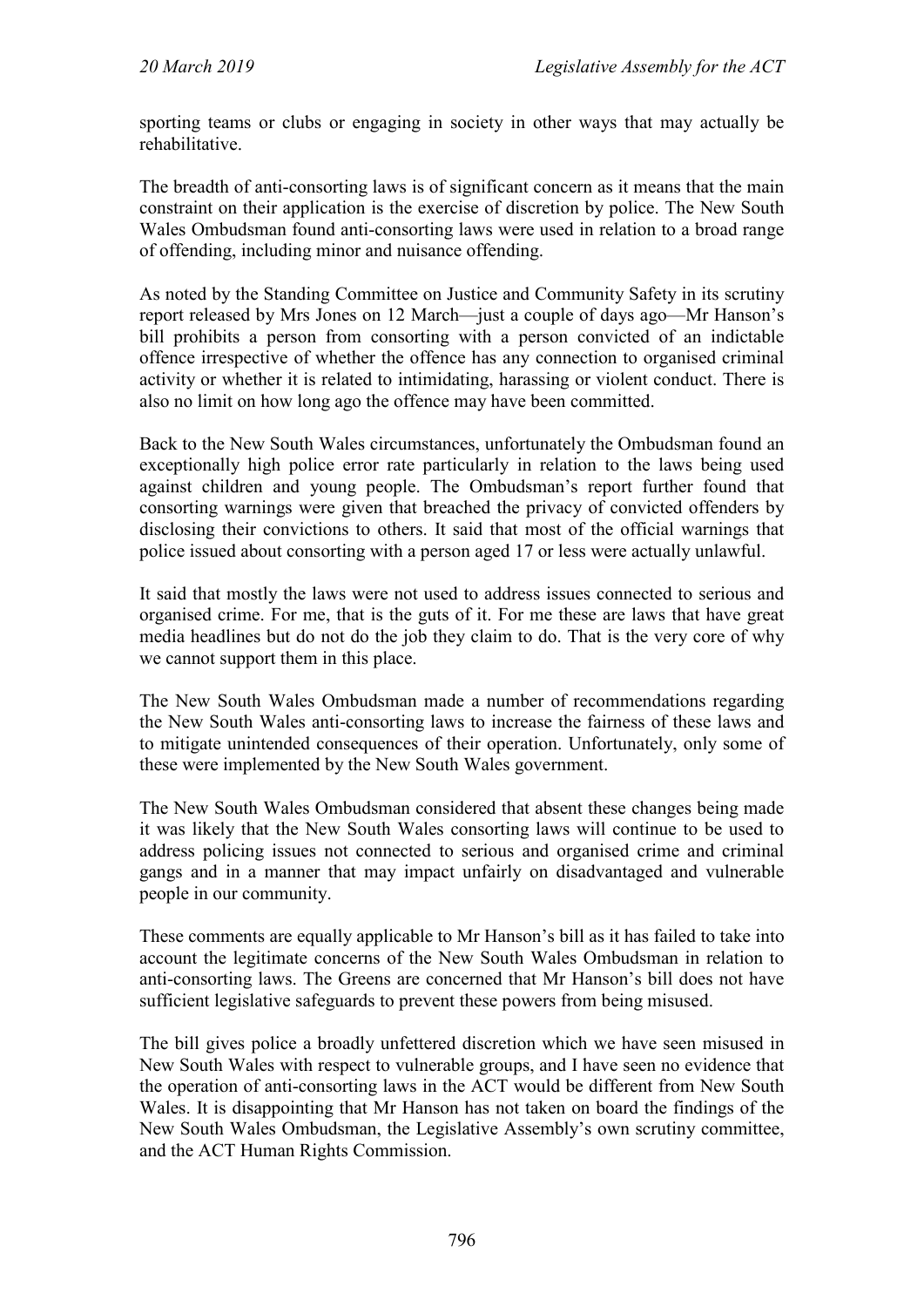In addition to the perverse impact these laws have on vulnerable groups, there are serious doubts regarding the effectiveness of anti-consorting laws in disrupting OMCG activities. The Canberra Liberals claim that this piece of legislation will prevent OMCG activities in Canberra and even prevent bikies from assembling together in Canberra. However, Nomads life member and retired bikie Mohammed "Moudi" Tajjour, recently told the ABC that anti-consorting laws will not stop OMCG-related activities. He said that regarding the actual criminals on the streets of this country, it did not change—

**Mr Hanson**: Your advice comes from bikies?

**MADAM SPEAKER**: Mr Hanson, you will have your chance in the debate.

**MR RATTENBURY**: I think it is relevant to reflect on people who have some lived experience in this space and the likely impacts of these laws.

**Mr Hanson**: Your expert advice is bikies.

**MADAM SPEAKER**: Mr Hanson, enough. It is too early in the day to be giving you a warning but, please, no more.

**MR RATTENBURY**: Mr Hanson, of course, is using his preferred method of interrelating with people in this chamber, which is just to heckle, belittle, and mock when, in fact, he will have a perfect opportunity in a short time when he will have 15 to 20 minutes to speak. I am sure he will continue with his commentary then, but the fact that he needs to do it while other people are speaking is symptomatic of the style of conduct he brings to this chamber and the standards he thinks are right for this chamber.

This team constantly give us feedback about the concerns they have about bullying in schools, yet they are demonstrating in this chamber the exact behaviour they complain about that takes place in schools and other places. The rank hypocrisy of that is absolutely stunning, and I am sick and tired of it.

I am sick and tired of the double standard that the Canberra Liberals bring to this place, their complete inability to reflect on their own conduct and the inconsistency of the approach they take to their own behaviour. I was quoting from an article that ran on the ABC on Sunday night. It also ran online. It carried the observation from those who have been involved in these activities that they would not find these laws a barrier to their own activities. They do not actually see these laws as a problem. The quote was that in respect of:

… the actual criminals on the streets of this country, it didn't change a single thing ... I don't see no sophisticated organised criminals getting on their phone, going out in public, and talking about crimes … They're doing it secretly, so nothing's changed in the aspect of ... organised crime.

Mr Hanson can interject and mock that I am taking my advice from criminals. I take my advice from serious research, but I think it is interesting to reflect on the fact that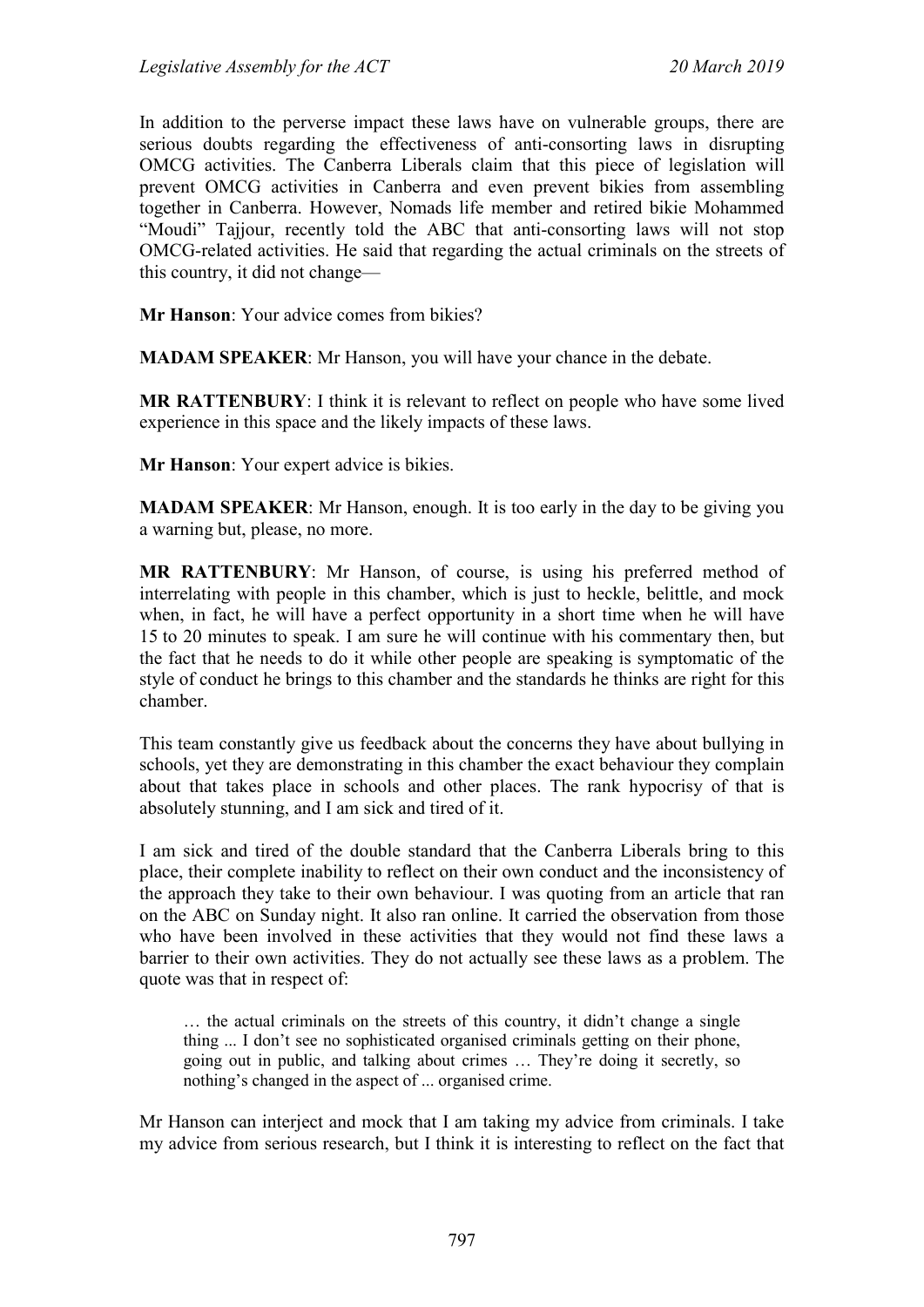the people he thinks he is targeting think that these laws will make no difference. They are saying, "We don't give a damn." That is the very point of my observation.

His comments about the effectiveness of anti-consorting laws have been backed by academics, including Bond University criminologist Dr Terry Goldsworthy. Professor Goldsworthy said that anti-consorting had become "political window-dressing" that actually led to lazy policing policy. He has noted that in Queensland more than 1,000 notices had been issued in relation to anti-consorting laws, yet only three people had been charged. He went on to say:

Whenever the bikies play up its good to out and we've issued 1,000 consorting notices, but … what does that actually mean? How is that restricting criminal enterprise? How is that restricting those engaged in serious organised crime? You really never get an answer to that.

That is the question we are asking today. Mr Hanson is asking us to support these laws when there is clear evidence that they do not have the impact he is claiming they will have. The Greens believe that the recent measures taken by the government are the right sort of policy options for effective targeting of OMCG-related activity. These were developed in consultation with ACT Policing and in response to specific incidents where police identified gaps in their ability to investigate and disrupt OMCG activity.

Last year, the Assembly passed the Crimes (Police Powers and Firearms Offence) Amendment Bill 2017. That legislation creates a new offence to capture drive-by shootings. This new offence will better target situations where a person shoots at a building, including homes and businesses. Previously, it had been difficult to prove an offence where shootings were aimed at empty buildings.

This new offence will capture OMCG activity where drive-by shootings are often done to intimidate or terrorise members of rival gangs. This bill has also given police new powers to secure a crime scene. This will enable police to enter a crime scene to secure evidence and to prevent any evidence from being destroyed or removed from a scene.

The government has also introduced a fortification removal scheme in the ACT, similar to those in operation in other jurisdictions in Australia. Across Australia, including in the territory, law enforcement authorities have come across numerous examples of outlaw motorcycle gangs and other criminal groups using fortifications to prevent police from entering a premise, including when the police had obtained a search warrant.

This measure was introduced in response to a specific incident when ACT Policing identified an OMCG clubhouse that was fortified with heavy steel doors preventing access to the clubhouse using traditional methods of forced entry. It is now also an offence to fortify premises where a person knows that the premises are connected to a fortification offence and intends that the fortification will prevent the uninvited entry to the premises or part of the premises.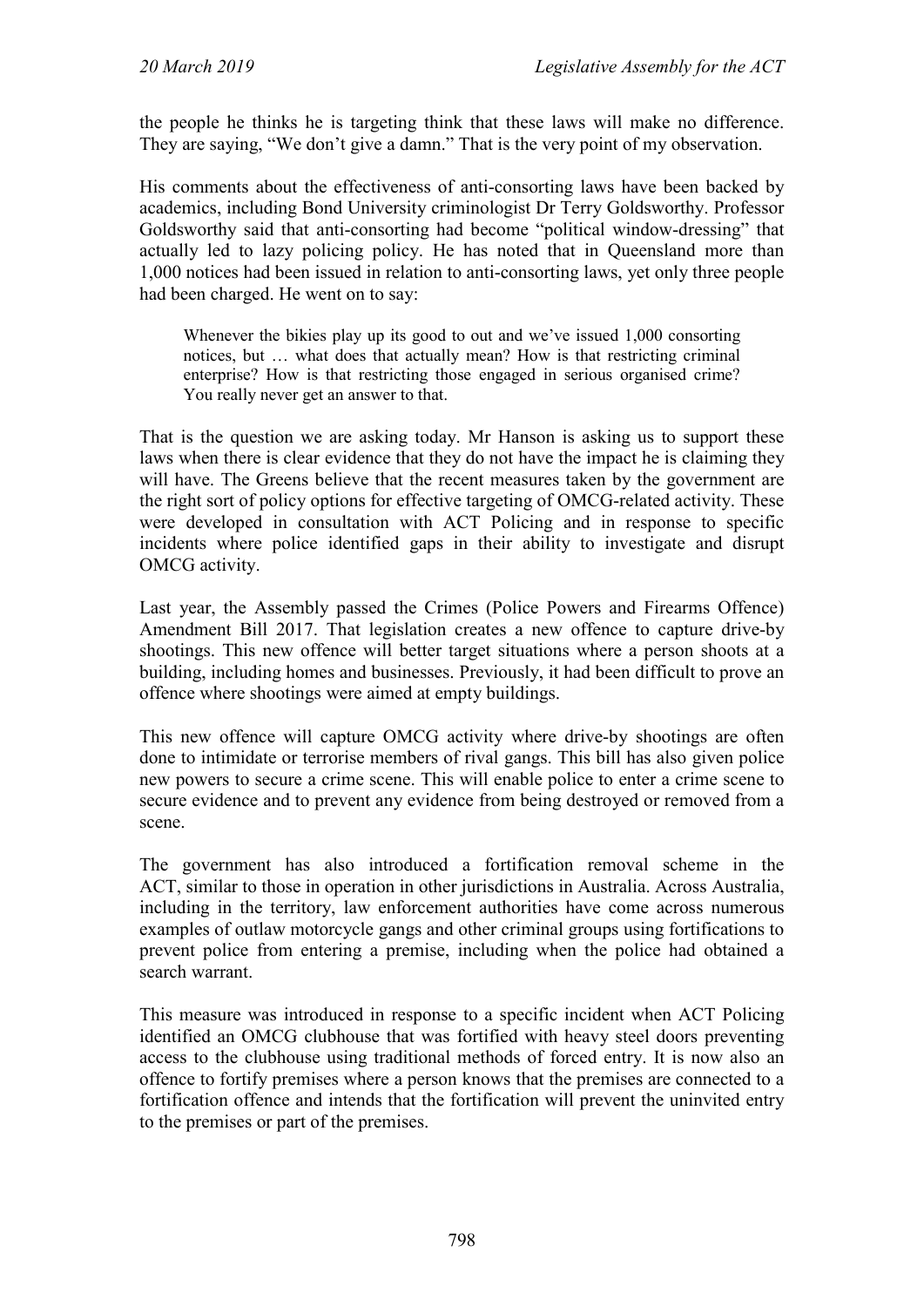The government, of course, has also given extra resources to the Director of Public Prosecutions to handle confiscation of criminal asset matters. Confiscation of assets deprives criminal gangs of the financial means and incentives to engage in crime. Recently, residential properties, vehicles and cash have been forfeited to the territory as part of enforcement activity designed to disrupt OMCG-related activity. These laws, and other existing police powers, have resulted in a significant number of arrests and charges, with 17 detainees at the AMC currently believed to be patched members, nominees, former members or associates of outlaw motorcycle gangs.

Of course, there has also been the additional resourcing for policing, which I am sure Minister Gentleman will speak to. But these resources for Task Force Nemesis will be more effective in combatting OMCG activity, and more effective than I believe the false promises of Mr Hanson, as contained in this bill, can be.

The Attorney has given the figures on the numbers of arrests we have seen. The number of search warrants indicate that police have significant powers to intervene. The additional resources and the additional measures, such as working with the DPP, are I think the sorts of measures that we need to see that are actually proving to be effective, are actually resulting in disruption of activities.

The position the Greens have adopted for some time now is that we are unwilling to support legislation that criminalises people for whom they associate with, and that instead we should target the offending behaviour. This is a principle that we will continue to keep in mind when considering legislation that targets OMCG activity so that there are no unintended consequences. We are open to new initiatives but they must be effective and must seek to avoid the sort of perverse outcomes that we have seen in New South Wales.

**MS CODY** (Murrumbidgee) (10.28): Today, once again, we see the Liberals' answer to organised crime. I will not speak for long. My colleagues Mr Ramsay and Mr Rattenbury have already covered off most of what should be said. But I also will not speak for long because no means no. I taught my sons that. It works in all kinds of contexts. I will just briefly remind Mr Hanson why no is still no and will still be a no, no matter how many times he asks.

As Mr Rattenbury remarked, the scrutiny report can help in explaining why I am a hard no on anti-consorting laws. The scrutiny committee reports that the consequences of this law will fall particularly hard on Aboriginal and Torres Strait Islander people, young people and marginalised people. Yes, Mr Hanson's answer to organised crime is ordering the cops to be bigots and to target kids and the disabled. By contrast, Mr Ramsay and Mr Gentleman are running a criminal justice system that is focused on crime, not just the nearest young Indigenous child who cannot defend themselves.

ACT Policing deserve great praise for their campaigning against racism and discrimination of all kinds. ACT Policing's achievements in working with our multicultural communities to ensure that everyone in our community is safe and feels safe, no matter what their religion, is commendable. They also deserve great praise for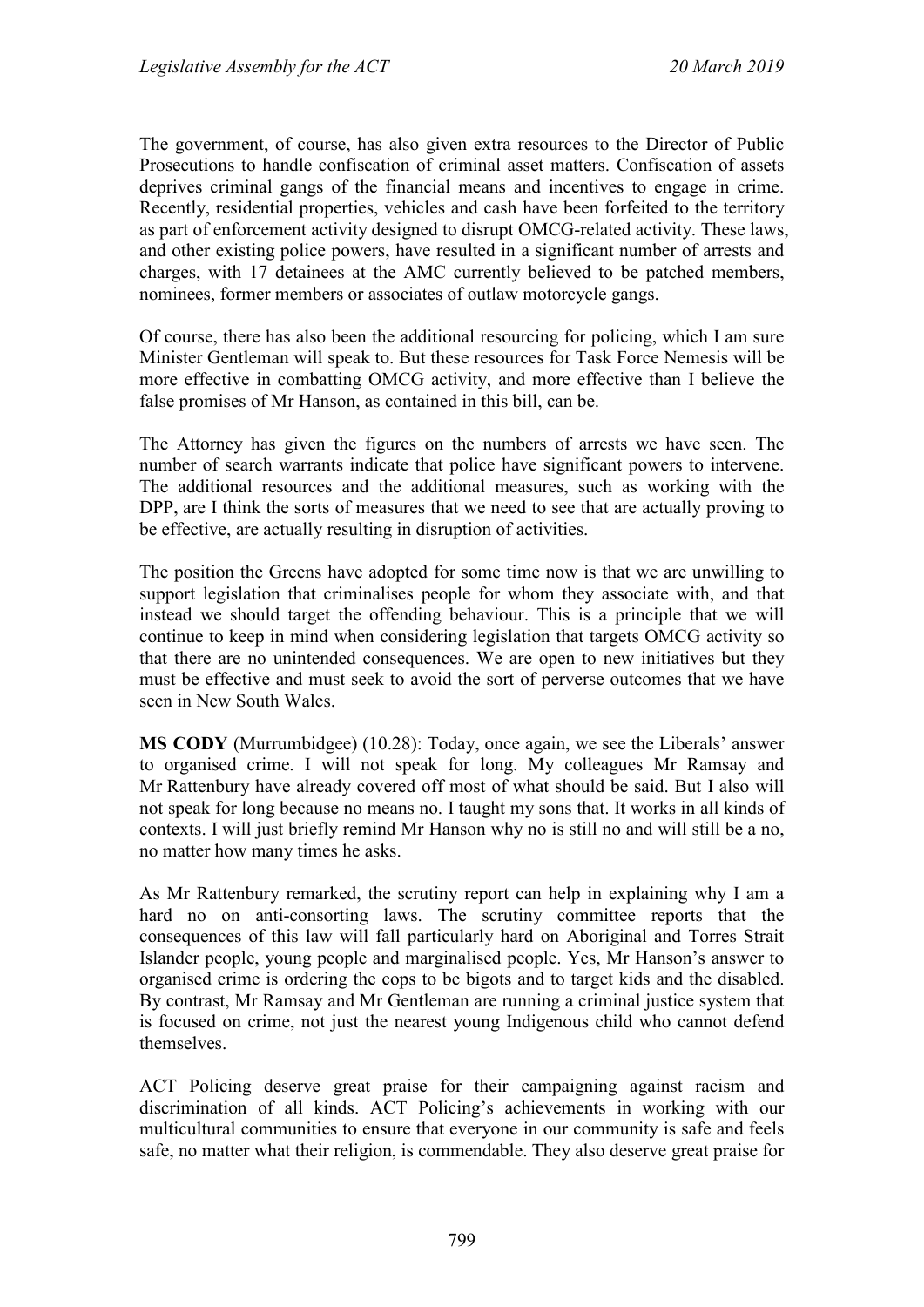the success of Operation Nemesis. We do not have more bikies in town. The gangs have been split up, their organisation disrupted, and more and more of their members are facing charges or are already in jail.

That is how it should be. It is succeeding. Congratulations to ACT Policing and everyone in our criminal justice system for doing an excellent job fighting organised crime. Praise also to Mr Gentleman and Mr Ramsay for their leadership. And, Mr Hanson: yeah, nah; not a chance.

**MS STEPHEN-SMITH** (Kurrajong—Minister for Aboriginal and Torres Strait Islander Affairs, Minister for Disability, Minister for Children, Youth and Families, Minister for Employment and Workplace Safety, Minister for Government Services and Procurement, Minister for Urban Renewal) (10.31): I also rise to make a brief contribution to oppose Mr Hanson's Crimes (Anti-Consorting) Amendment Bill. The Canberra Liberals do have a silver bullet mindset across so many areas, but this is one of the clearest. As in so many places, the Liberals see complexity as an inconvenience and continue to perpetuate the myth that outlaw motorcycle gangs and organised crime would simply disappear from our community if only these laws were passed. This is not true. This is not what the evidence tells us.

Fundamentally, as the Attorney-General and Minister Rattenbury have already explained, anti-consorting laws would not only breach the human rights that we seek to protect as a human rights jurisdiction but, most importantly, they would also not work. They are not effective and they are not evidence based.

By contrast, others have noted the significant impact of both resourcing provided to Task Force Nemesis and the additional measures this government has undertaken to address outlaw motorcycle gangs and organised crime in the ACT, and the significant impact that those arrangements have had. Others have also already noted that interstate we have seen the misuse of anti-consorting laws and the targeting of vulnerable groups of people, including Aboriginal people and people with a disability.

The review by the New South Wales Ombudsman into the use of anti-consorting laws introduced in that jurisdiction detailed the use of the consorting law in relation to disadvantaged and vulnerable people, including Aboriginal people, people experiencing homelessness, and children and young people.

In addition, this review found an exceptionally high police error rate when issuing consorting warnings in relation to children and young people. Demographic analysis of the consorting data included in the report revealed high use of the consorting laws in relation to Aboriginal people. The report found that 38 per cent of people issued with official warnings under the legislation were Aboriginal, despite accounting for only 2.5 per cent of the New South Wales population.

The report highlights a number of case studies to illustrate just how the laws have been misused against vulnerable groups. I would highlight the case study of E as just one example. As the report sets out, E is a young person who accesses the youth service regularly. In his teens, E was hit by a train and acquired a brain injury. Among other effects, the acquired brain injury resulted in limited impulse control. E has been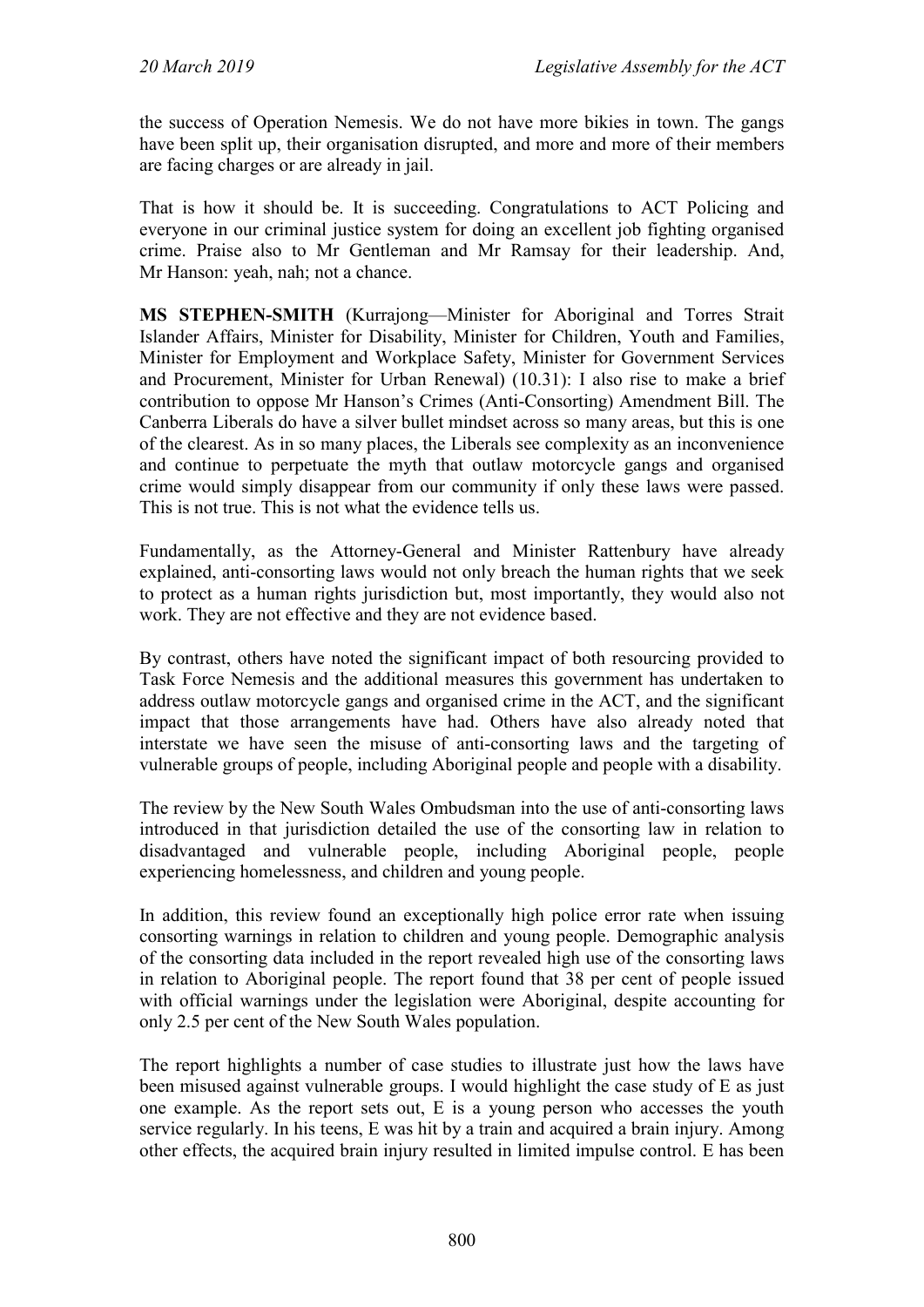homeless since the age of 13 and, given his tendency to occupy public areas, has had regular contact with police.

In some instances, this contact led to charges, including resisting arrest and offensive language charges. E was issued with several consorting warnings for associating with his peers in public areas such as the local mall. After receiving these warning, he would become upset and confused, stating that he had not committed any crime and that he lives with the people he had been warned about consorting with.

The appropriateness of issuing consorting warnings in these circumstances was raised by youth service staff at an integrated case management panel meeting involving Corrective Services New South Wales, police, Juvenile Justice and New South Wales Housing, and attended by the commander of the local area command.

Madam Speaker, we are committed to the development of a disability justice strategy in this government. I am absolutely committed to ensuring that our justice system becomes a fairer and more accessible system for people with a disability, not a less fair and more punitive system for people with a disability through the introduction of ineffective laws that risk further targeting and further penalising people who already have difficulty engaging with the justice system and who we already know are over-represented in their interactions with police and corrective services.

In his review of the laws, Professor John McMillan stated that the anti-consorting laws introduced to declare outlaw motorcycle gangs illegal criminal organisations had failed. He said:

We have concluded that the Act does not provide police with a viable mechanism to tackle criminal organisations, and is unlikely to ever be able to be used effectively.

The ombudsman recommended that the laws in New South Wales be repealed but also outlined how they had failed in Queensland and South Australia, and lain fallow in Western Australia and the Northern Territory. Yet here we are debating a bill to implement measures that are proven to have failed where they already exist.

Winnunga Nimmityjah Aboriginal Health and Community Services chief executive, Julie Tongs, has publicly expressed concern that, as in New South Wales, if anti-consorting laws were to be introduced in the ACT they would be used to target Aboriginal people, the homeless and young people. Ms Tongs said:

You can't just have blanket legislation impacting on the vulnerable …

She went on to say:

A lot of Aboriginal people are already targeted by the police, so it just gives them another avenue to arrest people.

Minister Rattenbury has already talked about the over-representation of Aboriginal and Torres Strait Islander people in our justice system, another unacceptable fact that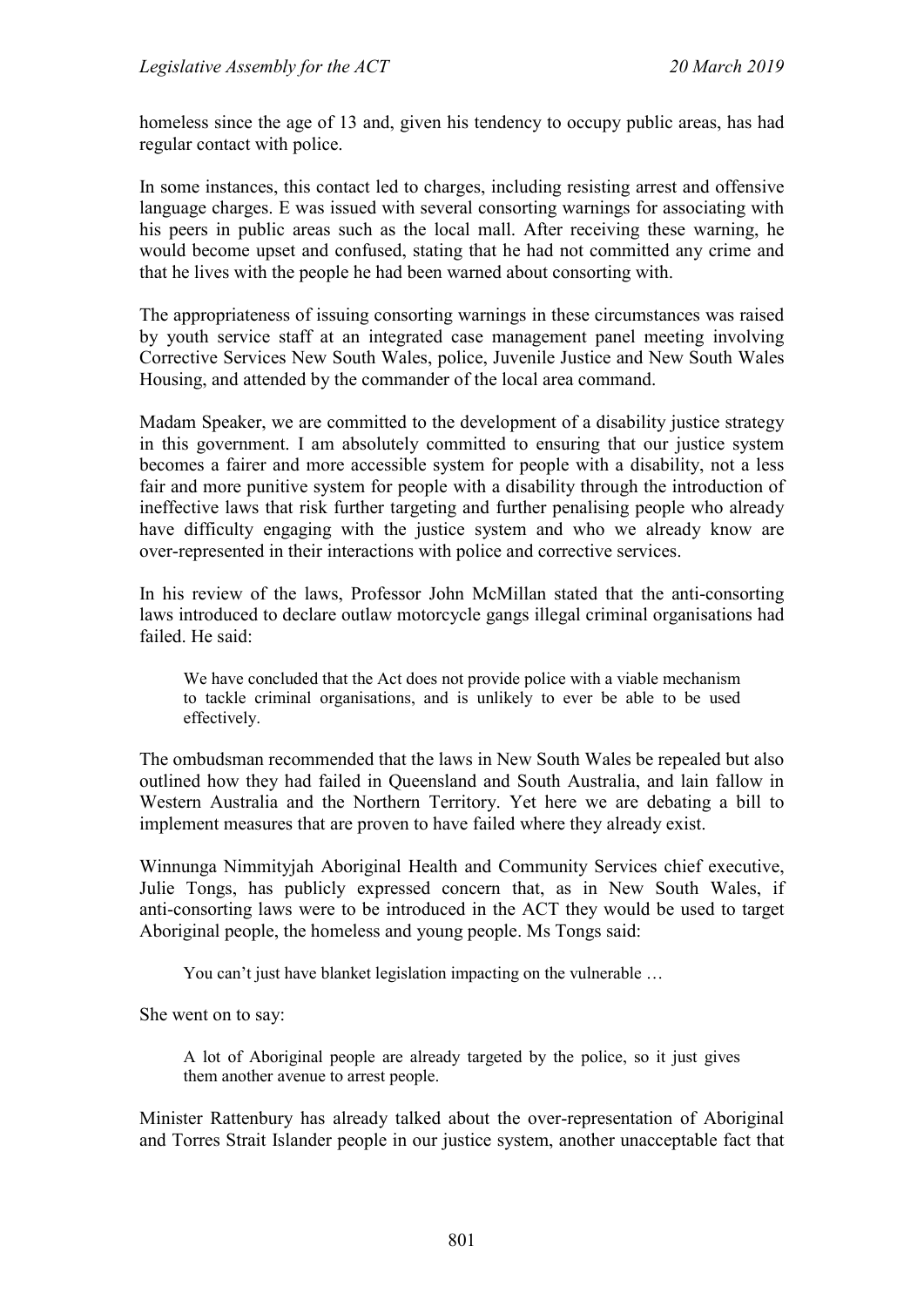we, as a government, are committed to addressing but which this law will do nothing to support.

While the work initiated by the former chief police officer has gone some way to building better understanding between our police force and Aboriginal and Torres Strait Islander Canberrans, the fact remains that we need to do more to build this relationship and cultural competence rather than erode it with the introduction of this type of law.

Madam Speaker, in the face of the evidence from other jurisdictions, the bill before us can at best be seen as lazy policy. The simple fact is that there is no simple solution to address violence and organised crime in our community. On this side of the chamber, we are committed to a safe community and have invested in our police and justice systems accordingly. But we are also committed to action that is based on evidence.

**MR WALL** (Brindabella) (10.38): I rise today in support of the bill brought to us by Mr Hanson. I applaud his and his office's work on this very important piece of legislation.

I stand here today representing the residents of Tuggeranong, where, alarmingly, the statistics tell us the majority of the outlaw motorcycle gang related crime is occurring. Calwell, Gowrie, Kambah, Richardson, Gordon, Theodore and Isabella Plains have all seen some pretty terrifying crime over recent years. We have heard about drive-by shootings and firebombed cars and even seen the very alarming vision of an all-out gunfight and brawl in Calwell. All of this has been confirmed to be a result of escalating rival gang warfare and related to bikie gang activity playing out the streets of our suburbs.

When we see headlines such as, "Bikie violence surges", "Children in houses where shots fired" or "More shootings across the suburbs", as a community we are alarmed. But when these events are happening in your street or in your suburb this alarm turns into terror. I have heard from a number of Tuggeranong residents who tell me that they are fearful that this crime is happening in their backyard. At the same time they express complete dismay that seemingly nothing is being done about it.

As Mr Hanson said in his presentation speech, this legislation is not a matter of politics or ideology; it is a response to a cold, hard reality and has a basis in fact. The fact is that this bikie gang related criminal behaviour has escalated in the ACT since the introduction of anti-consorting laws across the border in New South Wales. We have become a safe haven for these criminal gangs. Something needs to be done. This is not scaremongering. Outlaw bikie gang activity is worsening, and the danger to the general public is ever increasing. A bikie war is being waged on our doorsteps.

As far as members of the public can see, the priorities of this government are all wrong. The fact that this government refuses to accept the need for anti-consorting laws or additional powers such as these is just plain irresponsible. That is also the view expressed to me time and time again by constituents who are having to live among this violence: residents of Tuggeranong who are forced to accept this kind of lawlessness in their streets on an all too frequent basis.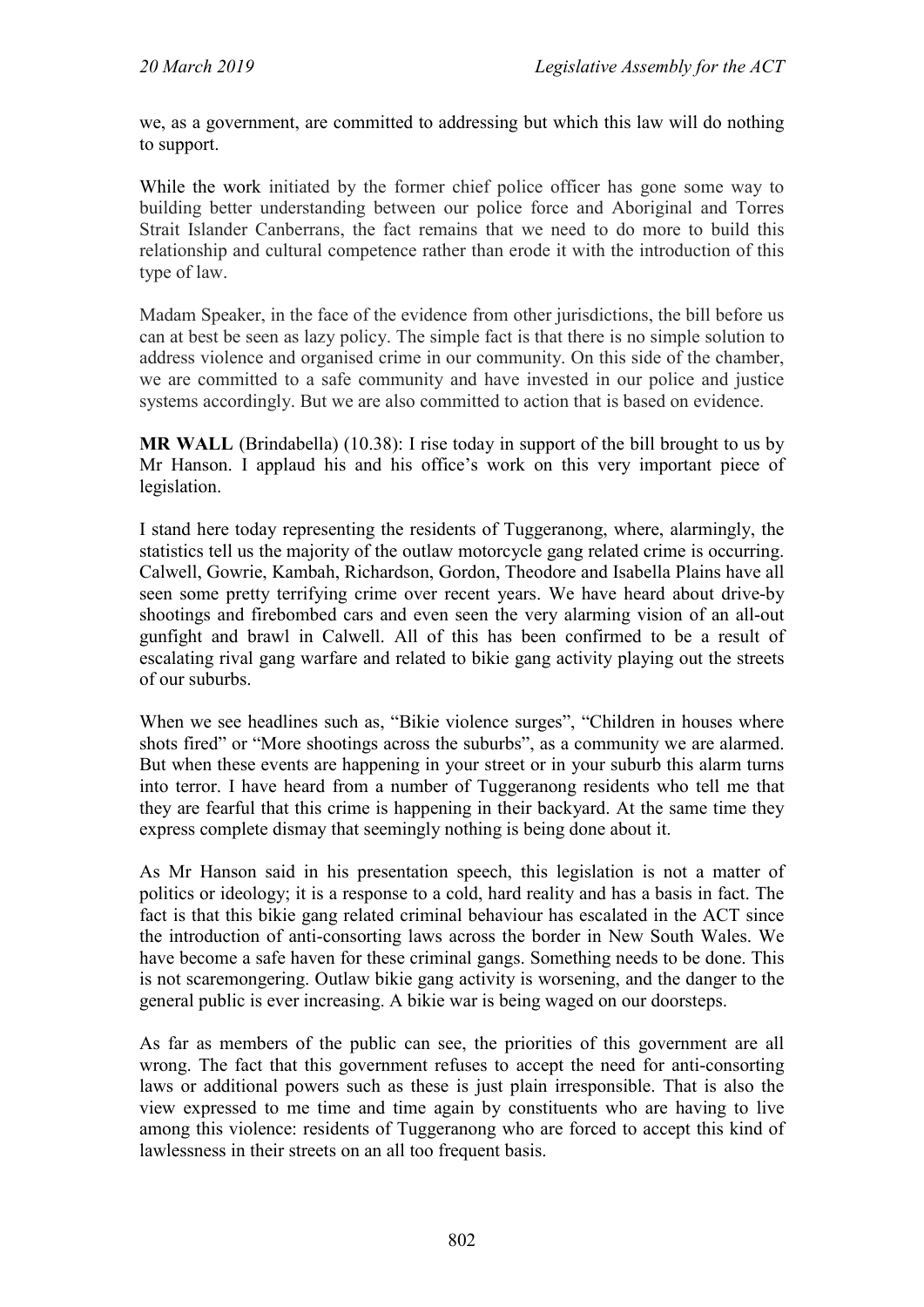I will quote from a couple of emails I have received in recent times. One constituent says:

… it makes no sense for the ACT to be an island of refuge for OMGs coming in from interstate. What possible reason can there be not to immediately adopt NSW anti-consorting legislation (complete and unmodified) in the ACT? Does our government have some sort of inferiority complex where they're afraid of "copying someone else's work"; or do they think they know better? Their inaction is a decision in its own right.

Another constituent writes:

Why are outlaw motorcycle gangs setting up in Tuggeranong? Is it because the ACT lacks the legislation that is in place in NSW? What is the ACT Government doing about it? As a Tuggeranong resident I can't help but think that we are low down on the … Government's priorities. Having one party in power for so long results in corruption and complacency. When will the people of Canberra wake up?!?

Another resident has written:

Does it take someone to be killed before they do anything? If you want to commit crime come to Canberra.

Since my being elected to the Assembly in 2012, a consistent theme coming through when I speak with residents has been a perceived lack of a police presence in Tuggeranong. Many constituents are critical of what they see as the failure of the Labor-Greens government to adequately resource our police. In addition to the increasing feeling of being consistently neglected and overlooked as a region, the increase in outlaw bikie gang activity in Tuggeranong suburbs adds a whole new level to this sentiment.

I quote from another resident:

I used to walk my dogs around my suburb after work but I won't do that anymore in winter because it is dark and we walk in some lonely areas and I've seen seriously dodgy groups of people hanging around. There is also the perception that no one in government really cares if Tuggers has a crime problem anyway.

These are the words of constituents whom those members for Brindabella represent. This is how they feel, based on what is happening around them. Their perception is sadly becoming the reality.

The most frustrating thing about this situation is that there is a solution at hand. Mr Hanson has done the work and brought a considered solution to this place. He is aware of the implications of not enacting anti-consorting laws similar to those that were introduced in New South Wales back in 2009. And he has been consistent, as has the opposition, in his vocal approach ever since.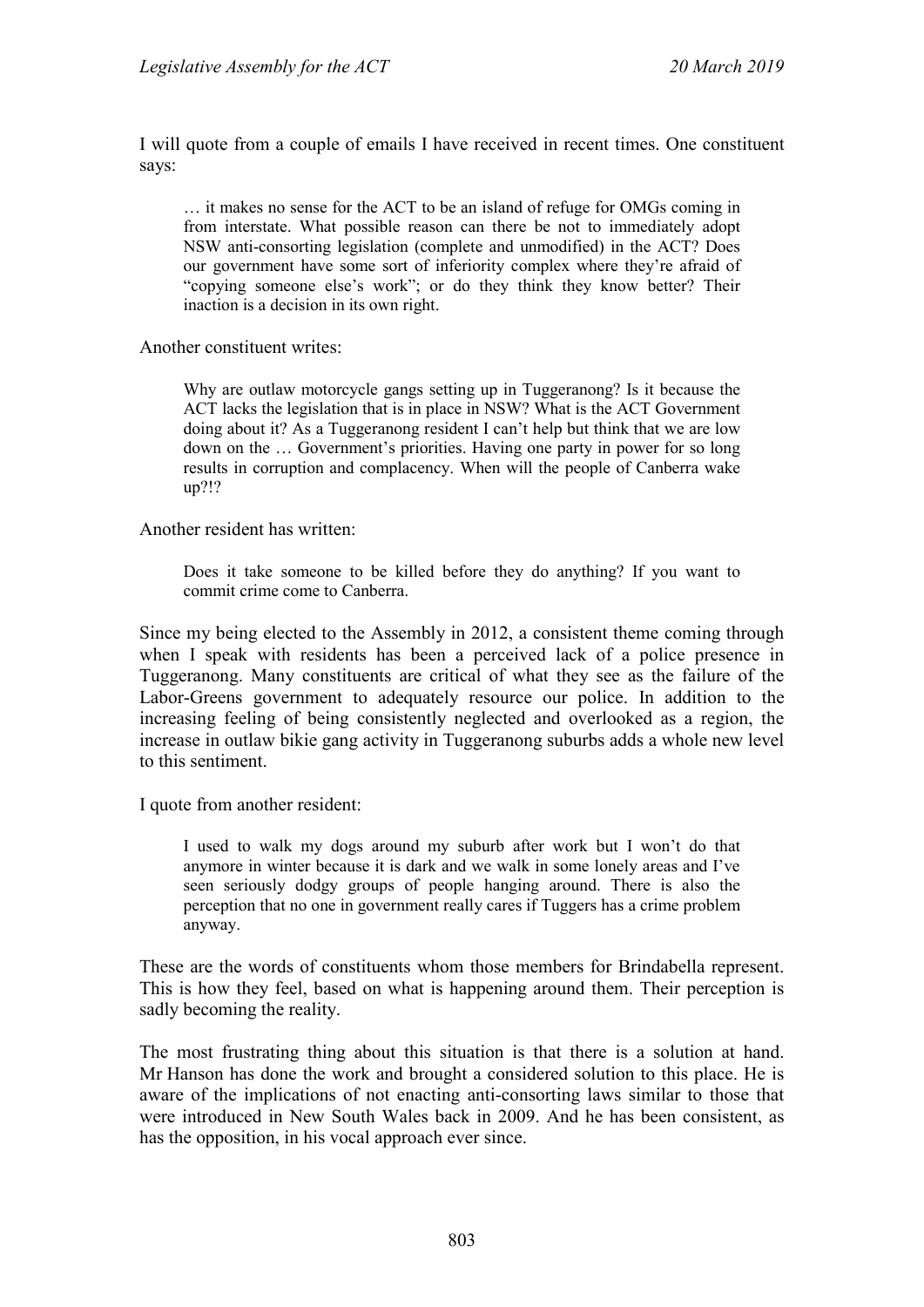What has happened and indeed is happening right now in our suburbs is unacceptable. We needed this legislation in 2009. We desperately need this legislation now. By voting against the introduction of these laws, clearly the Labor and Greens members of this place are showing just how stubborn and irresponsible they are all willing to be while in power. What will it take for them to take action? My fear is that it will take a death or, even worse, multiple deaths, before this government is embarrassed into taking action. These tragedies could be avoidable. We simply cannot sit back and wait for that to happen.

We accept that there are no silver bullet solutions in dealing with criminal gangs. However, every possible option should be enacted to give our courts and our law enforcement officers every chance of beating this problem. Again I commend Mr Hanson for his work and consistency on this real and present danger to our community. I urge those opposite to consider their position on this. Consider how tenable it is in the long term if this issue does not rectify itself.

We continue to hear from those opposite that the number of gang members in the ACT has not increased. But you only need to talk to community groups who work with some of the most vulnerable in our community, like Indigenous service providers who are dealing with kids coming through the AMC. They tell stories of young kids from their communities being drafted into perpetrating some atrocious crimes on behalf of motorcycle gangs. The membership is not increasing; they are not patching them over. But they are using standover tactics. They are leaning on these individuals who are vulnerable, who are susceptible, to commit the crimes on their behalf. The numbers that are portrayed here are only touching the surface of those who are actually being drawn into the ever-continuing and escalating bikie war.

We keep hearing arguments about the human rights implications and that we need to protect everyone's human rights. What about the human rights of the innocent bystander? What about the human rights of the children who are part of the families who are having their homes shot up? The question we all need to be asking is: how do we balance the human rights of the perpetrator and the victim? It seems that in this instance the perpetrator is getting more protection than they deserve or than they are entitled to. If you want to commit crimes—shoot people—you deserve the full strength of the law. I do not think anyone in the community thinks that there should be a defence for those kinds of actions or any excuse for not implementing every legal avenue possible.

This is a polarising issue, it seems, for the Canberra community as they head towards the next election between parties of government that do not want to enact harder laws, resource our courts and resource our front-line police officers with every option and every resource that could possibly be put at their disposal, versus the Canberra Liberals' position, which is very clear that this kind of violence, these kinds of behaviours, in our community are not acceptable and that everything should be done to stop them.

**MRS JONES** (Murrumbidgee) (10.47): I stand to speak in support of the anti-consorting amendment bill moved by Mr Hanson. With the role and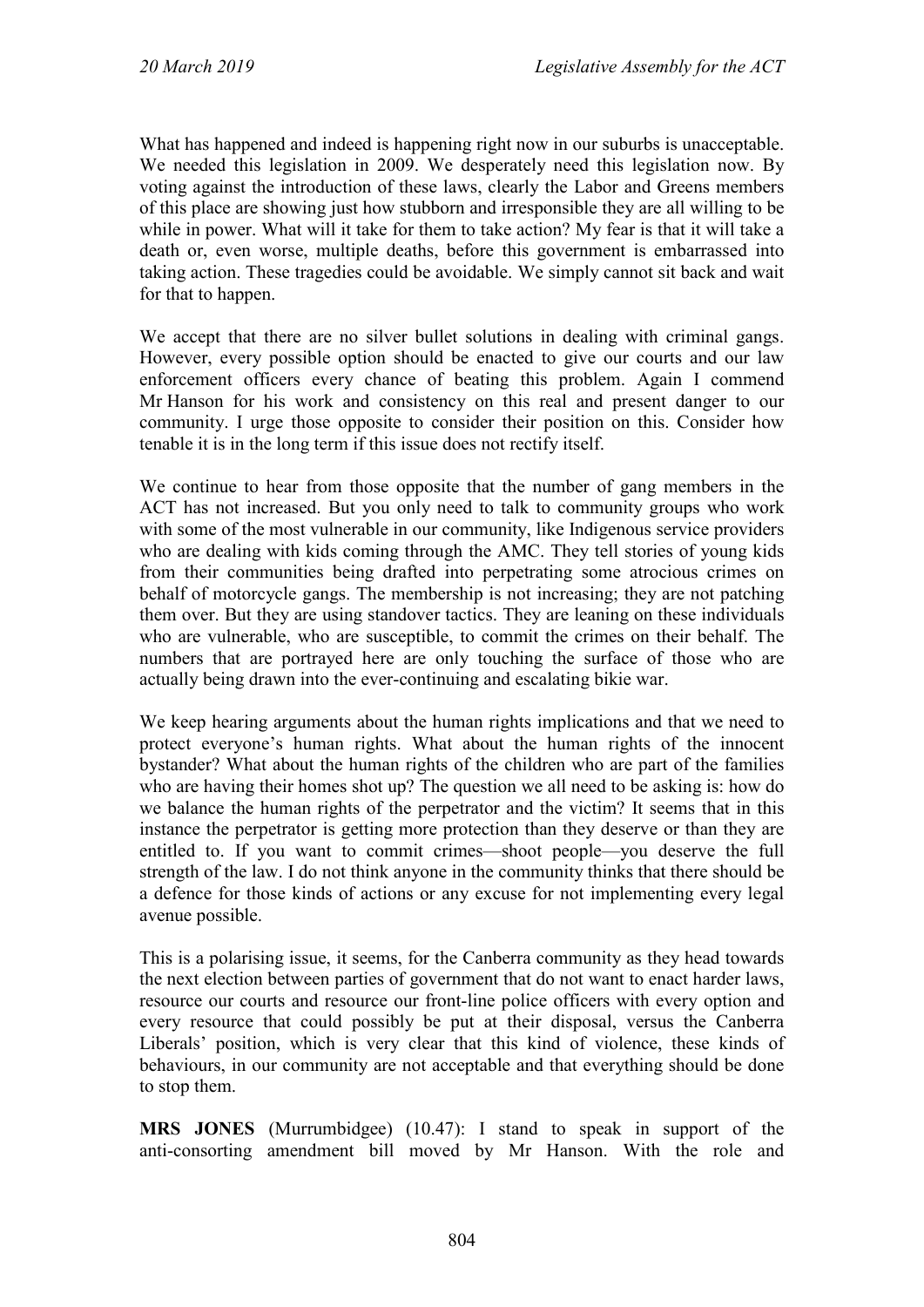responsibility of shadow minister for policing in this place, but also as the wife of someone who has gone overseas to serve Australia in uniform, I have a strong understanding and appreciation of the risks our front-line serving men and women undertake on our behalf.

I feel very strongly about the government's lack of backing for their police force. I have a great deal of concern right now at the disregard being shown by this government to the requests of those who serve us in uniform, who do not come to work in a nice, safe indoor office as we do, who do not go home when it gets dark as we do, who put on a uniform and give their everything for us day in and day out.

Canberra is now experiencing armed thugs on a regular basis on our streets. Just think about that for a moment. There are people with guns shooting at each other and at homes, torching cars and spreading violence on a regular basis in our city. Over the last year or two this problem has developed into a situation where there is a bikie-related incident every week and a shooting almost once a month. It is a disgrace. This government must make it stop. It is not good enough.

We have presented this bill here today to do this. ACT Policing and the Australian Federal Police Association have made it abundantly clear that they want anti-consorting laws. That is an indisputable fact. They have stated clearly that this is what they need and want. Former CPO Saunders said it. Even the current CPO has said that they are part of the toolkit they need. The AFPA has come out and said that the troops need and want them.

But the minster would rather rely on the opinion of a Queensland academic studying violence with OMCGs who says that violence with OMCGs will still happen. But will it happen weekly? Will there be a monthly shooting if these laws are enacted? I doubt it very much. Talk about selective use of information, as the minister likes to. How clear can the police be? I would trust the front-line officers who face criminals eye to eye every day on the powers that they need, over a Queensland academic. This minister and this government are failing the police, and they know it.

The minister described our voicing of these desires of the police and of those impacted by this terrorism on our streets as a scare campaign yesterday. What an embarrassment, what an absolutely useless tactic, to accuse us of a scare campaign. We are not running the scare campaign; the criminal bikie gangs are running the scare campaign. And this government refuses to stop them.

There are known and committed criminals walking our streets at night with loaded weapons, and these weapons are being fired. There is a battle. There has been and continues to be hostility, conflict and intimidation, in Kambah, Theodore, Waramanga, Gowrie, Stirling, Chisholm, Kaleen, Gordon, Fisher, Isabella Plains, Calwell, Page, Chifley, Harrison, Theodore and Ngunnawal in the past two years. The residents of these suburbs know very well what is going on and they are no longer listening to the excuses from this minister.

Keeping citizens safe is one of the most fundamental responsibilities of government. Responding to crime and giving people the confidence that government will not let our streets become a literal battle zone is a fundamental basic of government.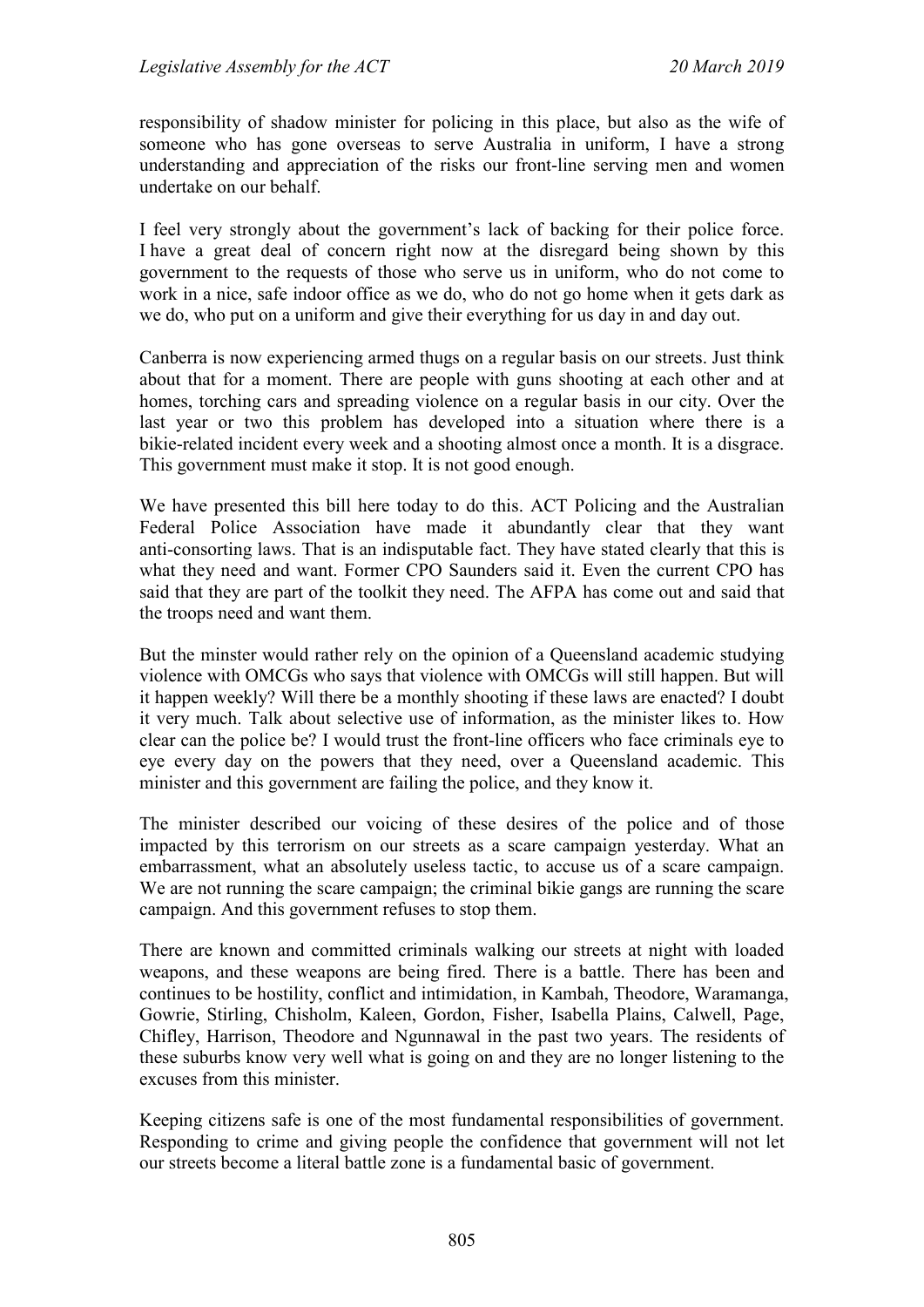The government responds, "We have Taskforce Nemesis and we are locking them up." Good. There are eight full-time members, to my knowledge, and about \$1.8 million per year is spent on the task force. Fortunately for the minister this unit is filled with brave and committed members of our police force. They work day and night to disrupt the actions of OMCG members whose intent is their own criminal success, no matter the price that others in Canberra pay. Yes, there have been a number of arrests and some of our bikies are in our prison. This would be a success story if it were having an impact on stopping the bikie war on our streets. But it is not. The numbers continue. The attacks continue at a fairly regular rate.

Mr Rattenbury refers to comments of the scrutiny committee. If Mr Rattenbury read the entire section, he would see that the scrutiny committee says that its opinions relied upon for the commentary in that report were based upon the New South Wales law before the New South Wales government amended their laws. This bill is based on those amended laws, so Mr Rattenbury needs to have a think about that. Mr Rattenbury also quoted someone who talked about "police laziness". I absolutely refute that there is any issue with police laziness. Our police go out each and every day and work a whole lot harder than we do in here.

Ms Stephen-Smith referred to Aboriginal people being affected by these laws. These laws specifically exclude kinship ties in the use of these laws. So maybe Ms Stephen-Smith needs to read at least the exposure statement to the whole bill.

The only thing proven to have failed is this government. The balance is wrong, and the public knows it. We have 75 fewer police officers now than we had 10 years ago, yet the population has increased by some large amount. The police know that the government does not back them properly. That is why they themselves continue to seek anti-consorting laws.

The whole idea that we justify not taking further action because there is a task force making arrests and working like crazy with insufficient powers is like sending an electrician to do a job while the power is on. It is like expecting construction workers to work without safety equipment and, when they are going at it and achieving something, the supervisor standing back and saying, "It's all fine. They're achieving something." Sending your police force to do a job with half the powers they need and want is irresponsible and no justification at all.

As soon as one violent criminal is locked up, he is replaced with another. What about firefighters? We know that the firies in Canberra have been called to car fires not even knowing that they are driving into the middle of a bikie attack. I have been told by members of the force that that has happened. We are failing our front-line operators.

We in the opposition will not stand by. We will not just wait for you to have an epiphany and suddenly realise that your response is completely and obviously inadequate. I urge you to support these anti-consorting laws to finally tackle the bikie war in our streets and to actually have an impact on the number of events that are occurring.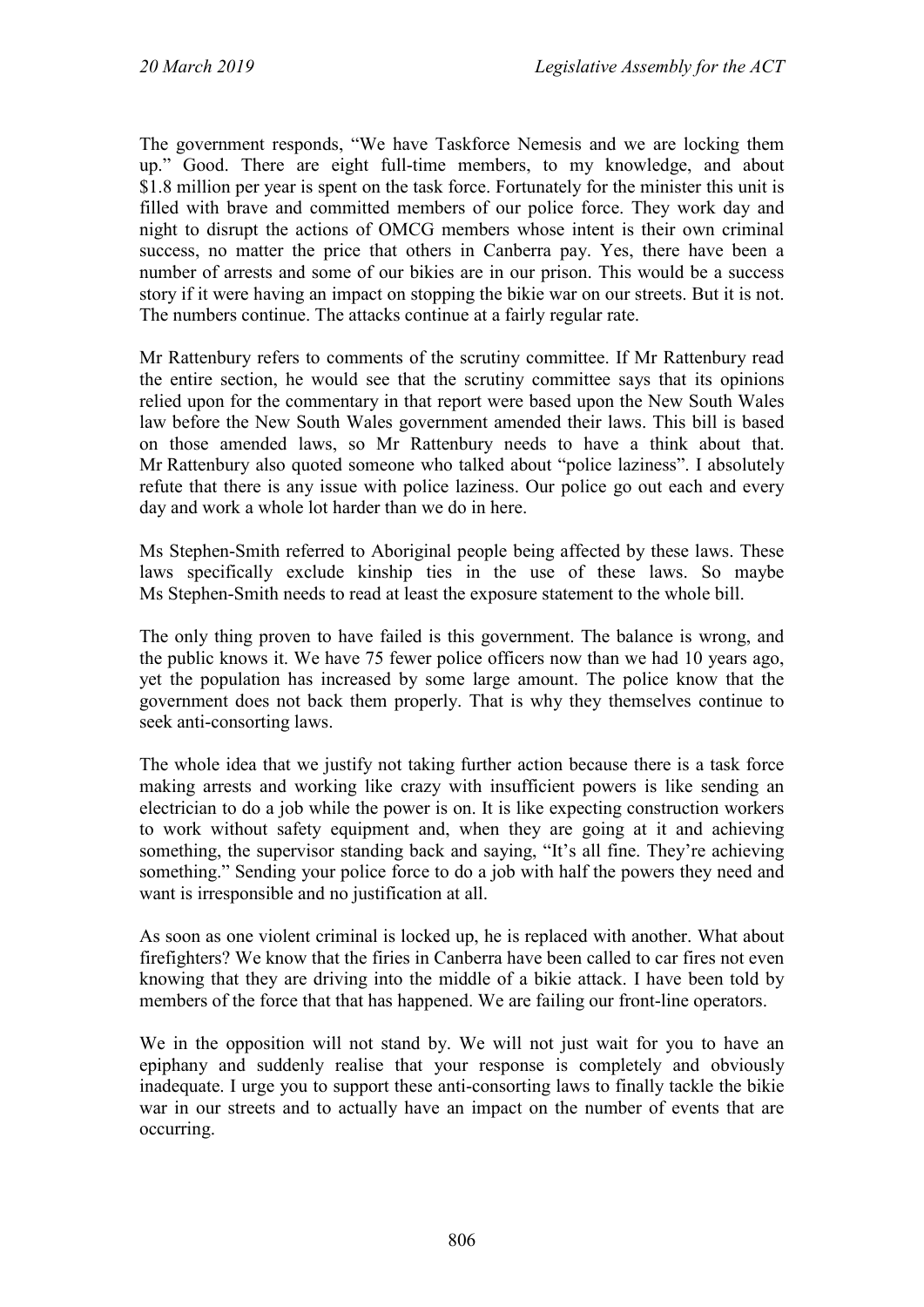**MR GENTLEMAN** (Brindabella—Minister for the Environment and Heritage, Minister for Planning and Land Management, Minister for Police and Emergency Services and Minister assisting the Chief Minister on Advanced Technology and Space Industries) (10.55): I want to once again thank and congratulate ACT Policing on the work that they do. Through Taskforce Nemesis, ACT Policing continues to proactively disrupt criminal gang members, to deter and detect criminal activity. This includes the confiscation of criminal assets.

Serious and organised crime is not limited to openly identifiable criminal gangs, and ACT police will continue to proactively target, prosecute and disrupt those involved in serious and organised crime in the ACT, regardless of their individual affiliations. ACT Policing has deployed resources flexibly, and will continue to do so, to ensure an appropriate police response to target and disrupt those seeking to cause harm in our community.

In the government's 2018-19 budget we made a commitment of \$1.594 million over four years to bolster the capability of Taskforce Nemesis. It provides one forensic accountant, a surveillance team member and associated equipment and training. These funded positions will enhance ACT Policing's capability to respond to serious and organised criminal activity in the ACT. Mrs Jones mentioned this figure and said that she looked forward to supporting it. Unfortunately, the Canberra Liberals voted against the budget that supported ACT Policing.

#### *Opposition members interjecting*—

**MR GENTLEMAN**: Mrs Jones laughs across the chamber. Mr Hanson interrupts. When we talk about supporting police, we support them both through resource funding opportunity and also in different legislation, as I rolled out yesterday. If Mrs Jones wants to think that she is supporting police, she can stand up in this place and vote for the funding that we provide for ACT Policing.

I would also like to note Mr Wall's comments about numbers. There has been a lot of discussion about bikie numbers in the past. I am very pleased that Mr Wall said, "The numbers have not recently changed." They remain the same, Madam Assistant Speaker. Some of the arguments that we have heard have now been refuted by Mr Wall.

Police have established a whole-of-government inter-agency working group, with representatives from a number of local and commonwealth government agencies, to consider all aspects of criminal gang behaviour in the ACT. The group is based on the commonwealth national anti-gang squad model that brings a whole-of-government approach to addressing the issue. Members of the working group include ACT Policing, ACT Housing, the New South Wales police, the Australian Border Force, the Australian Criminal Intelligence Commission, AUSTRAC, the Department of Human Services and the Australian Taxation Office. It is a broad effort, if you like, dealing with outlaw motorcycle gang activity in the ACT.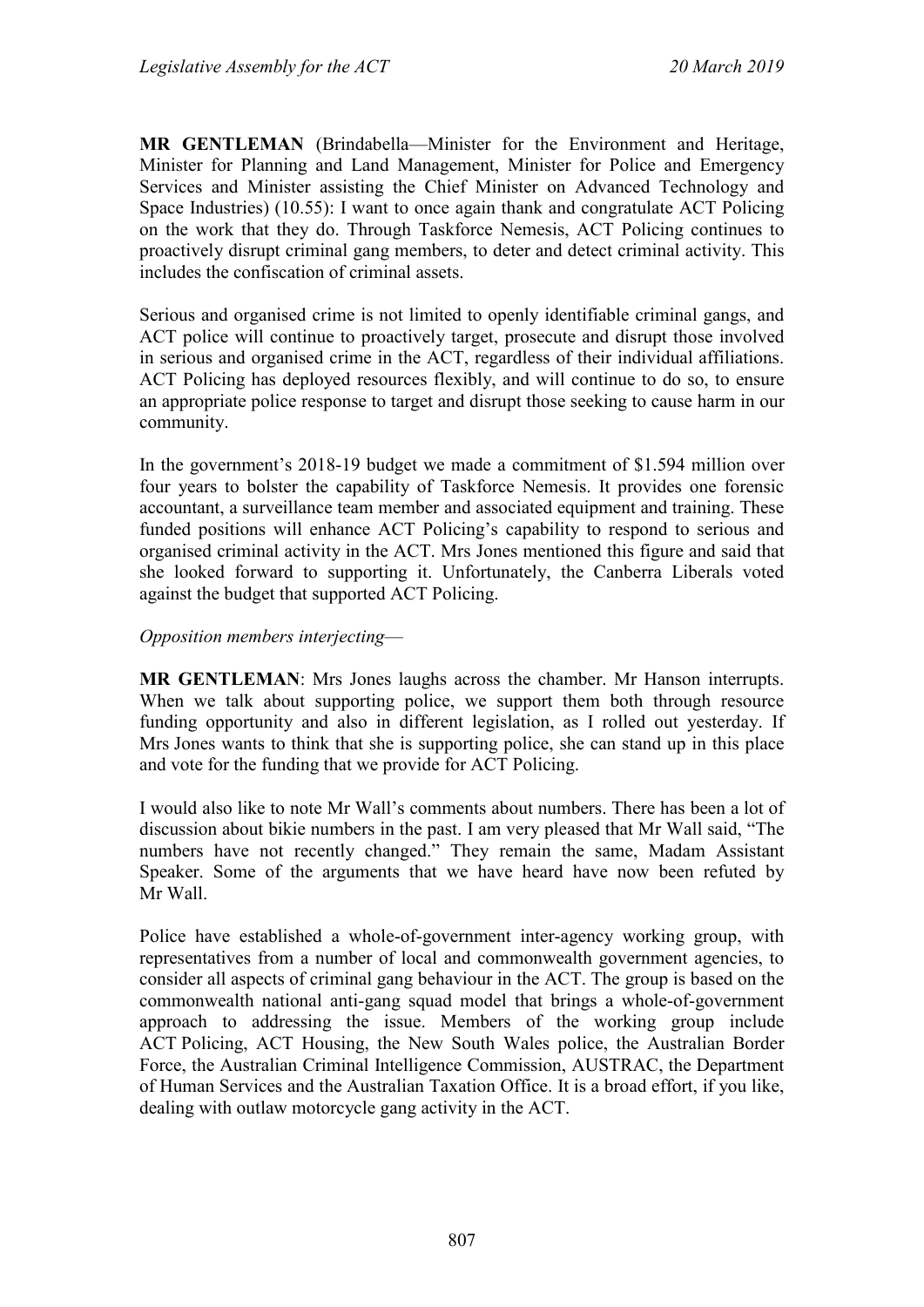I will just reiterate the figures that I gave yesterday on the way that ACT Policing and Taskforce Nemesis are approaching this. Criminal gang members charged: in 2018, 27; this year, 13. Offences charged: last year, 78; this year, 27. Search warrants executed: 100 last year, 13 this year. Firearms seized: 20 last year.

ACT Policing continue to do a very good job in dealing with criminal gang activity in the ACT. They have my full support. We would like to see full support from the Canberra Liberals when it comes to budget time.

**MR HANSON** (Murrumbidgee) (10.59), in reply: I thank people for their contributions, most importantly Mrs Jones, who has been strongly advocating for police since she became the shadow minster, and Mr Wall, whose comments are particularly effective in his electorate down in Brindabella, the people of Tuggeranong.

I also thank those opposite for their comments. They were very illuminating about what really is driving their agenda, what sits behind their refusal to introduce these laws. At the most fundamental level, this is a government and these are ministers who do not trust our police. That is what they were saying today. They were saying, "We do not trust our police. If we give them these powers, we believe that our police are going to abuse these powers."

We have elements of this legislation that would preclude that from happening, but fundamentally it is a different approach. We support our police; we trust our police; we want to give them the powers that they need on the front line to tackle the insidious scourge of motorcycle gang violence that we are experiencing in Canberra today. We put our police first and we respect our police on the front lines. That is where we are getting our advice from.

I will go to that point and the expert advice that Mr Rattenbury and Mr Ramsay are quoting. We have a Queensland academic and we have bikies. It is like asking the Mafia what they think about organised crime laws. They do not like them? They do not support them? Well, who would have thought that bikies do not like these laws?

Mr Rattenbury, the minister for justice, comes into this place and in part puts the argument that we do not want these laws because the bikies do not like them. Well, that is the whole point of these laws, Madam Assistant Speaker. The bikies do not like them. No, they do not. No, they do not like them. If he had quoted more extensively from the article he quoted from, he would have noticed that it said:

… they believed they would … stop bikies visiting the capital on national runs.

Mr Rattenbury excluded that when he was quoting the bikies. If only he got as passionate and as upset about women being shot in our suburbs as he does when we laugh at him for quoting bikies not liking bikie laws.

We also heard about how this might be applied against vulnerable groups. What the ministers have failed to recognise is that the laws as they are applied in New South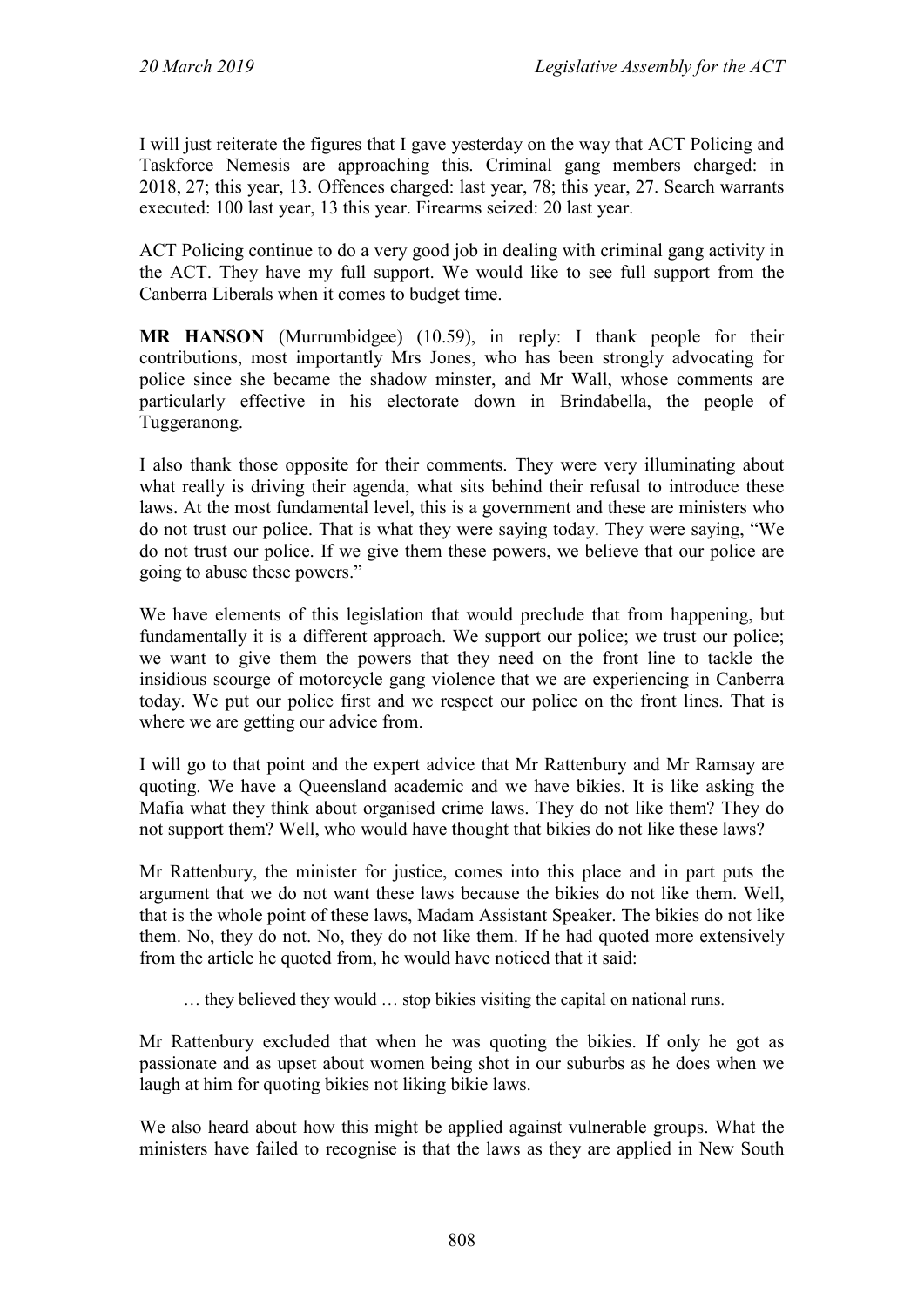Wales have been amended, and those amendments, following the Ombudsman's report, have been incorporated into our laws and provide exclusions for young people; for people consorting with family members; for people consorting in the workplace; and training and education; and, specifically, for Aboriginal kinship groups. That has been ignored. They are talking about laws in another jurisdiction that have been subsequently amended. They are using old laws in another jurisdiction to critique the laws in front of them. When Mrs Jones raised that point, Minister Stephen-Smith looked bemused. She did not know that that was in these laws that have been tabled and that we are debating today.

We have experts, and I will be quoting from them. Our experts are on the front line of territory policing. They are people like Rudi Lammers, the former Chief Police Officer; Justine Saunders, the former Chief Police Officer; Angela Smith, the Australian Federal Police Association president, who represents all of our police across the territory; and a former Attorney-General, Simon Corbell. I would rather take advice and expert opinion from those directly associated with fighting crime in our suburbs than from bikies, as Mr Rattenbury has, and from a Queensland academic, which is all that Mr Ramsay could pull out.

They have made much of human rights. They are saying, "We cannot possibly support this because of human rights." I remind members that the last time I brought a bill into this place to deal with this, the criminal control order bill, it was deemed human rights compliant by the Human Rights Commission. The Human Rights Commission described it as the best legislation of its sort in the country, and the Labor Party and the Greens still rejected it. They are hiding behind this myth of human rights or trying to say that it is not going to be effective. Ask women being shot in Richardson whether they think the current laws are effective or not; they might give you a straight answer.

Fundamentally, the most illustrative contribution to the debate was from Ms Cody. Ms Cody's response was, "In terms of these laws, yeah, nah." That was her quote. That was her opinion, her view: "Yeah, nah." That is the Labor Party's position, because that is what Labor ministers and Labor members are told their position is by the factions in the unions: "Go in there. We don't care what you say. We really do not care if you are quoting from bikies or from Queensland academics; your position is 'Yeah, nah.' That is your position."

Mr Gentleman said that the Labor Party had a budget and the Liberal Party voted against it. There are many reasons why we voted against that budget, but if he wants to restore the \$15 million that the Labor Party ripped out of the police budget and bring that back as a separate line in the budget, I am sure we would support it. Feel free to bring the police budget in as a separate line item, with the \$15 million restored that you ripped out, and then let us have that debate. They will not do that. They will not do that because they are not supporting our police. This is the party that does not trust our police. They think they will abuse these laws. They said as much: that the police will abuse these laws. This is the party and the government that ripped \$15 million of funding out of the budget.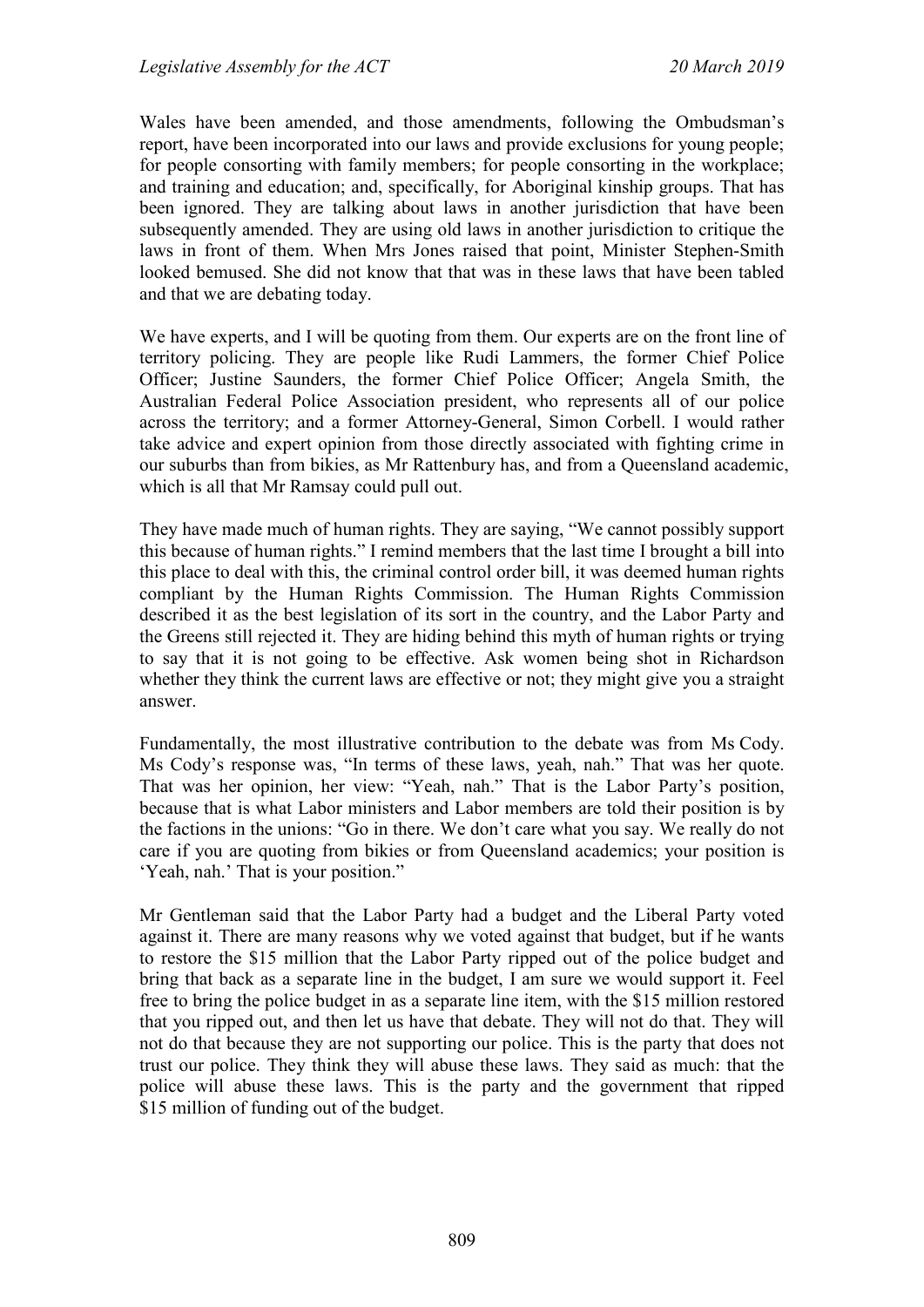Since we tabled this legislation, there has been a shooting. I have been warning for many years—as have others, as have the police—that eventually a member of our community would be shot. Since only the last sitting, when these laws were tabled, a woman in Richardson was shot. Thankfully, she did not die. Let me quote from a media article:

A woman is in hospital with a gunshot wound to the shoulder after a bikie-related drive-by shooting in Richardson in the early hours of Monday morning.

Police said the home had been targeted in an attack on members of the Nomads outlaw motorcycle gang.

Three people were inside the suburban home when the bullets struck. The victim was not a member of the gang …

The article continued:

Superintendent Moller described this attack as a worrying development.

That is the man leading the task force saying that this is a worrying development. While the government is saying, "We have this in control; we have this in hand," the police, the superintendent leading this investigation, are saying, "This is a worrying development."

The article continued, referring to Superintendent Moller:

"It is a conflict between gangs," he said.

"All these incidents are worrying and that's why we are committed to pressing on with this investigation and seeing every avenue through to the end."

He would not say at this time whether this drive-by shooting was linked to recent drive-by shooting incidents, although the modus operandi was clearly a familiar one to Canberra residents.

Bullets were fired at a two-storey house in Harrington Circuit, Kambah on February 4, and three vehicles were set on fire outside the house. Police confirmed that people living in the Kambah house had "connections" to outlaw motorcycle gangs.

Last year bikie gangs were responsible for multiple drive-by shootings and targeted attacks across Canberra, including one on a Calwell residence in which bullets were fired into the home and cars set alight …

While the ACT government provided more powers to police last year, it has stopped short of matching the powerful anti-consorting laws adopted by the Queensland and NSW governments, and which the Liberal opposition and the federal police union actively support.

I note that Queensland has a Human Rights Act and Victoria has a Human Rights Act. Both have tough anti-consorting laws. So do not hide behind your Human Rights Act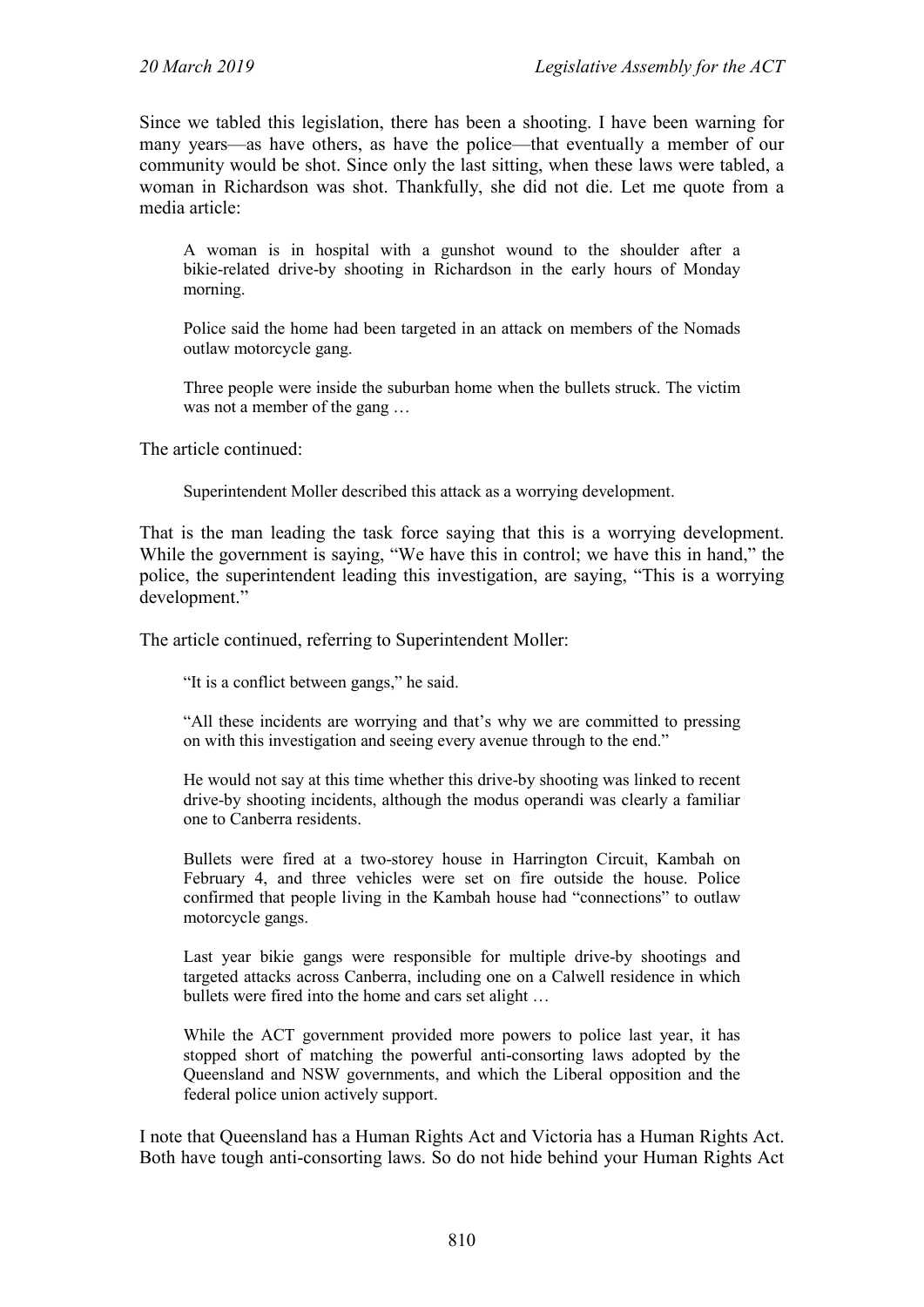as an excuse when other Labor jurisdictions are putting the safety of their community first.

The article continued:

Anti-consorting laws have been used by the NSW anti-gangs team, Strike Force Raptor, to effectively target and disrupt outlaw motorcycle gang activity in that state.

Since the introduction of the Queensland and NSW legislation, the number of outlaw motorcycle gangs active within the ACT has jumped from one, the Rebels, to four and now includes the Comancheros, the Nomads and most recently, the European-based Satudarah.

The concerning fact is that this has happened since the bill was tabled but the government have done nothing and still come into this place and say that these laws are not needed. They peddle the myth that there is no reason for these laws. But as that article illustrated, since the other jurisdictions brought in their laws and this pig-headed government refused to do so, we have seen an increase in the number of bikies and we have seen the number of gangs explode.

They have said that there has been no increase in the number of individual bikies. Back in 2016, the former Attorney-General was looking to introduce anti-consorting laws. He put out a discussion paper and draft laws because he thought that they were needed. The previous Attorney-General thought they were needed. The discussion paper said that the ACT had three OMCGs; we now have four. It said there was a total membership of 45. In the answer to a question yesterday we were told it is now 60. That is a 25 per cent jump in just two years. Any organisation would be pretty happy with that increase in membership numbers. I bet the Greens would be happy if their membership increased by 25 per cent in two years. To say there has been no increase in the number of bikies when there has been a 25 per cent increase is a nonsense.

And the government's own paper said, and this is important, that this does not include associates—that is, those people who actively engage with OMCG members in furtherance of their criminal activity, which significantly increases the number of persons participating in the organised criminal network. It is not just about patch members. Patch members have gone up by 25 per cent, but all of the associates have increased in number as well.

We know from media articles, with statements from police, that the bikies are targeting high school children. They are out there trying to recruit in our high schools. That is what is happening under the current laws.

But the most concerning thing, in terms of the numbers, is not just the individual bikies and their associates but the number of gangs. That is the point. If any other jurisdiction in Australia had had a fourfold increase in gang numbers, just imagine the concerns that would be raised and the outrage. That is what has happened here. It would have been a fifth, but I think the Finks have failed to establish. They may be trying again; we will wait to see.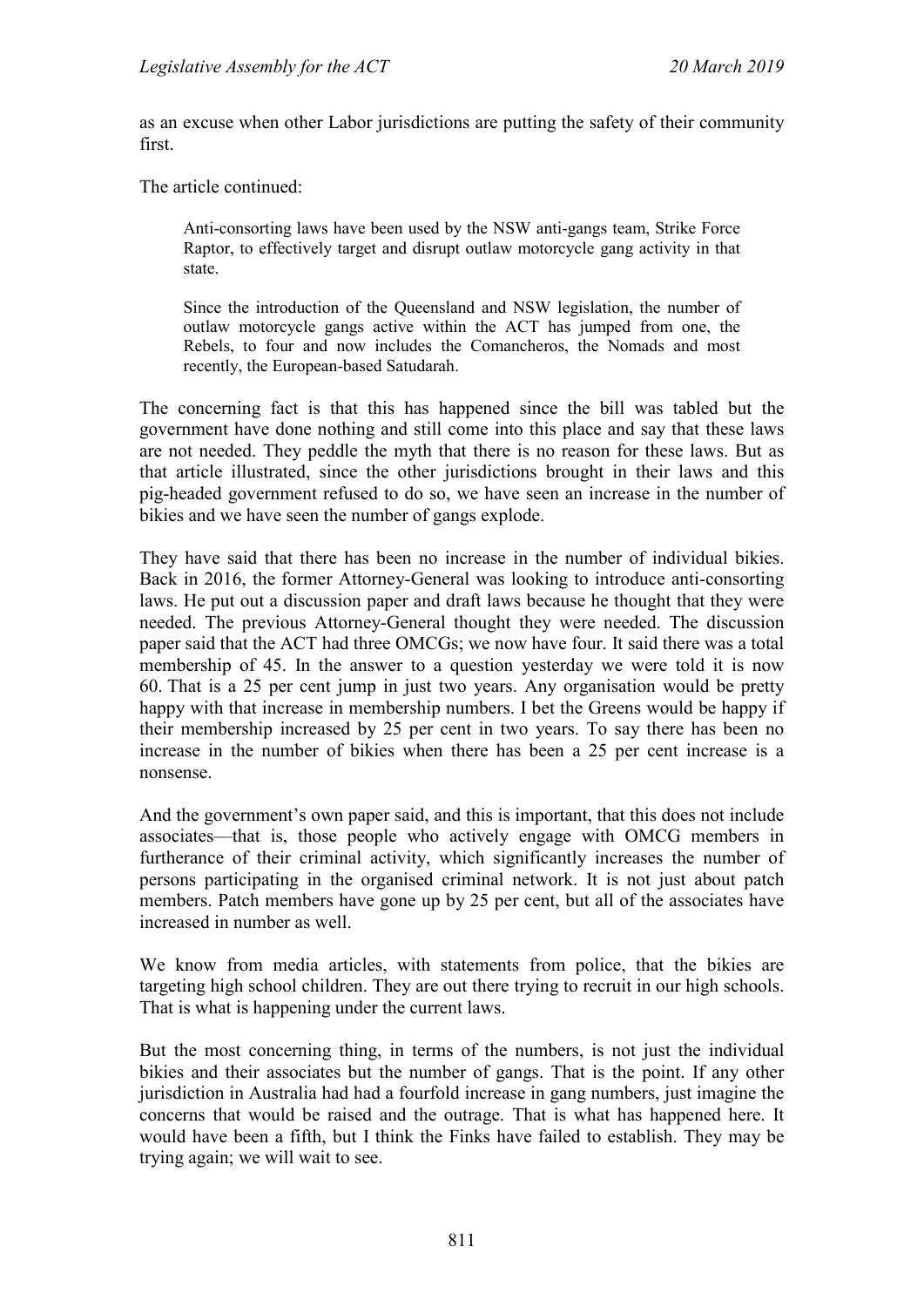Madam Assistant Speaker, we do need these laws. If you do not believe me, listen to Justine Saunders, the former Chief Police Officer. She said about the absence of the laws:

I believe that's a factor in the decision to come here and undertake their activities.

She talked about gang activity as the one thing that kept her awake at night.

If you think that the Canberra Liberals, as Mr Ramsay will say, are fearmongering in any sense, was the Chief Police Officer fearmongering when she said that this keeps her awake at night? I am sure it keeps many people in Richardson, Theodore, Kambah, and elsewhere where these crimes are being enacted awake at night.

If you do not believe us, listen to Rudi Lammers, a former Chief Police Officer, who said:

There is a need for strong laws in the ACT that stop a fourth, or a fifth or a sixth outlaw motorcycle gang getting a foothold and stopping the expansion of outlaw motorcycle criminal activity in Canberra.

For those groups who say this is an affront to human rights, I'm wondering how much they think is enough.

If you do not believe the Canberra Liberals or the chief police officers, let us remember what the former Labor Attorney-General Simon Corbell had to say:

… the changes would help police to respond more effectively to outlaw motorcycle gang activities, which commonly include violence, drug trafficking and money laundering.

It will give the justice system improved capabilities to prevent and target crime at an individual level, where it has been shown most effective and disruptive to organised criminal activity.

He also said:

… because the fact is that this is a small number of people but with a very disproportionate impact on the level of organised crime in our community …

#### A *Canberra Times* article reported:

He said there was also a risk that the ACT's lack of consorting laws was making it a visiting place for bikies, including for gang leadership.

"They are coming to the ACT because they are able to meet together in person here, whereas they can't do that in other jurisdictions," Mr Corbell said.

"So national leadership groups are meeting here in Canberra, and organising and planning their activities here in Canberra face to face.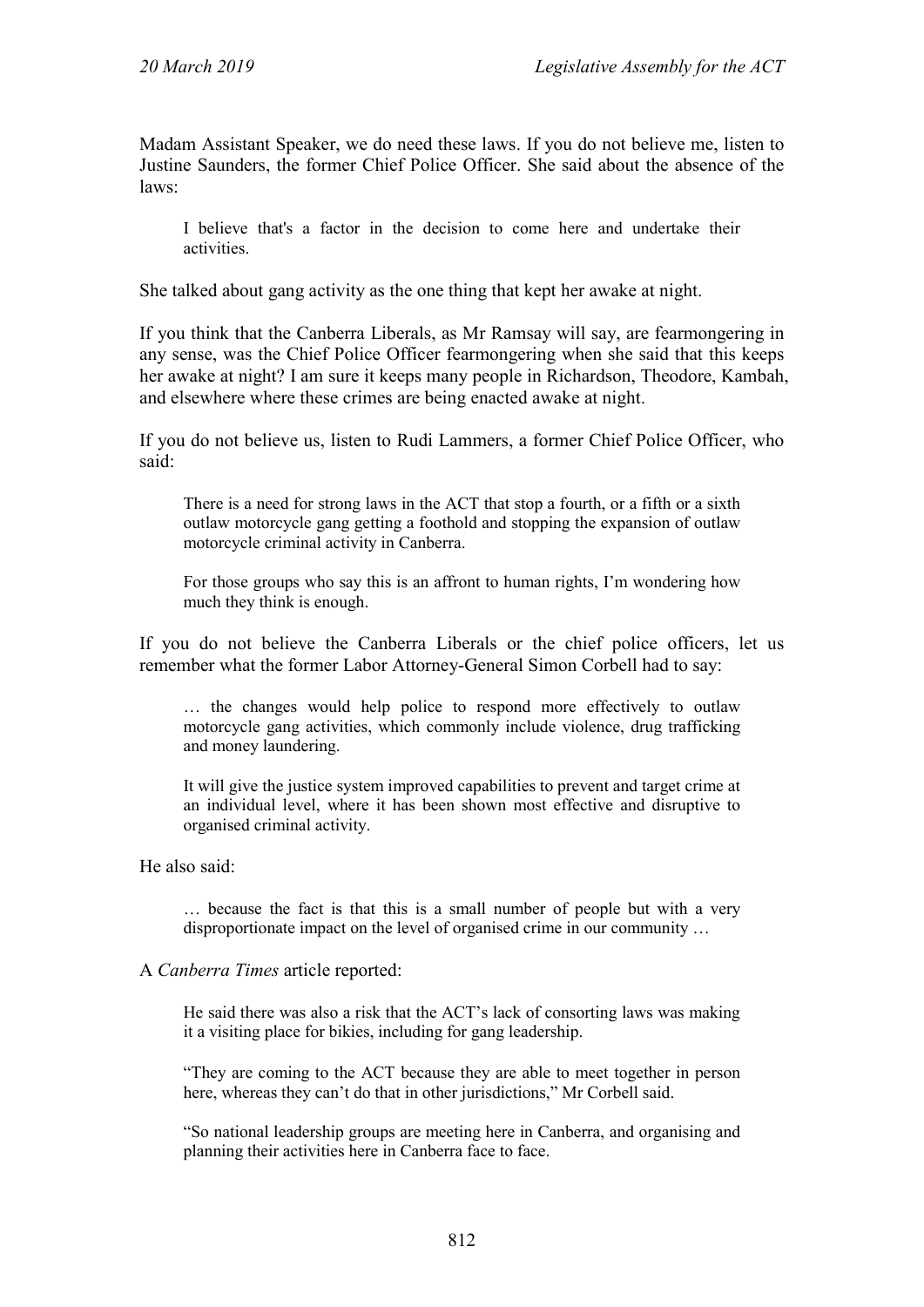"I don't want those people here in the ACT, and I don't think anyone else does really either.

Well, what happened to Mr Corbell?

Let us listen to the Chief Police Officer. *(Time expired.)*

Question put:

That this bill be agreed to in principle.

The Assembly voted—

Ayes 11 Noes 14

Miss C Burch Ms Lee Mr Barr Ms Le Couteur Mr Coe Mr Milligan Ms Berry Ms Orr Mrs Dunne Mr Parton Ms J Burch Mr Pettersson Mr Hanson Mr Wall Ms Cheyne Mr Ramsay Mrs Jones Ms Cody Mr Rattenbury Mrs Kikkert Mrs Kikkert Ms Fitzharris Mr Steel<br>Ms Lawder Mrs Mr Gentleman Mrs Steph

Ms Stephen-Smith

Question resolved in the negative.

## <span id="page-24-0"></span>**Culturally and linguistically diverse Canberrans—access to disability services**

**MS LEE** (Kurrajong) (11.19): I move:

That this Assembly:

(1) notes that:

- (a) more needs to be done to ensure that Canberrans from a culturally and linguistically diverse (CALD) background living with a disability can better access disability services in the ACT;
- (b) disability can affect people of all ages, socioeconomic positions, and cultural backgrounds;
- (c) seniors from a CALD background living with a disability are particularly vulnerable when it comes to accessing disability services in the ACT; and
- (d) disability advocacy groups in the ACT perform a vital function of providing outreach, understanding and engagement for those within the disability community in the ACT but are limited in what they can specifically offer to the CALD community due to a lack of ACT Government support; and
- (2) calls on the ACT Government to establish, by June 2019, a grant programme for disability advocacy groups in the ACT to specifically fund:

(a) a CALD advocate; and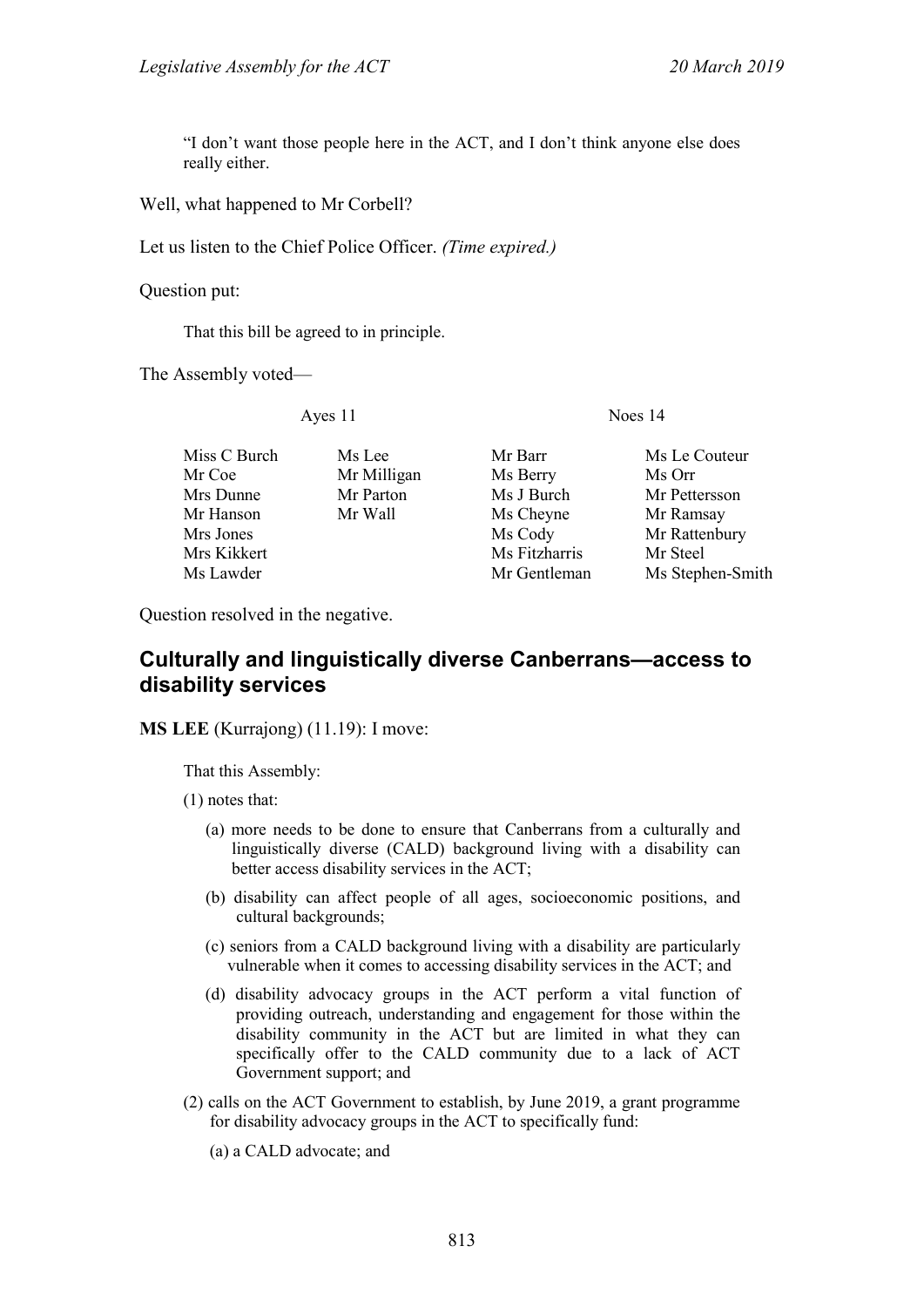(b) appropriate programmes to better meet the needs of Canberrans from a CALD background living with a disability.

The introduction of the national disability insurance scheme is probably the single most significant policy and fiscal change for the disability sector since federation. The NDIS was intended to be the driving force in transforming the lives of people with disabilities. The ACT took the brave step to become an NDIS trial site from 1 July 2014 and the first to undertake a whole-of-area rollout. It was warmly embraced and seen as an opportunity for people to be able to move to individual choice and control over what they needed and how they wanted to live their lives.

The ACT government made the decision to gradually withdraw specialist disability and therapy services and early intervention services, and in 2016 the ACT became the first jurisdiction in Australia to accept all eligible participants into the scheme. But, as with all things that are a first, the NDIS both nationally and here in the ACT has been beset with challenges. We have all heard stories about the underestimation of how many would be included in the scheme in the first place, the failure to attract sufficient service providers, and the development and delivery of individual plans being a hit and miss affair with some people delighted and others shattered by their experiences in negotiating their new living and financial support arrangements.

At the government level there was enormous upheaval in service delivery arrangements. The familiar frontline services offered by the Community Services Directorate all changed and 500 frontline roles were gone. For many people relying on those services this was a loss of familiar contacts and familiar arrangements. Today, five years later, things have become a little better but there are still enormous gaps, unintended consequences, frustration and anger in many quarters. The Minister for Disability has not had an easy introduction to ministerial responsibility in dealing with these complex issues.

The ongoing uncertainty of what and who might qualify under the NDIS has waxed and waned and continues today. People living with psychosocial difficulties have been particularly let down with continuing uncertainty about whether they qualify. We know that the lack of support for equipment and assistive technology was another unintended gap with not-for-profit organisations and ACT Health often left to fill the gap in providing much needed mobility equipment.

We know the ongoing issues about disability advocacy groups who are almost but unintentionally left out of fiscal arrangements. Assumptions have been made that such services would somehow continue and be included in individual plans, but they were not.

Umbrella groups like SHOUT and individual service delivery advocacy groups like Bosom Buddies and Pegasus find themselves in nowhere land, and rounds of temporary top-ups, money for strategic planning exercises that were probably only appropriate for some but not all groups caused enormous concern, frustration and fear within the disability community. We know SHOUT is now on somewhat safer financial ground, but there are others that are still feeling their way in this new world order.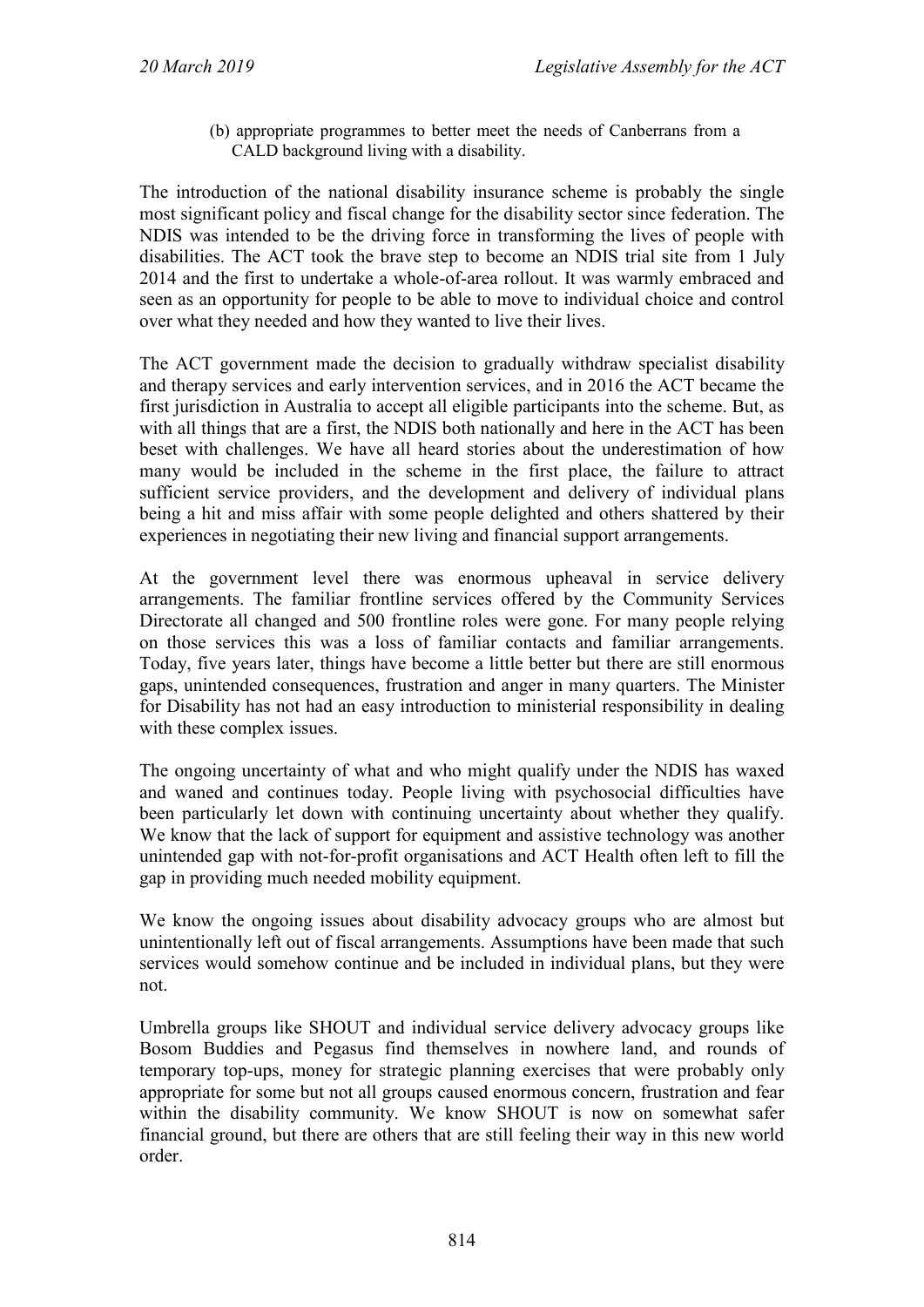There are still difficulties for people trying to regularise their plans and have plans reviewed or altered as their needs changed, and there is still a huge demand from the disability community for support from advocacy groups like People with Disabilities, Communities@Work, Hartley Lifecare and Advocacy for Inclusion.

Just today the federal government has announced an additional \$6.5 million to access a skilled disability advocate and funding for legal services to assist in the NDIS appeals process, including \$80,000 to Advocacy for Inclusion. That gives some indication that the system still has a long way to go before it is a seamless process.

All these issues are affecting families who were born in Australia, who have lived in the ACT all their lives and until quite recently knew how the system worked. Many of them are still struggling to negotiate the new administrative arrangements, the new terminology and the new way things are being done. Now think of the many hundreds of people with a disability living in the ACT for whom Australia is not their birthplace and English is not their first language. Start to imagine what complicated pathways they struggle with: a physical disability, an intellectual disability, a language barrier and cultural differences and difficulties.

We know that Canberra is a proud multicultural city. According to the 2016 census, 26 per cent of the capital's population was born overseas. That is over 100,000 people, and there are thousands more who are the children of migrants to the ACT. Every year we all enjoy going to the Multicultural Festival and experiencing the slices of different cultures there. I know many members always enjoy the many functions and celebrations from our multicultural community at the Theo Notaras Centre.

We are home to hundreds of diplomatic missions from all around the world and we hear hundreds of languages being spoken in our community. But there is another side. In my role as shadow minister for disability, I have had numerous discussions with many disability advocacy groups in the ACT about the issues they see in the sector. One that is frequently raised with me is the difficulty they have trying to support people from the multicultural community accessing disability services. I have raised these concerns with the minister and officials regularly during annual reports and estimates hearings.

The CALD community, or people from culturally and linguistically diverse backgrounds, represents 26.4 per cent of the ACT population but comprises only 10 per cent of the 7,000 NDIS plans operating in the ACT. This means that the Canberra CALD community is significantly underrepresented in accessing disability services. This confirms the anecdotal evidence I have also received.

It is understandable that many in the CALD community feel uncomfortable and overwhelmed when trying to access services. Many do not even know how to start looking or where to seek help. It is often not for the lack of trying or desire to have a go; it is simply the reality that there are not clear pathways of support. As with many things, you do not know what you do not know, making the intimidating world of disability services even darker.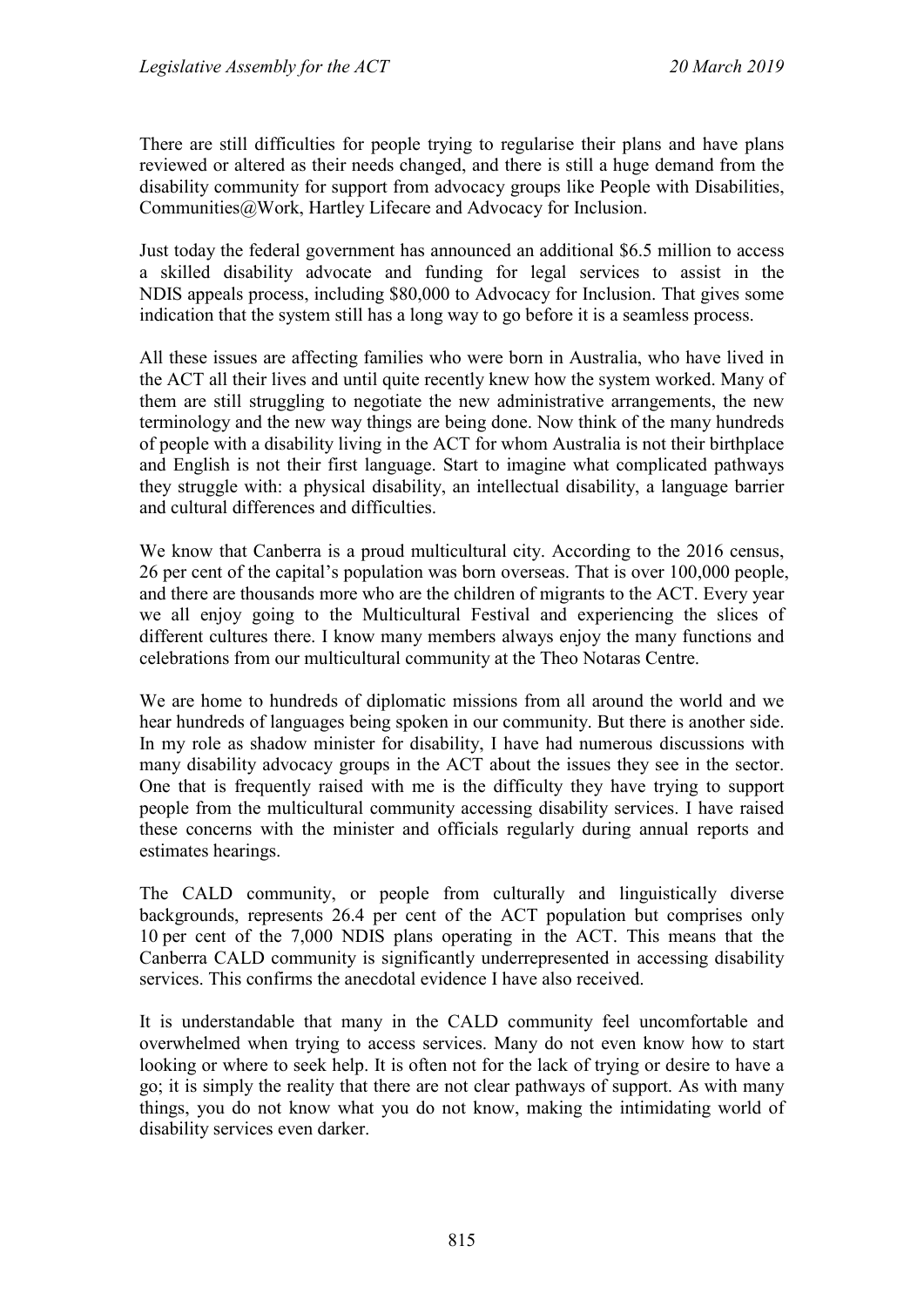If accessing and negotiating ways through the NDIS are difficult for people for whom English is a first and often only language and who have family support and family members with strong negotiating, advocacy and fluent English expression skills, then what hope have people who often have limited mobility, limited English and in many cases also limited formal Australian education?

What is a glaring and probably unintended omission in disability advocacy service delivery is dedicated support for people from a multicultural background with a disability. In fact, the ACT is one of the few jurisdictions not to have one. Yes, we have a range of very active, very effective multicultural community groups, and I have already mentioned a number of the disability advocacy groups that are doing a great job in our city. But neither of these sectors is appropriately resourced to provide appropriate and adequate support for the detailed, specialist needs of someone from a CALD background with a disability.

In talking with numerous disability organisations, each have acknowledged that more can and should be done for CALD people living with a disability. This is not to say that both multicultural organisations and disability groups within the ACT are not doing their best to ensure that the CALD community has access to disability advocacy services and information, but each of them says they wish they were able to do more.

Due to finite resources they lack the appropriate skill set in understanding both the disability sector and the cultural awareness and training to appropriately and effectively deal with people from myriad cultural backgrounds. Without additional support, these groups are limited in what they can do, and without the specialised resources I am calling for today, my concern is that there will be more people who fall through the cracks.

I am not advocating for a new organisation to be set up. Our size probably does not warrant an entirely separate group. What I am proposing is that the government commit to providing a dedicated packet of money for providing this specialist service within an existing group. People with Disabilities applied for a grant under the participation (multicultural) grants program in 2018-19 to develop and promulgate a policy statement addressing the issues for people with disabilities who come from culturally and linguistically diverse backgrounds. They were not successful, and perhaps their lack of success might be because there was not sufficient cross-sector understanding between health, disability and multicultural sectors or the recognition of this gap and an acknowledgement that this gap needs to be addressed.

The grant program I am calling for in my motion would allow a disability advocacy group to establish a specialised cultural advocate or officer within their organisation to provide both culturally appropriate and sensitive advice and advocacy for CALD people living with disability.

As I said earlier, it is difficult enough for people whose first language is English and whose only home has been Australia to work their way through the NDIS bureaucracy or the disability service sector. For those who are more recent arrivals, the pathway is a very dark alley.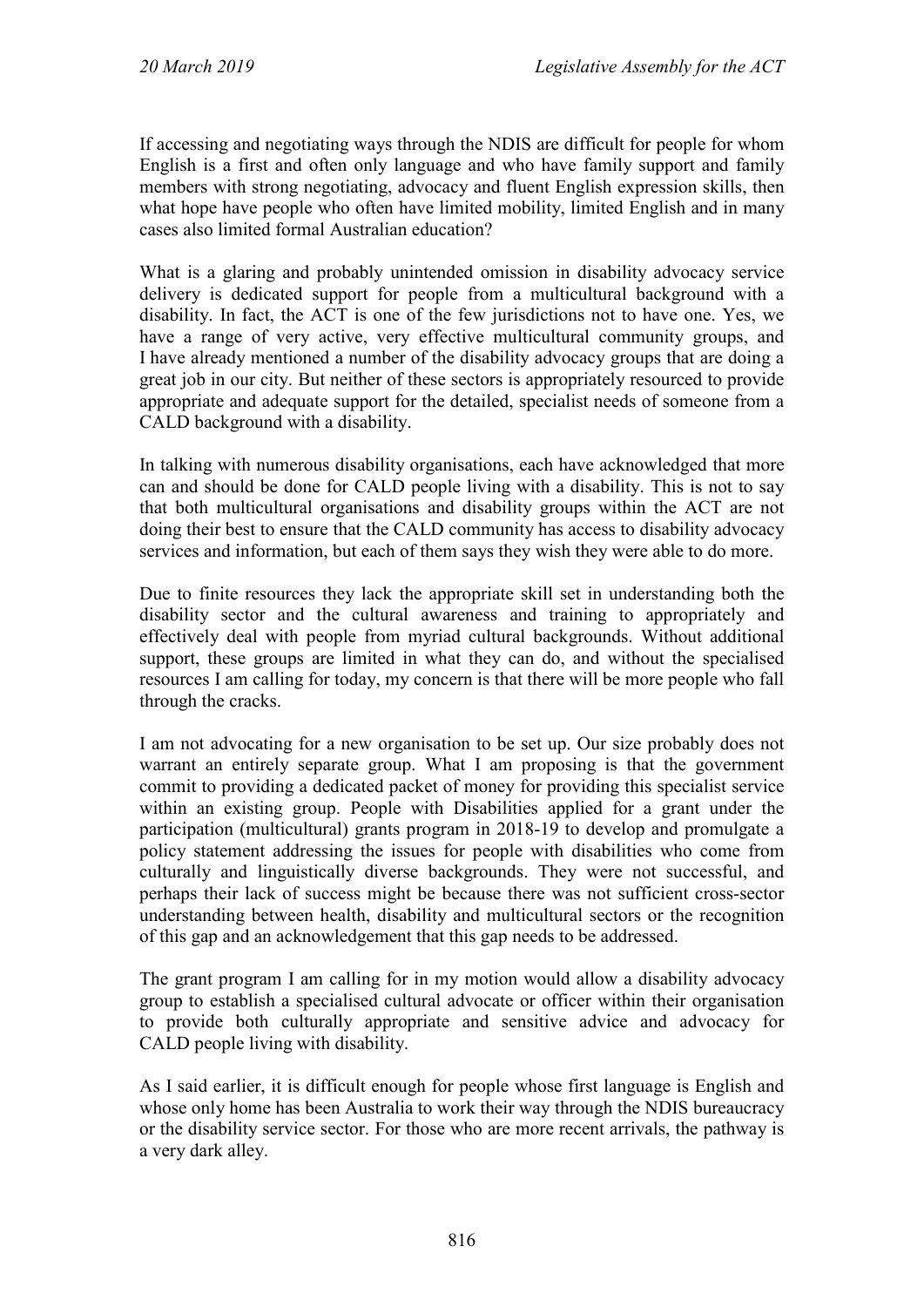Language barriers are but one factor, and it is not just a matter of simple translation services. The intricacies of an area of service delivery as complex as disability requires more than straightforward translation. A disproportionately high number of people from the CALD community face technological barriers. Where sometimes we take our immediate access to information and services online for granted, it is not the same for many of our multicultural community, particularly for our ageing CALD community.

The cultural barriers which require culturally sensitive and appropriate understanding come with training and listening, all requiring resources to be able to have someone dedicated to spending the time to ensure that every one of our CALD community members living with a disability has the culturally appropriate support they need.

My parents came to Australia as a married couple in their 30s with young children. They had no English, and it was difficult navigating the language barriers, the cultural barriers, the challenges of finding a place to live, enrolling us in primary school, learning English and finding a job just to make ends meet. That in itself was hard enough, but imagine if my father, my mother, my sister—I had only one then—or I had or acquired a disability.

If there was such a position as a specialist CALD advocate available for people in the multicultural community who have high needs and require the appropriate care, knowledge, skill and understanding of cultural sensitivities and the needs as well as specialist knowledge in disability services, it would make that journey just a little bit easier. A CALD disability advocate would be in a position to discuss the needs of a particular family and engage on a cultural level with a family to ensure the best outcome for that person, that family and the entire community.

I stress that this grants program would not be the be-all and end-all of access issues for CALD people with a disability. But it is important that the ACT government, which serves the entire community, does its part to maximise access to and literally speak the language of those in need. The ACT should not shirk its responsibility to provide a vital bridge between the two worlds of both culturally and linguistically diverse backgrounds and the ever more complicated world of the disability sector. I commend my motion to the Assembly.

**MS STEPHEN-SMITH** (Kurrajong—Minister for Aboriginal and Torres Strait Islander Affairs, Minister for Disability, Minister for Children, Youth and Families, Minister for Employment and Workplace Safety, Minister for Government Services and Procurement, Minister for Urban Renewal) (11.32): I thank Ms Lee for the opportunity to talk about the importance of supporting people with disability from culturally and linguistically diverse, or CALD, backgrounds. I also thank her for reflecting on a number of the NDIS issues that the ACT government has repeatedly raised and lobbied the federal Liberal government about.

The ACT government is committed to building an inclusive city where everyone can fulfil their potential and fully participate in the civic life of our community, regardless of race, gender, sexuality, disability or socioeconomic status. We understand that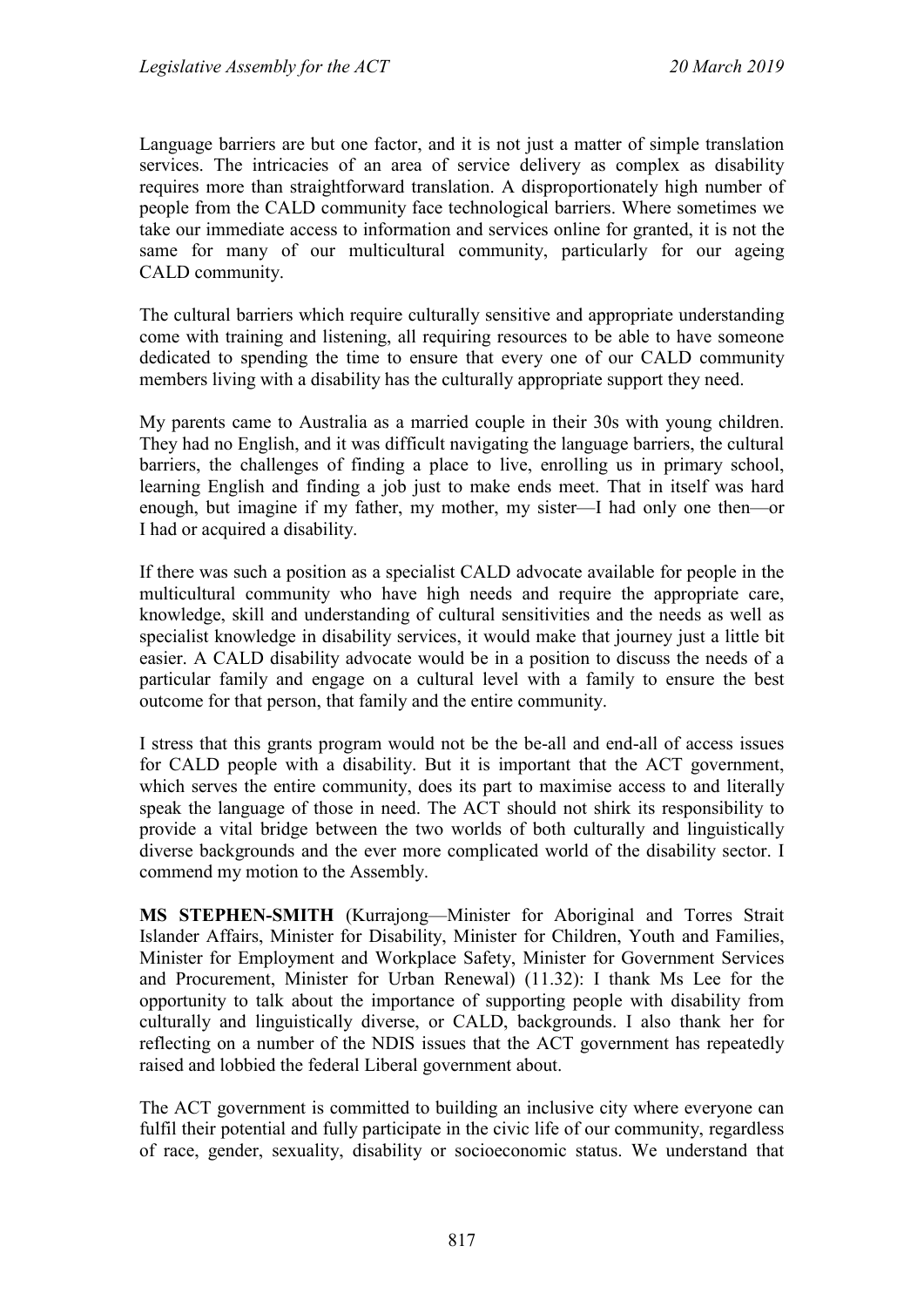CALD people living with disability experience multiple barriers to the full enjoyment of the rights and opportunities experienced by others in our community. This is true of the challenges people face in accessing both mainstream and disability services, including the national disability insurance scheme. The NDIS is making real changes in the lives of people with disability, and the ACT government remains committed to the implementation of this important social reform.

The NDIA have however acknowledged the need to better engage with participants from a CALD background. The latest data from the NDIA states that, as at 30 December 2018, 694 NDIS participants in the ACT identified as being from a culturally and linguistically diverse background. This equates to only 10.4 per cent of the 6,675 active participants in the ACT who have received an approved NDIS participant plan over the life of the scheme.

The review of NDIS processes, improving the NDIS participant and provider experience, released in February 2018, recognises a number of cohorts that need a tailored participant pathway to ensure that their NDIS experience is as good as possible. The review noted that CALD NDIS participants may face particular barriers to accessing appropriate information, engaging and communicating in their preferred language; that NDIA processes and service providers need to acknowledge and understand cultural sensitivities; and that an explanation of key NDIS terms and concepts in a culturally sensitive context may be required.

The NDIA has advised that they are progressively rolling out improvements to the participant pathway for all participants, including people from a CALD background, to ensure that they have better engagement with participants at the start of their interaction with the NDIA, from first learning about the NDIS, during the planning process and throughout plan implementation.

In May 2018 the NDIA released the cultural and linguistic diversity strategy 2018 as a public statement of its commitment to work alongside people with disability from CALD backgrounds. The strategy sets priority areas for action focused on building connections and positive relationships with CALD communities, broadening choice and control and increasing cultural competency within the NDIS. Over time it is intended that the strategy will drive increased participation in the NDIS by people from CALD backgrounds.

The ACT government continues to advocate to the NDIA the importance of establishing improved participant experience as soon as possible, including ensuring improved experiences for participants from a CALD background. The ACT government is also aware of concerns about the quality and capacity of the NDIA's local area coordinators. I have raised these concerns directly with the NDIA in recent correspondence and I will continue to advocate for LACs that have strong connections to the community and knowledge of local service systems.

While we know that the ACT LAC has diverse staffing—and Ms Lee and I both went to the launch of the LAC, and that was obvious—a lack of broader connections to the community and the Australia-wide concerns about the capacity of LACs to undertake their broader community connection work due to the significant demand for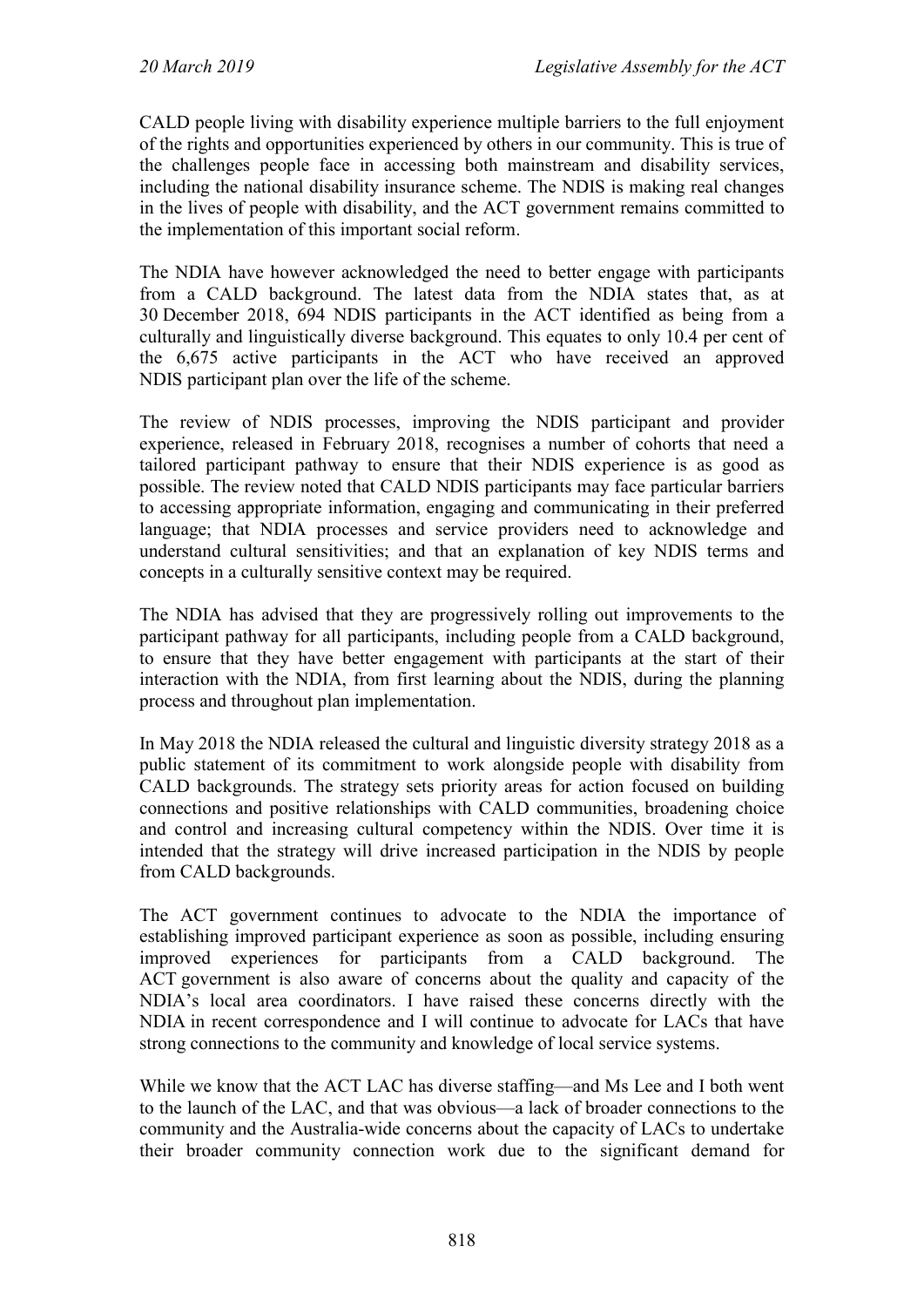individual planning are certainly evidence here. The ACT government has recognised that, while the NDIS has provided greater support for many Canberrans with disability, it has also increased the need for independent, individual advocacy as Canberrans learn to negotiate the new service system.

The ACT government is still very aware of the need for independent advocacy to assist people with disability with complex, specialised and often serious issues. This can include supporting people with disability to understand their rights and responsibilities, resolving issues about government supports and accessing housing and education.

Advocacy organisations can also help people understand the NDIS and what it has to offer. They can also participate in meetings with the NDIA and help participants who are not happy with the support they are receiving through the NDIS. People from culturally and linguistically diverse backgrounds can access services from the ACT-based advocacy organisations, Advocacy for Inclusion and ACT Disability, Aged and Carer Advocacy Service, better known as ADACAS.

The ACT government's recognition of the importance of individual advocacy was demonstrated by the investment of \$400,000 over two years in the 2018-19 budget. This is shared between these two local organisations who both have deep connections to our community. Additionally, the ACT government established the integrated response program which provides short-term coordination and emergency funding for people with disability who otherwise would meet the disability access requirements of the NDIS but do not meet the residency requirements or are in crisis. This includes people who may be humanitarian visa holders and have limited financial means to purchase supports. This is part of our commitment to being a refugee welcome community.

Members would be aware that the commonwealth government is also responsible for funding advocacy services through the national disability advocacy program. I note, as Ms Lee has mentioned, that the federal Liberal government, on the eve of an election and after significant advocacy by states and territories, has belatedly increased funding for the national disability advocacy program and the NDIS appeals providers. I hope that some of this money will flow to the ACT and I will again be advocating for this to my commonwealth counterparts.

The ACT Human Rights Commission also has a role in resolving complaints and promoting rights of people with disability. The role of the Disability and Community Services Commissioner, Ms Karen Toohey, is to consider complaints about the provision of services for people with disability and/or their carers. The commissioner's role is also to promote improvements in the provision of services for people with disability and their carers, the rights of users of services for people with disability and their carers and an awareness of the rights and responsibilities of users and providers of disability services.

Sitting within the Human Rights Commission is the Public Advocate, who protects and promotes the rights and interests of anyone in the ACT who is experiencing vulnerability. The Public Advocate can monitor the provision of services, provide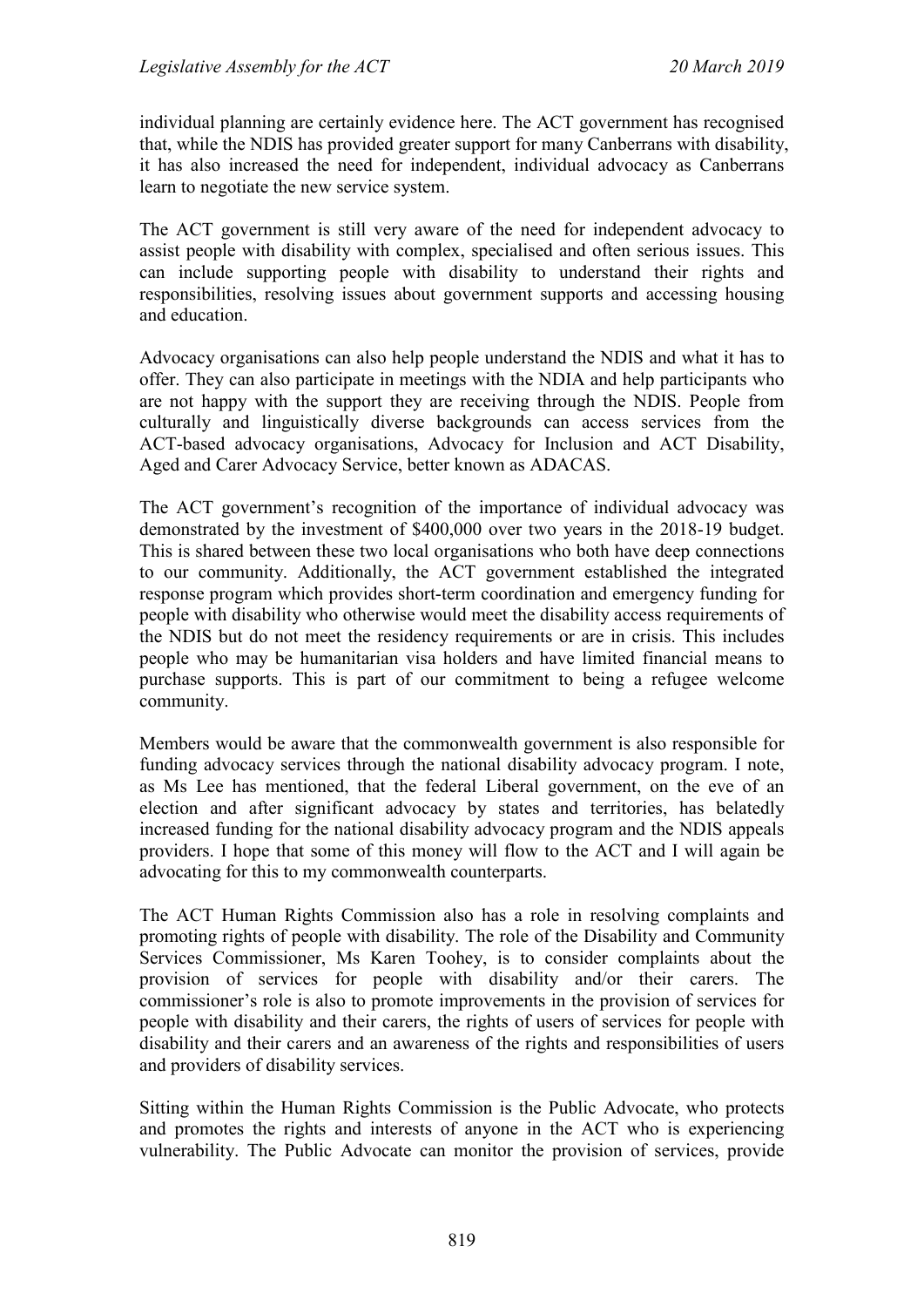oversight of these services and hold the ACT government to account on issues affecting people experiencing vulnerability. If you experience discrimination because of your race or your disability you can also lodge a complaint with the ACT Human Rights and Discrimination Commissioner.

The ACT government's official visitors for disability services provide an important role in undertaking visits to Canberrans living in disability accommodation or relying on services for day-to-day support. The official visitors consider complaints, visit and talk privately with people about the supports they are receiving and keep an eye out for systematic issues. They report directly to me, as Minister for Disability, and work closely with the Public Trustee and Guardian and the Human Rights Commission.

The official visitors, Ms Narelle Hargraves OAM and Ms Mary Durkin, have built relationships with Canberrans who need these services and they are on call to respond to anyone else who may need their services. The ACT government recently ran an awareness-raising campaign for the official visitors and in my regular meeting with Ms Hargraves and Ms Durkin they reported that the campaign is helping to raise their profile.

Individual advocacy plays a critical role in assisting individuals to navigate complex systems and sort out complaints and other problems. Equally, systemic advocacy plays an important role in shaping and improving legislation, policy and programs. The ACT government currently funds four systemic advocacy organisations: Women with Disabilities ACT, People with Disabilities ACT, Carers ACT and National Disability Services. All of these organisations have deep connections to the local community with hard work going over decades to know our community and whom to speak to when problems arise.

The government provides support to People with Disabilities ACT to operate as a peak advocacy organisation for people with disability in the ACT. The organisation takes a leadership role in our community and regularly runs consultations, prepares submissions for government consultation, holds events and forums and meets with MLAs and decision makers to represent the issues and priorities of the people with disability in the ACT. I recently met with People with Disabilities ACT, where we discussed ways to further raise the organisation's profile, and I look forward to seeing how these efforts shape up over the next little while.

The ACT government also offers a range of disability and multicultural grants that have supported projects and programs to support CALD people living with disability. This includes grants such as the disability inclusion grants and the multicultural participation grants. Disability inclusion grants provide support to community organisations and small businesses to provide more accessible services. This could be additional training for staff or volunteers or making physical improvements to buildings.

Last year the grants supported the East African Community Association who received funding to undertake disability awareness training to increase awareness and advocacy of social inclusion within their community. This is a great example of a culturally and linguistically diverse community organisation taking the initiative to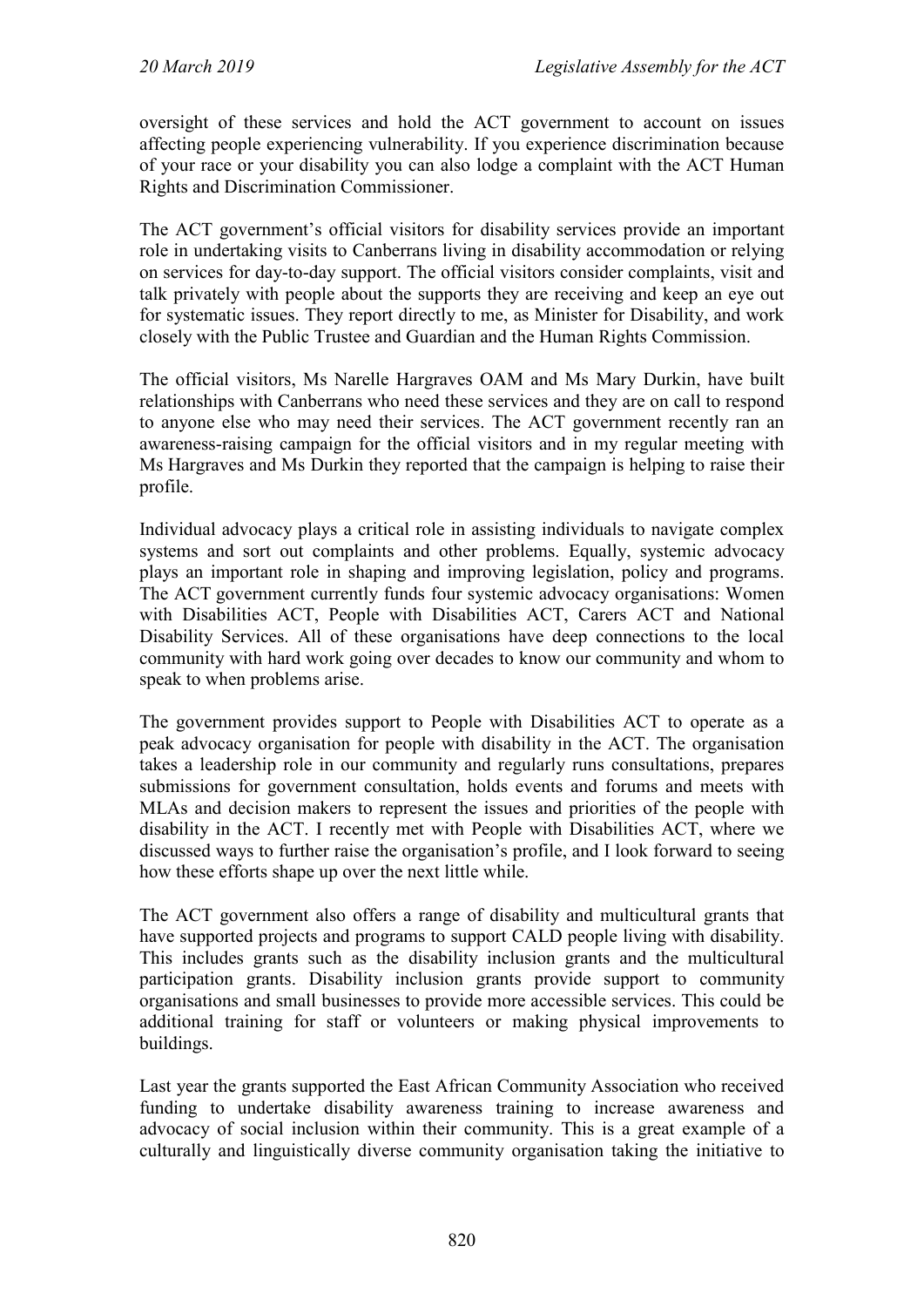use ACT government support on offer to provide better support to people with disability.

The multicultural participation grants promote cultural diversity, social harmony and inclusion initiatives which would apply to people of CALD backgrounds with disability.

Through the 2016-17 participation multicultural grants round, funding was provided to People with Disabilities ACT to facilitate community engagement with people from culturally and linguistically diverse backgrounds. On 4 April 2018 People with Disabilities ACT hosted a forum on disability and multiculturalism. At this forum it was noted that there was no organisation in the ACT to specifically advocate for people with disability from CALD backgrounds, as Ms Lee has noted. PWDACT undertook to commence work with existing organisations in the CALD community space to advocate for this population and cohort.

The ACT government strongly believes that it is critical to ensure that people with disability are in a strong position to advocate on issues that are crucial to their lives. This is why we established the disability reference group, in addition to the peak organisations, to guide the ACT government's continued implementation of the national disability strategy 2010-2020. Membership of this group has included culturally and linguistically diverse people living with disability.

In my former role as Minister for Multicultural Affairs I appointed Mr Darryl Alexander as the peak community representative to the ACT Multicultural Advisory Council. On the Multicultural Advisory Council Mr Alexander represents the interests of People with Disabilities ACT and advises on matters affecting people from a CALD background who identify as having disability.

One of the things that we have really tried to do across our advisory councils is to ensure that there is cross-representation and intersectional representation so that the Multicultural Advisory Council is considering issues from the point of view of people with disability, and the disability reference group is getting input from people from culturally and linguistically diverse communities and other communities such as Aboriginal and Torres Strait Islander communities to ensure that all of our policies are consistently informed by a broad grassroots section of the community.

The ACT government acknowledges the barriers faced by those experiencing intersectional disadvantage, including CALD people living with disability. We are happy to commit to ensuring that the existing disability advocacy, inclusion and multicultural participation avenues and grants are able to support the needs of Canberrans from a CALD background living with disability.

However, it is not appropriate for this Assembly to require, through a motion, the expenditure of funds on a specific program and, while Ms Lee's motion is drafted in a way to say that this needs to be done by June, it is very clear that what she means is that it should be done through the budget. Therefore, I move the amendment circulated in my name which would call on the government to ensure that disability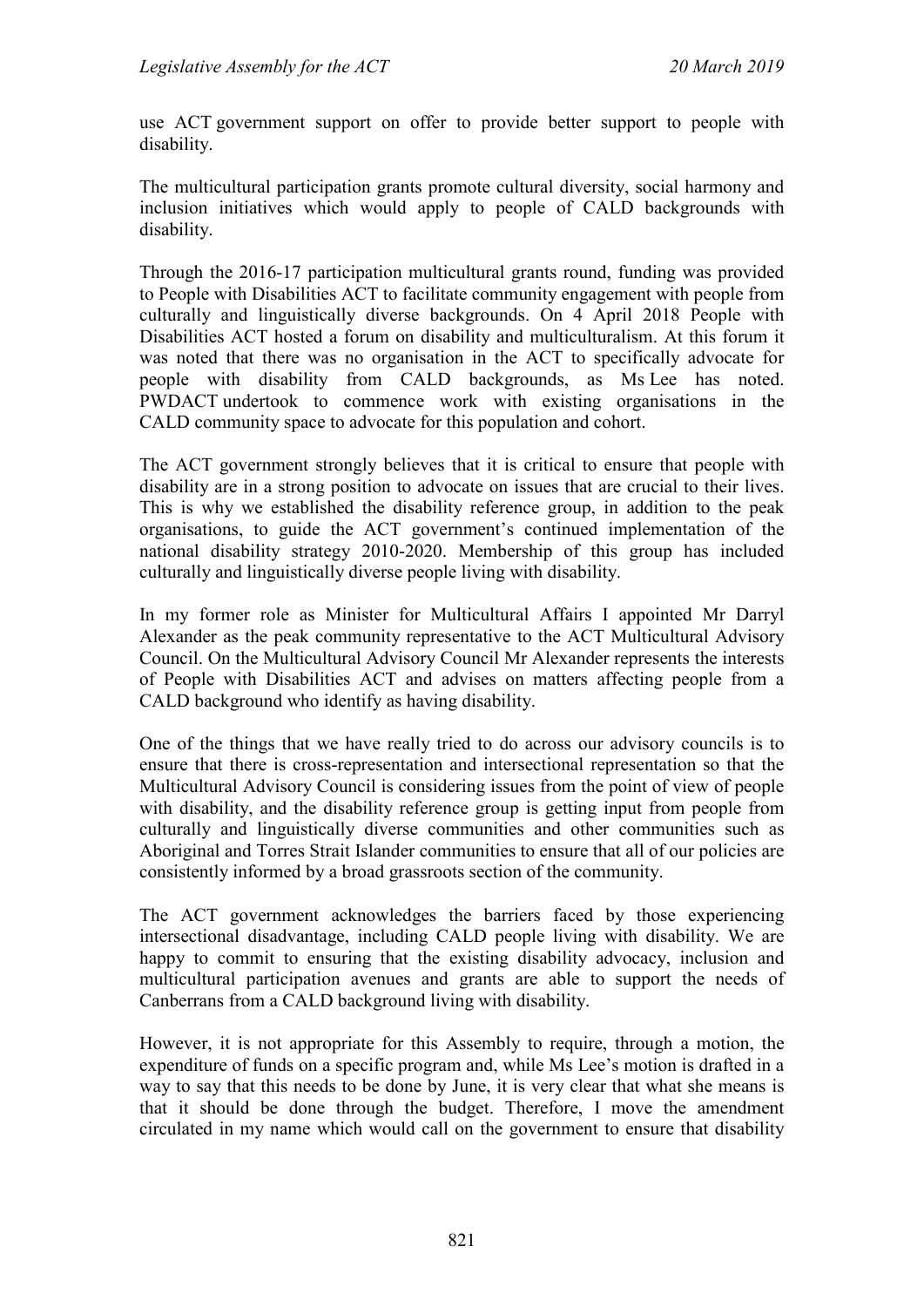advocacy, inclusion and multicultural participation grants are able to support the needs of Canberrans from a CALD background living with disability. I move:

Omit all words after "calls on the ACT Government", substitute:

"ensure that disability advocacy, inclusion and multicultural participation grants are able to support the needs of Canberrans from a CALD background living with a disability."

**MS LE COUTEUR** (Murrumbidgee) (11.45): I thank Ms Lee for bringing this motion forward today. I have to agree that of course more needs to be done to ensure that Canberrans from culturally and linguistically diverse—that is, CALD backgrounds living with disability can better access disability services in the ACT. When you look at the data it is very surprising to realise that despite people from a CALD background making up 26.4 per cent of the ACT's population only 10 per cent of people accessing the NDIS in the ACT are from a CALD background. This is only 694 people out of the 7,451 adults and children who are participants in the NDIS.

My understanding is that this under-representation of the CALD community is throughout Australia and is not a unique ACT problem. Nonetheless, it is a problem that the ACT Legislative Assembly need to be concerned about. I am not trying to suggest otherwise. What that data says is that something is not working for CALD people in terms of accessing the disability supports they need.

It is not surprising because we know that being a CALD person with a disability means that you are experiencing intersectional disadvantage. Ms Lee's speech to some extent did go through those sorts of intersectional disadvantages. Over the years we have become much better at realising that specific groups can require specific focus because of their features or identity, for instance, being Aboriginal or Torres Strait Islander, being a person with mental health issues or a disability, being LBGTIQ or even being a woman. But far too often we forget that people can and often do have multiple features that contribute to their disadvantage.

This motion speaks to the interconnection between having a disability and also being from a culturally diverse background. Even within this group there can be further aspects of a person's life that can contribute to experiencing more discrimination and marginalisation, such as the colour of your skin, your religious beliefs or, very frequently, your level of income.

We already know that people with a disability earn less on average than the person without a disability. If you are a woman with a disability the chances of your having a full-time job are even less. If you are a CALD woman with a disability I suspect your chances of full-time employment are abysmal.

Back to the supports that are needed, when looking at the data provided by the NDIA we see that autism and intellectual disability are the most common primary disability types amongst active participants with an approved plan. Twenty-six per cent of participants have autism as their primary disability and 20 per cent of participants have intellectual disability as their primary disability. These two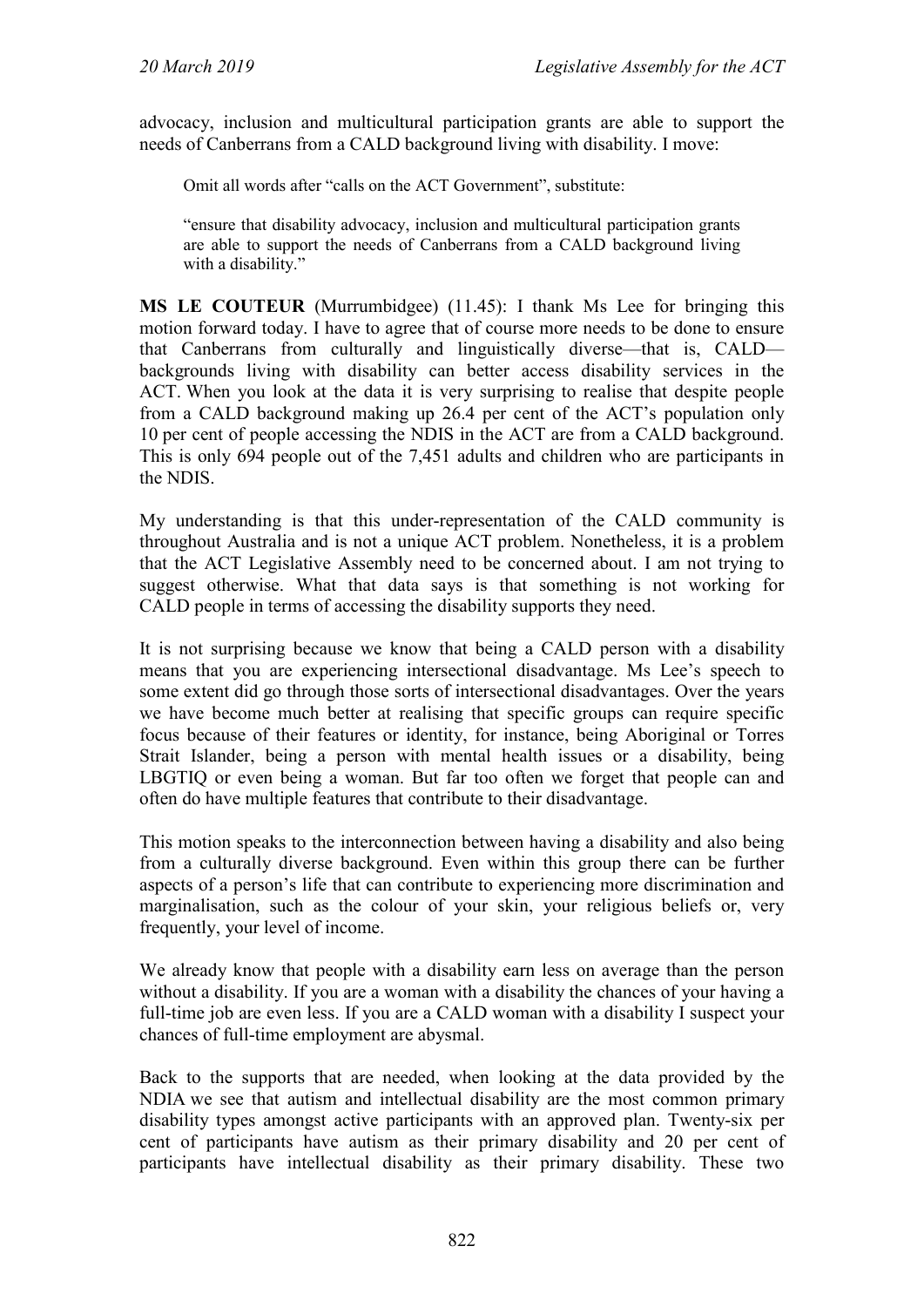categories with the highest levels of support are both categories where people experiencing them would have difficulties or challenges in not only understanding the ins and outs of the NDIS but in being able to articulate how they would like to exercise choice and control in their lives. They would have difficulties in finding out what support exists let alone knowing where to go to get the supports they need.

Speaking as someone who was on the committee looking into the NDIS system, it became abundantly clear to us that most people who did well out of that system were people who had family support for advocacy. For people from a CALD background their family will also be from that background and may well find it harder than Anglo-Saxon families to organise that support and advocacy. That was one of the reasons one of the recommendations from that report was for the ACT government to increase support for advocacy. That is absolutely vital to getting a good outcome and particularly in these cases.

The situation, of course, gets worse for our older citizens. One in 10 of us will experience dementia after the age of 65 and three in 10 after the age of 85. Dementia is the single greatest cause of disability and is the second leading cause of death for these age groups.

We should all appreciate and know that as we age we revert to our mother tongue as the preferential way of communicating. If you have dementia the chances that you understand clearly what you need and where to get the supports you need are minimal, particularly if the information is in what has become to you—or maybe always was a foreign and unintelligible language.

Add to that the experience of discrimination. The survey of disability, ageing and carers undertaken by the ABS indicates that in 2015 almost one in 12 Australians with disability—281,000 people or 8.6 per cent—reported that they had experienced discrimination or unfair treatment because of their disability. Young people with disability—that is, those between 15 and 25 years—were more likely to report the experience of discrimination—20 per cent of them—than those aged 65 or over, which was only two per cent. I suggest that that was because the aged people were being discriminated against on grounds other than just being aged.

Over one-third of women and over one-quarter of men aged 15 or over had avoided situations because of their disability. That is not only discrimination because of their disability. One in five Australians has experienced racism in the past 12 months according to one of the biggest surveys ever conducted on racism and prejudice in Australia commissioned by SBS with the western Sydney uni in 2017. To my knowledge, there is no comprehensive data collection that looks at both racism and disability discrimination rates together, but I imagine that if there were the figures would shame us all.

I note the NDIA has a specific cultural and linguistic diversity strategy which was developed last year in consultation with key peak bodies and people with disability. It is scheduled to conclude in 2019, by which time their aim is to have 20 per cent of participants from CALD backgrounds. On their website information is available in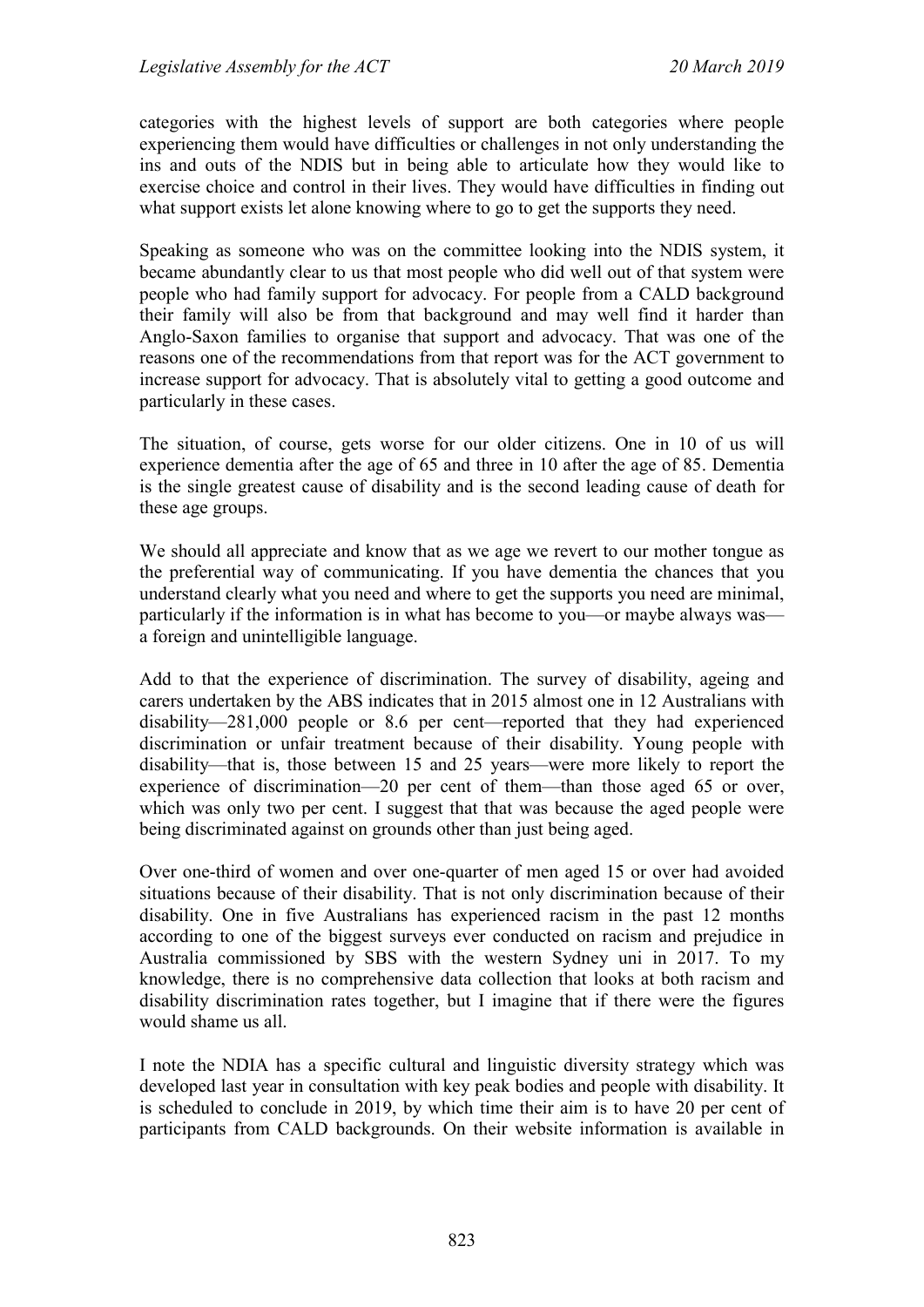12 languages: AUSLAN, Arabic, simplified and traditional Chinese, Filipino, Greek, Hindi, Italian, Macedonian, Samoan, Vietnamese and French. This fits in, of course, with the predominant language groups in the ACT, which are English, Mandarin, Vietnamese and Cantonese.

This is part of the answer to ensure that information is available in a range of accessible formats, because everybody has the right to live in communities that are welcoming and inclusive. This should not change because of the language you speak, or because of your cultural background.

Barriers to access include having a disability in the first place; knowing which services to use; language; religious or personal beliefs; where you live; information that does not suit your needs; not enough information about supports; and service providers that either cannot or do not know how to help.

I believe that part of the solution lies with NDIA service providers and disability advocacy services to ensure that they have sufficient cultural diversity in their staff and know where to go for additional cultural advice or interpreters. Similarly, cultural organisations need to ensure that they are disability aware and accessible. They need to build relationships with each other, because strong relationships are important for building trust. With that trust comes better service provision and increased client engagement.

The National Ethnic Disability Alliance encapsulate the challenges well when they say:

People with a linguistic disability who are from culturally and linguistically diverse (CALD) backgrounds will be more likely to experience multiple forms of discrimination throughout their lives. They are likely to experience discrimination from the wider community due to their ethnicity and discrimination from both within their cultural group and the wider community due to their disability.

They recognise the importance of building partnerships with key stakeholders to promote the rights and interests of people from CALD backgrounds with disability in all areas of Australia's policy and practice. This fits with the need for organisations to be agile, flexible and relationship-building so that they can call in the assistance they need to ensure that their services meet the needs of clients and prospective clients.

Disability advocacy organisations should already have culturally diverse staff or access to cultural advisers in order to ensure that their organisations are accessible to this group. Similarly, multicultural organisations need to ensure that their services are accessible and that they have staff who either have a disability or understand disability issues. Either way, dedicated and specific strategies can also assist to bring deliberate focus to an organisation's goals to increase participation by community members of culturally and linguistically diverse backgrounds or people with disability, or both.

I believe the motion put forward by Ms Lee with the best of intentions does not quite address the problem, and that is why I am supporting the amendment put forward by the government. Grants for programs do not need to be specific for each distinct group.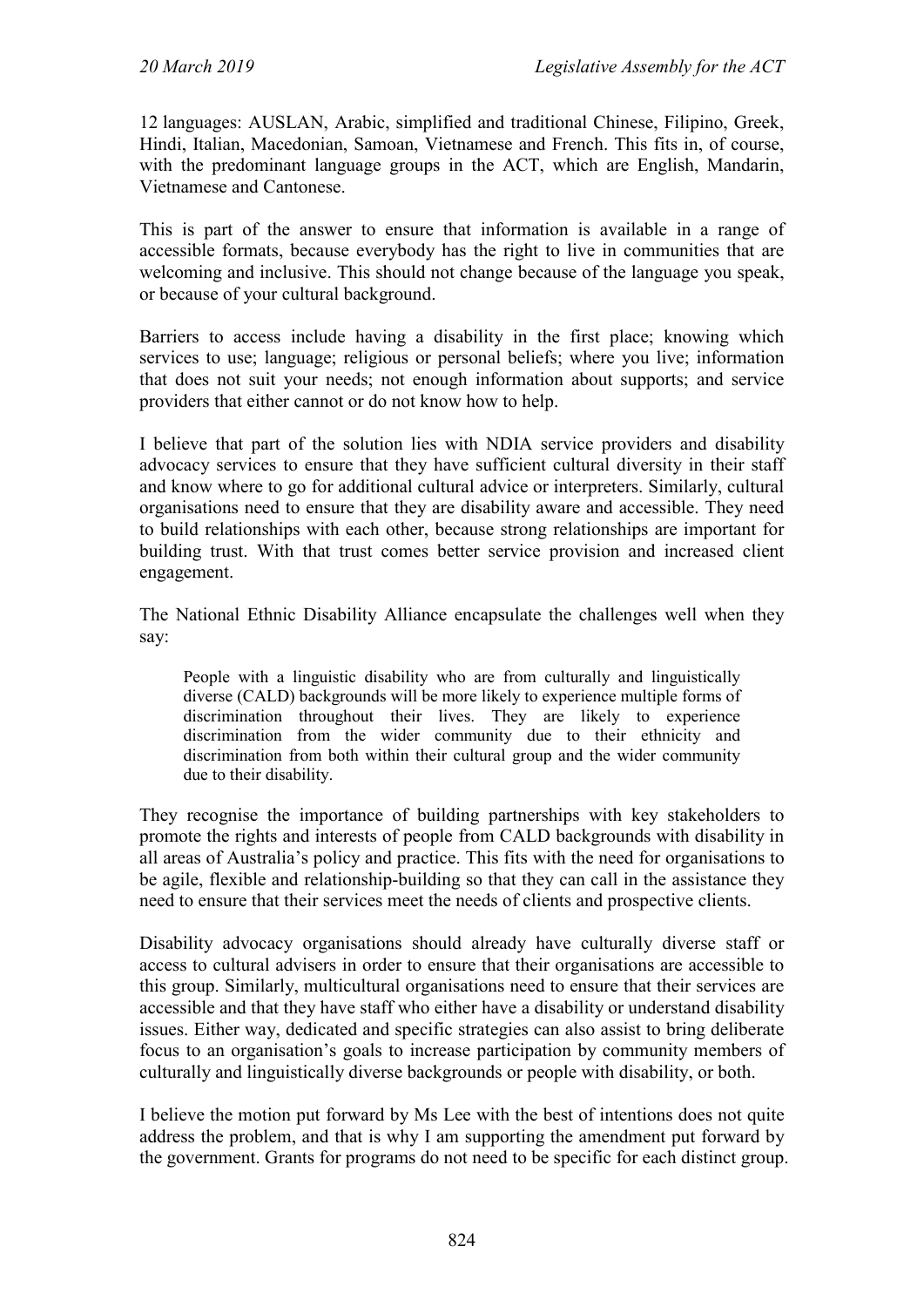Rather, the criteria for grants programs need to take the distinct marginalised or disadvantaged groups into account. In that way the entire community has more awareness and visibility of these groups.

*Debate interrupted in accordance with standing order 74 and the resumption of the debate made an order of the day for a later hour.*

## **Sitting suspended from 11.57 am to 2.00 pm.**

## **Questions without notice Light rail—safety**

**MR COE**: My question is to the Minister for Transport: I refer to the two recent serious incidents between a light rail vehicle and members of the public. Minister, when will the government release an audit of all incidents that have occurred during the construction and testing phases of light rail?

**MS FITZHARRIS**: I thank Mr Coe for the question. There is currently a range of regulatory and certification processes that Canberra Metro is going through in order for light rail to become operational. The government has great confidence in these processes to make sure that light rail operates safely for our community.

I will advise the Assembly on some of those systems that are already in place. Canberra Metro is subject to internal audits on its safety systems, including a review of the safety assurance deliverables by the territory as well as the project's independent certifier and review by the independent safety assessor. Overall independent regulation of project safety includes through WorkSafe ACT in terms of construction site safety; the Office of the National Rail Safety Regulator, ONRSR, an independent body enforcing safe rail operations; and the utilities technical regulator, to review and certify the system as safe to operate, which includes the issue of a provision of service licence to enable operations.

These are very robust processes and they are what the government is relying upon to ensure that there is a safe light rail system operating in Canberra.

**MR COE**: Minister, despite all those processes and agencies, why did the safety standards fail to prevent the incidents occurring in Canberra?

**MS FITZHARRIS**: There were two incidents, as Mr Coe referred to, and these are exactly the sorts of incidents that we are spreading awareness about. Certainly in terms of the pedestrian incident there have been quite significant campaigns run by Transport Canberra and, indeed, Canberra Metro. But of course, as is the case, this really unfortunate event has meant that, I think, community awareness has been heightened.

Certainly in terms of Canberra Metro's response to a vehicle travelling through a red light, as has been stated publicly, that driver has been suspended and an investigation is underway. I am advised that that was a matter of driver error and not a matter of a signalling error.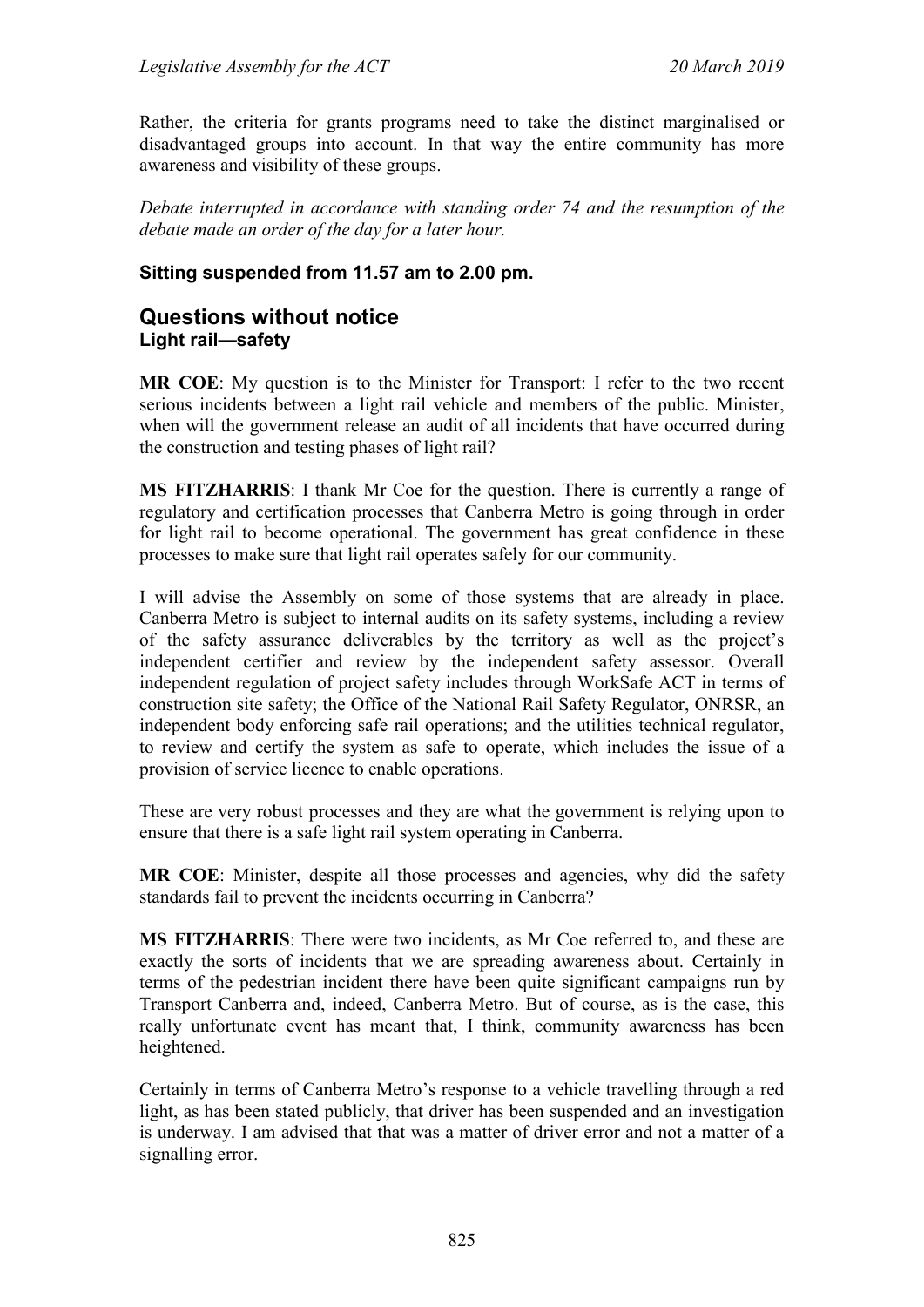**MISS C BURCH**: Minister, what have you done following these traumatic incidents to address public safety concerns around light rail?

**MS FITZHARRIS**: I would say that on such a significant project, of course, there has been a lot of community discussion. That is exactly why we have a very robust safety framework in place and a nationally robust safety framework, which Canberra Metro must comply with through ONRSR, to be able to make sure that the system is operational. As minister, I have requested and received assurance that all those processes are being followed.

You will have seen increased awareness raising, principally because of the incidents, and people taking more care around the light rail corridor, which is something that I began a campaign on over a year ago. We have further campaigns to roll out as we get closer to operations. Clearly, there is a focus along the parts of the corridor where light rail has only just commenced testing, that is, the southern end of the corridor along the Federal Highway and Northbourne Avenue.

There is sufficient and adequate signage onsite. More recently, members of the community would have seen customer service operators on those busiest pedestrian intersections, particularly at peak hour, guiding pedestrians across the intersections.

## **ACT Policing—body cameras**

**MS LE COUTEUR**: My question is to the Minister for Police and Emergency Services. While the Greens support the recent announcement that police officers will be equipped with body cameras which will start recording when they draw their Glock or taser, I have a question. Will police officers have the ability to turn on their cameras other than when drawing their Glock or their taser, as I understand is the case in other jurisdictions?

**MR GENTLEMAN**: I thank Ms Le Couteur for the question. I do have quite a bit of detail on the way that these operations work but not immediate detail as to whether they can separately turn on the body-worn cameras. They are activated on the drawing of a firearm or taser and they are buffered before and after any drawing occurs. But that particular detail I would have to take on notice.

**MS LE COUTEUR**: I fear that this may also be taken on notice, but if the technology is available for cameras to be turned on in other instances—and I understand this is used in other jurisdictions—why are ACT police officers not equipped with this technology, and can it be used specifically for prosecutions in domestic and family violence?

**MR GENTLEMAN**: I will take that part on notice, too.

#### **Light rail—safety**

**MISS C BURCH**: My question is to the Minister for Transport. I refer to the government's "Are you rail ready?" online quiz as a component of the rail safety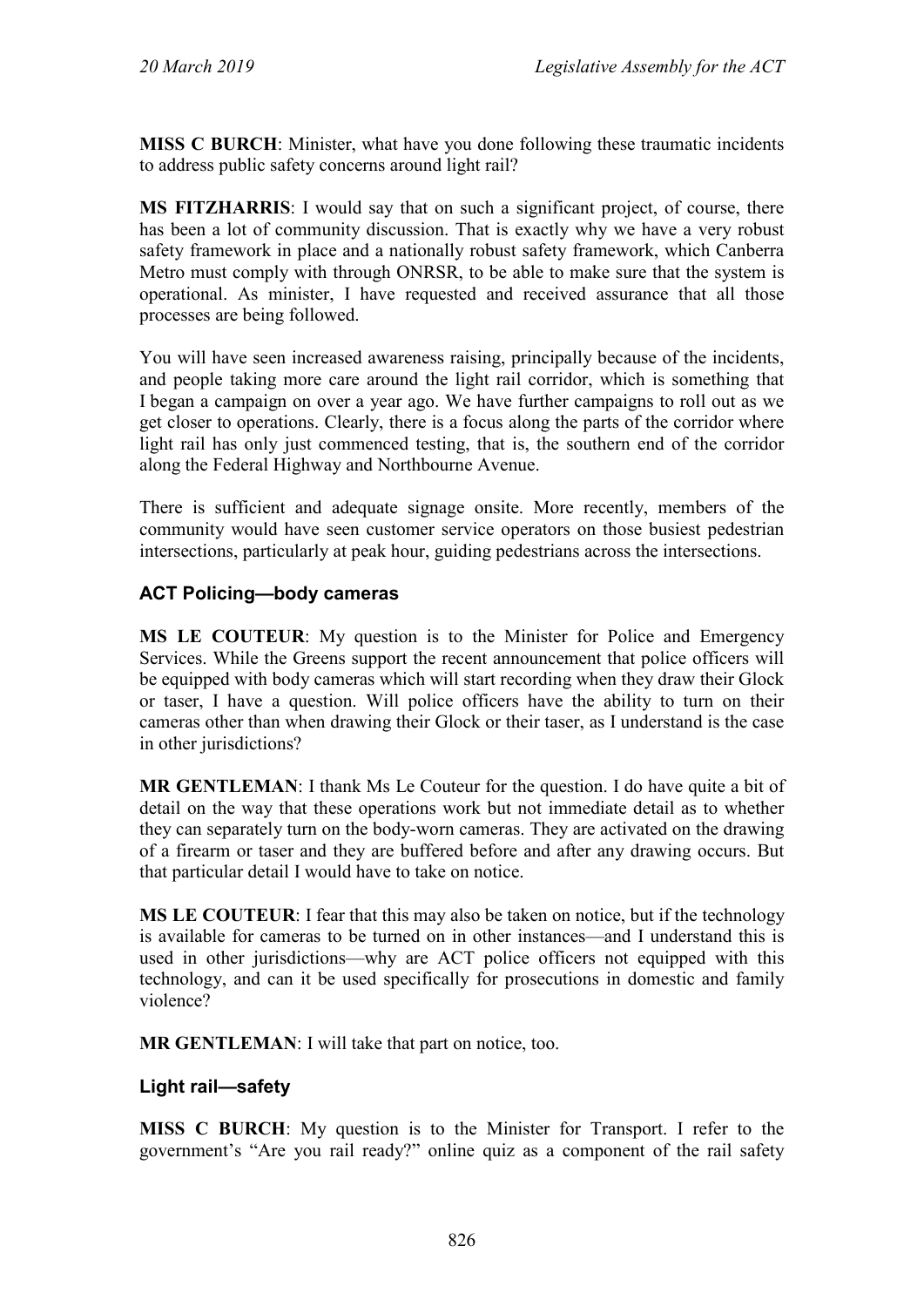campaign, in which it asks participants questions like: "When did the first light rail vehicle arrive in Canberra?" and "How many vehicles are in the fleet?" Minister, how do these questions prepare Canberrans for the potential dangers surrounding the light rail network?

**MS FITZHARRIS**: It is a very comprehensive safety campaign raising awareness about the system as a whole. It has been developed by experts in this field and I have confidence in them. The campaign has also been assessed and analysed, and the advice to me is that the take-up rate and people's awareness from this campaign have increased.

**MISS C BURCH**: Minister, what do these questions have to do with preparing Canberrans to be light rail ready?

**MS FITZHARRIS**: It would be interesting to know if the opposition know how many light rail vehicles there are.

**Mr Hanson**: Too many!

**MS FITZHARRIS**: Of course, under the opposition there would be none.

**Mr Hanson**: Too many!

**Mr Barr**: It's good to see you're still fighting the good fight.

**Mr Hanson**: I'm still there in the trenches when everyone has moved on. But I'm still there.

**Mr Barr**: That's about right, yes.

**MADAM SPEAKER**: Chief Minister, there is no need to encourage Mr Hanson; he does not need any encouragement.

**Mr Barr**: That is true, Madam Speaker. I apologise.

**MADAM SPEAKER**: Minister.

**MS FITZHARRIS**: I never thought I would see the day where we had Punch and Judy with Mr Hanson on light rail. Nevertheless, it is certainly the case that it is important for Canberrans to understand how many vehicles there are in order for them to be aware of how frequently light rail vehicles will be travelling along the corridor.

**MS CHEYNE**: Minister, is the safety campaign planned to continue and to roll out more broadly?

**MS FITZHARRIS**: I thank Ms Cheyne. Yes, indeed it is. We have a campaign that is imminent with the ACT Brumbies that I think will engage the community in a whole different way. It is quite reminiscent of, and people might know of it, the Air New Zealand and All Blacks campaign around safety on airlines. There has certainly been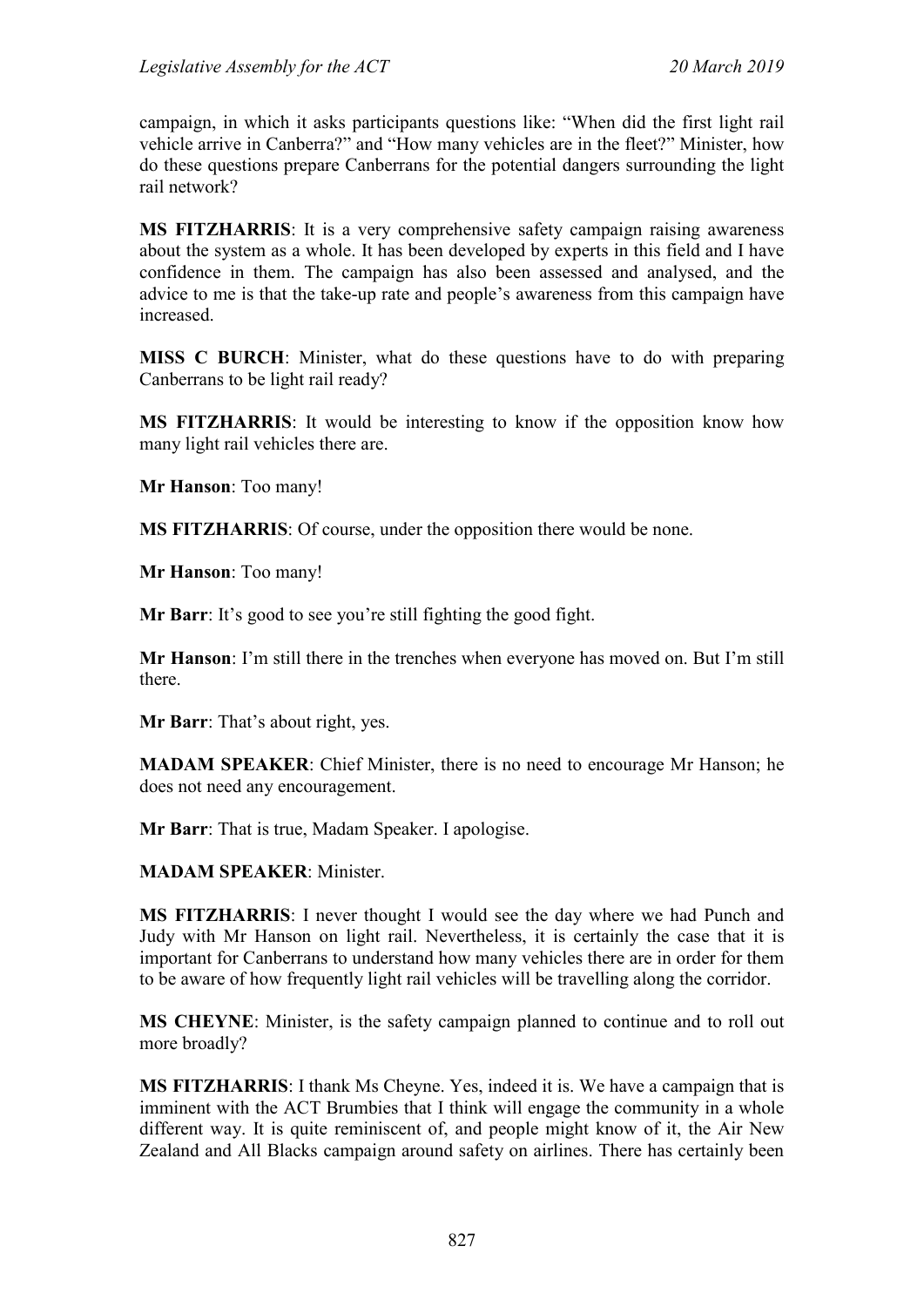a significant effort put into campaigns that we know have worked in other places and other contexts about maintaining safety. That is what has been behind this campaign. I am confident that the Canberra community is becoming increasingly aware of light rail and what it means for them particularly as they travel along or cross over the light rail line.

### **Disability services—government support**

**MR PETTERSSON**: My question is to the Minister for Disability. Minister, could you please update the Assembly on the progress of establishing the Royal Commission into Violence, Abuse, Neglect and Exploitation of People with Disability.

**MS STEPHEN-SMITH**: I thank Mr Pettersson for his question and for his interest in the Royal Commission into Violence, Abuse, Neglect and Exploitation of People with Disability.

People with a disability deserve a life of choice, dignity and respect, like anyone else. The ACT government has long supported a royal commission into violence, abuse, neglect and exploitation of people with disability, and acknowledges that a royal commission instigated by the commonwealth is the best way to confront the violence, abuse, neglect and exploitation of people with disability.

The voices of people with disability have been silenced on this issue for too long, and it was clear in the days and weeks surrounding the votes in the parliament of Australia on this issue just how widespread and how common the despicable crime of abuse of people with disability has been.

The ACT government strongly advocated for the voices of people with disability to be heard throughout this process, including in the drafting of the royal commission's terms of reference. It has been a positive step to see the draft terms of reference broadly reflect what Disabled People's Organisations Australia called for in its road map for the royal commission.

Through the Disability Reform Council, all states and territories reached the unanimous view that consultation on the terms of reference should take place over four weeks, to enable particularly people who have difficulty engaging in such processes, such as people with cognitive disability, and also people from rural and remote areas, to fully engage in the process. However, the federal Liberal government has chosen a limited window for consultation running for two weeks.

I recognise that some people who have been advocating for this for a long time are saying, "Get on with it." In light of this, I strongly encourage people with disability and their families, carers and advocates to participate in the consultation via the Department of Social Services engage website.

**MR PETTERSSON**: Minister, what action has the ACT government already taken to protect people with disability from abuse?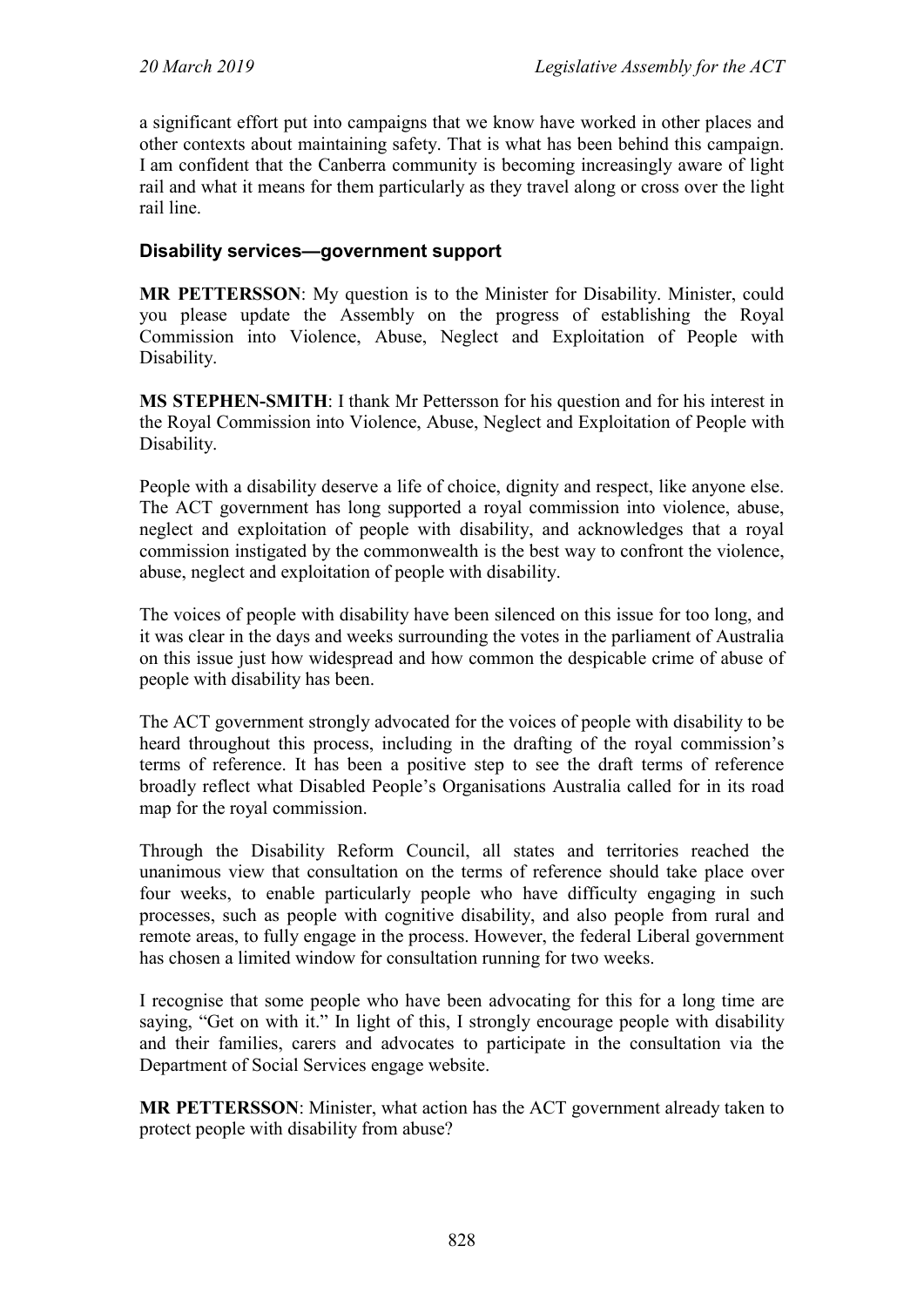**MS STEPHEN-SMITH**: I thank Mr Pettersson for the supplementary. As so many people with a disability will want to share their story with the royal commission, it can reasonably be expected that the commission will run for a number of years. It is therefore important that we continue to ensure that we strengthen our safeguarding within our jurisdiction and nationally.

The ACT government is strongly of the view that the royal commission should take as long as it needs to so that everyone who wants to share their story can do so. But we are also acting now to further safeguard people with disability from violence, abuse and neglect. Members will be aware that the Human Services Registrar retains responsibility for ensuring that existing safeguards and standards are met for specialist disability services in the ACT.

The registrar has oversight, and monitors compliance, under the Disability Services Act and subordinate instruments. Some of these responsibilities will transition to the new quality and safeguards commission in the NDIS and the ACT government has worked to ensure that the transition is as smooth as possible and has worked to implement the nationally consistent workers screening scheme for NDIS services.

We also have, Madam Speaker, as you will be aware, official visitors and the Human Rights Commission, particularly the Disability and Community Services Commissioner and the Public Advocate, in place to support people with disability where they have concerns about their quality of care.

Last year the government also established the Office of Senior Practitioner to work on the reduction and elimination of restrictive practices by service providers in the ACT. The senior practitioner works with providers to inform and assist in developing strategies to ensure best practice. Part of its role is educative and it has started a regular seminar series. These events have been well attended, with over 200 people attending the most recent forum in February. This shows the goodwill and commitment of Canberrans to improve services to recognise the rights and dignity of all people with disability.

**MS CODY**: Minister, what is the ACT government doing to ensure that people with a disability can access justice through the legal system?

**MS STEPHEN-SMITH**: I thank Ms Cody for the supplementary. The ACT government is committed to ensuring that we have the best measures in place to continue to protect vulnerable people from violence, abuse and neglect. We are also developing a disability justice strategy which will be finalised mid-year and which aims to ensure that people with disability have equal access to justice in the ACT. Too often we hear stories of people who have been subjected to violence, abuse or neglect not having their voices heard in the justice system. And this is something that must be addressed.

That strategy is being developed following wide-ranging consultations throughout 2018. It is being guided by a disability justice reference group which includes people with disability and lived experience of the justice system, as well as representatives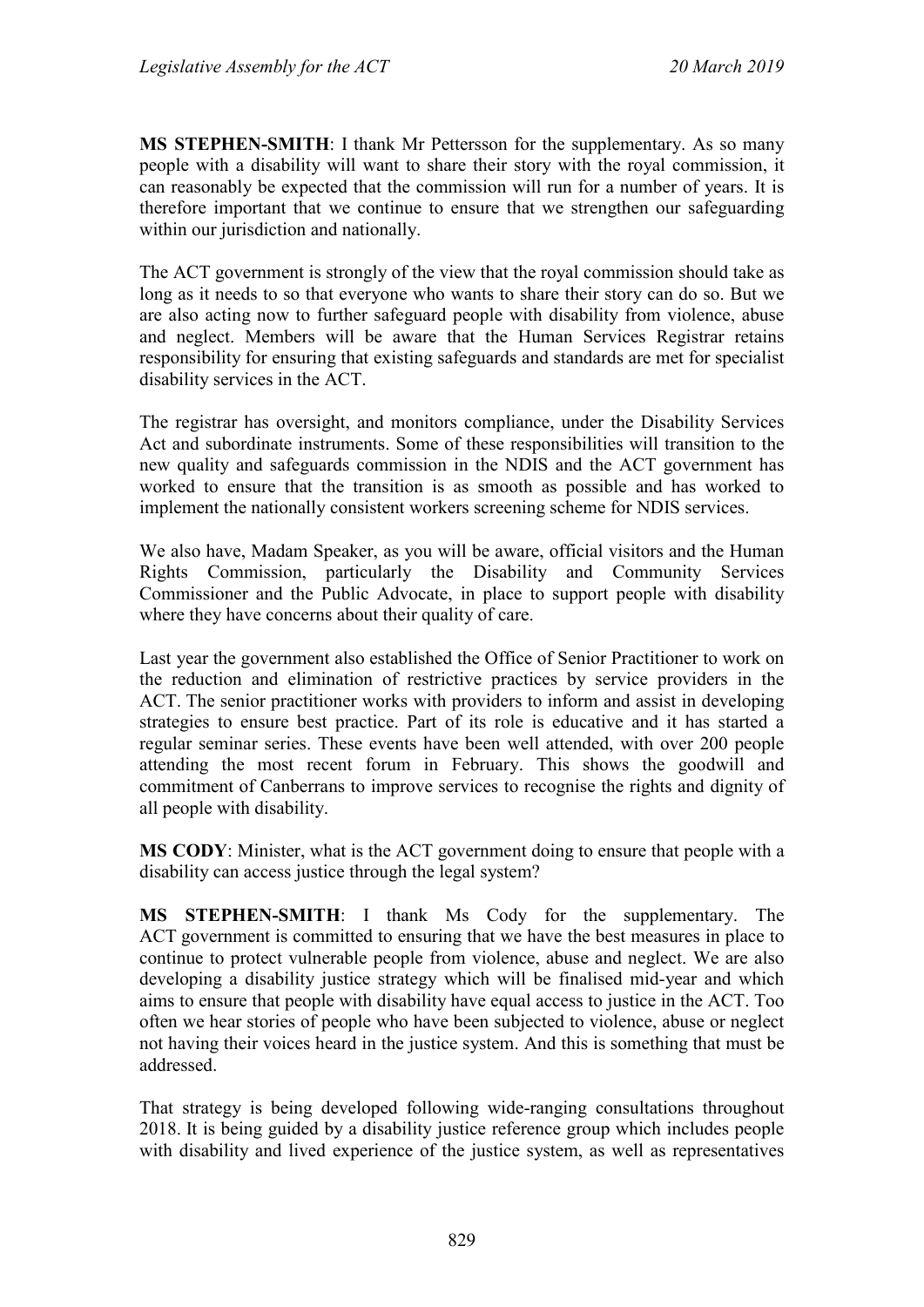from government and non-government agencies across the justice, disability and human services sectors. The reference group provides advice and ensures that the lived experience of people with disability is central to the strategy development. I particularly want to acknowledge the roles of Dougie Herd, the chair of the disability reference group and co-chair of this reference group, and Yenn Purkis, who has shared their story of lived experience with the justice system as a person with autism.

While the strategy is being finalised, this government is already taking steps to improve access to justice for people with disability. Funding was provided in the 2018-19 budget to enable the continuation of Canberra Community Law's Socio-legal Practice Clinic which provides intensive early intervention legal and social work assistance for people over 18 who have a high level of vulnerability and no support. The continuation of this clinic was identified as a high priority by stakeholders during consultations on the development of the disability justice strategy.

Work has also been undertaken to improve training availability for people across a range of front-line positions within the justice system. This training will focus on supporting people with cognitive disability who have further vulnerabilities. I look forward to continuing this work with the community.

# **Visitor**

**MADAM SPEAKER**: I acknowledge the presence in the gallery of a familiar face, former OLA staffer Neal Baudinette. Why in question time, one would ask; but anyway, welcome back.

## **Questions without notice Light rail—safety**

**MS LAWDER**: My question is to the Minister for Transport. Evidence from other light rail networks suggests that a spike in accidents could be expected following the launch of the light rail. Minister, what have you learned from the recent incidents to minimise any spike in accidents and injury from light rail in Canberra?

**MS FITZHARRIS**: It is certainly the case that there are many people working on this light rail project who have also worked on other projects around the country, including some of Australia's most recent light rail projects, and certainly it is the case that there will be learnings taken from this. I think the community has learned more from this incident as well.

**MS LAWDER**: Minister, how can you claim that enough has been done to ensure the safety of Canberrans around the light rail given that so far more Canberrans have been hit by the light rail than have travelled on it?

**MS FITZHARRIS**: I refer Ms Lawder to my previous answers.

**MISS C BURCH**: Minister, without any public audit or report into these safety incidents how can you assure Canberrans that all is being done to keep them safe?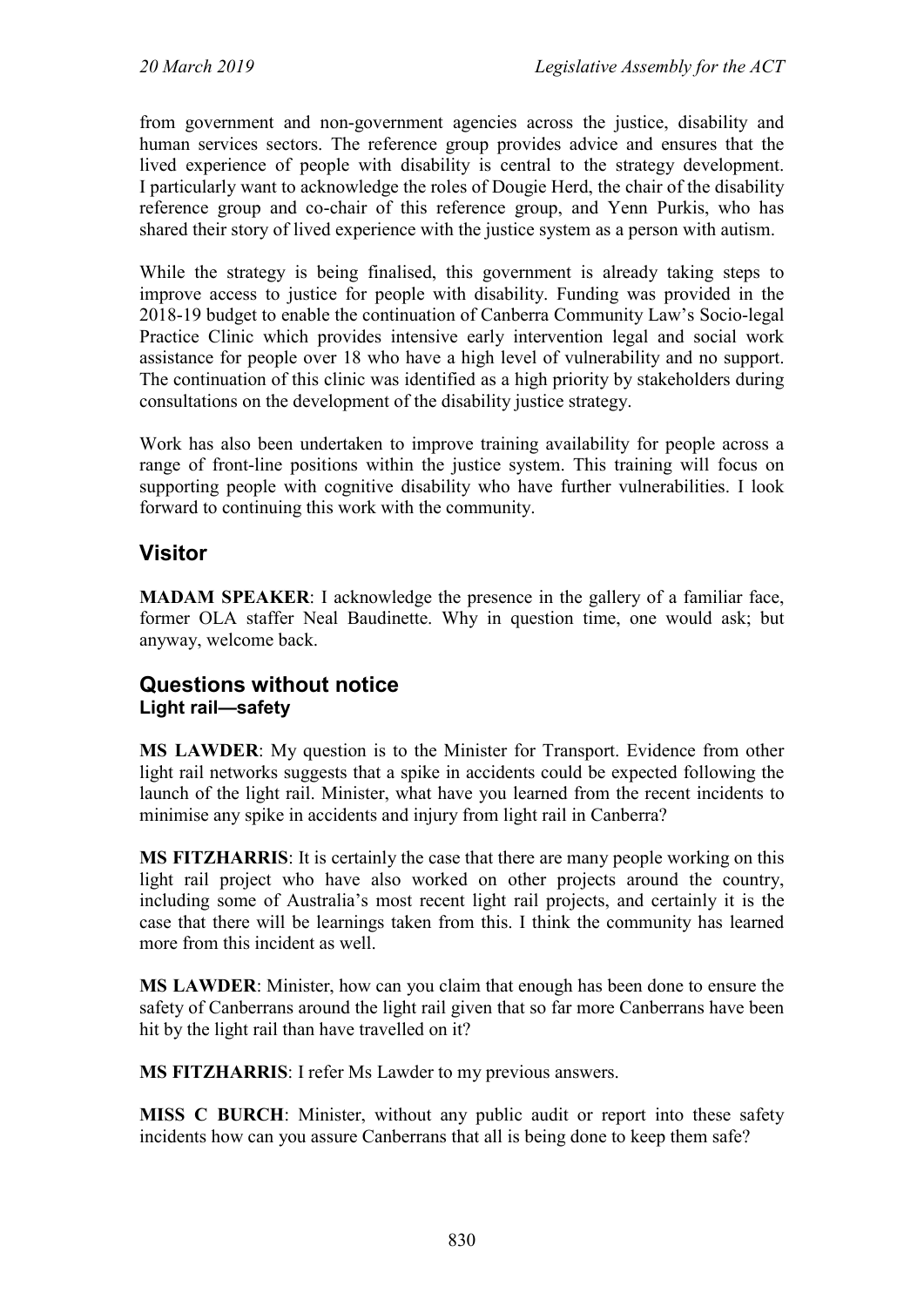**MS FITZHARRIS**: I refer Miss Burch to my previous answers. There is a very robust framework in place that can give the Canberra community assurance about this process. It is a nationally recognised process. ONRSR is a very well-regarded, nationally recognised body that has certification and regulatory responsibilities for all rail projects in Australia.

#### **Light rail—emergency preparedness**

**MR HANSON**: My question is to the minister for emergency services. Will all emergency equipment needed for operation of light rail be ready on 20 April?

**MR GENTLEMAN**: I thank Mr Hanson for the question. Yes is the answer. We are already prepared for light rail. We have specialised pods and equipment already in place and the truck used to transport them to an incident is already staffed 24 hours a day by trained firefighters. The equipment that has been purchased are two 50-tonne hydraulic ramps and two 35-tonne air bags used to displace or remove industrial-strength or heavy objects. Noting that the mass of light rail is 40 tonnes, the equipment allows rescuers to lift a light rail vehicle to a sufficient height to access any trapped casualties.

As part of the planning process ACT Fire & Rescue benchmarked rescue techniques and equipment used for light rail services nationally. ACT Fire & Rescue is confident that planned arrangements for emergency incidents including the light rail provide an appropriate level of protection to ensure public safety. The community can be confident in the knowledge that trained firefighters with the right equipment will come to their aid in the unfortunate event that they are required.

**MR HANSON**: Do emergency services staff have the required people ready for a response to a light rail incident should it occur on 20 April?

**MR GENTLEMAN**: Yes, as I said earlier, trained staff are ready to respond 24 hours a day with the appropriate equipment.

**MRS JONES**: Have emergency services personnel had adequate training to deal with what they might have to deal with in the event of any light rail incident after 20 April?

**MR GENTLEMAN**: Yes, they have been trained. We used experiences in other jurisdictions to ensure that people undertaking the levels of training are competent to deal with these sorts of events. I am very confident in the training, the qualifications and the skills of ACT Fire & Rescue to deal with any such event.

#### **Light rail—emergency preparedness**

**MRS KIKKERT**: My question is to the Minister for Police and Emergency Services. Minister, have front-line firefighters employed by ACT Fire & Rescue received hands-on training to deal with a light rail incident?

**MR GENTLEMAN**: Yes, they have.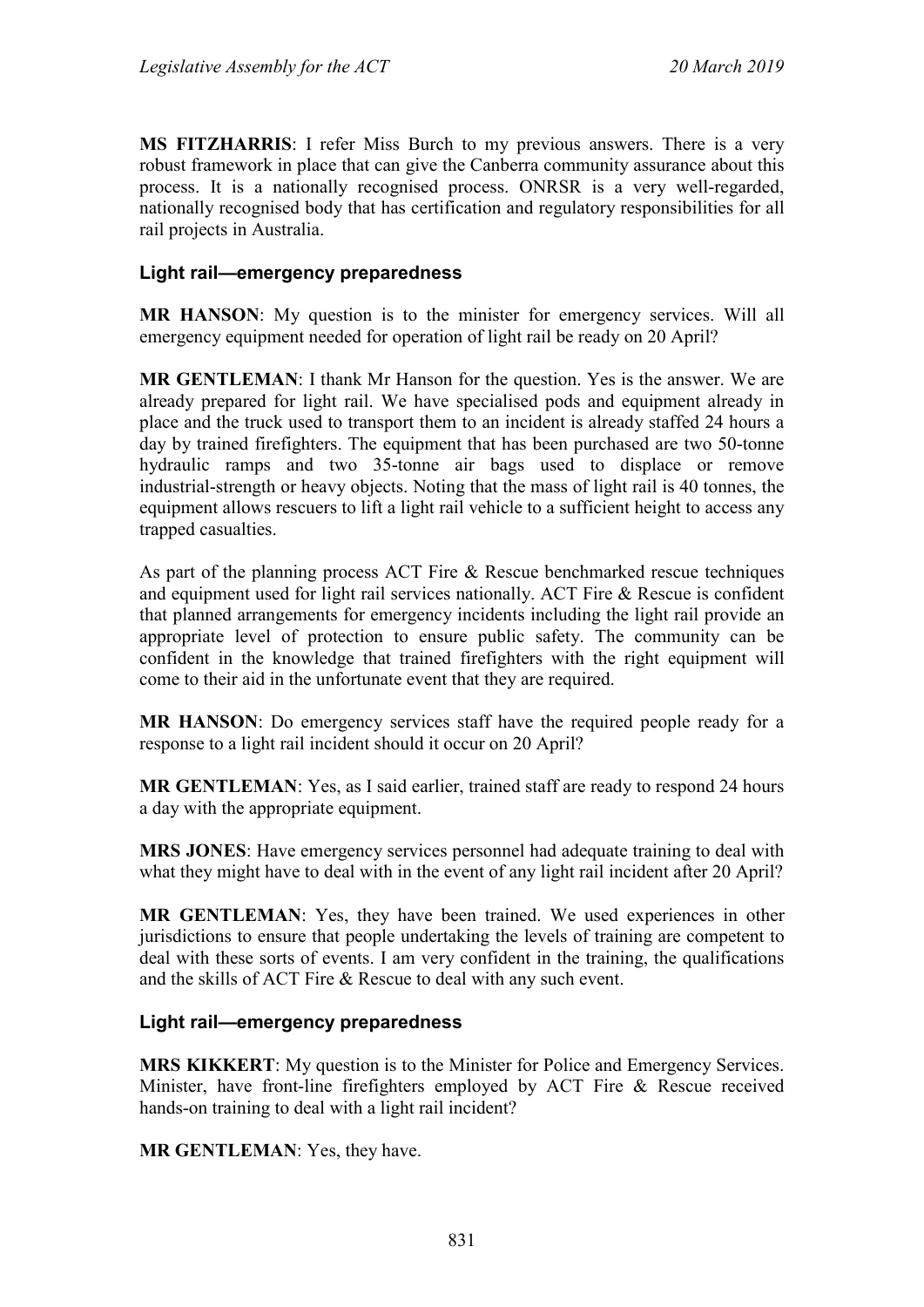**MRS KIKKERT**: What training have they received and how many have completed the training?

**MR GENTLEMAN**: I did go into some detail about the training earlier, in my answer to the previous question. The training is of course continuing. They deal with these sorts of incidents of recovery on many occasions. The training modules are being rolled out.

**MRS JONES**: Minister, how many hours of training has each member of our emergency services staff received in how to deal with light rail incidents?

**MR GENTLEMAN**: In relation to the hours of training, I will take that on notice and come back to the chamber.

### **Light rail—completion date**

**MR WALL**: My question is to the Minister for Transport. Minister, I refer to the *Canberra Times* article on 18 March this year that states that in August of 2018 the minister was given repeated briefings from Canberra Metro stating:

… Canberra Metro have used most of the contingency allowances held within the program and are therefore at a higher risk of missing the forecast completion date.

A *Canberra Times* article on 24 October last year said:

A Transport Canberra spokesman said the track was now "essentially complete".

Minister, why in October of last year did you direct Transport Canberra to give public assurances that the rail would be delivered on time when you were being repeatedly advised by Canberra Metro that there would be severe difficulty in meeting your proposed December deadline?

**MS FITZHARRIS**: I did not give that instruction to Transport Canberra.

**MR WALL**: Minister, why did you make repeated assurances during this time that the project was on track to be completed in December of 2018?

**MS FITZHARRIS**: As I indicated last year, it was not until Canberra Metro advised that they could no longer meet the December time frame that I advised the community; I believe it was the next day. Prior to that I had said repeatedly that this is a very complex program. It is a major infrastructure project and there are always risks in a major infrastructure project. We had confidence around the construction and needed to start talking to Canberra Metro about when the date would be that operations would commence.

I said repeatedly that there remained risks to the project, which are many and varied, in my advice and communications with the community and with the Assembly.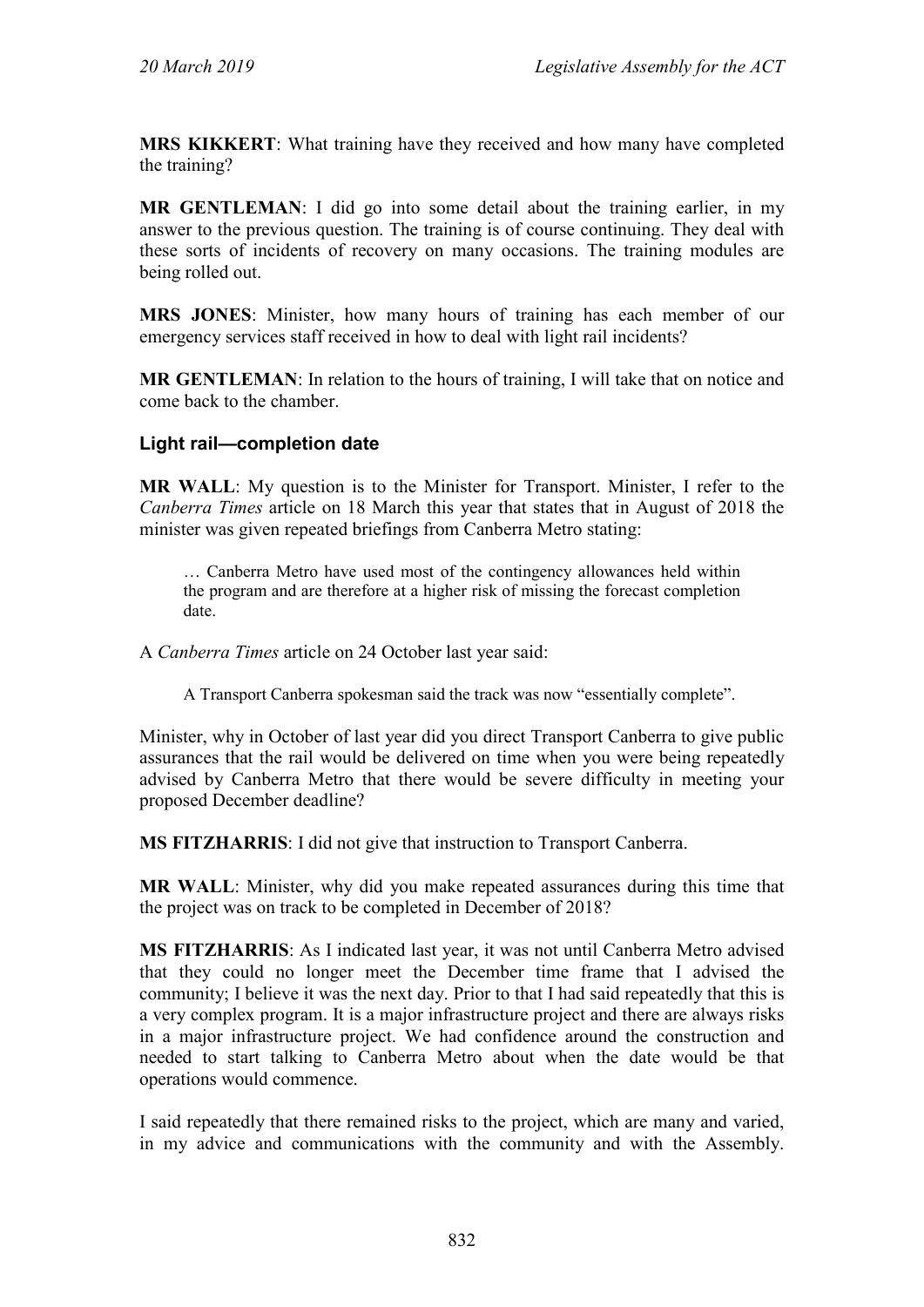I advised the community the day after I received advice that they could no longer meet the December time frame.

**MISS C BURCH**: Minister, given that you have now announced a commencement date for light rail caveated around accreditation, and that Canberrans have still not had any assurances about that accreditation process, how confident can you be that the light rail project will be accredited on time?

**MS FITZHARRIS**: Certainly Canberra Metro have advised that this is the date they expect to start operations. But I say again as I have said all along, this is a major project. It is still the case that a number of certifications need to be received, as is the case with any project. None of this is any different to any other major infrastructure project.

I have also said that when we have a date for the commencement of operations we will advise the community. Of course there may be unexpected or unanticipated things that arise that the regulators and certifiers would like further information on. I cannot be any clearer. I know where the opposition are going with this, but I have been very clear. It is a major project; there are risks.

As I said yesterday, we now have a date from Canberra Metro and we can advise the community of this hugely significant day for our city. We now have a date that we are planning for the launch of light rail, that is, Saturday, 20 April.

#### **Woden town centre—renewal**

**MS CODY**: My question is to the Minister for City Services. Minister, can you outline how the Woden experiment is helping to rejuvenate the town centre?

**MR STEEL**: I thank Ms Cody for her question and note her genuine interest in the future of Woden town centre. It is great to see the town centre going through a period of regeneration. Previously empty, abandoned federal public service buildings are being transformed into new mixed-use developments. It is really coming to life following the federal Liberal government's cuts to the public service.

Our government is focused on creating really great quality public spaces in our town centre. That is the key focus of the Woden experiment in the town square, a very significant investment by the ACT government to transform this often windy and challenging space into a vibrant place for people to spend their time.

The upgraded square has brand-new furniture, with a mix of lounge chairs, hammocks, tables and even charging stations for your devices, plus flexible table settings next to areas set aside for pop-up food and drink vendors, turf areas with sun lounges, and outdoor table tennis facilities for a bit of fun as well. There is also more green space, with both artificial and irrigated grass areas and tree plantings, complemented by a nature play area, providing a more natural feel to the middle of the town centre.

There is a workshop available to be booked, which provides a great opportunity to get out of the office and into the square. A community hub room can also be booked,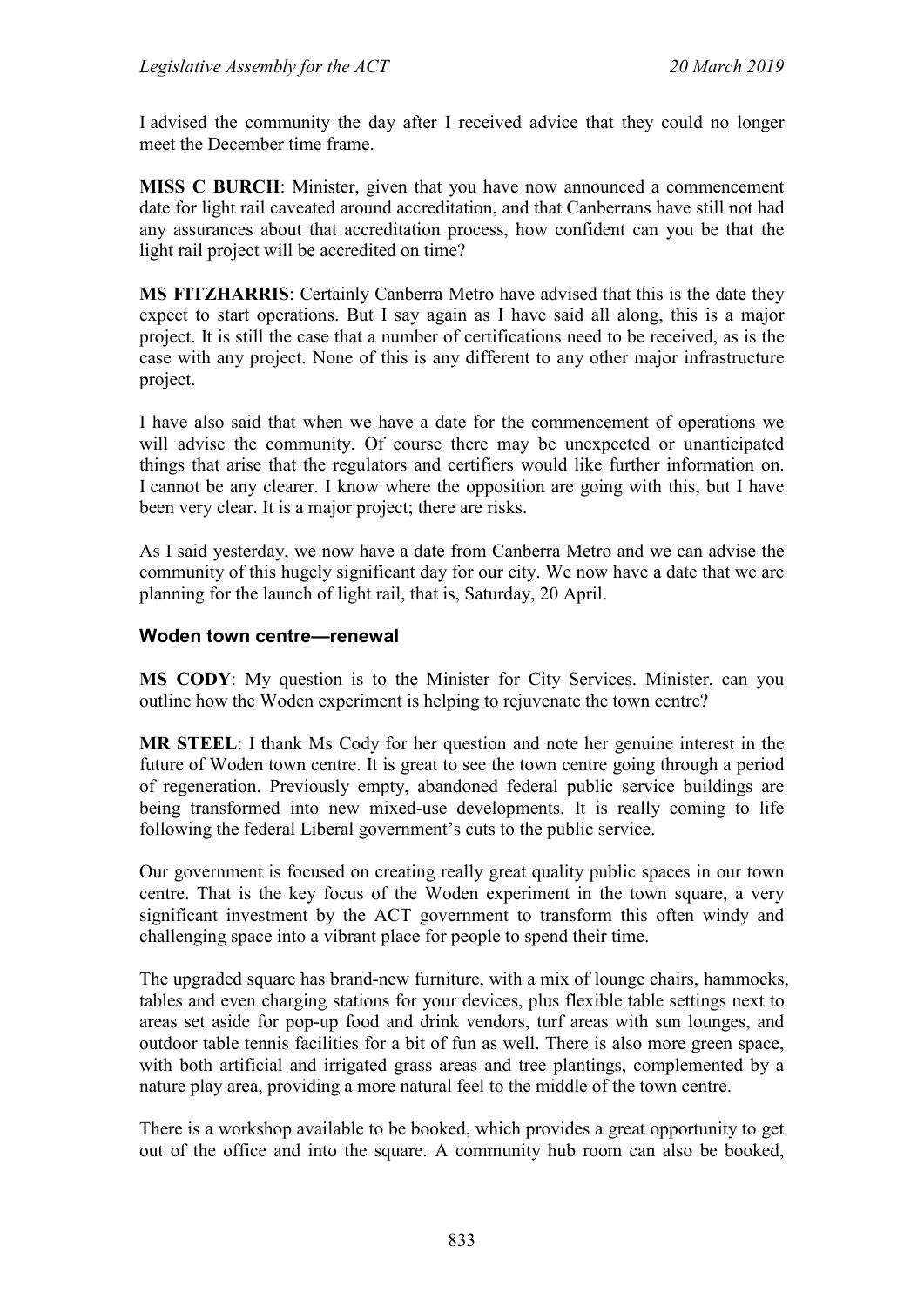whether you are a community group wanting to find a space to meet or just looking for a place to spend time with your friends.

**MS CODY**: Minister, how is the government working with the community to activate the square?

**MR STEEL**: I thank Ms Cody for her supplementary. The community has had a huge role to play in the design and development of the new town square. I was pleased to engage in the discovery phase of the Woden experiment earlier last year. It included a hands-on discussion with a room full of Woden residents at a town hall meeting as we explored the square's future and new ideas.

Now that the Woden experiment is up and running, we are bringing Woden town square to life. Whilst the furniture activations are adding a lot to the square, performances will soon begin as part of the experiment as well. The government is working with Woden Community Service and the Tuggeranong Arts Centre to deliver a program of activities and events to take place during the activation over the next six months, utilising the new stage area in particular. This will give Canberra artists a new venue to perform in.

We are also expecting that there will be a degree of spontaneous performances available to activate this space. We have also had some interest from some yoga groups as part of the activation and using that space. I look forward to seeing the creative events that may be on offer in the square to further enhance this important public space for the Woden community.

**MR WALL**: Minister, were any existing local traders given the opportunity to hold a pop-up stall, or will they be approached to do so?

**MR STEEL**: We are very interested in hearing from the entire community about what they can offer to the Woden experiment during the next six months of the activation, particularly performers and artists but also those who may want to run other activities in the square. All this is designed to encourage people to come down and use the square. I hope that Woden residents take up the opportunity to come down.

We will also be doing an evaluation of the number of visitors in the square over the six months.

**Mr Wall**: Point of order, Madam Speaker.

**MADAM SPEAKER**: Minister, resume your seat, please.

**Mr Wall**: Madam Speaker, on relevance, the minister was asked specifically: were existing traders approached to hold a pop-up stall or will they be approached? I ask that he be directly relevant to that.

**MADAM SPEAKER**: He went into some detail in the answer about consultation and interest in hearing from groups but perhaps in the time that you have left, minister, you might be able to get to that point.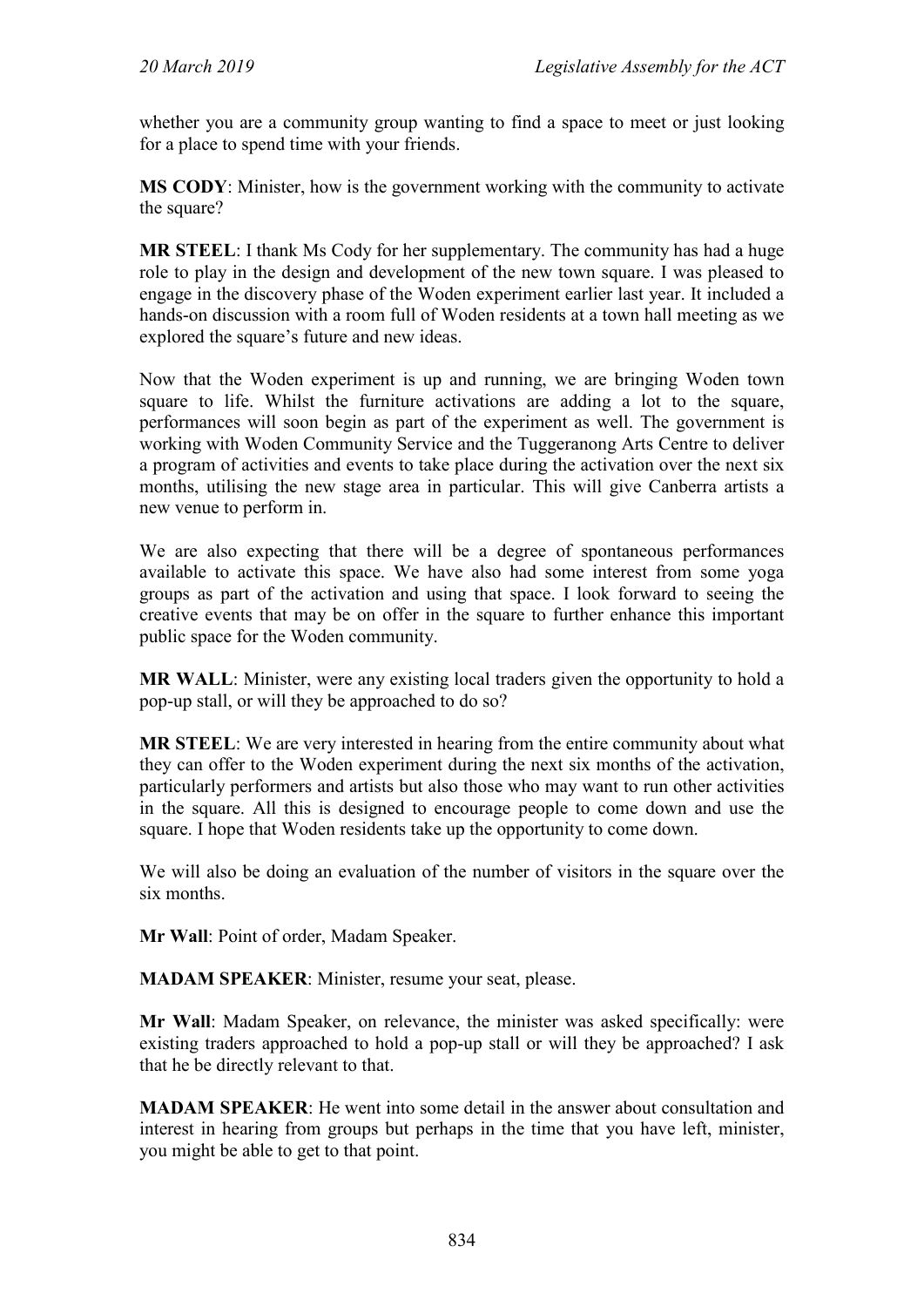**MR STEEL**: Thank you. We put out an expression of interest process for people who wanted to get engaged in the square, and that continues to remain the case. I encourage anyone who wants to be involved in the pop-up to get involved by contacting the Woden experiment team. As part of that, we will be evaluating how the activation has actually worked. If it is successful, we will make the furniture activations permanent. But we also want to make sure that there is an ongoing suite of performances in this square to bring people down, whether it is to eat at a pop-up cafe or to enjoy the space with friends, play a bit of table tennis and see a performance.

## **ACT Emergency Services Agency—consultation**

**MRS JONES**: My question is to the Minister for Police and Emergency Services. On 13 March 2019 the meeting of the emergency services operational review group was cancelled with less than one hour's notice. Why was the meeting cancelled?

**MR GENTLEMAN**: I do not have any detail of the cancellation of the meeting, so I will take that on notice and come back to the chamber.

**MRS JONES**: Minister, given that attendees were told that there may be an extension to the bushfire season, when did the ESA Commissioner first start considering an extension, and what is the outcome of those considerations?

**MR GENTLEMAN**: The commissioner advised me that he had considered the extension to the bushfire season due to the dry conditions. I have not got the particular date. I was briefed on it only on Monday, but I will come back to the chamber with those details.

**MR HANSON**: Minister, are you aware that the cancellation of the emergency services operational review group meeting was at such short notice that some members had arrived at ESA headquarters only to be told that the meeting would not proceed?

**MR GENTLEMAN**: Again, Madam Speaker, I will take that on notice.

#### **ACT Emergency Services Agency—personnel**

**MRS DUNNE**: My question is to the Minister for Police and Emergency Services. Minister, is someone currently performing the duties of the director of people and culture in the Emergency Services Agency?

**MR GENTLEMAN**: I imagine so. I do not have the detail in front of me of the minutiae of what occurs in our directorates, but I will take that on notice and come back to the chamber.

**MRS DUNNE**: When you take that on notice, minister, can you also inform the Assembly whether all ESA staff have been made aware of who is performing this high level executive role, given that you do not know who is doing it? And if not, why not?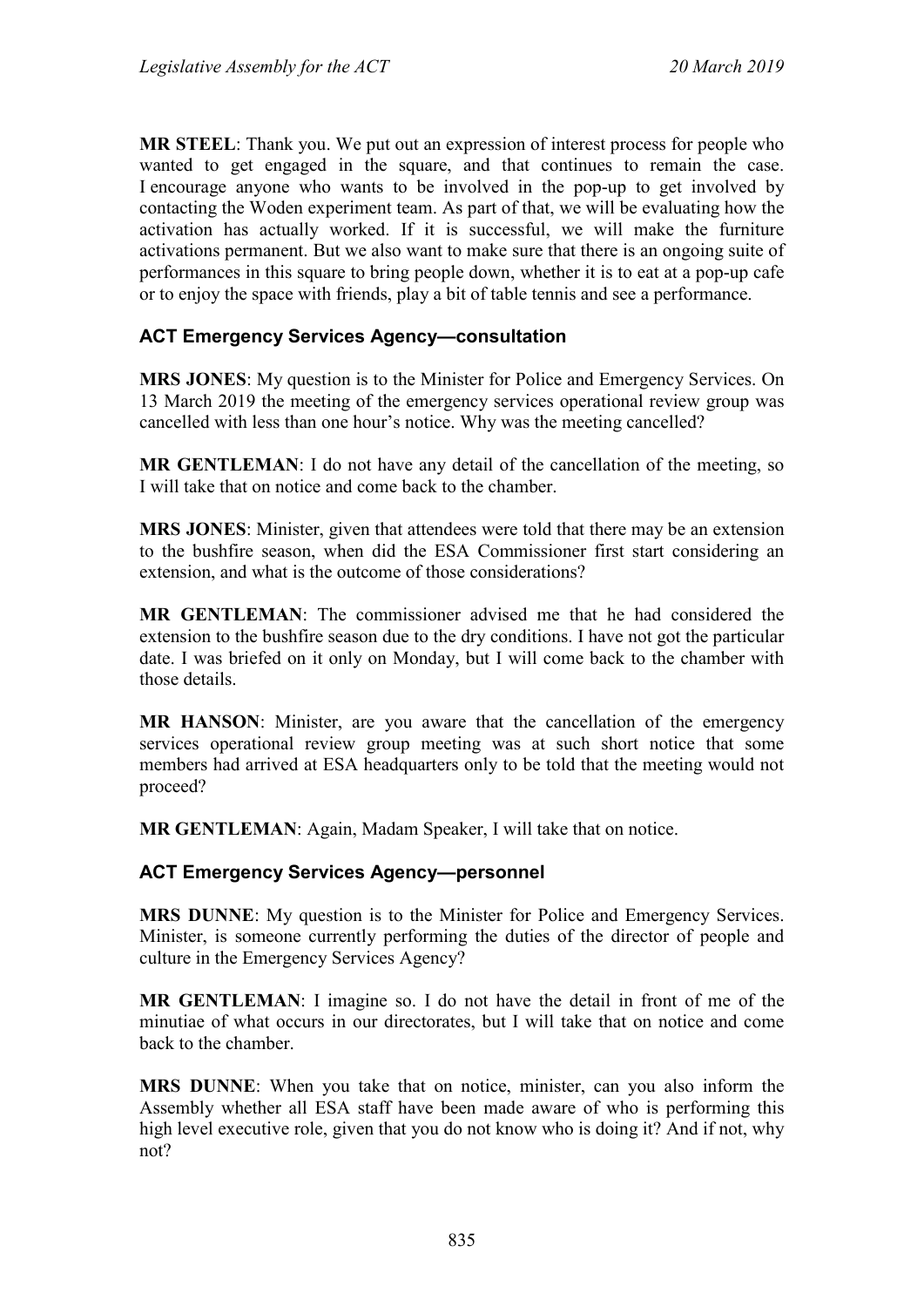**MR GENTLEMAN:** Yes, certainly. I will take that on notice.

**MRS JONES**: Minister, are you satisfied that all staff within ESA are receiving the necessary support and information from their leadership in order to fulfil their roles?

**MR GENTLEMAN**: I am very confident in the leadership in ESA. ESA do a fantastic job for the territory. Canberrans feel safe around Canberra and ESA are doing a great job in ensuring that we have a safe community. Whether it is in regard to preparing for bushfires, whether it is doing fuel load reduction, whether it is doing ambulance paramedic work, Canberrans feel very safe.

### **Childhood sexual abuse—government support for victims**

**MS CHEYNE**: My question is to the Attorney-General. Attorney, how is the government's new criminal legislation strengthening our ability to hold people who abuse children responsible?

**MR RAMSAY**: I thank Ms Cheyne for the question. Ensuring the protection of children now and in the future is our top priority. The royal commission gave us a detailed account of our collective failure to protect children and a road map to prevent the failings into the future. We have to acknowledge our collective failures to protect children in the past and take responsibility for protecting them in the future.

A core part of our work is to ensure that the criminal justice system responds strongly and effectively when a child is harmed. Last year this government delivered legislation to ensure that the courts are able to take account of witness testimony about ongoing and historic abuse. We also changed our sentencing laws to ensure that where people had access to children because of their good reputation, that reputation cannot be used to mitigate a sentence.

Our criminal laws have also gone further. Last year we introduced a new crime for people who are in positions of authority over children and who knowingly fail to protect them from sexual abuse. That crime was an important acknowledgment that we have a responsibility not only to respond when children are abused but also to take steps to protect them in the first place.

I am proud to say that this government introduced a new criminal law that recognises our shared responsibility to report abuse. The royal commission showed conclusively that a culture of silence in institutions exposed our children to horrendous and repeated abuse. Following the passage of the legislation yesterday, all Canberrans will have a legal duty to report abuse to police. Our laws will support a culture of reporting and, when abuse is reported, offenders will be held responsible.

**MS CHEYNE**: Attorney, what are some ways that the government is demonstrating to survivors in Canberra that their reports of crime will be treated respectfully and pursued vigorously?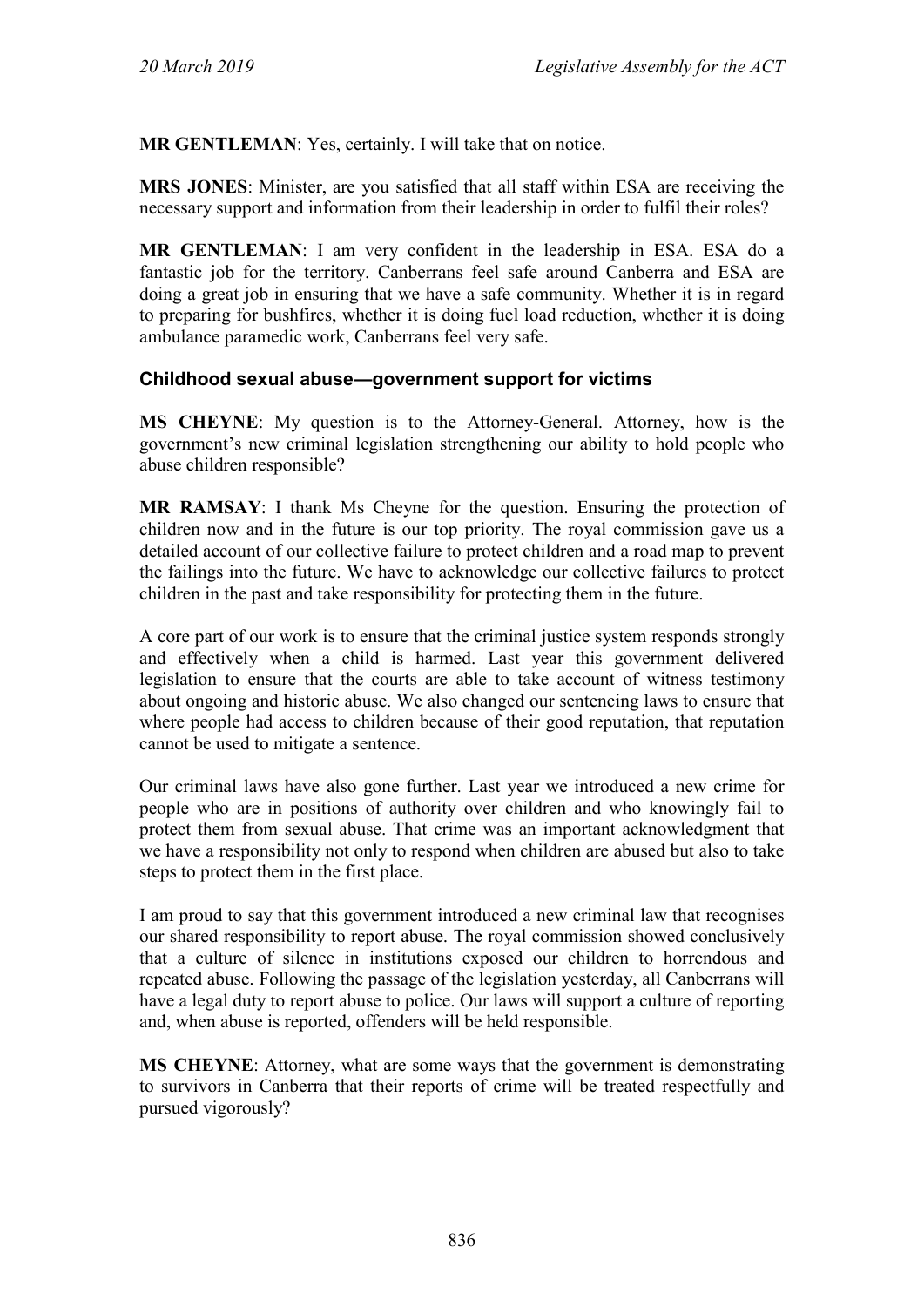**MR RAMSAY**: I thank Ms Cheyne for the supplementary question. The key purpose of the royal commission's criminal justice report was to eliminate cultural and inaccurate biases against the credibility of survivors. Here in the ACT we have introduced measures to reduce the trauma of the court process and to ensure that evidence presented to court is not discarded because of inaccurate perceptions about how survivors recount their testimony.

The importance of continually reforming how we treat survivors in court was dramatically underscored with the public sentencing of George Pell. The royal commission proved conclusively that there is no basis for believing that abuse cannot happen at senior levels or be perpetrated by people who purport to be amongst our most trustworthy.

Yet still senior Liberal politicians and conservative media pundits across Australia demonstrated the very biases against survivors that the royal commission documented so thoroughly. It was astounding to see those biases repeated even in the face of a jury finding, and it underscores just how important it is to drive real cultural change.

This government's legislation on child safety makes no exception for any institution or religion. We will keep demonstrating our support for survivors in reforms to our criminal justice system, in our public commitments, and in our acknowledgement of the collective failures to protect survivors.

This government will keep working to change our culture of responding to survivors, and in every engagement with our community we will demonstrate that they are supported and they are believed.

**MS ORR**: Minister, what further measures is the government taking to support survivors of child sexual abuse who choose to come forward?

**MR RAMSAY**: I thank Ms Orr for the supplementary question. The royal commission and the brave survivors who came forward during the process have brought to light failings, and they are entitled to our support. We can expect that more people will come forward as the process of reform continues. Our criminal law reforms will support them to tell their stories in court and hold offenders to account. And we are also providing avenues for them to seek personal redress.

It is critical that survivors can access the right support. Our investment in the national redress scheme is just one example, with over \$100,000 going to the Canberra Rape Crisis Centre to assist people who are seeking redress. Survivors will have access to legal advice, to counselling and to administrative help working through the redress process.

We reformed our civil laws to ensure that survivors who seek compensation for abuse can do so effectively. Last year we abolished the Ellis defence which had allowed churches in other jurisdictions to avoid paying compensation through legal technicalities. We also abolished all time limits applying to law suits for historic sex abuse.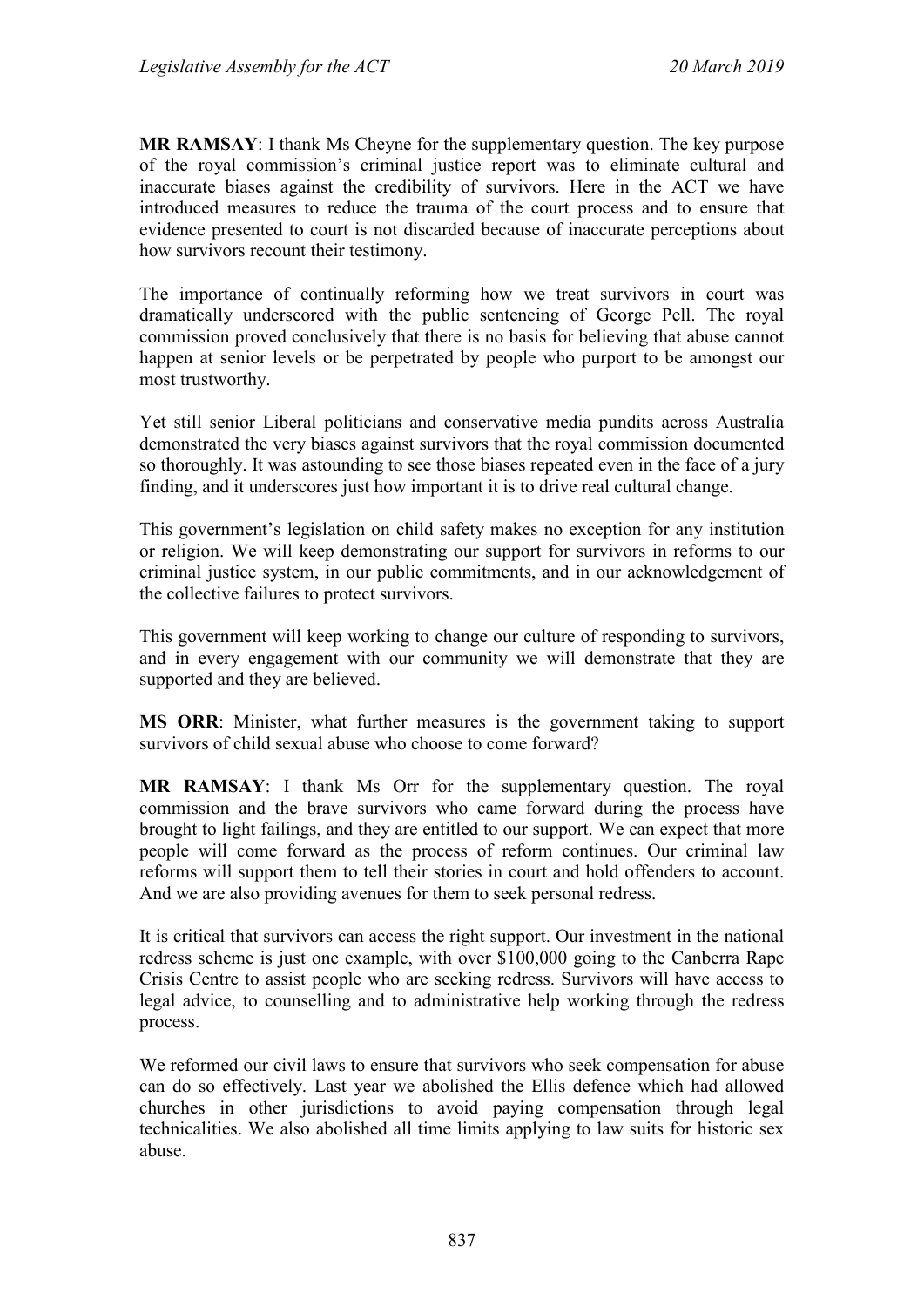The ACT will keep working hard to ensure that our response to the royal commission puts children first and that our services are oriented around supporting survivors.

## **ACT Fire & Rescue—equipment**

**MR PARTON:** My question is to the Minister for Police and Emergency Services. Since July 2017 the ACT's only Bronto has been unavailable for 2,354 hours, or roughly one day per week. A replacement was provided for only 925 hours. This means that the ACT was at serious fire risk without a Bronto for over 1,400 hours, or 60 per cent of that time. Minister, why have you allowed the ACT to be at fire risk with no available Bronto for over 1,400 hours since July 2017?

**MR GENTLEMAN**: I refer Mr Parton to my detailed statement yesterday with regard to that appliance.

**MR PARTON**: Minister, in what month will the new aerial pumper appliance be delivered and operational in the ACT?

**MR GENTLEMAN**: The process for a new aerial appliance is detailed. As soon as the appliance is commissioned, road ready and delivered to the ACT, I will make that announcement.

**MRS JONES**: Minister, when will a full-size replacement for the current Bronto be delivered? Do you even know?

**MR GENTLEMAN**: It is not our intention to replace the Bronto as such. The Bronto is the appliance which sits on top of the cab chassis. The appliance that we are replacing or procuring is a new aerial appliance. It is superior to the current one. I have given the details of the procurement for that process. It should be delivered as soon as it is constructed.

#### **Schools—safe and supportive schools review**

**MS LEE**: My question is to the Minister for Education and Early Childhood Development. Minister, yesterday you announced a committee set up under the Education Act to review safe and supportive schools practice across public schools. Minister, why are parents and teachers excluded from contributing to this committee?

**MS BERRY**: They are not.

**MS LEE**: Minister, why can individual schools not have their concerns investigated by this committee?

**MS BERRY**: This advisory committee is set up to investigate the processes, policies and systems in place to ensure that when bullying or violence occurs in our schools we have the appropriate settings in place to make sure that the victims of violence, the perpetrators of violence and others involved are supported. This is not an inquiry for individual circumstances to be made a spectacle of or to have fingers pointed at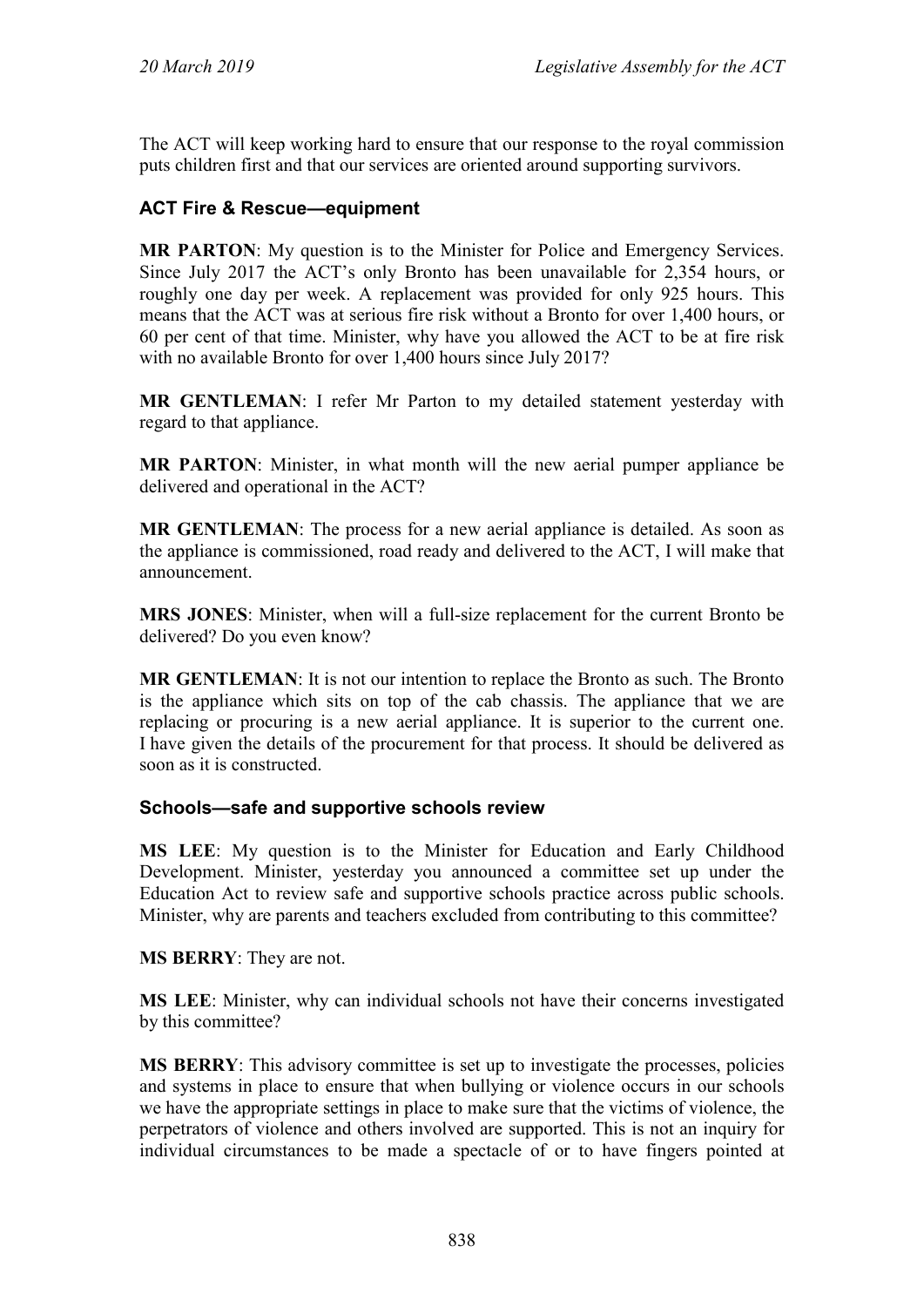individuals or schools. That is not a constructive way forward to ensure that school cultures are safe and supportive.

**MR WALL**: Minister, why was an advisory committee established, as opposed to an independent inquiry?

**MS BERRY**: I refer the member to my previous answer.

#### **Government—space industry policy**

**MS ORR**: My question is to the Chief Minister. Chief Minister, since the political announcement that the headquarters of the Australian Space Agency will be moved to Adelaide what steps has the ACT government taken to make sure that Canberra still gets some economic benefits from the creation of the agency?

**MR BARR**: I thank Ms Orr for the question. Last week the ACT became the first jurisdiction to sign a memorandum of understanding with the Australian Space Agency. It represents our commitment to advance and grow the local space sector in an industry that is globally worth \$420 billion annually and growing at 10 per cent each year. This is a partnership that will ensure that the ACT will continue to see growth in our space industry. The Australian Space Agency has been tasked with tripling the size of our nation's industry to \$12 billion and to create 20,000 jobs by 2030.

The MOU we have signed ensures that Canberra remains front and centre of this significant opportunity and that the ACT government will continue to support and promote the range of skills and expertise that the Canberra region has to offer. We do so because we understand that a successful Australian space industry requires a nationally collaborative approach to the development of the industry. For that reason, we were the first state or territory in recent times to advocate for the creation of the Space Agency to bring a focus to the Australian industry.

Our leadership in this area will continue and, despite what was a blatant political decision to relocate the headquarters away from Canberra to Adelaide, we are not going to let this setback stop our local space sector benefitting from the agency's establishment.

**MS ORR**: Chief Minister, which jurisdiction has the most space jobs?

**MR BARR**: Given this city's long and direct involvement with some of the biggest events in international space exploration history—from the support for the first moon landing in 1969 to the Mars Phoenix landing in 2008—the answer should not surprise anyone. Canberra has the most jobs of any state or territory in the space industry.

We are home to one in four jobs in the Australian space industry. These jobs comprise personnel engaged at many of our local innovative SMEs, global exporters and multinational primes with large space programs, as well as those working in the industry at our higher education institutions, particularly the ANU and UNSW Canberra, both of which offer space research and development capability.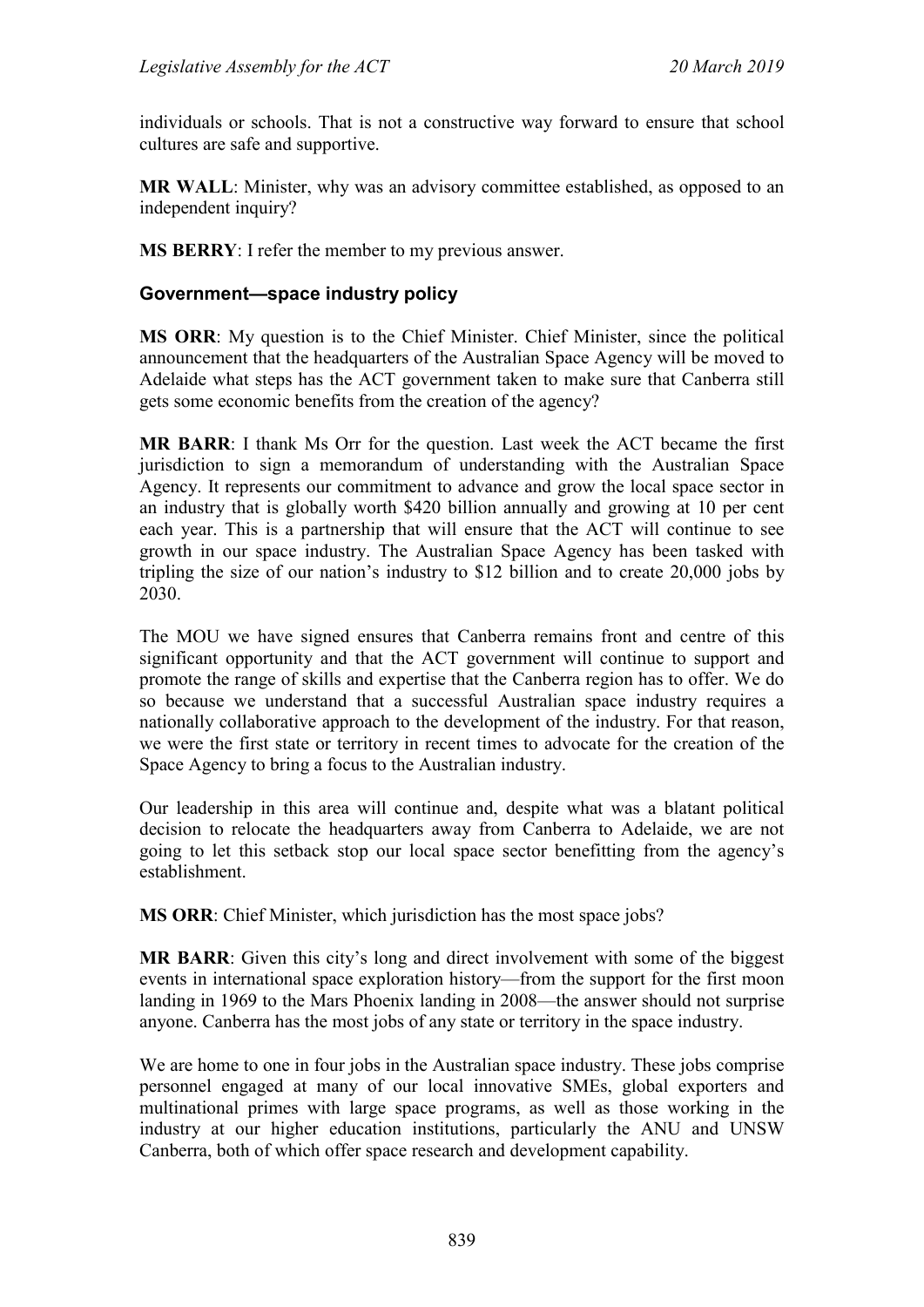The fact that our city is home to all of these jobs and the fact that the local industry's capability is internationally renowned explains why it was so perplexing that the federal coalition government made a decision to uproot the agency from Canberra and move it to Adelaide.

It is timely to be debating decentralisation of the public sector more broadly today because this decision is a further example of the self-defeating actions in moving important national agencies away from Canberra. In the context of the Australian space industry, where we have one in four jobs already and that national and international capability, the decision to headquarter the agency in Adelaide is even more absurd.

**MR PETTERSSON**: Chief Minister, what is next for the space sector in the ACT?

**MR BARR**: Following the signing of the MOU with the agency we will continue to work on significant initiatives to support our local industry. That includes the investment of a further \$9.75 million over three years in stimulus and innovative infrastructure projects under the priority investment program.

We are partnering with the agency to promote Canberra's space industry capability at the 35th Space Symposium in Colorado Springs next month. We are exploring a similar opportunity to partner with the national agency in October 2019 at the International Astronautical Congress in Washington DC.

Canberra is hosting the ministerial summit for the intergovernmental group on earth observations in November 2019. This summit brings together representatives from 105 countries and 100-plus international organisations providing an opportunity for our city to showcase its space capabilities to a global audience. We are also working with the Space Industry Association of Australia to host a space industry forum later this year.

Of course, in July we will be undertaking a range of activities led by Minister Gentleman to commemorate the 50th anniversary of the first moon landing to celebrate and recognise Canberra's involvement in the *Apollo 11* mission, to promote our local space industry capability and to help inspire the next generation into STEM and space careers.

Madam Speaker, I ask that all further questions be placed on the notice paper.

## **Supplementary answer to question without notice ACT Policing—body cameras**

**MR GENTLEMAN**: In relation to the questions Ms Le Couteur asked in question time, I am advised that the body-worn camera technology is only currently activated when a taser or firearm is drawn. The technology is capable of broader use. However, the current restriction to taser or firearm use-of-force incidents will not be revised until appropriate governance is developed and approved, in conjunction with key stakeholders. Ultimately this is a decision for the Chief Police Officer.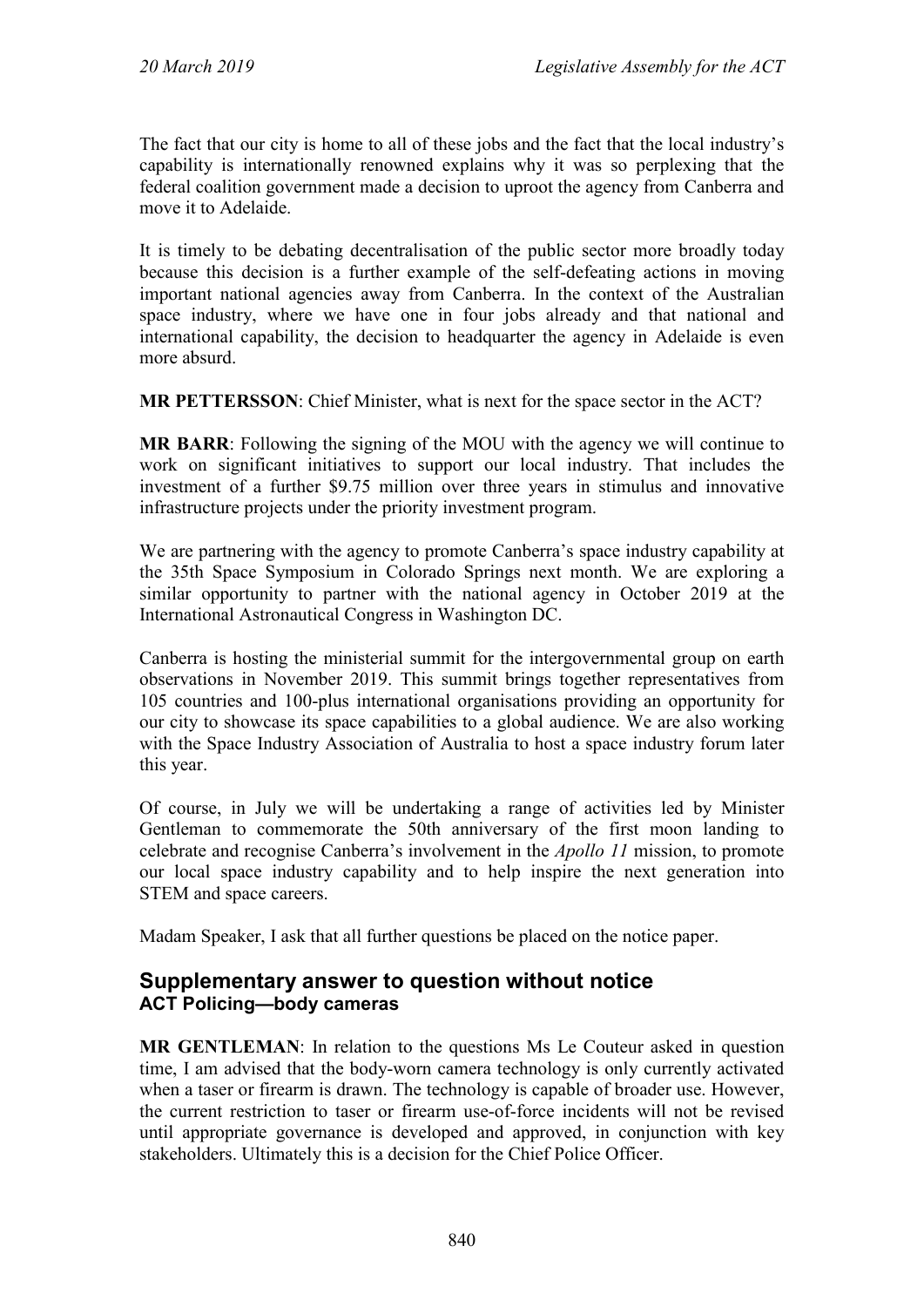Separately from body-worn cameras, ACT Policing routinely record evidence-in-chief interviews in the field for use in criminal proceedings. These evidence-in-chief interviews are primarily with victims of and witnesses to family violence incidents and are done with a digital camera.

# **Culturally and linguistically diverse Canberrans—access to disability services**

Debate resumed.

**MRS KIKKERT** (Ginninderra) (2.47): I thank Ms Lee for bringing this very important motion before the Assembly today. I rise to speak in full support of it.

As I have previously noted in this chamber, Australia is one of the most culturally diverse nations in the world, exceeding New Zealand, Canada, the United States and the United Kingdom in the proportion of residents born overseas. Our national capital reflects, and on some measures even exceeds, this diversity. According to the latest census figures, 32 per cent of Canberra's residents are migrants and more than half of us have at least one parent who immigrated. A non-English language is spoken in nearly one-quarter of the territory's households. This means that our community is, without question, culturally and linguistically diverse, a descriptor that is often abbreviated to CALD.

Previously I have spoken about how CALD populations in Australia are less likely to access mental health services. At the time I made specific suggestions about ways the ACT government could help to address this service gap in our local system. The statistics clearly show that, in a similar way, culturally and linguistically diverse Australians are hugely under-represented when it comes to accessing specialist disability services. For example, despite estimates that about 22 per cent of those enrolled in the NDIS should be from CALD backgrounds, the reality is that only nine per cent are.

In the past, some have explained away this disparity by suggesting it is caused by the so-called healthy migrant effect, in part due to the health screening of potential migrants by government immigration policy, as well as self-selection in the process of immigrating. On this point, however, the data are clear. Australia's overseas-born population has the same rate of disability as those born here, and when it comes to people with profound and severe disability requiring specialist services, those born overseas actually have higher rates of disability.

As already noted by my colleague Ms Lee, the lower than expected number of people from CALD backgrounds who access specialist disability care may in part be due to cultural expectations that families will take care of their own. Like Ms Lee, I honour that choice. After all, the NDIS is intended to provide people with the opportunity to pick the specific options that work for them. But this reality merely emphasises how important Ms Lee's proposal is.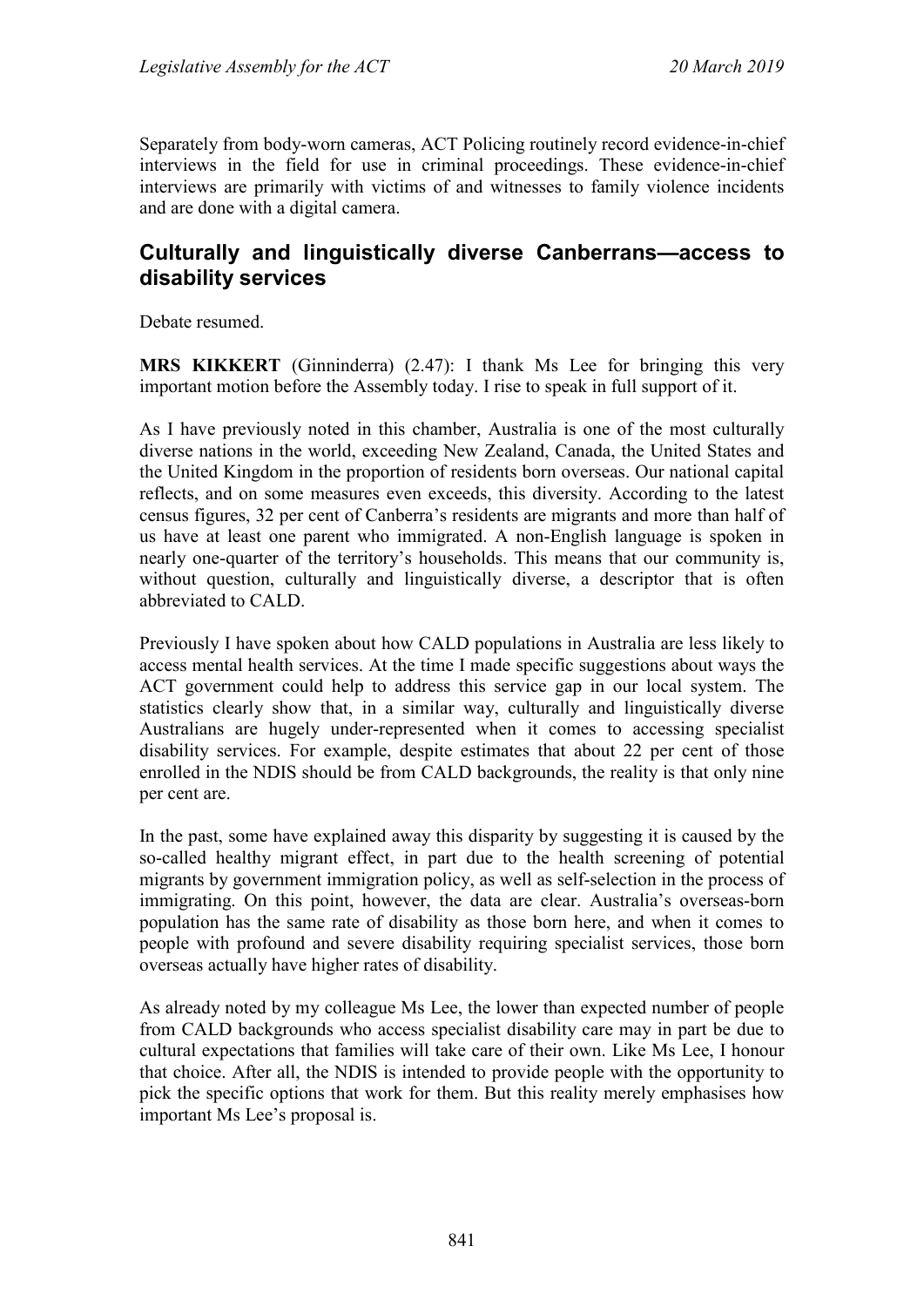For a choice to be effective, it needs to be informed. This means that Canberrans from culturally and linguistically diverse backgrounds who live with disabilities need to fully grasp the options so that they can seek the supports that suit them as individuals within the cultural frameworks that give sense, meaning and purpose to their existence. This is a process that we all engage in, but it is easy for those who fit comfortably into the dominant culture to completely overlook how culturally determined their own needs and expectations are or how much the policies they implement and the services they provide are reflections of cultural expectations that are not shared by everyone.

The simple reality is that CALD Canberrans also live with disabilities of various kinds. If those opposite genuinely care about that fact, we will no longer be the sole jurisdiction in Australia without a designated advocate and appropriate programs to breach the space between disability services and multicultural residents, including seniors. Providing a CALD advocate and these programs would help to address the following issues.

The first is cultural competence. John Stone has noted that this concept:

… implies the ability to understand and respond to the needs and concerns of individuals and their families from ethnic and minority communities, with responses based on an accurate understanding of their specific cultural practices.

Simply put, people will not access services that are not culturally relevant. It is difficult for all disability advocacy groups in the ACT, many of which are small operations, to help at a sufficient level of cultural competence. It requires a person who has actually been trained to know how to work with people from different cultures who live with disabilities. This includes the necessary ability to engage in cross-cultural communication. Without this ability, many other efforts, no matter how well intentioned, are doomed to fail.

Second, a dedicated CALD advocate and appropriate programs would also help to address the persistent lack of information experienced by many culturally and linguistically diverse Canberrans. It is one thing if people know about available services and decline them but in many cases, research has found, people in multicultural communities have no idea what services actually exist or how to access them. Having key information translated into relevant languages is crucial.

It is also necessary to provide information in relevant community languages via face-to-face meetings and a variety of media. An advocate who understands what needs to be shared and can make sure that those messages reach their target is an essential element in making sure that choices made by CALD residents with disabilities in Canberra are genuinely informed. Another important role of an advocate in this space would be to link agencies that provide disability services with those in the multicultural sector, guaranteeing a free flow of information back and forth.

Last, as experts have pointed out, cultural explanations and perceptions of disability can influence people's willingness to seek support and the type of support they will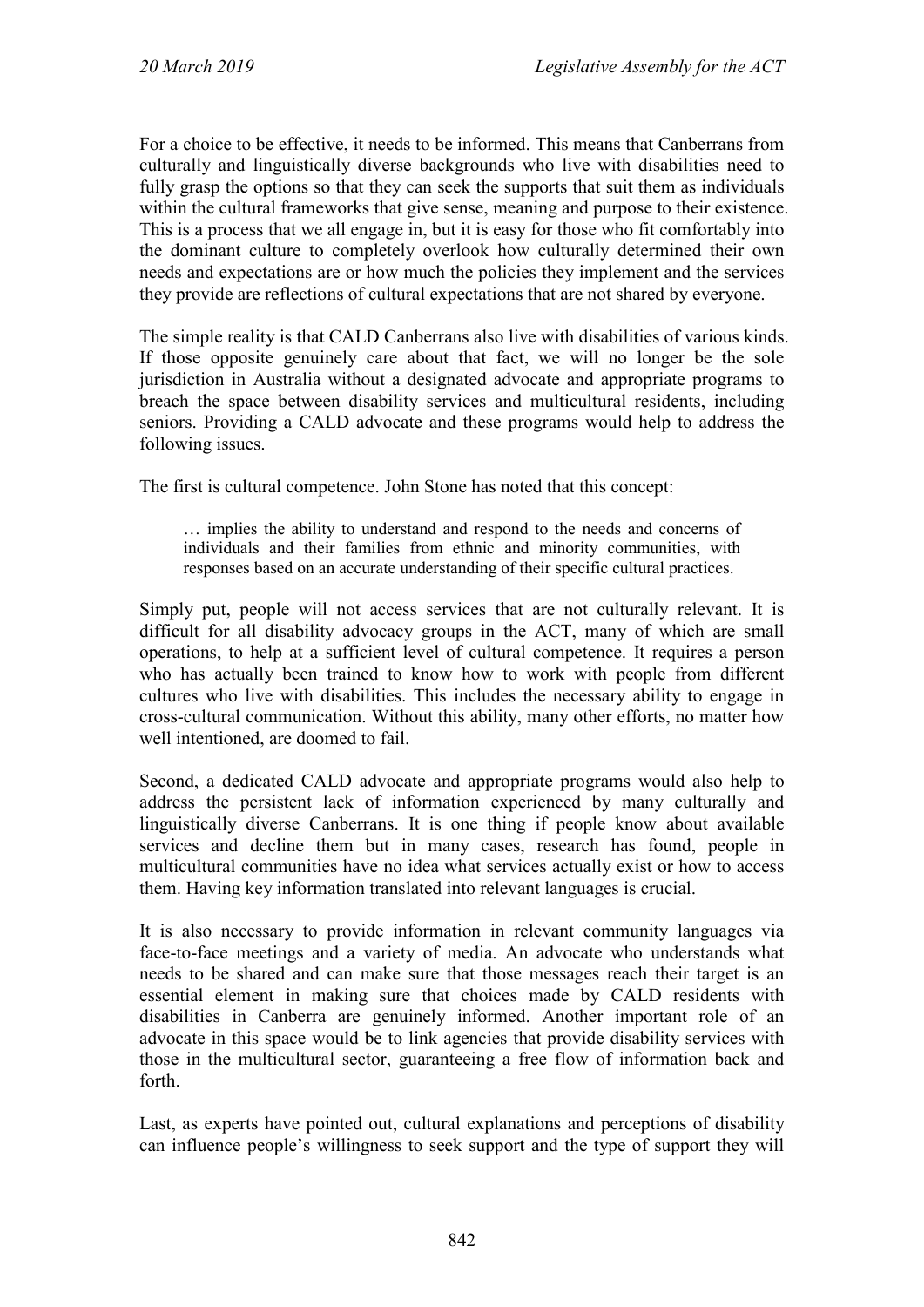seek. While always honouring culture, an important role of a disability advocate specifically for Canberrans from CALD backgrounds would be to demystify and destigmatise issues of disability, or to raise expectations or a vision of life where disability does not present insurmountable obstacles. To be done right, however, this task must be performed by a professional who has been trained and has the skills to engage in this kind of educational outreach with complete cultural sensitivity.

The alternative is to allow people to potentially make choices they might well make differently if they understood their situation more fully. This alternative also includes a willingness to allow certain Canberrans to enjoy less fulfilling lives simply because they somehow do not rate highly enough to get this government's serious attention.

Ms Lee's motion makes a simple request, one that could easily be agreed to by those opposite. ACT government publications pay lip-service to meeting the specific needs of those in Canberra's multicultural communities and making sure they enjoy access to the same services that the rest of the territory's residents do. But, as they say, talk is cheap. I urge this government to endorse this motion and then actually follow through with the provision of an advocate and appropriate programs. The reputation of this government among culturally and linguistically diverse Canberrans is once again on the line. I commend this motion to the Assembly.

**MS LEE** (Kurrajong) (2.54): I thank members for their contribution, and especially Mrs Kikkert for her support. It is clear that all parties acknowledge the need to ensure that our CALD community is not left behind when it comes to accessing essential disability services. Having spoken to numerous advocacy groups and members of the disability community, and having attended a forum on the issue last year, I have heard firsthand about the needs that are going unaddressed. I want to see these gaps addressed. In my opening speech I raised a few specific reasons why accessing disability services for our CALD community can be challenging. I will expand a little more on that now.

First there is the language barrier. This goes beyond just translating resources. There is a lot of talk about plain English disability information to help participants and families navigate the intricacies and complexities of the NDIS and specialist disability services. Even for migrants who have lived in Australia for a long time, language barriers will almost always be a factor for the remainder of their lives. My parents migrated to Australia in their 30s and have lived here for more than 30 years but, due to the fact that they did not speak a word of English until they were in their 30s and due to their lack of formal Australian education, they will struggle to read government documents. This is even if they get translated material.

Second there are the economic and technological barriers which many in the multicultural community face. Many of us take for granted that we can and do use the internet and our mobile phones for just about anything. Not everyone is as technologically fluent. Even though there are many areas in the ACT with free wi-fi, for those from a CALD background, especially our older Canberrans, accessing, understanding and using the internet is not as easy and does not come as second nature.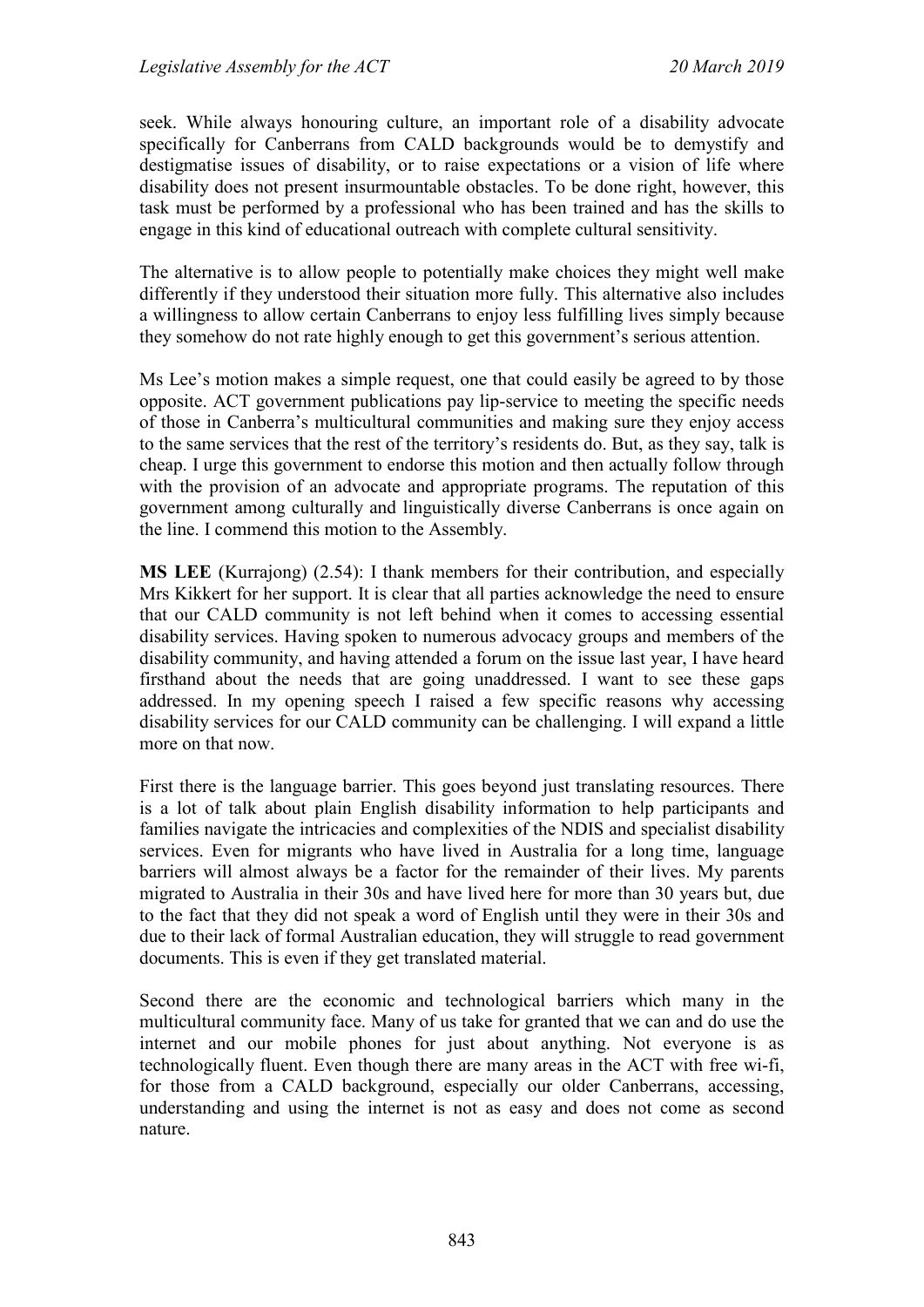Yes, translation services may be available. But inability to access these resources is often a result of limited time or money or technological constraints. Again, this leads to an increased risk of social isolation among this group. It is also important to recognise our emerging communities, such as refugees, who are similarly at risk of social isolation and economic disadvantage and may require disability and ageing services that may benefit from a cultural advocate or officer and the range of outreach services called for in my motion.

Third, and perhaps one of the most difficult obstacles to surmount in the CALD disability space, is overcoming cultural barriers. Many people from multicultural backgrounds have different sensitivities and approaches to disability and ageing. This often means that they or their families do not access the best available support and specialist care.

Within the CALD community, older members are in a particularly vulnerable position. In many cultures, elderly family members are supported and are expected to be supported by their wider family, in the home of their adult children. We know that older migrants can regress to their mother tongue and native culture, as acknowledged by Ms Le Couteur, as they age. The thought of being thrown into mainstream senior services, including aged-care facilities, can be overwhelming and scary. Even my own mum, who has lived in Australia for over 30 years, works for an Australian company and engages socially with Australians from all around the world, is fearful of ageing without close family—although I do think her biggest fear is not being able to eat kimchi every day.

For these reasons and more, older members of the CALD community are more reluctant to access existing services for disability and seniors. Should anything happen to the family dynamic, there is a real danger of those members falling through the cracks altogether.

Let me illustrate how the lack of a specialist CALD disability advocate is impacting on the life of one Canberran. This case was raised with me by Advocacy for Inclusion. I will refer to this person as Z. Z, who is from a Muslim background, has an intellectual disability and communicates with a communication board and through expressing actions. Z lives with his parents, who both have English as their second language and have a very strong traditional background, with their guardianship of Z being managed through a top-down approach, involving little opportunity for self-expression. Acknowledging the desire of Z's parents to ensure the best care for their son, the cultural barriers mean that issues such as the importance of self-expression need to be approached sensitively and appropriately with the family. A dedicated trained professional cultural advocate with the right and appropriate skill set and understanding will be best placed to ensure the best outcome for Z and his family.

This is why I brought this motion forward today. I thank the National Ethnic Disability Alliance, People with Disabilities ACT and Advocacy for Inclusion for their guidance and support in preparation for my motion.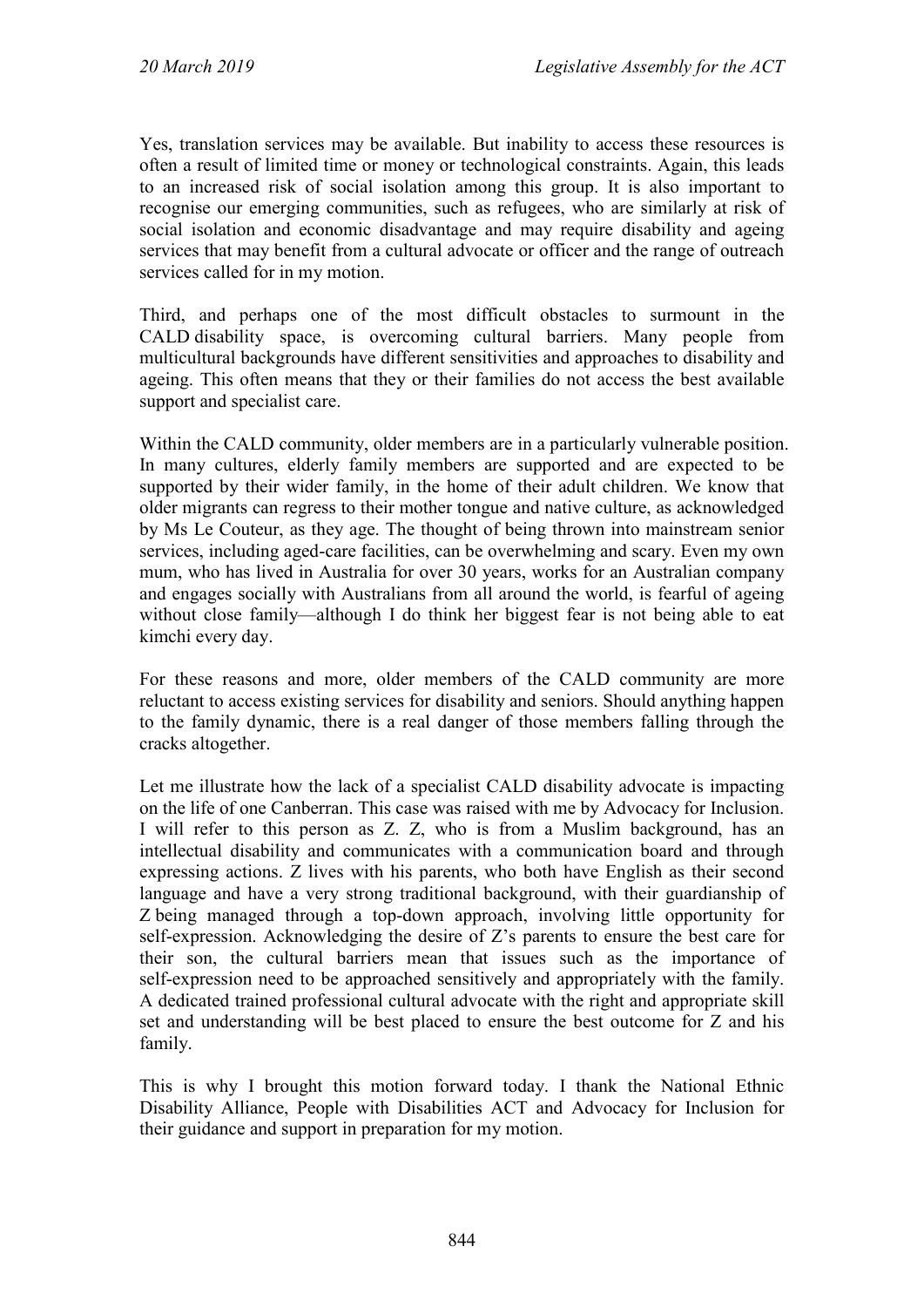Turning to the amendments, sadly and not surprisingly the government, while saying all the right words, omits the vital call to actually do something. To quote former Labor Chief Minister Jon Stanhope, writing in the *City News* on the ACT government's recently released ACT Aboriginal and Torres Strait Islander agreement 2019-2028:

Unfortunately, the agreement is little more than a collection of platitudes while the "action plans" don't actually contain any "actions" and, unlike the Liberal Party, the government has not committed any funding or resources …

Elsewhere he says:

In other words, Labor and the Greens are happy to talk about the matter but are not prepared to promise to do anything …

This could easily apply to the government's response to my motion. They want to be seen as sympathetic and helpful, but without a financial commitment or a time frame or concrete action they remain just words and vague aspirational commitments. This is disappointing. What is also disappointing, and yet unsurprising, is the Greens' refusal to support my motion after again saying all the right things and condescendingly patting me on the back for my well-intentioned motion. I have said before and I will say again, Ms Le Couteur, thanks for your sympathy; I would much rather have your vote, which will actually make a difference.

All parties have agreed that more needs to be done. All parties have agreed that we have members of the CALD community living with a disability who are falling through the gaps. The government's amendment calls on the government to:

… ensure that disability advocacy, inclusion and multicultural participation grants are able to support the needs of Canberrans from a CALD background living with a disability.

Seemingly this is admitting that the government is failing to do just that. But is this not the core duty—what a government should do to ensure that vulnerable members of our community are not falling through the gaps?

The Canberra Liberals will not be supporting the amendment. It is calling on the government to do something that it should clearly be doing as a matter of course for any government. There is no accountability, no provision to report back, no time frame, no additional resources and no concrete action to achieve a difference.

As for the minister saying that it is inappropriate for the Assembly to call on the government to commit funds to something as important as this, I do not even understand where that comes from. If it were inappropriate for non-executive members to call on the government to fund something then surely the majority of private members' motions would be inappropriate. After all, everything has budget implications. So let us call it what it is: an easy cop-out.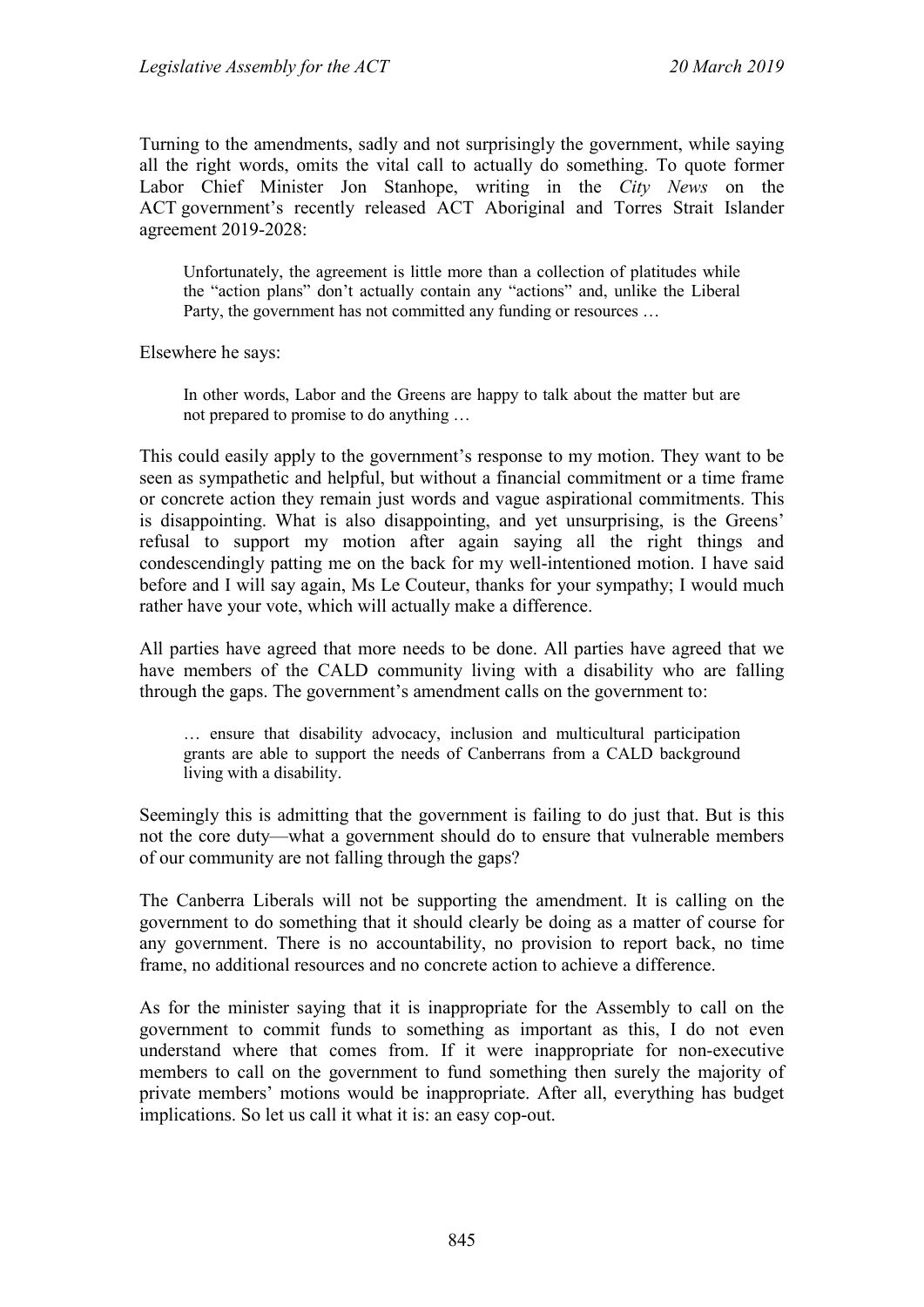The community wants action. The community wants this government to put in real resources to back up its rhetoric. This amendment is disrespectful to Canberrans from a CALD background living with a disability. It is just a way to squirm out of taking real action to make a real difference to real people.

Question put:

That the amendment be agreed to.

The Assembly voted—

Ayes 13 Noes 10

| Mr Barr<br>Ms J Burch<br>Ms Cheyne<br>Ms Cody<br>Ms Fitzharris<br>Mr Gentleman | Ms Orr<br>Mr Pettersson<br>Mr Ramsay<br>Mr Rattenbury<br>Mr Steel | Miss C Burch<br>Mr Coe<br>Mrs Dunne<br>Mr Hanson<br>Mrs Jones<br>Mrs Kikkert | Ms Lee<br>Mr Parton<br>Mr Wall |
|--------------------------------------------------------------------------------|-------------------------------------------------------------------|------------------------------------------------------------------------------|--------------------------------|
| Ms Le Couteur                                                                  | Ms Stephen-Smith                                                  | Ms Lawder                                                                    |                                |

Amendment agreed to.

Original question, as amended, resolved in the affirmative.

## **Decentralisation of federal agencies**

**MS CHEYNE** (Ginninderra) (3.08): I move:

That this Assembly:

- (1) notes that Canberra:
	- (a) plays a critical role as our nation's capital and is Australia's centre of public administration, driven by the expertise and hard work of public servants who are highly capable, diligent and committed in their service to the entire country;
	- (b) is home to a broad range of private sector organisations and tertiary institutions that regularly provide services and expertise to government departments; and
	- (c) is a successful regional centre and partner with the surrounding NSW councils to strengthen economic growth, encourage tourism, and foster export opportunities;
- (2) also notes the success of continuing efforts by the ACT Government to create and protect jobs in the ACT, including:
	- (a) campaigning to make Canberra the permanent home of the Australian Space Agency, which aims to triple the size of Australia's space industry and create up to 20 000 jobs by 2030;
	- (b) signing a memorandum of understanding with the Australian Space Agency to strengthen and grow the ACT's space industry;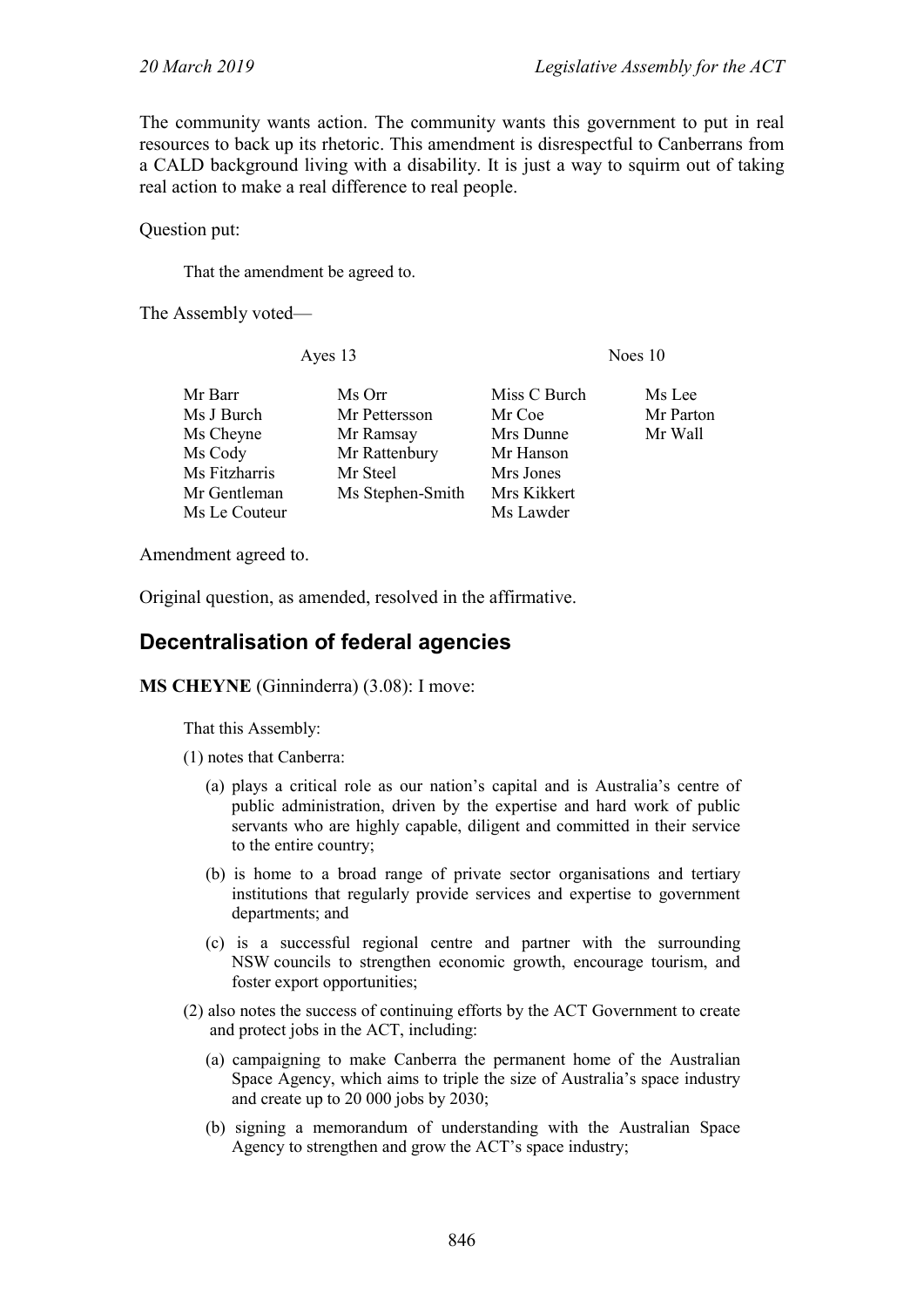- (c) supporting our local workforce through a pipeline of major infrastructure projects, including the light rail network and the University of Canberra Hospital;
- (d) relocating more than 1 000 ACT public servants to Woden to co-locate Health Directorate and Access Canberra staff, creating a more efficient and streamlined ACT public service and enlivening the town centre, including surrounding businesses;
- (e) ensuring the ACT public service is further spread across multiple local centres, including Gungahlin and Belconnen and, in the near future, Dickson, to the benefit of multiple communities;
- (f) diversifying Canberra's economy by supporting innovation and entrepreneurialism to create more private sector jobs and bring new opportunities to the ACT;
- (g) encouraging investment and opening doors for international trade and tourism; and
- (h) fiercely advocating for the protection of public sector jobs in the ACT;
- (3) further notes the Commonwealth Government's commitment to move more jobs out of Canberra every year, as demonstrated by:
	- (a) Canberra losing more than 6 700 Federal public service jobs since the Coalition government took office in 2013, as of mid-2017;
	- (b) Central Sydney, Melbourne and Brisbane attracting more Federal public service jobs than regional areas between 2013 and 2017, with:
		- (i) Inner Sydney gaining 2 000 public servants;
		- (ii) Inner Melbourne gaining 850 public servants; and
		- (iii) Inner Brisbane gaining 1 260 public servants;
	- (c) regional Australia losing 748 Federal public service jobs over the same period;
	- (d) the shambolic forced move of the Australian Pesticides and Veterinary Medicines Authority to Armidale which resulted in the resignation of the agency's chief executive and at least 20 scientists;
	- (e) the Commonwealth Government's decision to relocate the Australian Space Agency to Adelaide despite Canberra being the initial home of the Agency and natural home of the space industry with nearly one in four Australian space industry jobs being based in Canberra; and
	- (f) a new misguided plan to move 76 of the Murray Darling Basin Authority's staff to regional towns including Griffith, Mildura and Murray Bridge despite:
		- (i) Canberra serving as a neutral location for the authority to ensure the river system is managed in the interests of all Australians; and
		- (ii) the grave issues raised in the South Australian Murray-Darling Basin Royal Commission Report regarding the negligence and maladministration from the Murray-Darling Basin Authority;

(4) further notes: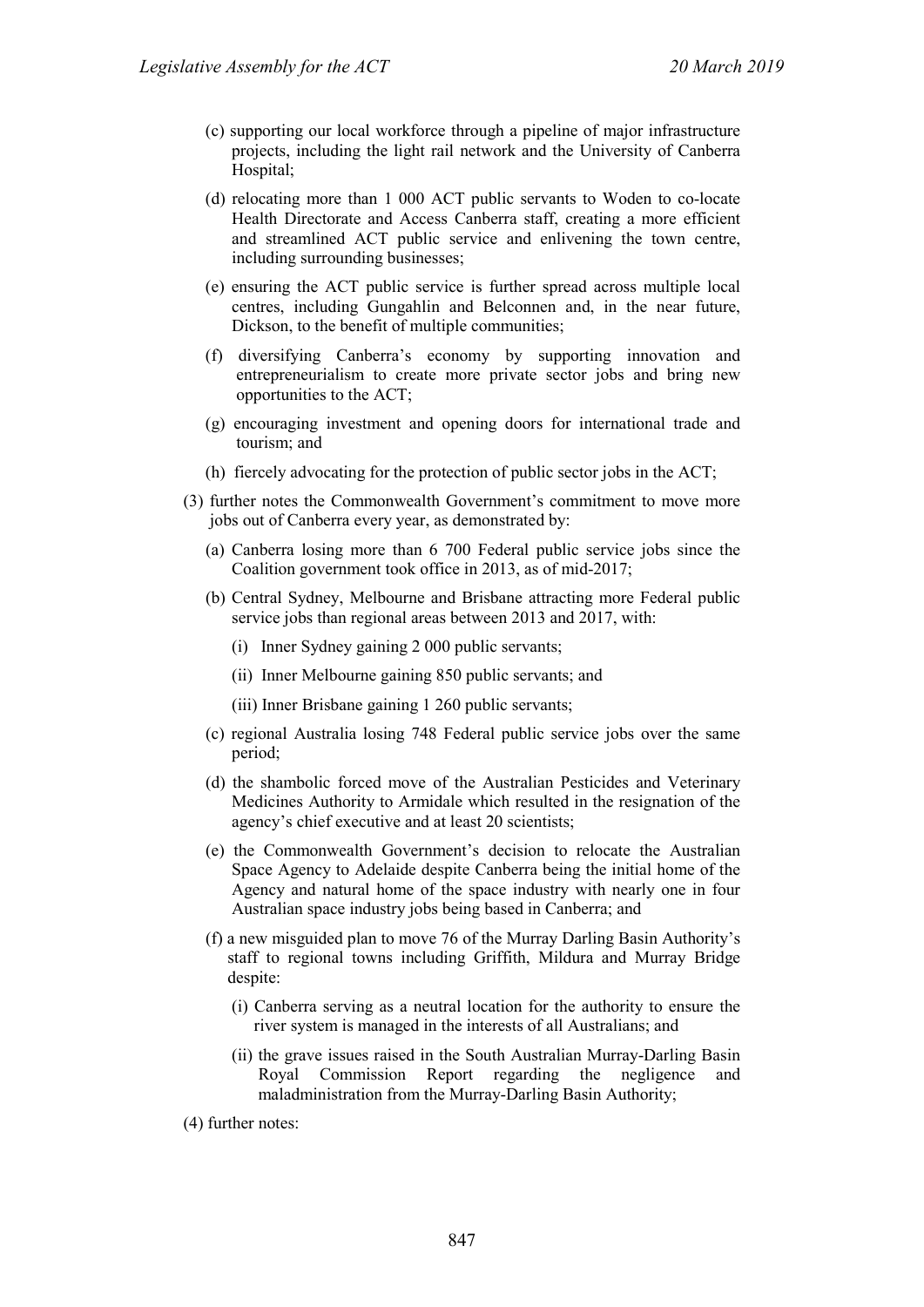- (a) no cost-benefit analysis has been released by the Federal Liberal-National Government regarding the forced relocation of the Australian Pesticides and Veterinary Medicines Authority and no commitment has been given that it will release such analysis for any future relocation;
- (b) the continued lack of detail about the Commonwealth Government's inquiry into the decentralisation of the public service, creating uncertainty for government departments and staff;
- (c) the decentralisation of significant components of the Australian Public Service out of the ACT will have devastating consequences for Canberra's and Australia's economic, social and cultural fabric, including:
	- (i) increasing investment uncertainty and undermining continued economic growth;
	- (ii) significantly reducing activity in town centres, impacting on small businesses and local communities;
	- (iii) disrupting the lives of Canberrans whose familial, social and work networks are firmly established in the ACT; and
	- (iv) jeopardising the efficiency and expertise of the Australian Public Service; and
- (5) calls on this Assembly to continue to:
	- (a) condemn the Federal Government's policy of decentralisation, which has served as a pork-barrelling exercise that has risked and continues to risk undermining the ability of public sector staff to carry out their jobs effectively;
	- (b) use all tools at its disposal, including public advocacy, representation at local and national forums, and tri-partisan action with other political parties as appropriate, to protect and support Canberra's public sector workers;
	- (c) seek Commonwealth Government recognition of Canberra as the appropriate home of the Australian Public Service, and a reversal of its policy of forced public sector relocation from Canberra to regional towns and centres around Australia; and
	- (d) vigorously refute attacks on Canberra public sector workers' collective integrity, work ethic, and service to the wider Australian community.

Madam Assistant Speaker, here we are again. It is another period of having to stand up in this place to defend our citizens, our community, against the federal government's short-sighted pork-barrelling, another period of uncertainty as our federal public servants continue to be treated like pawns on a chessboard. Will they move them? Won't they move them? It is anyone's guess.

But it is not a game, Madam Assistant Speaker. These are public servants who serve our country through sheer hard work, public servants who bring a diversity of experience and skills to their workplaces, public servants just trying to get on with it. More than that; they are people. They are members of our tight-knit community here in the ACT. They are the umpires of kids' footy. They are the parents working at the fetes. They are neighbours, friends and family members, and they are easy targets.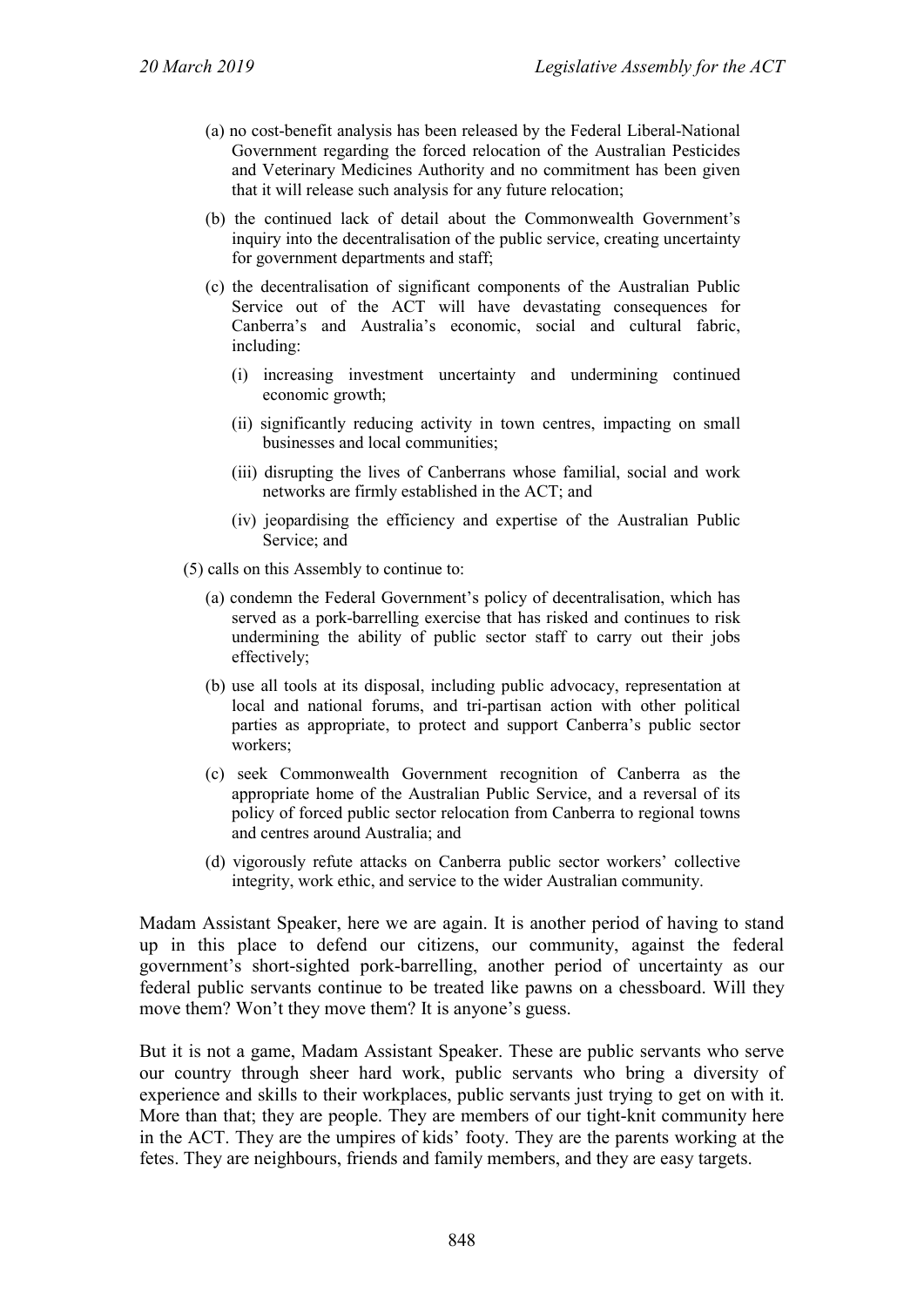They are easy targets of policies like these that are misguided and reek of desperation at a time when warring National Party members fight to hold on to their seats. Instead of coming up with their own ideas, their own policies, their own acts of job creation, they are plundering Canberra, plundering the Canberra community, to serve their own needs instead of the needs of the broader Australian public for the public good.

It is not good enough and it has never been good enough. It is incumbent on us, as representatives of this territory, to denounce this assault on our city. As the federal government doubles down on this asinine policy, it is now more important than ever to do this. It is timely to pull apart this policy that is supposedly about enlivening regional communities. Is it really having the meaningful impact it is supposed to have? Is it really worth continuing with?

Let us look at data produced by the Australian Public Service Commission, data included in its submission to the federal government's very own inquiry into regional development and decentralisation. From mid-2013, just before the coalition took office, to mid-2017, inner Sydney gained 2,000 public servants, inner Melbourne gained 850 public servants and inner Brisbane gained 1,260 public servants. That is more than 4,000 public servants in total.

During that same period, how many public servants did regional Australia gain? None. It lost 748 public service jobs. How many public servants did Canberra gain? None. It lost 6,700 public service jobs. That was bad enough, but it has got worse. If there was ever an example of poor policy, it is the shambolic move of the Australian Pesticides and Veterinary Medicines Authority to Armidale, announced in 2017 under this so-called decentralisation policy.

Many staff have voted with their feet, opting to stay in Canberra or simply to leave the agency altogether. The debacle has resulted in the resignation of the authority's chief executive and a large pool of scientists. As it stands, 40 of the agency's 180 staff, more than one-fifth, have opted to remain in the ACT. Not only was the move a short-sighted pork-barrelling exercise on the part of former Nationals leader Barnaby Joyce, a politician who continues to wreak havoc among his own party and more broadly, but also it was poorly executed.

The APVMA admitted that the new arrangement is increasing costs otherwise saved by keeping scientists in Canberra. The move also threatens to blow out the agency's budget. Armidale does not offer a single building suitable to house APVMA staff, resulting in the need to build a new one. But at the heart of the problem is people. For too many federal politicians, Canberra is just a workplace. It might be just a workplace for them, but it is not just a workplace for Canberrans. It is our home. Our roots are here and our lives are here. Now we have a situation where many of APVMA's valued staff just did not move. Decades of corporate knowledge is gone because they quit.

A recent Senate inquiry found concerns about the APVMA's safety and about the APVMA's efficiency—that there has been a huge loss of scientific expertise. The inquiry found that its international reputation is at stake. I repeat that its international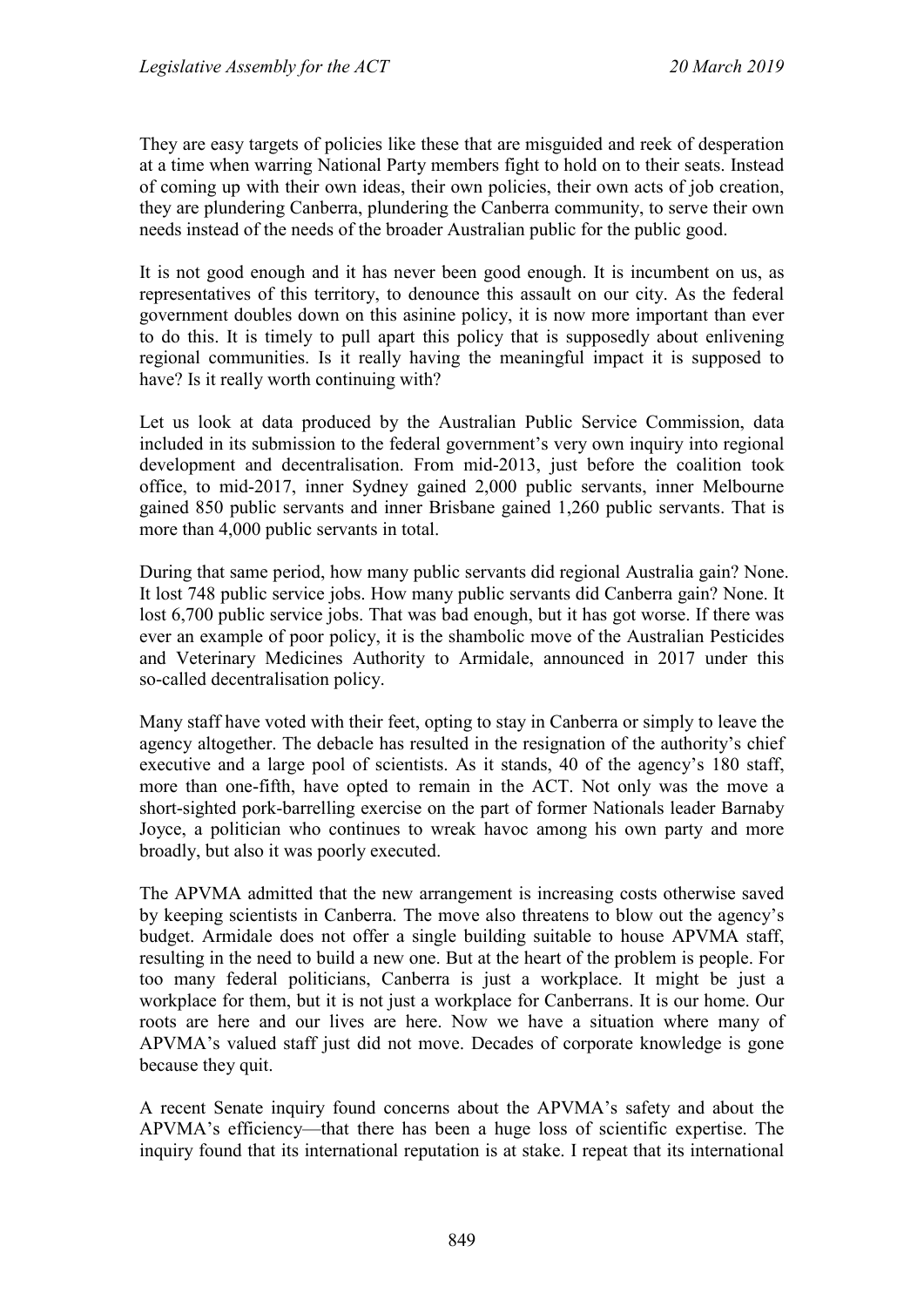reputation is at stake. The flow-on effect of that is to Australia's international trade. The Senate inquiry recommended that the federal government prioritise a fit-for-purpose and stable workforce over any decentralisation policy.

What I have just told members about the findings of the inquiry would make any reasonable person stop and think. You would probably think, "Maybe that is not such a good idea. Maybe decentralisation is not working in the way we intended." But what does the federal government do? Does it listen to evidence? Does it recognise the impacts? Does it adhere to the recommendations of the committee? No, it just doubles down. Cue the slow clap.

So who is the next target? It is none other than the Murray-Darling Basin Authority. Last week, funnily enough mere weeks before an election, the federal government announced that they will shift 76, or a quarter, of the agency's staff to a number of regional towns within the river network's southern basin. This comes just two months after the South Australian Murray-Darling Basin Royal Commission report highlighted grave concerns about negligence and maladministration within the authority.

It beggars belief, Madam Assistant Speaker; it beggars belief that the federal government would further disrupt an agency that is already plagued with problems, that should be concentrating on fixing those problems. This is a federal government that finds a problem and then somehow finds a way to make it worse. Of course, in doing so, they happen to conveniently forget that Canberra is itself located within the Murray-Darling Basin.

It is funny how the coalition conveniently forgot that Canberra is the biggest city in the basin and that we deliberately serve as a neutral location for the authority to ensure that the Murray-Darling Basin, Australia's most extensive river system, is managed in the interests of all Australians. Griffith, Mildura and Murray Bridge will all share in the pool of positions if the move goes ahead, plus a town yet to be named. It is safe to say that this fourth town will serve the interests of a politician first and all other considerations second, including the efficiency of the agency and the best interests of Australians whose lives are affected by the health of the river network.

As we discussed during the last sitting period, there are so many of those Australians who we need to be looking after and it is incumbent on all of the jurisdictions that are part of this basin. It is just not good enough. It is not good enough for these public servants. It is not good enough for the MDBA and it is not good enough for Canberra.

As I have said in the past, the original rationale for decentralisation was a noble one: creating careers and confidence in regional communities. But, as I have also emphasised, the policy position that the coalition government has taken is not about creating jobs. It is about moving jobs. It is a complex manoeuvre and not one without severe consequences.

Surely there has to be a better way. There is a better way. Instead of dismissing Canberra, our federal politicians should actually be looking closely at us. The ACT government has continued to protect and, importantly, create Canberra jobs. We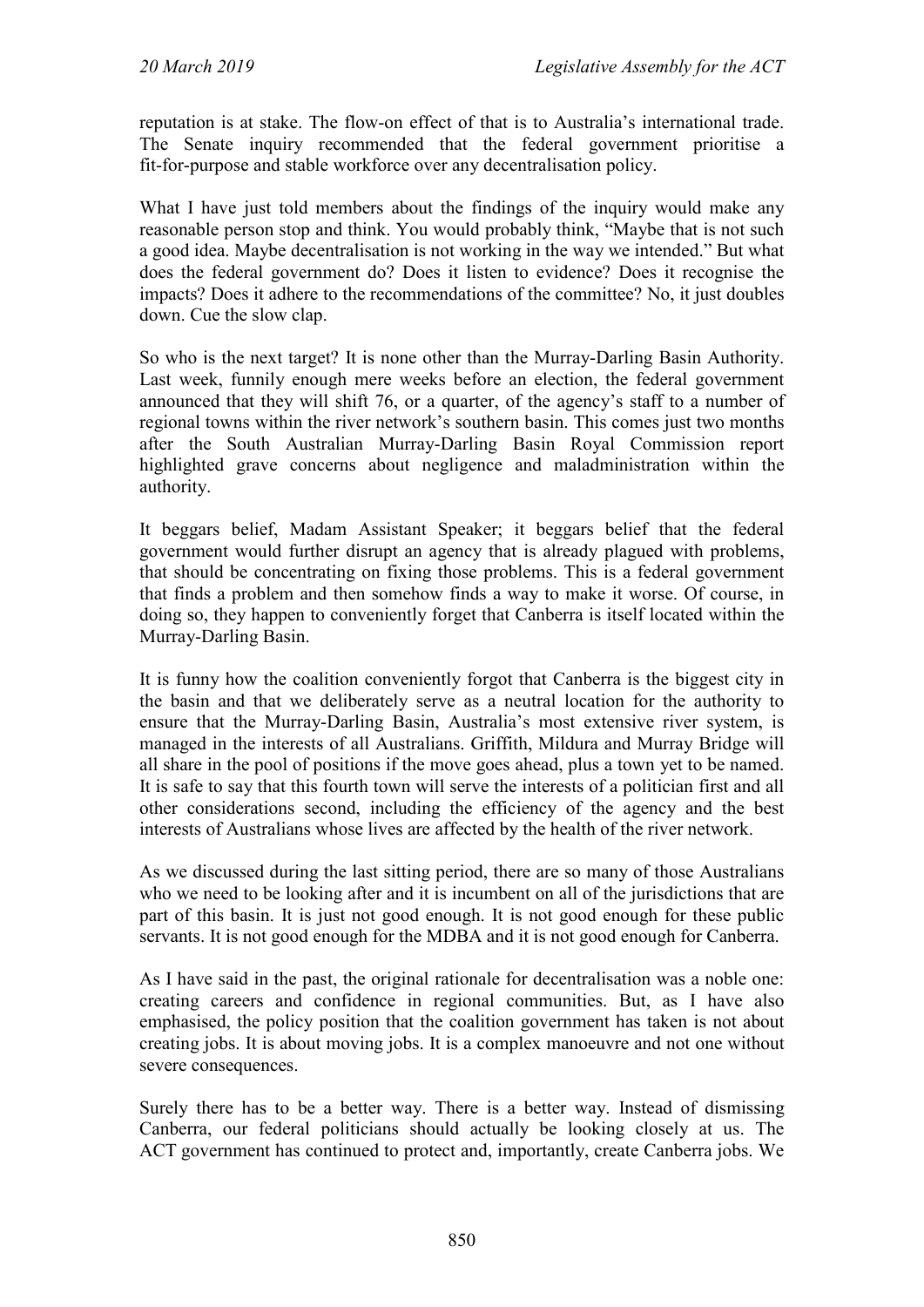continue to diversify the economy, supporting innovation and entrepreneurialism, fostering the creation of more private sector jobs and a greater variety of jobs too.

We continue to encourage investment in the ACT and attract interstate and international tourism. You only have to look at premier events like Floriade, Enlighten, the Canberra Comedy Festival—right outside—and The Forage as examples. We continue to support our workforce through a pipeline of major infrastructure projects such as the light rail network and the University of Canberra Hospital. All the while, we continue to advocate for the Australian public service fiercely, passionately and unashamedly.

As the federal coalition government continues to plunder the nation's capital, the natural home, the sensible home, of the Australian public service, I will continue to stand up in this chamber and demand that it scrap this misconceived strategy. The longer the federal coalition government fails to open its eyes or, at the very least, provide detail and certainty about its misguided plans, the longer more Canberra public servants and their families are left in the dark.

The uncertainty is galling; the uncertainty is stressful; and the uncertainty needs to stop. So far, misguided decentralisation has not just created upheaval in Canberra and in Canberrans' lives. It has risked undermining the efficiency of the Australian public service. In fact, I would go so far as to say that it is has undermined very critical areas of the Australian public service. Arguably, it has had minimal or negligible impact on regional Australia. All the while, the federal coalition government has continued to view our public servants as pawns rather than as people.

This is why I stand again in this chamber to condemn the federal government's policy of decentralisation, a policy that has served as a pork-barrelling exercise, a policy that has put politicians ahead of the people they are supposed to represent, a policy that risks undermining the ability of public servants to carry out their jobs effectively, and a policy that attacks and undermines this city and its people.

I call on all members of this chamber to stand up and speak up on behalf of their constituents in every way possible, in every forum possible, to speak up for the public sector staff and the many other industries and people that rely on these staff. I call on people in this place to stand up for this city. I call on the federal coalition government to recognise Canberra as the appropriate home of the Australian public service. Stop playing games; stop moving people like chess pieces; enough is enough. I commend this motion to the Assembly.

**MR BARR** (Kurrajong—Chief Minister, Treasurer, Minister for Social Inclusion and Equality, Minister for Tourism and Special Events and Minister for Trade, Industry and Investment) (3.21): I thank Ms Cheyne for bringing this matter forward. It is a timely debate in this chamber today as we get to the final days and weeks of this current federal parliament and we see increasingly desperate moves to pork-barrel regional seats held by the National Party. It is possible that even members of the Liberal Party in this chamber would be frustrated by the behaviour of the National Party in their coalition. It clearly has been destructive.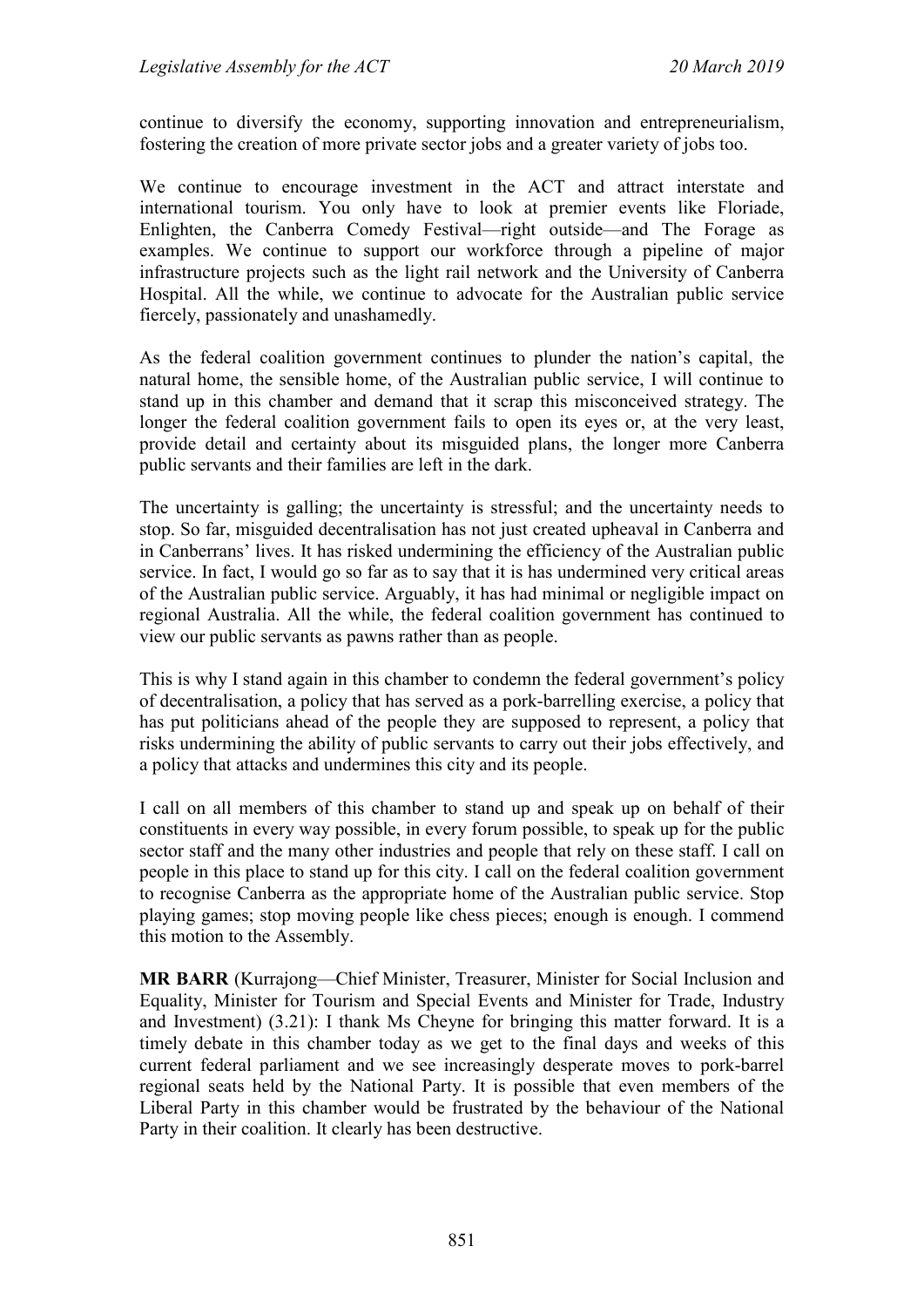Ms Cheyne has outlined two individual agencies which have been relocated, unsuccessfully in large part. But it is broadly destructive to the good work of the Australian public service and has a clear negative economic impact on the Australian Capital Territory.

Decentralisation was a Turnbull government buzzword; the Morrison government refers to our city as a bubble and says that we all exist within the Canberra bubble, as if this city and everyone in it are somehow leading a life divorced from real Australia. Both categorisations do a significant disservice to every single Canberran and they show a federal government that is willing to cause harm to the national capital for ideological reasons or for very marginal electorate benefit.

Ms Cheyne has outlined in her motion the facts as they relate to the commonwealth government's actions since 2013, through the loss of 6,700 federal public service jobs in the ACT and the ironic loss of nearly 750 jobs in regional Australia, while there has been a growth in public sector jobs in Sydney, Melbourne and Brisbane. That is the truth of the policy. Ironic as it is, we have not seen a transition of jobs out of Canberra into regional areas; we have seen a transition of jobs out of Canberra into inner Sydney, Melbourne and Brisbane. That is farcical in light of the stated policy intent but also in light of the debate we have been having in this nation in recent times in relation to population and infrastructure pressures in certain cities—principally Sydney, Melbourne and south-east Queensland, of which Brisbane is obviously the major city.

The commonwealth has been a net contributor to those challenges in those areas and has now, in the last 24 to 48 hours, made a range of policy announcements, particularly as the hours tick away towards the New South Wales election, relating to population pressures in Sydney. Over the last four years, nearly one-third of the public sector jobs that have been taken out of Canberra have moved into inner Sydney. That tells you something about the misguided priorities of this federal government.

Fortunately, we are a matter of weeks away from a federal election, when it is widely expected that this federal government will be voted out of office. The risk, though, is that between now and then there will be further destabilising announcements in relation to Australian public service agencies. Ms Cheyne has highlighted some of the most egregious examples, not least of which was Barnaby Joyce's decision, that could best be described as selfish and is probably bordering on morally corrupt, to move the Australian Pesticides and Veterinary Medicines Authority from Canberra to his own electorate in Armidale.

We are hearing of proposed moves for the Murray-Darling Basin Authority and we have had the ridiculous decision in relation to the Australian Space Agency. So we are seeing a pattern of behaviour from this government, and I suspect that, as it gets closer to the inevitable end of this parliamentary term, we will see even more desperate and extraordinary decisions that will have an impact on the ACT.

To put that in perspective, our territory's gross state product is estimated to be cut by \$110 million a year for every 1,000 Australian public service jobs that are cut from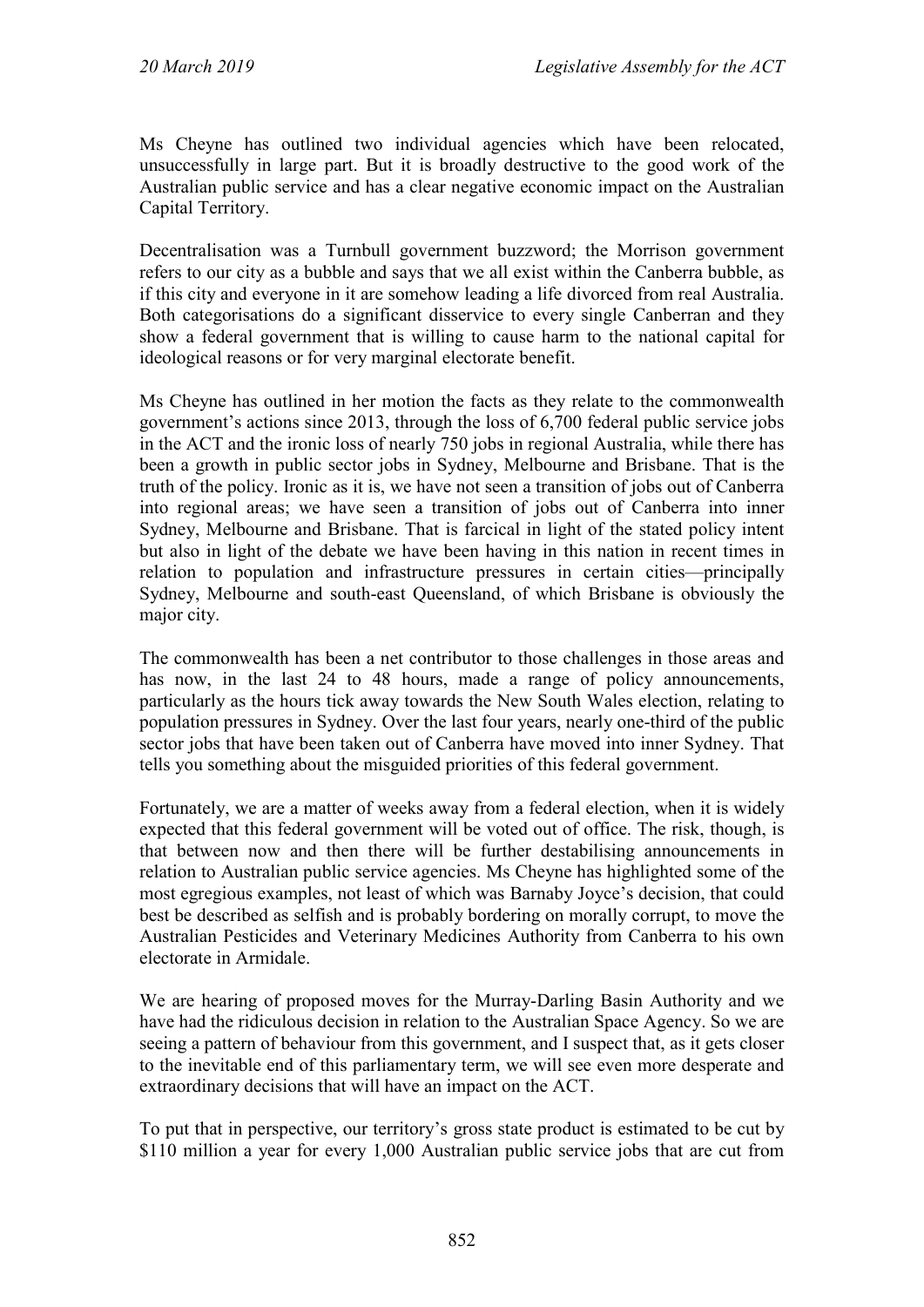our city. So there is a real flow-on impact of these decisions on our economy, and that has a real and measurable impact for small business and for our city's economy overall. A change in policy direction at the federal level will be very significant, should there be a change of government following the impending federal election. This is something that many of us here look forward to—a change of federal government—because it will make a big difference to the city of Canberra.

Ms Cheyne's motion also, importantly, focuses on the efforts the ACT government has undertaken in recent times to not only support the distribution of employment throughout our city but also attract new industries and see the creation of new jobs in those industries in the ACT. I talked today in question time about the space industry being but one example of where we are continuing our efforts to strengthen and diversify the territory economy.

We recognise that we need a more diverse economy to protect Canberrans from the periodic threat of federal coalition governments and their disdain for this city. It is an inevitable fact in our democracy that from time to time the conservative parties will govern our country, and it is clear from recent history, certainly in living memory, that their approach whilst they are in government at a federal level has been to attack Canberra. That is part of their DNA.

Some are more brazen about that than others, and I identify the National Party as being even more culpable than the Liberal Party, but the Liberal Party is the big brother or the big sister in that relationship. Actually, let's face it: it is the big brother because there are not many female members of the Liberal Party at a federal level. They have a responsibility; they have elected members in that federal party room from this city. Undoubtedly it is a big responsibility on whoever holds the position of ACT Liberal Senator to advocate for this city, but the track record in recent times has not been particularly good. Gary Humphries did a better job at standing up for Canberra than Zed Seselja has. That is very clear.

Importantly, we look to continue our work at a territory level to diversify the territory economy and to see a further diversification of employment location within the ACT. We take seriously our responsibilities as the territory government in terms of the location of our own employment. That is why in recent times there have been deliberate decisions to locate more ACT government employment in the Gungahlin and Woden town centres, and in Dickson, in order to diversify the mix of ACT government employment throughout the city and to ensure that emerging town centres or renewing town centres have an opportunity to have their growth and renewal kicked along by active decisions of the territory government.

The bulk of our employment, in sheer numbers, is in the Woden area, given the significant amount of employment at the Canberra Hospital, plus the recent decision to locate ACT Health staff in Woden. That means that, of all of the regions within the ACT, Woden has the greatest concentration of ACT government employment. But we do, of course, employ people in every part of this city. That is an important contribution we can make to a polycentric employment base for Canberra but also one that supports local communities and local service delivery.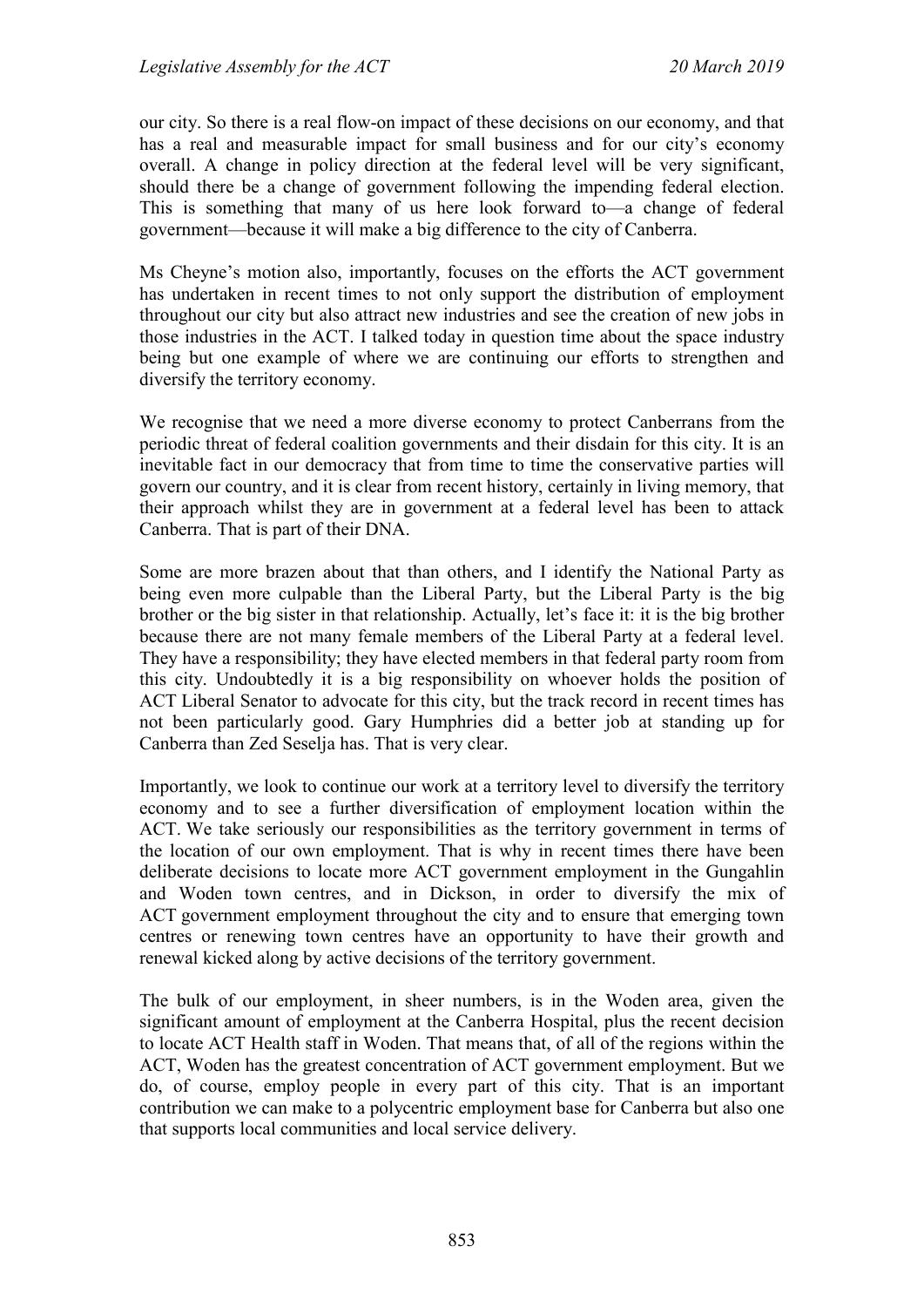That is our record, in contrast to what we have been seeing as a repeated pattern of poor behaviour from the federal coalition government. But the most compelling points Ms Cheyne has raised in her motion that deserve repeating are the facts in relation to where public service jobs have gone in recent times. I commend Ms Cheyne's motion to the Assembly.

**MISS C BURCH** (Kurrajong) (3.31): The Canberra Liberals will be supporting Ms Cheyne's motion today. The Canberra Liberals have said on numerous occasions, in no uncertain terms, that we support the ongoing role of Canberra as Australia's centre of government. We are opposed to the decentralisation of the Australian public service and we continue to be opposed to any attempts to take APS jobs out of Canberra and to take away the value that centralisation achieves. We maintain that, when decentralisation does occur, these jobs should be taken from the major cities and not from Canberra. Of course, we also supported the government's bid to have the Australian Space Agency set up here in Canberra.

Both our ACT and federal public service employees play a crucial role in ensuring that Australia, and Canberra, remains one of the best places in the world to live and work. Whether it be our front-line staff at Access Canberra, our teachers and nurses, policy analysts, economists at treasury or serving members of our defence forces, every single one of our hardworking and dedicated public servants plays an integral role in serving our country and our community. I have said before and I say again that the very social fabric of Canberra is inextricably linked to our public service.

Canberra is the natural home of the APS. Menzies himself had a vision for Canberra as the centre of public administration and invested heavily in the ACT. To function effectively and efficiently, the APS needs to be close to government, for government. Agencies benefit from easy access to departments, to ministers and to each other. To decentralise the wealth of skills, knowledge and expertise that exists within each department is to destroy the very culture that characterises our great city. We have on many occasions condemned—and continue to condemn—any plan to move large components of the APS out of Canberra.

As Ms Cheyne has also indicated in her motion, it is not only APS employees in Canberra who work to serve our country and our government. Many private sector entities, for-purpose organisations and tertiary institutions based in our city also support our public service, serve our community and contribute to the cultural fabric of Canberra and the ACT economy.

Senator Zed Seselja has fought incredibly hard to keep jobs in Canberra. He has also fought hard to keep APS jobs in our town centres and to move jobs into our town centres where they have not previously existed. Having federal and local agencies and departments in our town centres helps local businesses thrive, something this motion calls on the ACT government to do more of and, again, something we strongly support.

Senator Seselja fought to ensure that the then Department of Immigration remained in Belconnen. He fought to ensure that the Department of Social Services remained in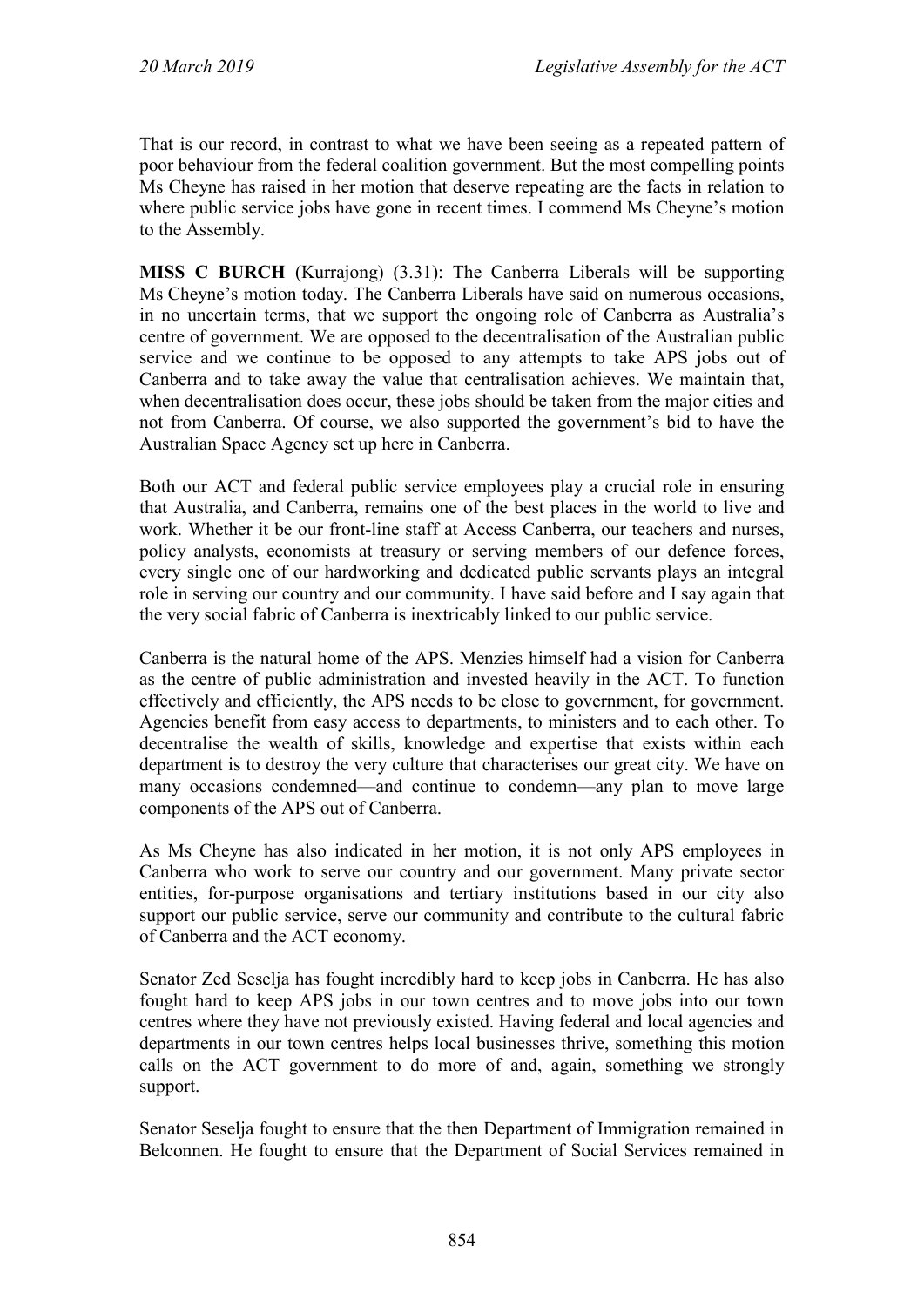Tuggeranong and he fought for a new building for the department in the Tuggeranong town centre. Senator Seselja announced the move of Defence Housing Australia to Gungahlin last year, which will make it the first federal agency in Gungahlin and bring almost 300 jobs to the Gungahlin town centre.

Senator Seselja fought for all of these things and has delivered. Not only has he fought to keep local jobs in Canberra; he has also fought for jobs and businesses in the ACT more broadly, with two key achievements being a \$91 million federal IT contract, which will deliver 180 local jobs, and the 44,200 businesses benefiting from fast-track tax relief for small and medium businesses in the ACT. As a result of Senator Seselja's lobbying, the federal coalition government is the first ever to take into consideration local impacts on Canberra before making a decision on relocations. A local impact assessment is now required, as a direct result of Senator Seselja's lobbying for Canberra jobs.

While this is great progress, it is not enough. I agree with Ms Cheyne's motion that the federal government on either side must release cost-benefit analysis on potential relocations, and we deserve to see more from the inquiry. Decentralisation is an incredibly costly exercise. It is costly in terms of the physical cost of relocation but also in terms of the costs associated with the loss of skill, experience and institutional knowledge when staff decide to leave instead of moving with their department or agency. It can take years for the public service to rebuild this capability.

It is important to also note that, while we do not support the federal government's move towards decentralisation, where decentralisation has occurred it has not been at the expense of Canberra jobs. Despite what Ms Cheyne would like to have us believe, there were more APS jobs in Canberra last year. While 2,140 public servants left Canberra, 2,518 public servants arrived in Canberra, a net increase of 400 jobs. Last year's federal budget also included an additional 912 APS jobs.

What Ms Cheyne and Mr Barr seem to have very conveniently forgotten today is that, once again, it was their federal Labor colleagues who began the process of decentralisation. It was the Gillard-Rudd government who chose to set up the national disability insurance scheme in Geelong and the Gillard-Rudd government who chose to move FaHCSIA staff from Canberra down to Geelong with it. If this was not pork-barrelling by the Labor Party, I do not know what it was.

Under the Gillard-Rudd government, many APS jobs were moved into Sydney's western suburbs and Melbourne's east and west, while Geelong and the Northern Territory both saw huge growth in APS jobs—jobs which should have been in Canberra. Ms Cheyne has also conveniently ignored the fact that the federal Labor Party also continues to pursue decentralisation. Only in January, Bill Shorten announced 300 DHS jobs in north Queensland.

I cannot believe the absolute hypocrisy of 5(d) in Ms Cheyne's motion, which appears to call on the Assembly to vigorously refute attacks on APS integrity and service. Of course we vigorously refute these attacks. However, the hypocrisy in this statement is unbelievable. This government is completely failing in its duty to protect ACT public servants. It is all well and good for Ms Cheyne to stand up in this place and lecture us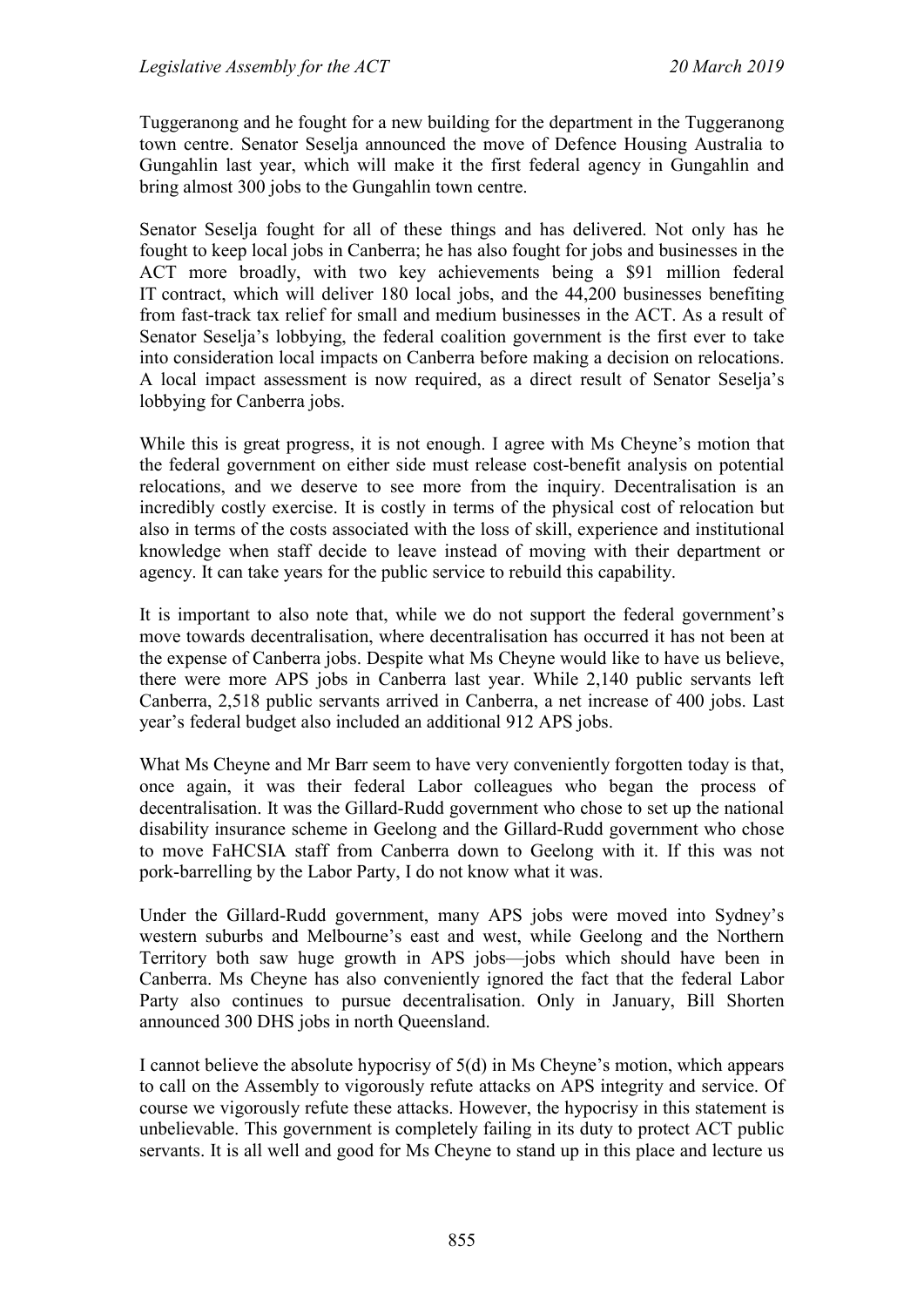on the importance of defending and protecting the federal public service. She talks the talk; however, we are yet to see this government actually walk the walk.

We have seen 200 cases of violence against teachers in only the first month back at school. Yet the government is denying teachers an independent inquiry into violence in ACT schools and the handling of these incidents. Instead, the government has set up an advisory group, which we have heard is unlikely to even hear from the teachers affected by this violence and bullying.

In ACT Health, we have seen 35 per cent of survey respondents say that they have been bullied over the past 12 months and 12 per cent indicate that they have been subject to physical and sexual abuse at work. We have heard from public servants that there are zero consequences for bullying in ACT Health, and we have heard much of the toxic, dysfunctional culture of bullying, harassment, and intimidation.

What is this government doing to defend and protect these public servants? Why is this government refusing to vigorously refute physical and emotional attacks against ACT public servants? Where is the government, while hardworking, skilled, dedicated ACT public servants are leaving the public service because of systemic bullying and cultural issues? This government continues to let down ACT public servants. Maybe Ms Cheyne should look at the actions of her government first.

**MS ORR** (Yerrabi) (3.40): I rise in support of Ms Cheyne's motion, particularly noting the importance of a strong and secure public service to the people of the ACT. Like Ms Cheyne, I am a former public servant. As a former public servant, I understand the importance of investing in and protecting both the ACT and Australian public services.

Over the past few years we have seen the negative effects that cuts and pork-barrelling from the federal coalition government have had on the Australian public service. I have previously spoken in this place about the outrageous relocation of the APVMA from Canberra to Armidale, which cost taxpayers \$25.6 million. On top of the huge waste of public money, the relocation sparked concern from CropLife, the agricultural chemical peak body, and public servants themselves, including the former chief executive of the APVMA. Since the relocation of the APVMA, the coalition has continued to push its agenda of decentralisation, despite grave concern from people right across the country, including the ACT government.

In relation to this motion today, I would like to highlight in particular the damage that the coalition government has inflicted on the Murray-Darling Basin Authority, an authority that has a vital role to play in protecting our natural environment and ensuring that communities within the basin can continue to thrive. It is clear that announcements surrounding the funding and restructure of the Murray-Darling Basin Authority go beyond the intention of the bipartisan approach that the MDBA's mission is founded on. The current government should not be playing politics with an authority that requires strong support from the government of the day to operate independently in the interests of all Australians. Cuts and restructuring within the authority have led to increased uncertainty for workers, which is simply unfair and unnecessary.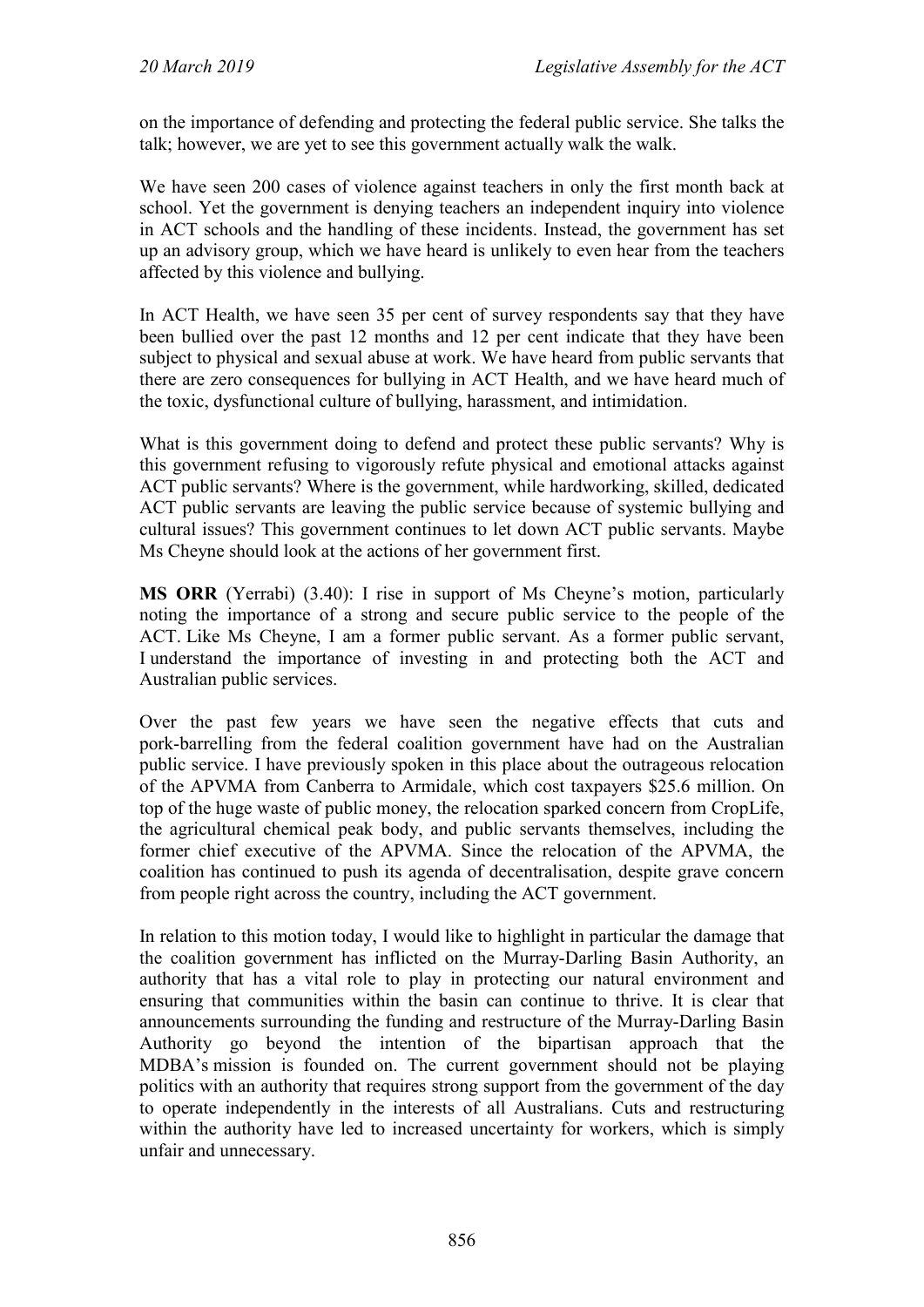Those working for the Murray-Darling Basin Authority, and public servants across all agencies, deserve for their government to treat them with dignity and respect by providing job security. By taking jobs away from the ACT through regionalising the authority, it is expected that a further 76 jobs will be relocated from the ACT by 2021. Once again, this out-of-touch coalition government wants to win over voters in regional electorates by draining the nation's capital of its workforce.

I know that voters in the regions are smarter than to fall for a quick pork-barrelling exercise, and I know that Canberrans want a different approach. That is why ACT Labor will always do whatever it can to protect the public service and keep agencies within our territory. Let us be clear that the public service can provide the economic benefits that are needed for the regions, but this should be achieved by creating new and restoring former agencies rather than ripping jobs out of existing locations.

It is clear that the federal government, particularly the Nationals MPs and senators, are hell-bent on scoring political points in their local electorates, rather than doing what is in the best interests of the public service workers and Australians who rely on government services. While those opposite idly sit by and let their federal coalition mates tear the Australian public service apart, this Labor government will always stand up for the public service and the Canberrans who are employed in it.

I commend Ms Cheyne's motion to the Assembly, and I call on all members in this place to stand up for Canberra by supporting it.

**MR RATTENBURY** (Kurrajong) (3.43): The Greens are pleased to support this motion today and to call out the federal government's incessant push for decentralisation against both economic sense and common sense. Over recent years we have seen repeated federal budgets that either ignore or actively attack Canberra, and federal governments have continued to use Canberra as a political punching bag by cutting jobs and departmental budgets year on year.

Canberra was established to be the seat of our federal government. It is our nation's capital and is meant to house our national institutions, our commonwealth public service and our commonwealth parliament. As the nation's capital, Canberra deserves to be treated with respect rather than the disdain being shown by the federal government.

This ideological push by the current Liberal and National government to decentralise the public service is not built on any genuine concern for unemployment in regional communities. If it was, they would commit to raising the Newstart allowance, fund major projects like climate change mitigation and region-building infrastructure, or even create new Australian public service positions, services and remote working hubs in those regional towns. Rather, decentralisation seems to be about weakening the position, influence and effectiveness of the public service so that there can be more funding cuts and more job cuts in the future.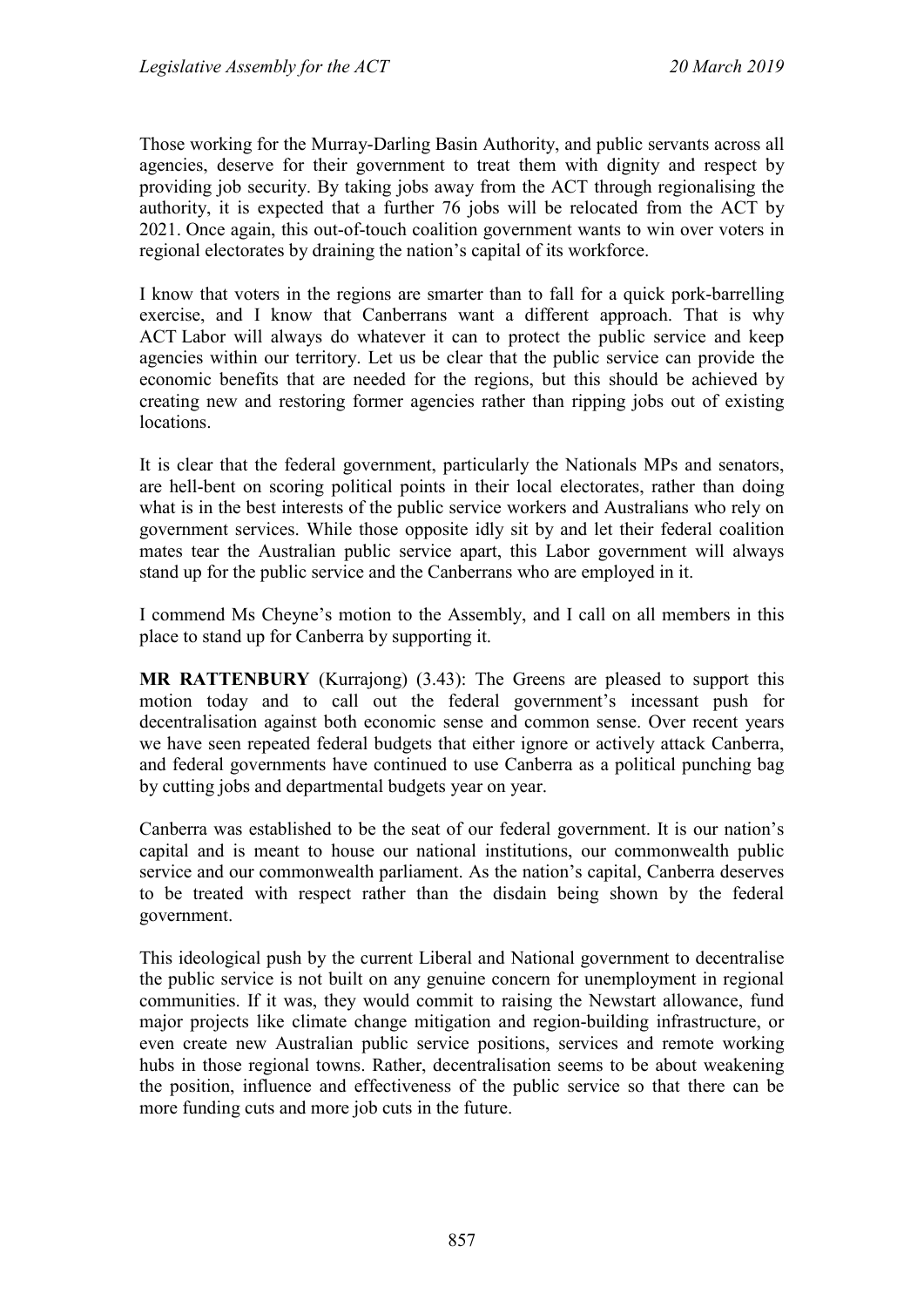Setting up public services in other capital cities or regional centres makes sense in some circumstances. The Albury Wodonga Development Corporation of course makes perfect sense to be in Albury Wodonga. Government-led job creation in regional centres is important but cannot be the result of forced relocations or decentralisation of current workplaces. That just leaves workers worse off, laid off or less able to do their jobs.

Leaving services in our capital just makes sense. It is a pretty standard practice in the private sector to consolidate staff so that they can share knowledge and services, have quick meetings and develop a corporate community. That is the role Canberra plays for our public service. At present less than 40 per cent of commonwealth staff are employed in the ACT. It is a hub for our Australian public sector community. It is what keeps our public service one of the world's best and brightest.

The bottom line is that where public servants work should not be up to politicians to decide. Just because Barnaby Joyce is worried about his seat should not mean the government inflicts pain and employment insecurity on a whole government agency. What we have seen with the relocation of the APVMA is a worse outcome all around, as Ms Cheyne's motion notes.

We have seen worse outcomes for workers, for the agency and for the Australian people as the effectiveness of this important agency is reduced. In short, the whole thing has been a disaster, and now the coalition wants to do this all over again. The federal government's proposal to move the Murray-Darling Basin Authority to Mildura is perplexing. Of all the agencies it chose to move, this one makes sense only on paper.

In reality the MDBA has been the subject of national disgrace after the release of the recent South Australian Murray-Darling Basin Royal Commission report. One can only wonder whether the government thinks that moving the MDBA is somehow going to help solve the problems of the authority or distract from the actual issues relating to water management. Perhaps their thought is that, like the APVMA move, moving the MDBA will mean most of the staff will quit rather than make their families up and leave their homes and that that will solve the problems of the authority.

In any case, it is yet another proposal from the federal government that seeks to undermine the position of scientists in the ACT. We have seen cuts to the CSIRO, the move of the APVMA to Armidale, and now this. What next? Maybe they will move Questacon to the next marginal seat. Canberra's economy is diversifying, and this is an important part of securing more jobs for our local community. At the same time, the public service continues to make up a significant portion of the ACT's jobs market and economy, and it is right that the ACT government advocates for the protection of this important industry.

The Greens recognise the importance of a respected and well-resourced public service to enable good governance and good policy. The APS is made up of dedicated, professional hardworking people who do not deserve the uncertainty and disrespect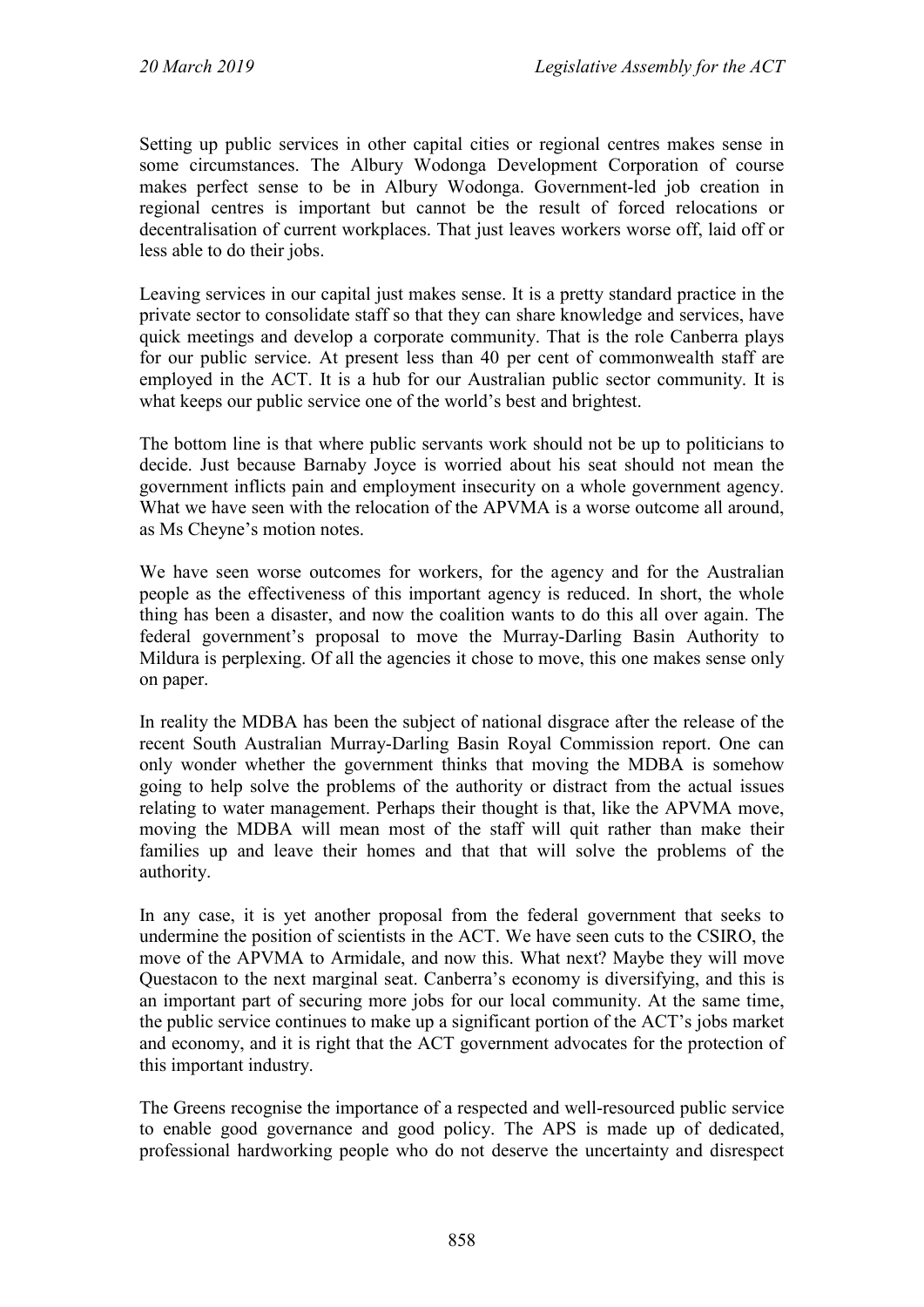they are currently being shown. Any efforts towards decentralisation should be driven by the needs and wants of each government agency and especially their workers, not some vague political objective.

The Greens are pleased to support this motion today and trust that our colleagues on the hill will pay some attention to it.

**MR PETTERSSON** (Yerrabi) (3.48): I am disappointed that I am back in this chamber to speak yet again about the Liberal-Nationals obsession with decentralisation. I wish it were not so, but yet again we are seeing another swag of jobs being pork-barrelled to Liberal and Nationals electorates at the expense of Canberra and the national interest.

Canberra as a city was created by the federal government as the nation's meeting place. The aim was to bring together not only our parliamentary representatives but our bureaucracy to foster a culture of public service and the national interest, and this approach has served Australia well. Our public service does a great job.

Instead of attacking and undermining our public service, we should celebrate our public service. Public servants go to work every day to help our nation. They help us come together. Sadly, it is only when Liberal and Nationals politicians get involved that we see their great work undermined. We see public servants becoming punching bags for conservative talking points and we see their work demonised.

The motion before us is straightforward, in my opinion: we are calling out pork-barrelling. Their pork-barrelling is forcing Canberra public servants into an impossible choice. You can move to Murray Bridge in South Australia or else. Good luck if your partner has a job in Canberra and cannot move. Good luck if you have children in schools here. Good luck if you have built a life here. You have to take your chances in Murray Bridge.

The contempt the Liberal-Nationals have for our public service is visible in more than one way. Not only do the Liberals try to pork-barrel public servants but they also seek to politicise them. The Liberals devalue the public service by creating politicised agencies like the ROC and the ABCC. I note they did not set up these agencies in Murray Bridge or Griffith. It seems to me they know that the public service operates best from central locations. Maybe it is harder to leak information about imminent police raids from rural South Australia.

The public service is further devalued when you have former Liberal MPs in government positions giving private travel companies access to public servants, all the while preparing to bid for a government contract. I speak of course about the Hello World scandal involving former Treasurer Joe Hockey. The fact that this company is a major donor to the Liberal Party is apparently neither here nor there, as the meeting occurred just outside some tender window. I am sure the losing parties feel it is all very fair and above board for their competitor to use Liberal Party contacts to get the inside word on government money.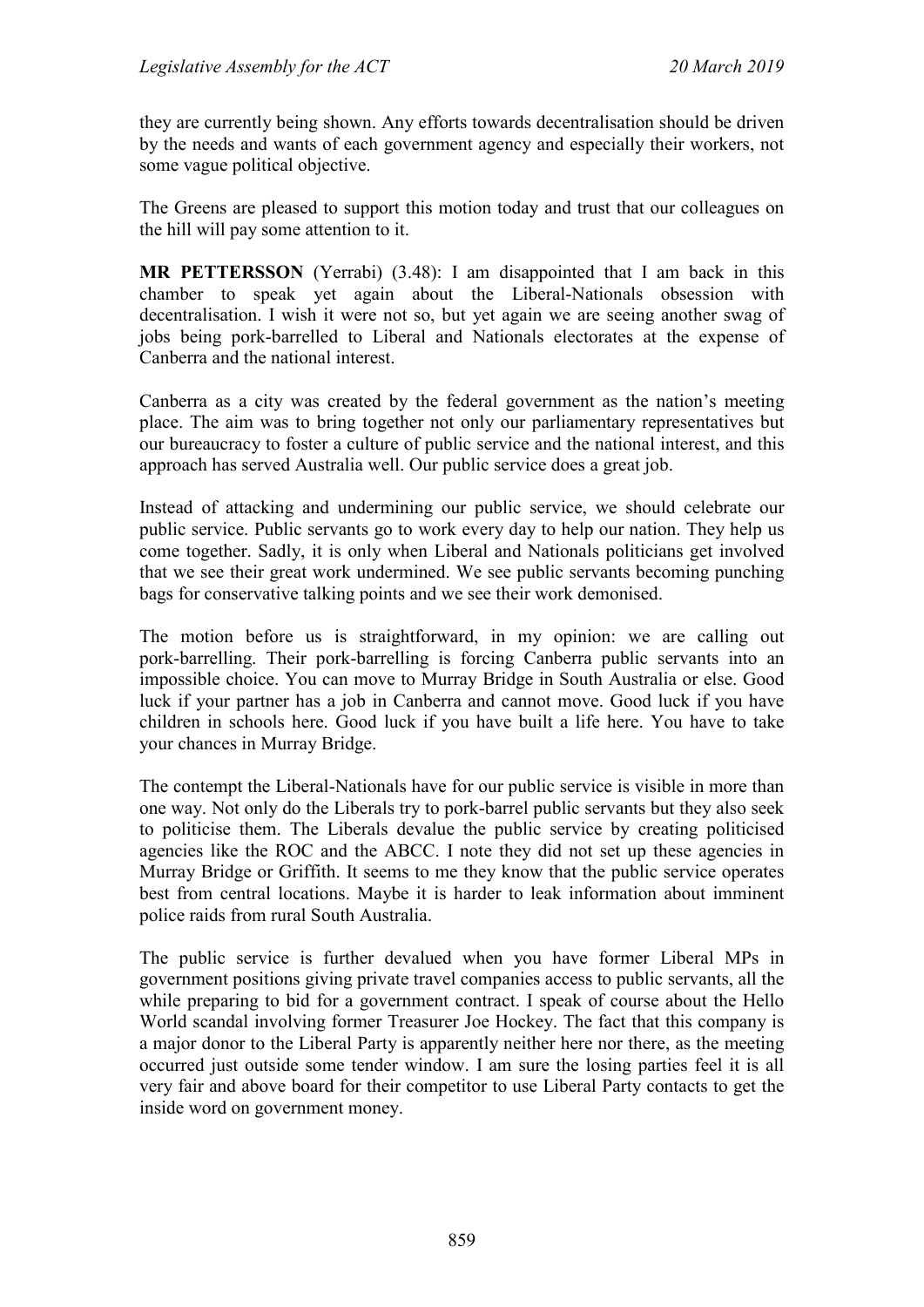Using the public service this way cheapens its purpose and undermines faith in government. It makes it easier to view the public service as less than it is. It is no wonder that this same government is outsourcing and privatising the core business of the public service. From service delivery to policy development, the Liberals and the Nationals cannot see a function they do not want privatised or pork-barrelled. They then publish dodgy analysis to back up their claims of private sector efficiency to allow them to continue giving contracts and tenders to their mates. This is all the federal government is about.

Put simply, the current government is a shambolic collection of people who all hate each other but seemingly come together with one common purpose—hating Canberra more. They see Canberra every few weeks, coming in on their taxpayer-funded flights, staying in their taxpayer-funded houses and being driven by their taxpayer-funded drivers. They do not see the real Canberrans who work hard every single day and pay their own way in this town. They see only pawns they can move around a chess board. It is truly saddening that they miss out on the real Canberra.

Once again, while our city is under attack by the fly-in, fly-out members of this federal government, the only local Liberal is nowhere to be seen. Senator Seselja is missing in action again. It seems the only news this federal Liberal government ever has for Canberra is bad news. I wish the local Canberra Liberals would actually do something on this issue, but the only time I ever hear the Canberra Liberals speak out on this issue is when we say something and they meekly stand up and say, "Oh, I guess we also have a problem with this." If they did have a problem they would stand up and do something of their own volition.

The people of Canberra are not playthings. No-one asked for the APVMA to be moved to Tamworth. No-one is asking for the Murray-Darling Basin Authority to move to four separate locations. The experts who have built up decades of experience in pest and water management certainly did not ask for it. No-one has explained how it will make these agencies perform better. It is embarrassingly obvious that this is just pork-barrelling. I am angry that we are here again talking about more jobs being moved from Canberra for partisan Liberal reasons. I am angry that the Liberal and Nationals parties continue to do this. The only thing we can do is vote out this federal government.

**MR GENTLEMAN** (Brindabella—Minister for the Environment and Heritage, Minister for Planning and Land Management, Minister for Police and Emergency Services and Minister assisting the Chief Minister on Advanced Technology and Space Industries) (3.54): I thank Ms Cheyne for her motion, which details concerns about the commonwealth government's policy of decentralisation and its potential effects on the ACT. This policy, proposed and championed by the coalition government, and the detrimental effect it would have on our Canberra community warrants our concern and discussion here in this place. I am very pleased that everybody that has spoken today is in favour of this motion. I am particularly pleased that Miss C Burch is in favour of the motion without amendment as well.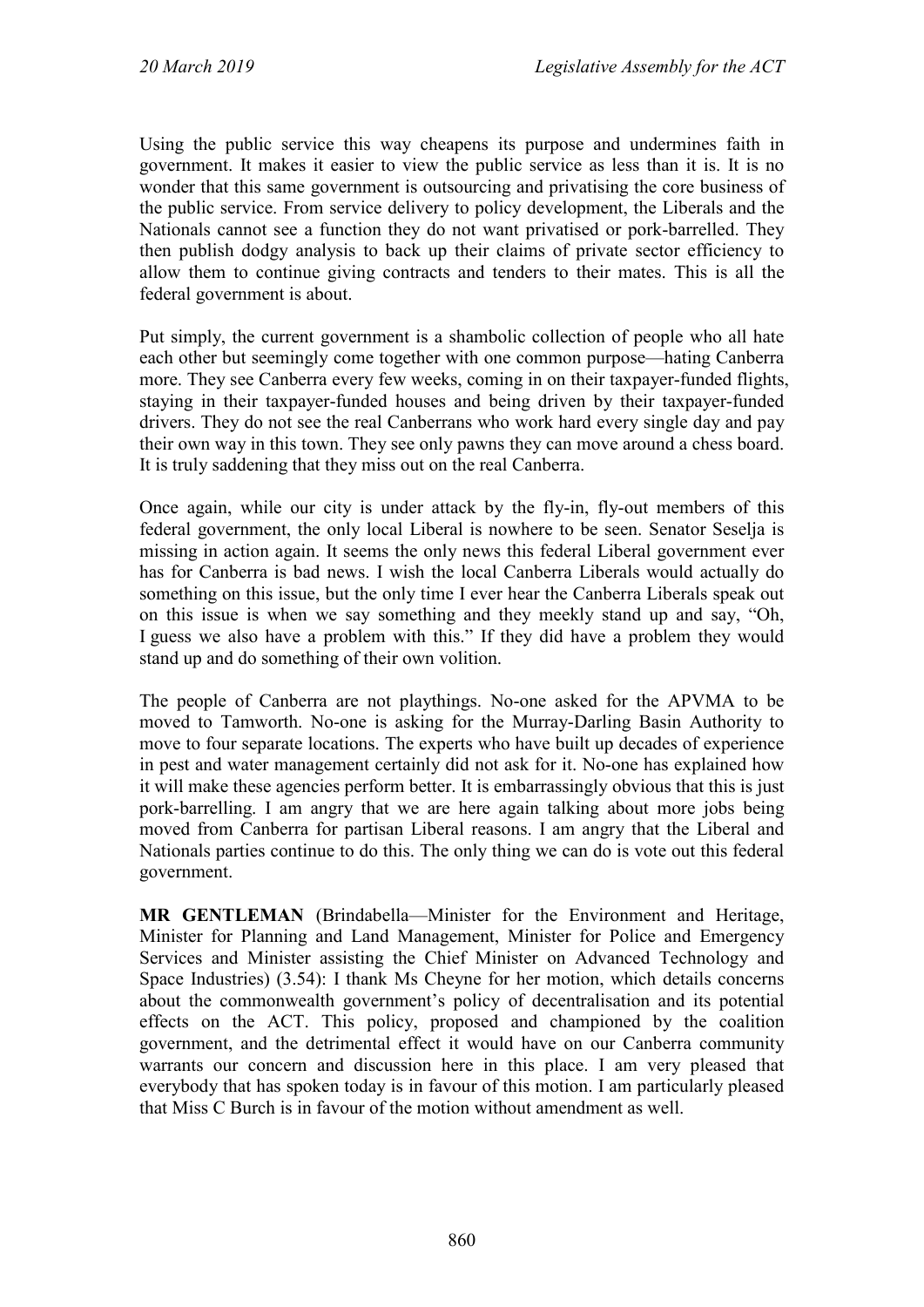Canberra, as our nation's capital, has historically been the home of the commonwealth parliament and Australia's public sector, as well as increasing private sector jobs and opportunities in recent years. It is essential that we take appropriate steps to protect jobs in Canberra which provide employment for our growing population and enliven our various town centres.

Since the coalition government's election in 2013, we have already seen a loss of federal public sector jobs in Canberra. Canberra lost more than 6,700 federal public sector jobs between 2013 and 2017. By contrast, as Ms Cheyne noted, Melbourne and Sydney in that time have seen a slight increase in public sector jobs. The coalition government's decentralisation policy is largely premised upon the idea that regional areas in Australia would benefit from further employment opportunities being provided there. However, it should be noted that Canberra itself is a regional hub, and forcefully locating Canberra public servants to regional towns is not beneficial to Canberra or the broader Australian community.

As Ms Cheyne also mentioned, we must take note of the negative consequences we can observe from the forced move of the Australian Pesticides and Veterinary Medicines Authority from Canberra to Armidale. This move can be described as ill-thought out and misguided at best and calamitous at worst. Not only were there initially no appropriate facilities for the workforce who agreed to relocate to Armidale—many workers were forced to do their work at the local McDonald's to access wi-fi—but many of the authority's staff resisted the move, with the resignation of the agency's chief executive as well as 20 scientists.

This led to the need to recruit scientists from overseas to fill the gap left. As Ms Cheyne pointed out, no cost-benefit analysis has been carried out in regard to the move. However, I would hazard a guess that the potential benefits of the move were not worth the difficulties and extra cost entailed.

Further, it should be noted that the federal Select Committee on Regional Development and Centralisation notes in chapter 7 of its report that dependency is a risk that should be considered in moving public sector work forces to regional towns. Even if a town is able to adjust and provide for a workforce, it may suffer if and when the workforce is ultimately transferred elsewhere. This was the case in Benalla in Victoria when the government agencies located there were transferred to Wangaratta. This calls into question the rationale for decentralisation—there might not be any benefit at all to the communities outside Canberra.

In addition, as I just mentioned, relocating departments from Canberra to regional towns involves large costs in providing adequate work spaces, incentivising staff to relocate, and investing in technology and organisational measures allowing teams to work from various locations when ultimately not all of the department is able or willing to move to the rural areas. The costs involved are simply unprecedented and unwarranted when these departments functioned efficiently and effectively in Canberra.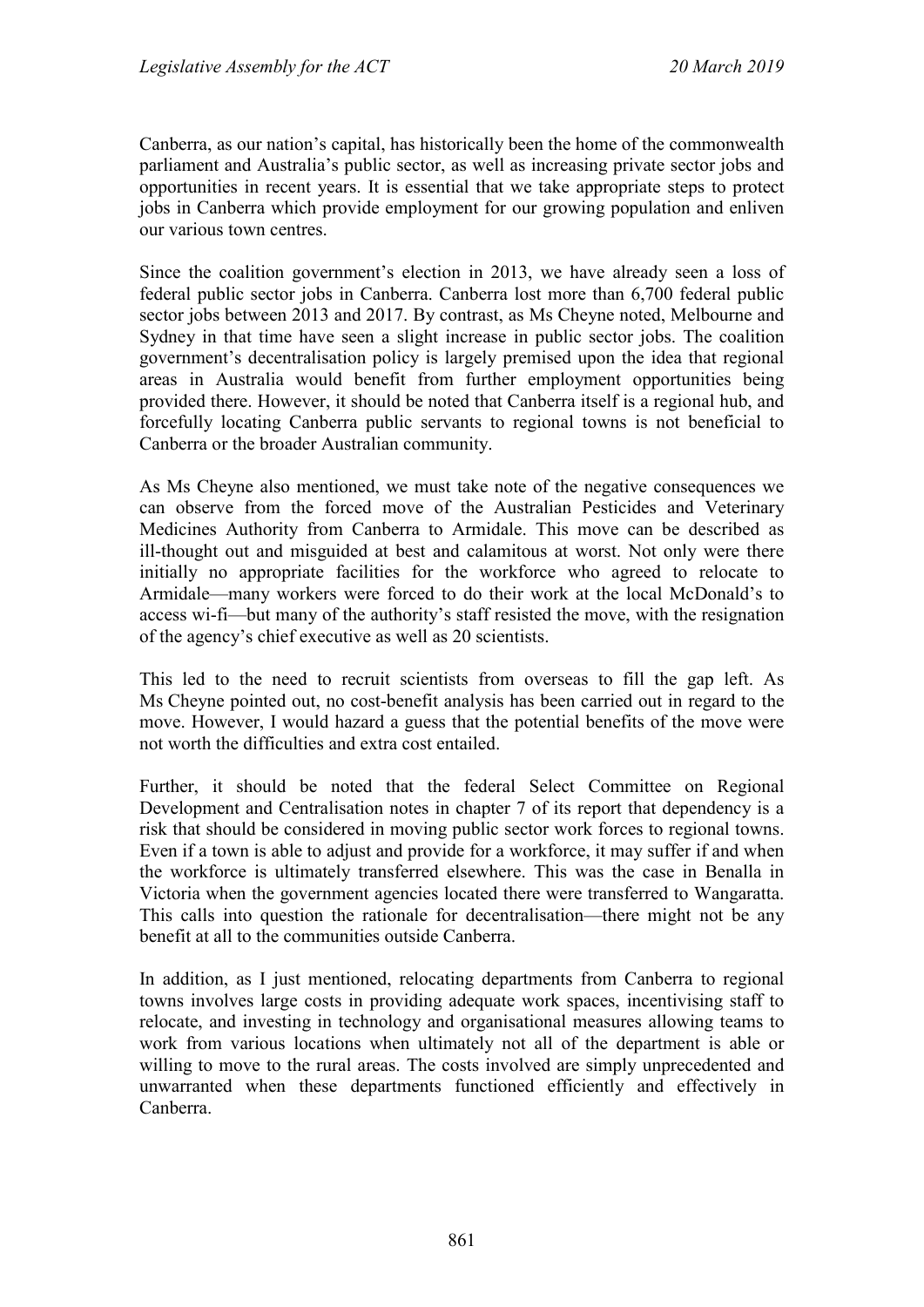For these reasons it makes sense for Canberra to remain the home of the Australian public sector. Jobs should not be forcibly relocated from Canberra. Canberra is unique in its neutrality and its ability to provide for and foster an efficient and experienced public sector. More than this, we need to maintain the jobs that exist in Canberra for the benefit of Canberran workers and their families. We need to protect investments in Canberra and our housing market. It took a long time for Canberra to recover from the nearly 30,000 Australian public service jobs cut by the Howard government in 1996-99.

I agree strongly that we need to continue to fight for and protect Canberra from the effects of the irresponsible decentralisation policies of the coalition government, which have so far proven to be inefficient, costly and completely unnecessary. As such, I strongly condemn the federal government's policy of decentralisation.

**MS CHEYNE** (Ginninderra) (3.59), in reply: First, let me thank my colleagues for their contributions today and for the commitment right across this chamber to stand up for public servants, to stand up for this city and to stand up for our community. It is rare that we have tripartisan agreement in this place, but I am very glad that we continue to agree on this important issue,

I will respond to two things in Miss Burch's contribution. The NDIS being placed in Geelong was about creating jobs. The vast number of jobs there were created. I suggest she do her homework. I will agree that Senator Seselja used to fight for Canberra jobs. He did. I put it on the record; he did. I thank him especially for what he did in the Belconnen town centre when it looked like the Department of Immigration was going to be completely uprooted and moved to the airport. He did help there. I absolutely acknowledge that.

But it is also my duty to remind the Canberra community and this place that he has been silent in recent months as the federal coalition continues to steamroll this misguided policy. It is no wonder the community has been asking, "Where is Zed?" I am not going to dignify the grubby approach Miss Burch took at the end of her speech with a response, not least because it was completely inappropriate, irrelevant and outside the scope of the motion. There is a time and a place, and your lack of tact continues to surprise me.

I will continue to serve as a staunch advocate for the Canberra public servants who serve our country. We know that Canberra is the logical home of the Australian public service. It is the nation's capital and the centre of public administration, and rightly so. It is surrounded by the knowledge and expertise of our vibrant private and tertiary sectors and filled with the knowledge and expertise garnered from decades upon decades of work within these departments.

I challenge politicians and policymakers to think bigger and to think better because we know there are many avenues to enlivening a community. As we have discussed today, Canberra is making waves in the private sector as innovative new businesses set up shop in the capital. We continue to encourage international investment while partnering with councils across the border to strengthen the capital region's economic growth, encourage tourism and foster export opportunities.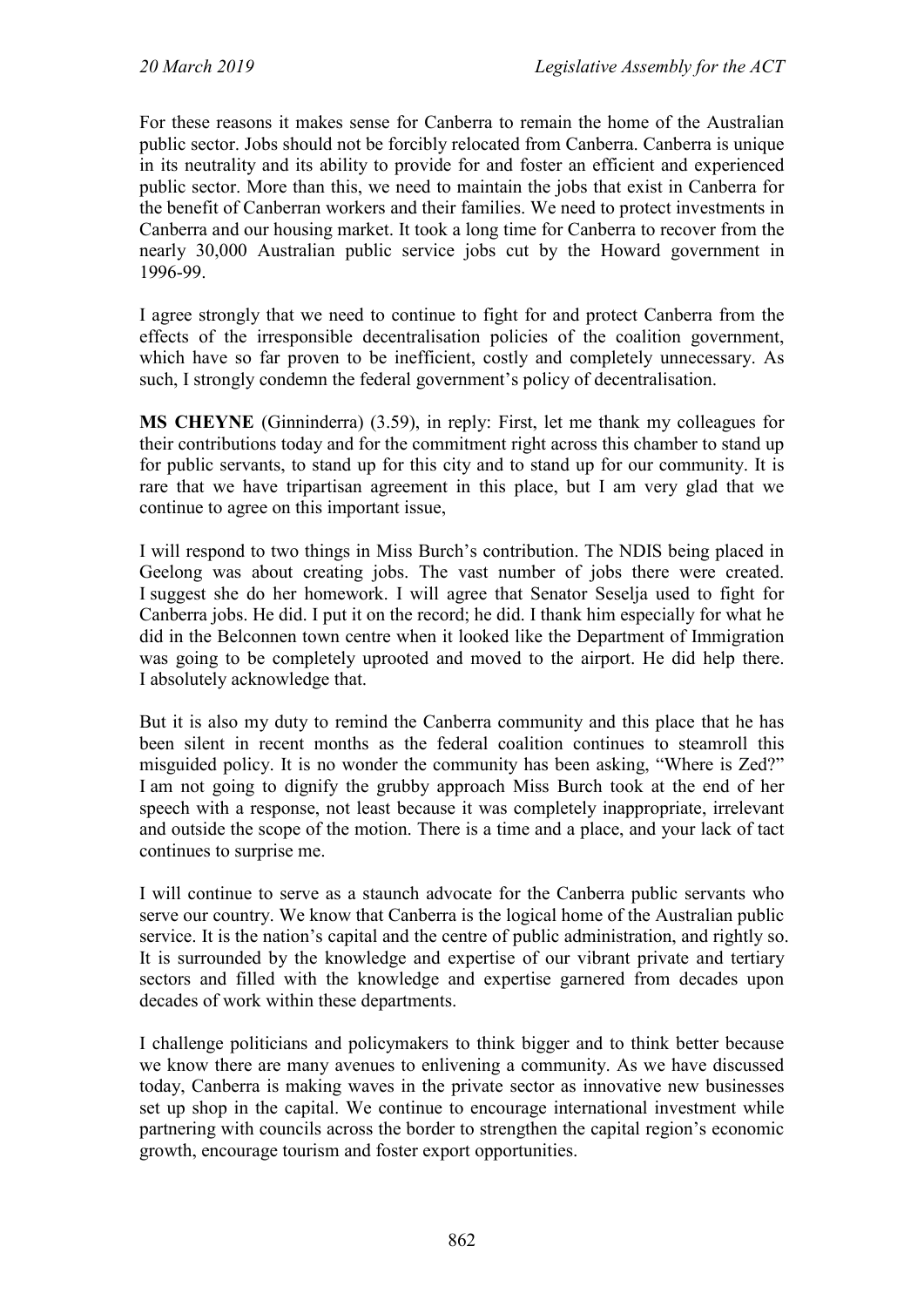When we tear away a department or an agency, or a significant portion thereof, and move it somewhere else, we dramatically impact upon the surrounding businesses and organisations left behind, not least the absolute centre of that organisation itself. Let us not forget that this policy is not about creating jobs. It is about moving jobs, the majority of which have now been filled by individuals from outside these new locations.

Surely the federal government can see that on balance this does not stack up. Surely this is not the answer. The consequences of bad decentralisation policy are too great to just pursue willy-nilly. In fact, the potential consequences are devastating: uncertainty undermining economic growth, less activity in town centres impacting on small business in the broader community, a brain drain away from the nation's capital and a less efficient Australian public service.

That does not include the disruption to the lives of Canberrans who have families, who have friends, who have networks deeply rooted in the ACT. These are lives deeply rooted in the ACT. The federal coalition government must stop politicising regional jobs. You only need to look at the calamitous move of the Australian Pesticides and Veterinary Medicines Authority and the breathtaking proposed split of the disgraced Murray-Darling Basin Authority to question this ill-conceived strategy. Let us call this out for what it is really is: pork-barrelling in an attempt to carve up votes.

Let us be very clear: retaining Australian public service jobs in Canberra and supporting regional Australia are not mutually exclusive. It is in the best interests of all Australians to have a federal public service that works as efficiently as possible. Attacking and decimating Canberra and its jobs is not the answer.

Question resolved in the affirmative.

## **Dangerous dog legislation**

**MS LAWDER** (Brindabella) (4.04): I move:

That this Assembly:

(1) notes that:

- (a) there were 485 officially reported serious dog attacks in Canberra in 2017-18;
- (b) in 2017-18 the annual increase in dog attacks in Canberra was 30 percent over 5 years;
- (c) the number of dog attacks in 2018 is now about 700;
- (d) the annual rate of increase in dog attacks in one year is now about 70 percent;
- (e) in 2016-17 the average rate of dog attack reported in Canberra was one a day;
- (f) in 2018 the average rate of dog attack reported in Canberra has doubled to two a day;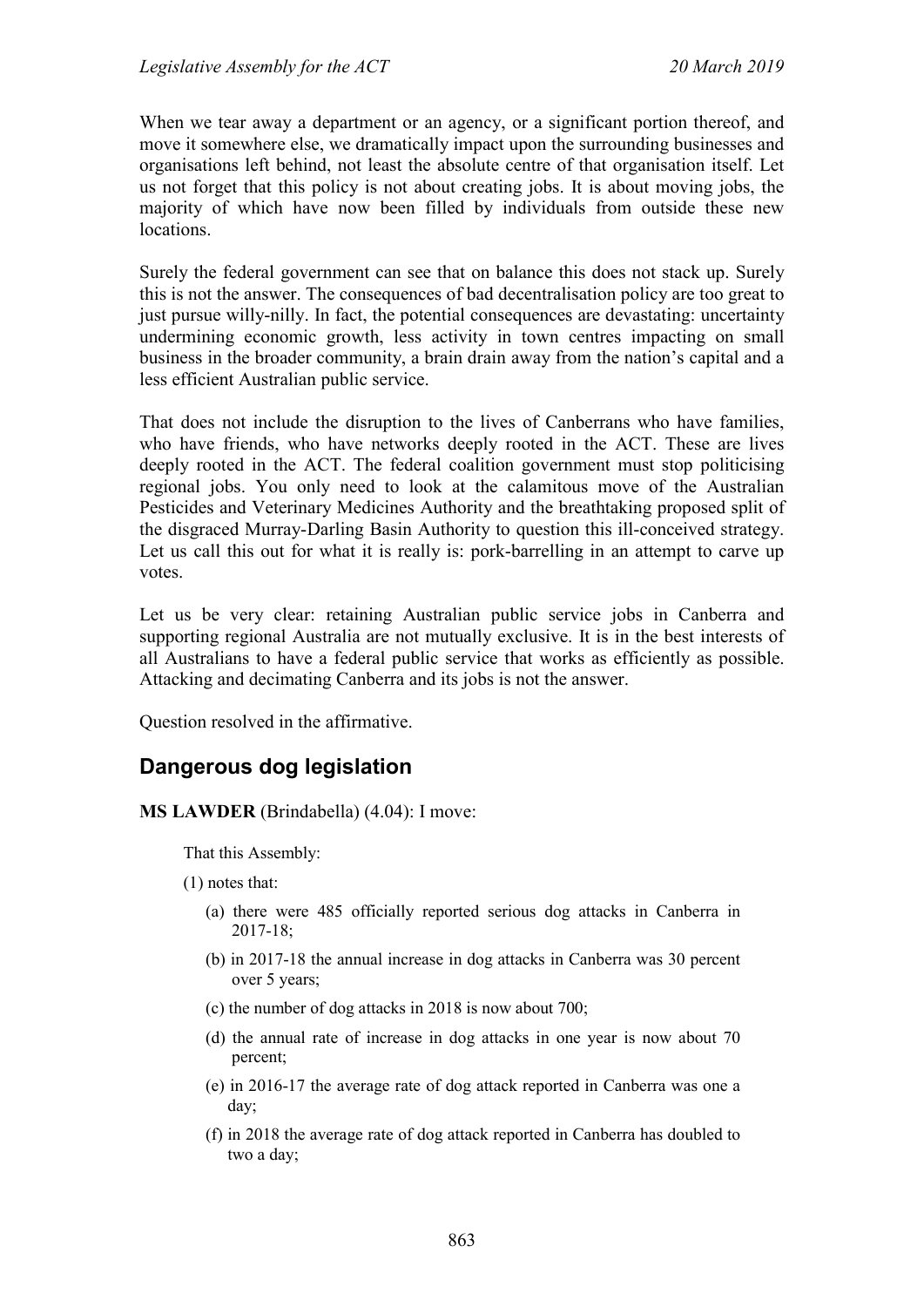- (g) anywhere else this rate of increase in crime or injury would be regarded as a crisis;
- (h) anywhere else this rate of increase in the neglect of animal welfare would be regarded an animal welfare tragedy;
- (i) dogs that have been found to have committed vicious attacks on people or other animals are still returned to the community; and
- (j) the tragic death last week of yet another beloved innocent domestic animal as a result of a violent dog attack; and
- (2) calls on the ACT Government to:
	- (a) provide the resources needed to ensure that the current dog laws are effectively enforced; and
	- (b) provide the resources needed to ensure that dog attacks are investigated quickly and treated under the law with the urgency and seriousness that the community expects.

To borrow some words from Ms Cheyne earlier, here we are talking about the same thing again: standing up on this side of the chamber for Canberrans. The difference here is that we are talking about dog attacks. We have been aggressively pursuing reform in the area of management of dangerous dogs, whereas Ms Cheyne's motion was about something that we have already agreed on. Yet we talked about it again. So I am going to talk yet again about better management of dangerous dogs.

My motion today calls on the government to ensure that the resources that are obviously required to better manage dangerous dogs are in place to make sure that dog attacks can be investigated quickly and treated under the law with the urgency and seriousness that our community expects. This sadly does not appear to be happening.

I can refer members to comments made by Ms Le Couteur recently that acknowledged there are not enough resources, despite the fact that it is, in effect, her own government that is managing this process. Since I last spoke in this place about dogs there has been a very well circulated story about the sad loss of another beloved pet in fact, a therapy animal that was killed, or euthanised, as the result of a dog attack. I think we have probably all heard about it on social media and through traditional media.

On 12 March, Mimosa, a therapy alpaca, had to be euthanised after being attacked by a black staffy dog, apparently while the dog's owner filmed the mauling on his phone. This happened at about 6.40 pm in a public place in Giralang. This alpaca was not just a beloved companion to its owners but also a form of treatment for ill people. It had been used in therapy programs for years, bringing joy to patients at places such as Clare Holland House and the mental health unit at the Canberra Hospital.

There has been an annual increase in dog attacks in Canberra of about 30 per cent year on year over five years. The number of dog attacks in the past few years has been increasing year on year. The number of dogs in Canberra has also increased. However, we find that the number of fines issued has been decreasing. It would appear that,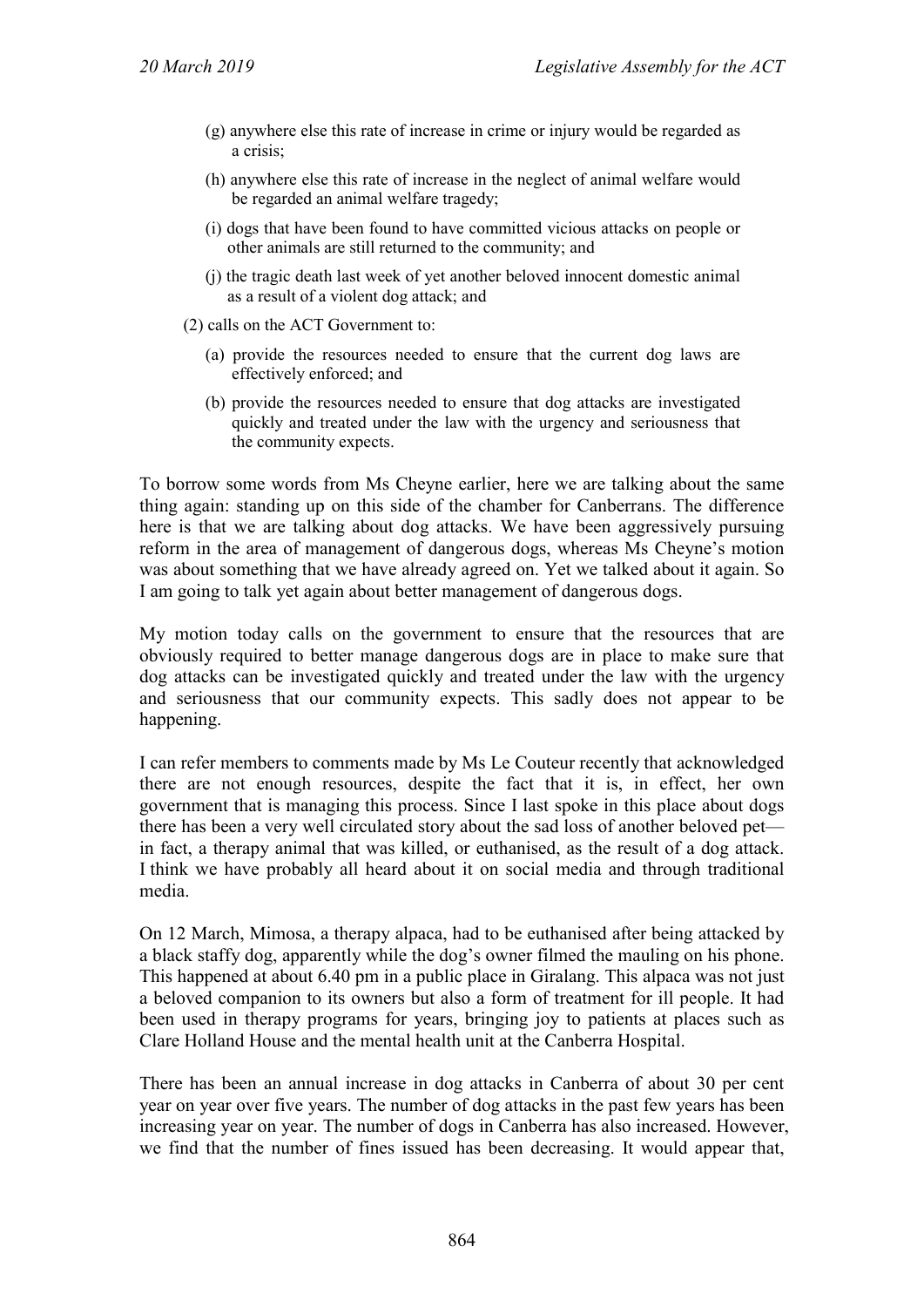through either lack of resourcing or some other issue, the government has lost control of dog management in the ACT.

For example, fines for offences under the dog act, the Domestic Animals Act, have trended down over the past five years. Revenue from infringements has been trending down over the past five years. Fines under the act have halved in a decade. We know from the government's own figures that there are not enough resources to handle calls adequately when people try to call in to report a dog incident.

A constituent from Tuggeranong who observed a stray dog harassing an elderly pedestrian wrote to me that they could not get through on the phone to report the incident. The government statistics and responses to questions on notice will show this. For example, 11 per cent of urgent calls about dog attacks to domestic animal services drop out. That is 11 per cent of urgent calls. Sixty-two per cent of general calls to domestic animal services drop out. It would appear that either there are not enough resources in the domestic animal services area or that the resources that are there are so busy out in the field that they are unable to adequately manage the work in the office.

Over the past decade or so the government has given up on properly enforcing dog regulations, pretty much by stealth, by not adequately resourcing the area. In 2000 government figures put the Canberra dog population at around 26,000. In the *Canberra Times* of 14 December 2018 it was estimated that the dog population is now 120,000. In 18 years it has gone from about 26,000 to about 120,000. Yet the resources in this area have completely failed to keep pace with the growth. They have completely failed. It is an increase of dogs in Canberra—a dog-loving, pet-loving city—of about 100,000 dogs in a decade.

I understand that accurate figures are difficult to get, but, whatever the number is, there has been a massive increase in the Canberra dog population. In the face of huge increases in dog numbers and an annual rate of increase in dog attacks of 30 per cent year on year for the past five years, the government's response is to do less. For example, in 2007 Mr Hargreaves, an MLA at the time, said that there were eight dog rangers. In March 2018 the then minister, Ms Fitzharris, informed the Assembly in an answer to a question on notice that there were eight dog rangers. So in 11 years there remained the same number of dog rangers. For completely understandable operational reasons—I am not arguing with the reasons—the requirement now is for rangers to operate in pairs, when required, for safety reasons. That has been in place for approximately two years.

In effect, what that means is that there are then potentially only four teams of field rangers able to go out to respond to an incident. I am not quibbling in any way with the requirement to attend in pairs. Managing dangerous dogs is a difficult and unenviable task. It is difficult, it can be dangerous and it can be heartbreaking. But we must manage this problem for the good of the Canberra community.

We know that after the death of a woman in a dog attack in Canberra, the then minister, Ms Fitzharris, committed to providing resources to double the number of field rangers working in dog management. She announced in the Assembly in May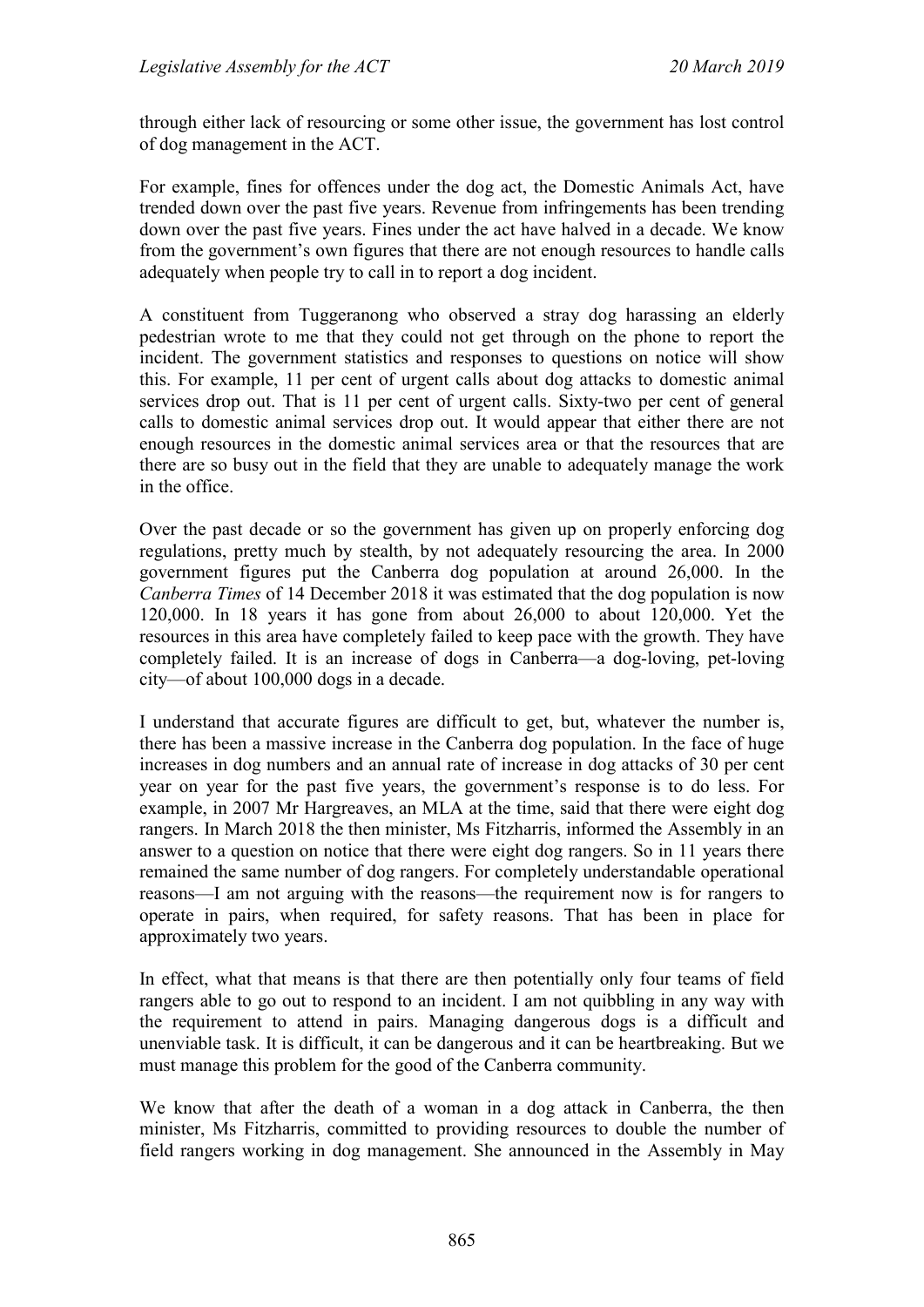2018 that the number had reached 10 field rangers. In effect, the resources available for dog management were eight rangers from 2007 to 2016, but then from 2016 to 2018 that was effectively halved to four teams. With the changes announced by Ms Fitzharris we have now gone to five field teams. From eight rangers who may have been able to go out, potentially, to eight separate incidents, we now have rangers who can attend potentially five separate incidents at any one time.

With around two dog attacks reported each day in Canberra, dog management is chronically under-resourced. We know that Ms Le Couteur should support the motion today because she spoke in those terms in the newspaper on 15 March. She said:

Resourcing is often a major barrier to effective enforcement, and this problem needs to be addressed. There simply aren't enough DAS rangers to do all the work required.

She said this despite her own government saying that they were going to double the number of rangers in 2018. Ms Le Couteur went on to say:

On top of that, we also need clear legal action to enforce the penalties to ensure that people understand what is and is not acceptable behaviour.

I agree. It is something that we have brought to this Assembly time and again which has not been supported by Ms Le Couteur.

Madam Deputy Speaker, these are just some of the reasons why we have brought this motion to the Assembly today. Firstly, there is the tragic death of the beloved therapy alpaca, which has generated a huge outpouring of sorrow for the owners of that alpaca. The number of dog attacks in Canberra in 2017-18 was 485. The average rate of dog attacks, one a day, reported in Canberra in 2016-17 has risen to an average of two a day in 2017-18.

People believe, families believe, that they should be able to safely walk their own dog, their alpaca or their ferret—whatever your pet may be—on a leash around their own block without fear of being attacked. If such a terrible event does happen, members of the Canberra community expect to be able to call domestic animal services and get a swift response. They also expect a timely and full investigation and to be kept informed of the progress and the result of that investigation. The government is falling down on most, if not all, of these measures. All the community wants is timely, efficient, effective management of dog issues in the ACT.

I can admit that we are probably never going to eliminate dog attacks. I am not trying to suggest that the changes we present will stop all dog attacks. But we can do better. Madam Deputy Speaker, we can do better and we must do better for the sake of all of our pet-loving Canberra residents and for the sake of their pets. Their pets are being bitten, mauled, maimed and even killed as a result of the irresponsible actions of some other pet owners.

That is bad enough. That is bad enough in itself, but then to not get what people believe is an appropriate response to that event, to that attack, to that desperately sad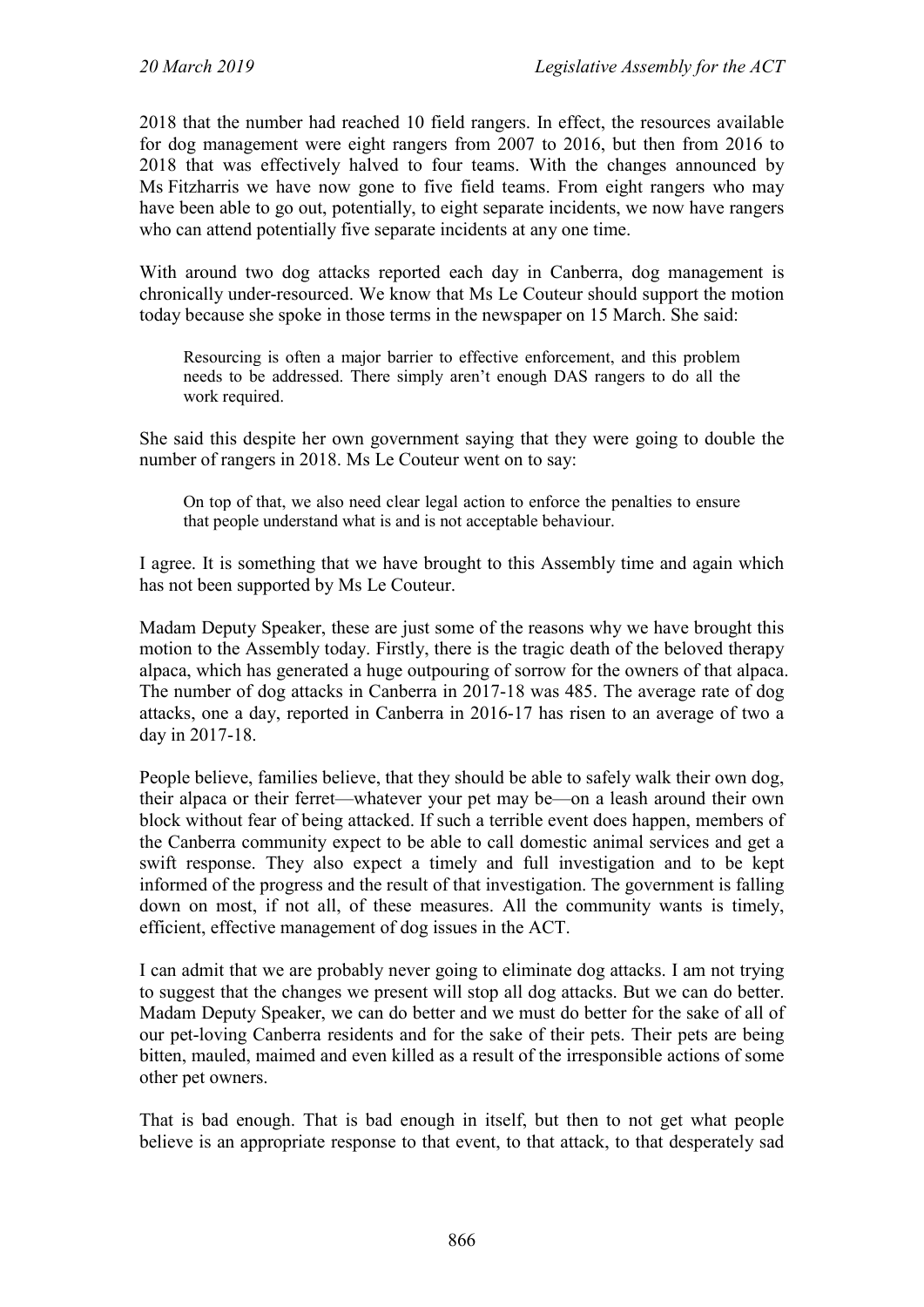loss, compounds their trauma. We must do better to address this issue. I urge all members here to support my motion today and I look forward to it passing.

**MR STEEL** (Murrumbidgee—Minister for City Services, Minister for Community Services and Facilities, Minister for Multicultural Affairs and Minister for Roads) (4.18): I would like to start by acknowledging the terrible attack on Mimosa, the therapy alpaca, in Giralang last week. Our thoughts continue to be with Nils Lantzke, Alpaca Therapy and Hercules. The community can be assured that this matter is being investigated as a priority by domestic animal services. I have every confidence that DAS will thoroughly investigate this attack and will take compliance action as appropriate, supported by our robust domestic animals laws. I call on everyone in the Canberra community that may have any information about this attack to contact domestic animal services to assist in their ongoing investigation.

I am happy to support the core of Ms Lawder's motion today. Who would not agree that the government should provide the necessary resources to ensure that our laws are enforced and that dog attacks are investigated? I want to assure the community that our government is providing and will continue to provide the resources that we need and is continuing to take action. The ACT now has strong and robust laws to manage dangerous dogs and irresponsible dog owners. The renewed education and awareness campaign which we are implementing this year will complement the strong compliance action for a comprehensive and best practice approach to reducing dog attacks and improving community safety.

In early 2019 DAS commenced the implementation of a new structural design that will enable more DAS rangers to be on the ground more often. DAS rangers will use these changes to conduct additional education and awareness functions in the community and will have a greater presence in public places, particularly dog parks and other off-leash and on-leash areas. This will see a greater capacity for compliance activities, to effectively address irresponsible dog owners and keep the community safe. This will not only assist in the enforcement of the new legislative improvements that were made in December 2017 but also help to prevent dog attacks through encouraging responsible dog ownership. In just over a year since the legislative reform we have commissioned independent expert advice on dog management and on the operation of domestic animal services and have doubled the available staff for the management of domestic animals.

While agreeing with the core of Ms Lawder's motion, I will be amending her motion today to clear up the facts about dog attacks in Canberra. It is important to compare apples with apples. Ms Lawder's current motion, as it is written, uses financial year figures for confirmed incidents and compares them with calendar year figures for all reports made to DAS, to create a number of false comparisons.

Let us be clear about the statistics. There were 360 confirmed dog attacks in 2017. In 2018 there were 392 confirmed attacks. The rate in 2017 and in 2018 in the ACT represents less than one attack on a person or another animal per 1,000 people, which is, I understand, about half the rate in other jurisdictions for attacks on people alone. Our approach to dog management must be based on the evidence.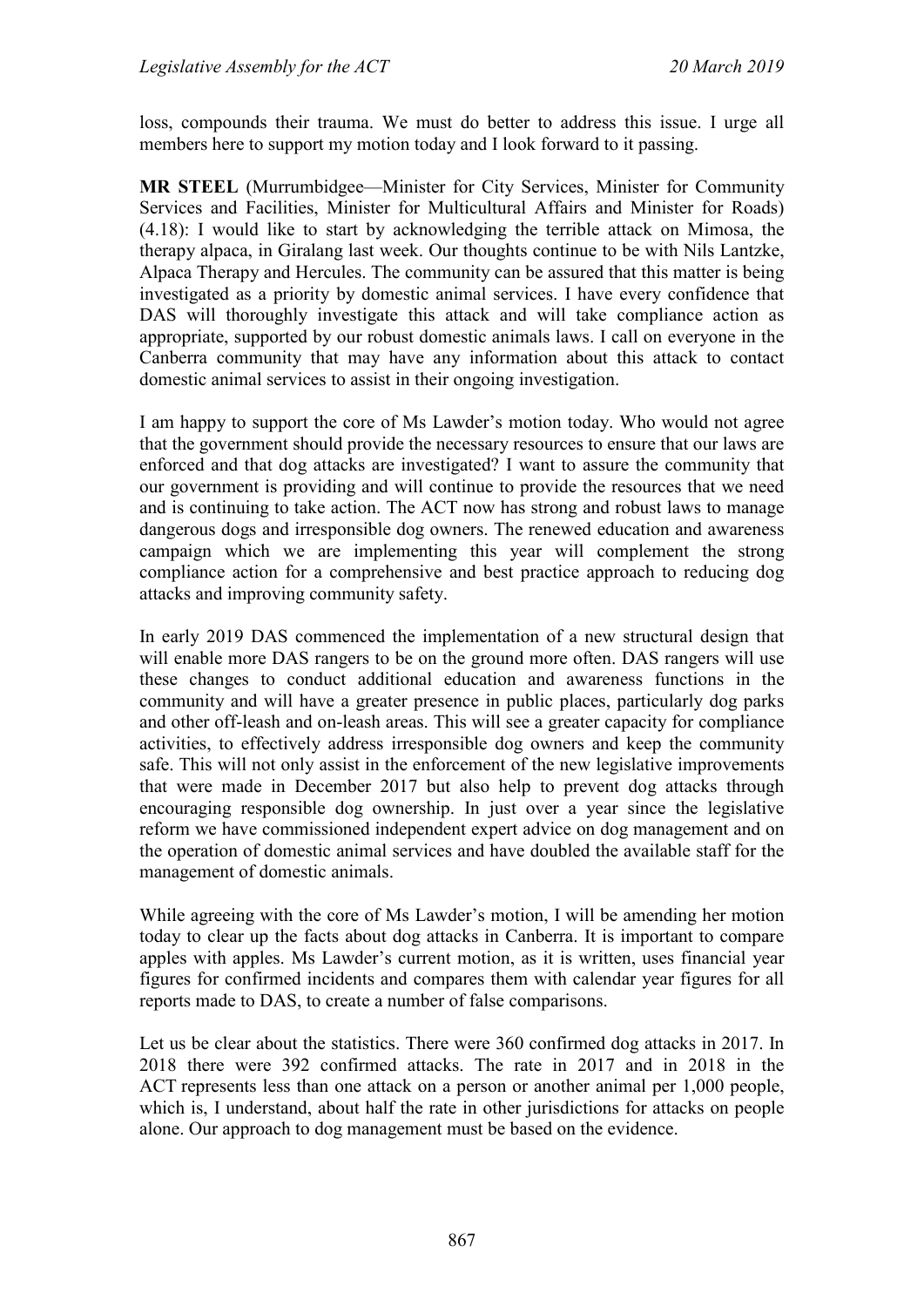Unfortunately, in recent weeks Ms Lawder has sought to make a virtue of her proposed legislation, two bills that are not evidence based. The second bill, which was recently debated, would have seen no fee apply for dog registrations for a dog that completed a training course at an age before any professional would train a dog. Then she launched a campaign outright opposing the recommendations of the independent expert review in relation to registration. Her legislation would have doubled the cost of a dangerous dog licence when we have already increased the cost and that is already resulting in many dogs subject to such a licence being surrendered to DAS and then being euthanised. Her legislation also proposed to legislate a fee waiver that is already provided by DAS.

There is always more that can be done, but we need to use an evidence-based approach to improvement. We will continue to monitor the effectiveness of the legislation that we have, but we will not rush into either unnecessarily cruel or unimplementable laws. We will also continue to monitor the effectiveness of our front-line resources, of our approach to compliance and of our approach to education.

Domestic animal services receives reports on a full range of incidents, from a situation where a dog makes a person uncomfortable or they feel threatened or harassed to a full-on dog attack. Reports are a positive indication of an educated and informed community that takes reporting seriously and holds irresponsible dog owners to account. Seeing a large increase in reported incidents whilst seeing not as big an increase in actual attacks is positive—positive because it means our new laws that we put in place in December 2017 here in the Assembly that require reporting are working and Canberrans are confident about how to report suspected dog attacks.

City services has a dedicated dog attack investigations team who are committed to achieving the best results for the community and using our strong legislation to uphold public safety as a priority. Each of the attacks in 2017 and 2018 was investigated and each attack was treated with the utmost seriousness and professionalism by our dedicated staff. I am confident that they will thoroughly investigate the Mimosa alpaca incident as well. Our government has already increased resources for DAS by introducing eight additional officers, which is double their previous numbers, to support domestic animal work and reduce the number of dog attacks.

In 2019 TCCS will take a more targeted approach to enforcement. We are enhancing education and awareness activities to promote responsible pet ownership through a dedicated education and awareness strategy, which was a recommendation from the independent expert review. Later in the year I will bring forward the Canberra model for dog management, which was also a recommendation of the recent review. This will build on strong action that is already underway and is ongoing.

Over 200 fines were issued to irresponsible owners last year. Over 90 of these were for a person who owned a dog that attacked or harassed someone, and over 30 were for people who were keeping a non-desexed dog. Already this year over 40 fines have been issued. Strong compliance action is and will continue to be a focus, along with responsible dog ownership. Our government is committed to achieving a best practice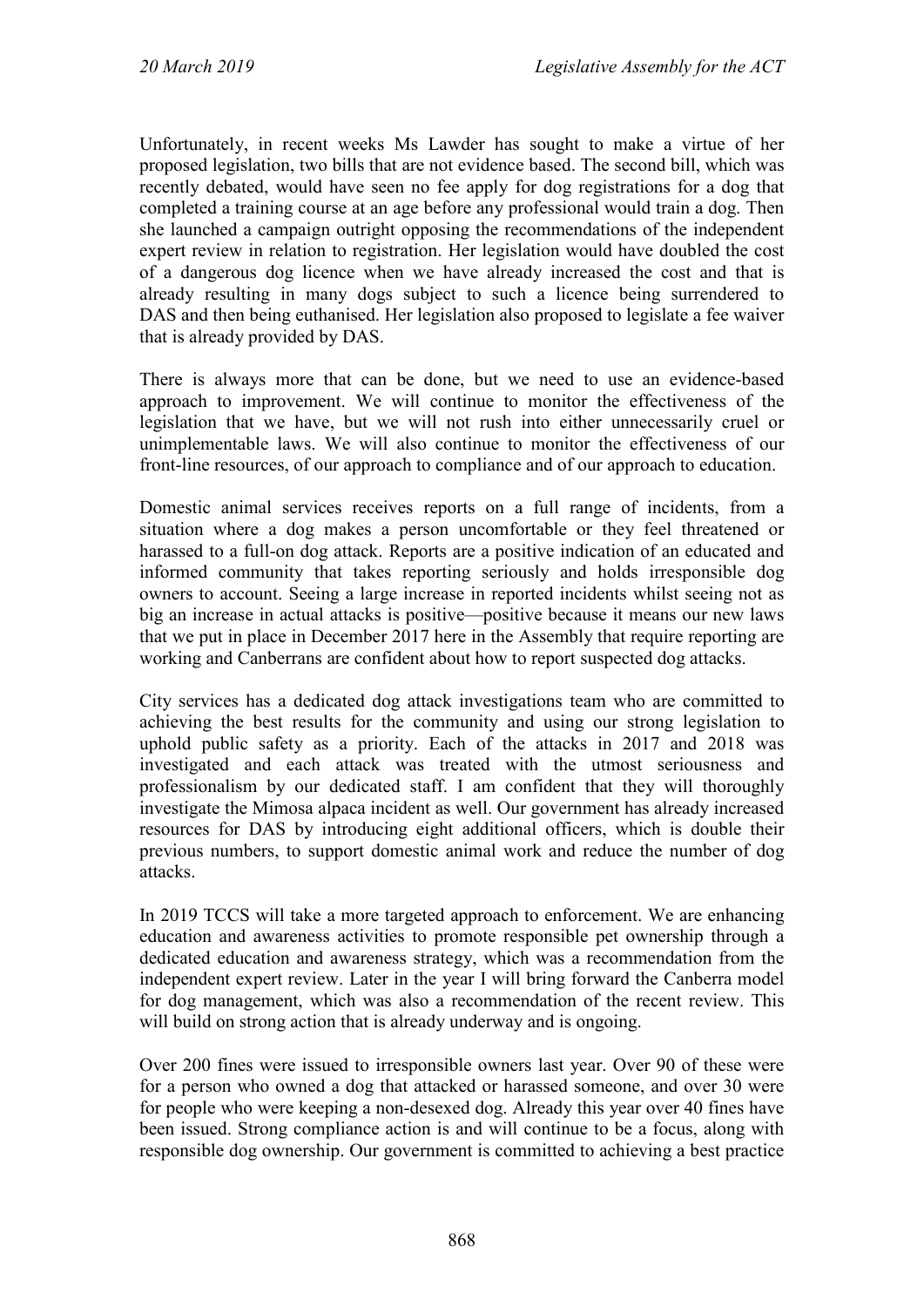and world-leading model for dog management and has an evidence-based strategy for reaching the commitment. The significant work underway in the domestic animal space should not be ignored, and the attitudes and culture around dog management in the ACT are on the verge of positive and long-term change. This change does take time, but we are making progress.

We are increasing signage in our public places and increasing the number of targeted patrols. This will involve using our improved data to identify locations, areas at risk, and targeting irresponsible behaviour such as not desexing a dog and not having effective control of a dog or walking it off a leash. Off-leash areas in our urban areas will also be reviewed, with a focus on community safety. We will also be introducing education programs into schools and prenatal wards of hospitals to educate about safe behaviour around dogs. Evidence around the world has shown that the education of our young children can significantly reduce the occurrence of dog attacks. Compliance alone is only part of the picture; we must also be proactive in preventing the behaviour that leads to an attack, not just in dealing with the attack after it occurs.

Even though the government's amendments to the Domestic Animals Act have only been in place for a little over a year, we are already seeing serious results. More dangerous dogs have been euthanised following attacks—over 800 per cent more and fewer dangerous dogs have been released under a dangerous dog licence, not more. The dramatically high number of dangerous dogs euthanised as a direct result of the strict new laws and the high number of control orders issued for dogs show that the government is capable of enforcing our legislation for the benefit of all Canberrans.

We must continue to carry out our compliance work, in conjunction with responsible pet ownership, for a notable reduction in dog attacks to take place. Wherever dogs exist and owners are not responsible, dog attacks will continue. The focus must be on responsible pet ownership and taking action against irresponsible pet owners. Education and awareness are central to Canberra becoming a leader in dog management. Comparisons between jurisdictions show the stark difference this approach can make in improving compliance and achieving a reduction in the number of dangerous dogs.

Case studies from around the world have shown that jurisdictions that focus on responsible dog ownership through robust education and awareness activities, in conjunction with strong regulation and enforcement, have the highest success rates in reducing dog attacks. All dogs have the potential to bite, but it is the behaviour and actions of the people around them that determines the likelihood of this happening.

I look forward to updating the Assembly on initiatives and actions that will be rolled out this year as part of the education and awareness strategy that we are undertaking. The immediate and long-term improved public amenity safety and animal welfare outcomes resulting from an educated and aware community will benefit all Canberrans, including their pets.

Since the release of the independent expert review into the management of dogs in the ACT the government has been actioning the majority of the 34 recommendations put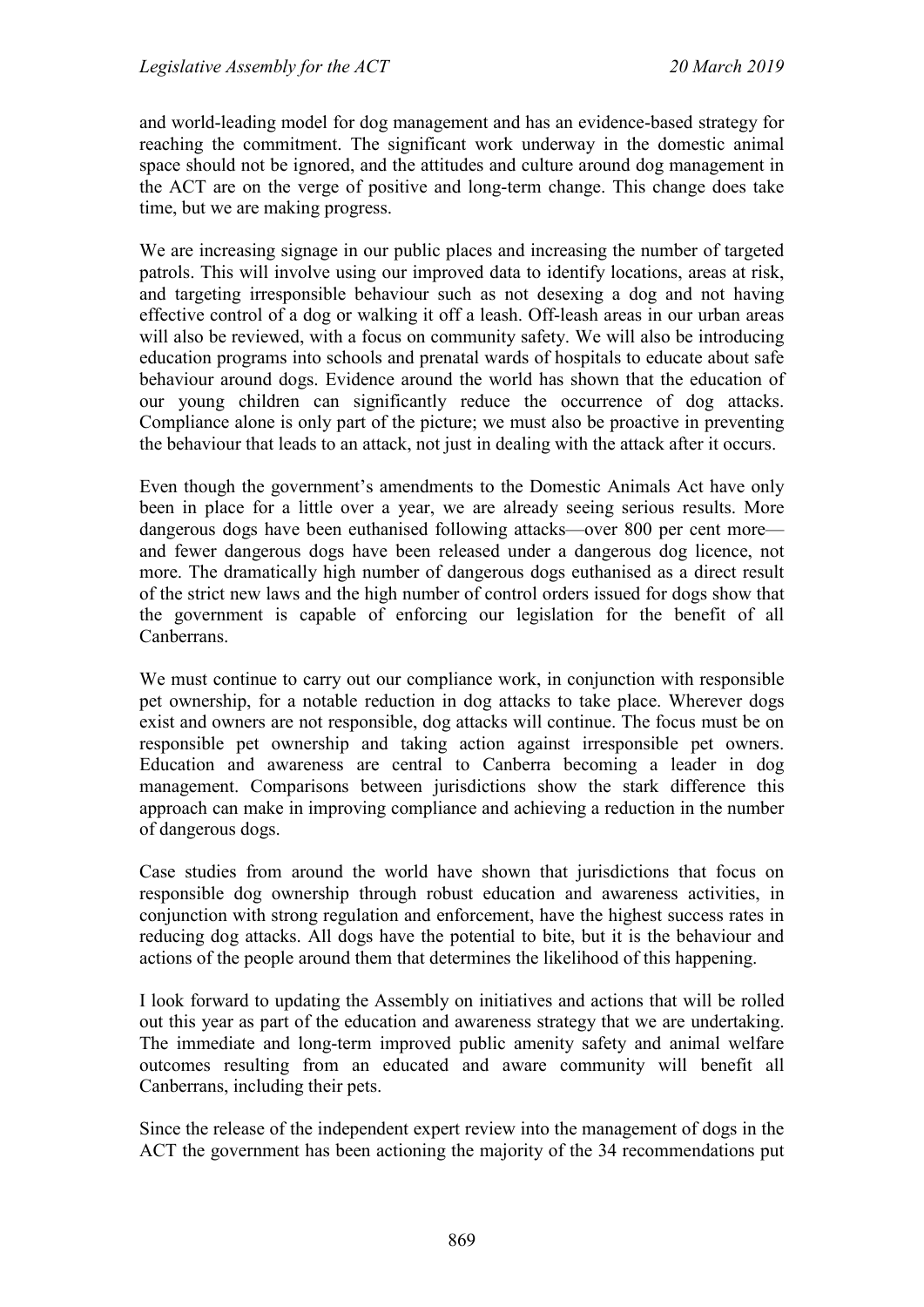forward by the review and is committed to following the expert advice provided on how to reduce the number of dangerous dogs and improve animal welfare outcomes. A government response to the review was released in September 2018. I will be releasing a formal update on progress on the review in the coming months.

Data systems improvements, the development of investigation guidelines, establishing and maintaining productive partnerships with stakeholders and promoting responsible pet ownership are some of the key recommendations from the review, all of which are being addressed and implemented. I also look forward to presenting the Canberra model for dog management later in the year.

The structural, procedural, regulatory and strategic efforts of government are proving successful and will be continuing in 2019 to reduce the number of dangerous dogs in the community and improve community safety and animal welfare. 2019 will bring about significant improvements as we implement our strategic initiatives to prevent dog attacks occurring through the promotion of responsible dog ownership.

I hope that everyone in this chamber will see the sense of the amendment which I am about to put forward and which clears up factual errors in the motion. Everyone in this chamber wants to see fewer dog attacks and more responsible dog owners. But we do not achieve that by having a ranger on every street corner or by resourcing the seizure of every jack russell that jumps on someone in excitement, as Ms Lawder's proposed laws would actually require. Nor do we achieve this outcome by removing the discretion that DAS rangers have to assess the full circumstances of a dog attack case, which would be contrary to the findings of the expert review into dog management and would see dogs put down when it is in fact the owner who may be at fault and who should be subjected to penalties—again, an outcome of Ms Lawder's bill that is currently before the Assembly.

We achieve a safer Canberra through strong dog laws and enforcement but also by implementing the expert advice, by improving education and by improving responsible pet ownership approaches. We are following through on law reform with enhanced compliance, enforcing the laws that we have. We have doubled the number of DAS staff and we have some of the strongest dog laws in the country when it comes to dog attacks, which have proved effective already in the short period since they were introduced in December 2017. We will continue to enforce them and DAS will continue to be resourced to enforce them.

On that basis, I support this motion, with the amendment that I will put forward today. I move the amendment to Ms Lawder's motion circulated in my name:

Omit paragraph (1), substitute:

"(1) notes that:

- (a) there was a tragic death last week of a beloved innocent domestic animal as a result of a violent dog attack;
- (b) there were 485 reports of dog attacks in Canberra in 2017-18;
- (c) in December 2017 legislative changes took effect which increased requirements for mandatory reporting of dog attacks;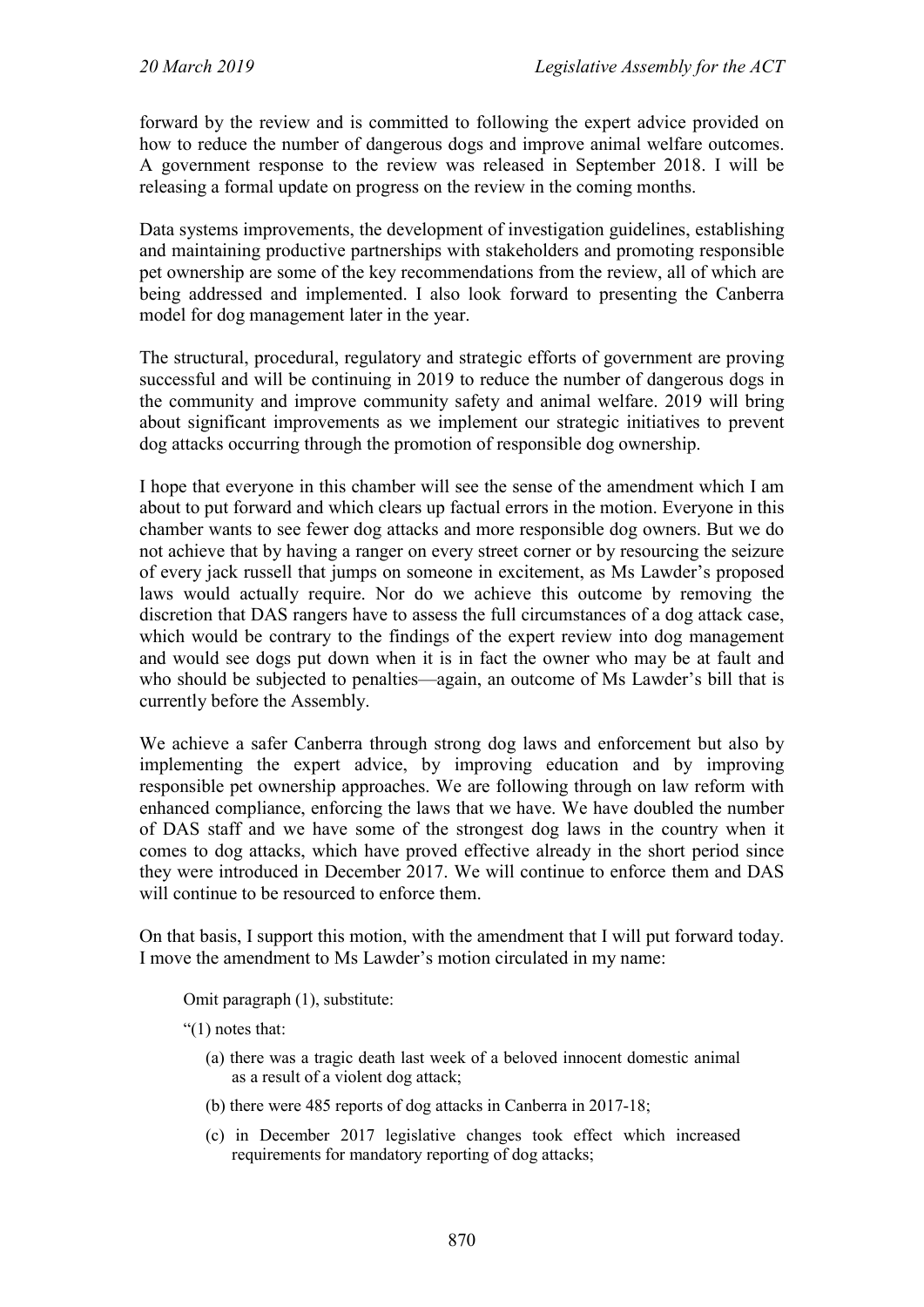- (d) in 2016-17 the average rate of reports of dog attacks in Canberra was one a day;
- (e) in 2018 the average rate of reports of dog attacks reported in Canberra was two a day;
- (f) from the 2017 calendar year to the 2018 calendar year confirmed attacks increased slightly from 360 to 392;
- (g) from the 2017 calendar year to the 2018 calendar year the number of dogs euthanised at the direction of Domestic Animal Services has increased from 3 to 29;
- (h) in 2018 over 117 warnings and 59 infringement notices were issued for dogs being in public places without a lead or not under effective control;
- (i) in 2018 118 fines, 88 warnings and 68 control orders were issued in relation to dog attacks; and
- (j) in early 2018 the ACT Government increased the number of positions managing domestic animals by 8; and"

**MS LE COUTEUR** (Murrumbidgee) (4.31): I thank Ms Lawder for her motion and for her continued interest in animal welfare in the territory. The ACT Greens firmly believe in protecting our community and our animals. The recent attack on Mimosa, a therapy alpaca, was senseless, upsetting and unacceptable. It is clear that the attack on Mimosa was illegal under our current legislation. There is not an issue with the legislation here.

The attack on Mimosa was animal cruelty not only for the alpaca but also for the dog. The dog owner in question allegedly filmed the attack instead of attempting to intervene. If the dog owner did as was alleged, the dog owner was encouraging the behaviour of the dog. Encouraging a dog to harass or attack another animal is deplorable, and owners that do so should be penalised. The owner in question, if these allegations are correct, should not be allowed to keep a dog.

With regard to Ms Lawder's motion, paragraphs  $(1)(g)$  and  $(h)$  state that "anywhere" else this rate of increase in crime or injury would be regarded as a crisis", and "anywhere else this rate of increase in the neglect of animal welfare would be regarded an animal welfare tragedy". These statements are, quite frankly, insulting to the people of the ACT. I assume that Ms Lawder did not mean to insult the people of the ACT. I assume she actually just meant to insult the government. It is insulting to insinuate that the people of Canberra do not consider these attacks to be an animal welfare tragedy. You only have to look at the public reaction to the attack on Mimosa. Clearly, the people of Canberra do regard this as a tragedy. It is hyperbolical to state that the rate of increase in reports of dog attacks is an out-and-out instance of total neglect and a crisis.

Ms Lawder's note (i) in paragraph (1) states that "dogs that have been found to have committed vicious attacks on people or other animals are still returned to the community". That statement could well be correct, although I would not have used the word "vicious". It is a very emotive and subjective term, but if that were removed I suspect that that statement would probably be true.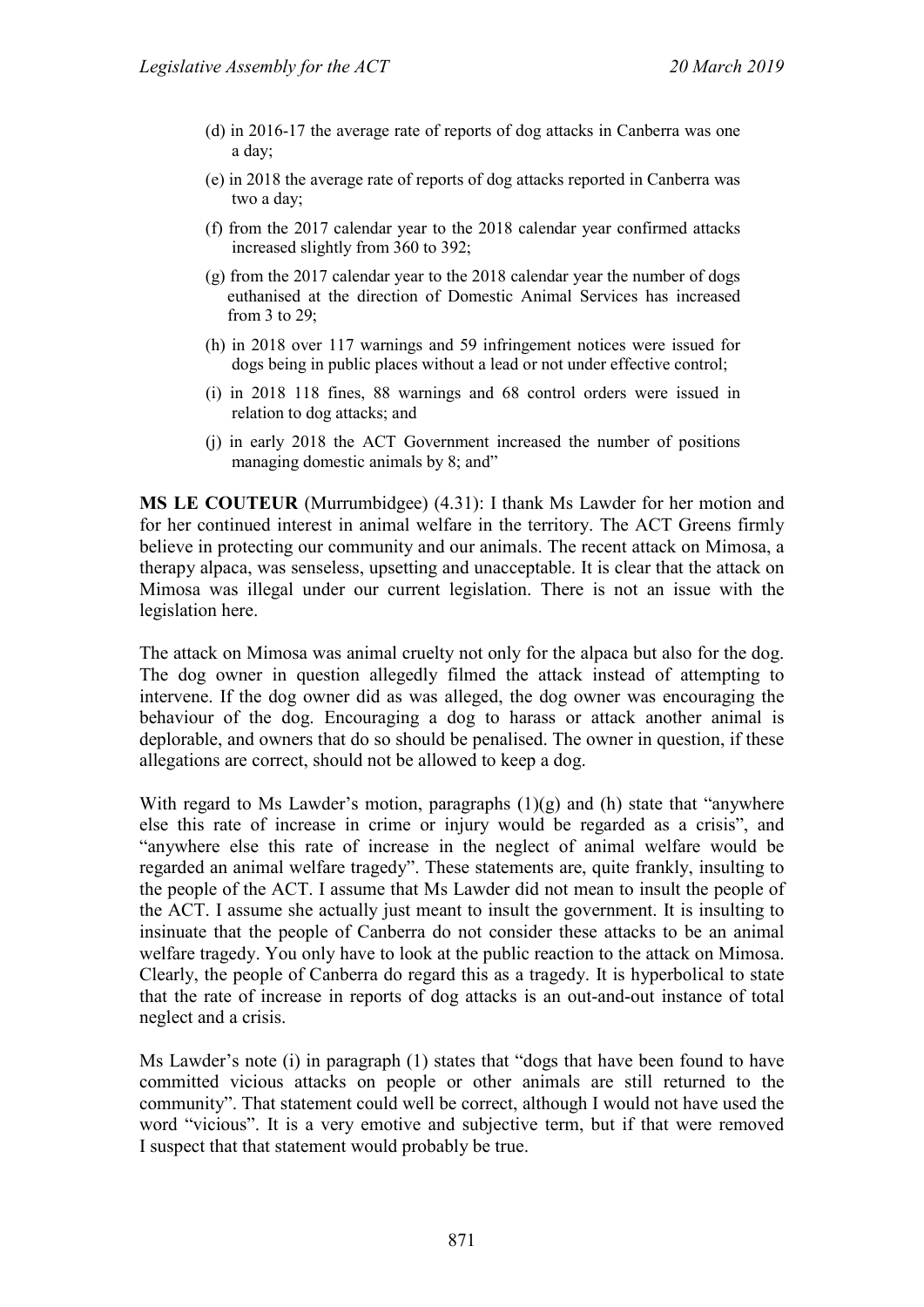As Minister Steel mentioned, in the current situation, which we support, domestic animal services rangers must weigh up a variety of factors when making decisions about the fate of an animal. For example, one that I have been told about is a greyhound in New South Wales that was declared dangerous after escaping its yard during a storm and killing a duck. This greyhound had passed multiple temperament tests. The behaviour of the greyhound in killing the duck, whilst very sad, could not be described as uncharacteristic of many dogs or necessarily as a case of neglect or poor training. It was a terrible accident. In circumstances such as this, it does seem reasonable to give the dog and the owner a second chance, particularly given that the owner would need in these circumstances to commit to improving the area in which the dog is contained. That would seem to be a more reasonable response to that issue than the death of the dog.

What is concerning in Ms Lawder's motion, and indeed in Minister Steel's amendment, are the statistics showing an increase in reported dogs attacks. It would be really helpful to know what has driven this increase in the reporting of dog attacks. It would seem likely that the change in December 2017 to increase requirements for the mandatory reporting of dog attacks has resulted in this increase. Of course, it may also be related to the fact that there are more people, due to population increase; therefore there are more dogs and, statistically, there are more attacks. Nonetheless, it would be very interesting to know what is behind that change in reported dog attacks.

An issue that I have continually raised when discussing domestic animal legislation and dangerous dogs is the need for a focus on responsible dog ownership. Responsible dog ownership means registering, desexing, microchipping, vaccinating and training your dog. It means taking your dog for regular walks on a lead or to an off-leash dog park or area, ensuring that they are properly contained and cannot escape when home, as well as being mindful when around others, especially children. Responsible dog ownership means, in fact, complying with the current legislation.

Irresponsible dog owners are those who do not comply with the current legislation and put the welfare of their dogs, as well as other animals, including dogs and people, at risk. The sad fact is that, too often in these circumstances, the pet bears the brunt of the punishment. The dog might well be euthanised, while the owner can get another dog.

Minister Steel's amendment provides figures that show that from 2017 to 2018 the number of dogs euthanised by DAS increased from three to 29. That is a very major increase—nearly tenfold. It may be the result of the mandatory reporting regime. Nonetheless, there needs to be a stronger focus on dog owners and their treatment of their pets. It is, after all, the approach to training and care that the dog owner takes, much more than the dog's breed or innate temperament, that most strongly influences whether a dog is likely to be involved in an attack.

Last year, as both previous speakers have noted, the number of domestic animal services rangers increased from eight to 16. That is very good. The government said a year ago that it would increase the number to 16 rangers and that that would result in an overall improvement in responsiveness and service quality and an increase in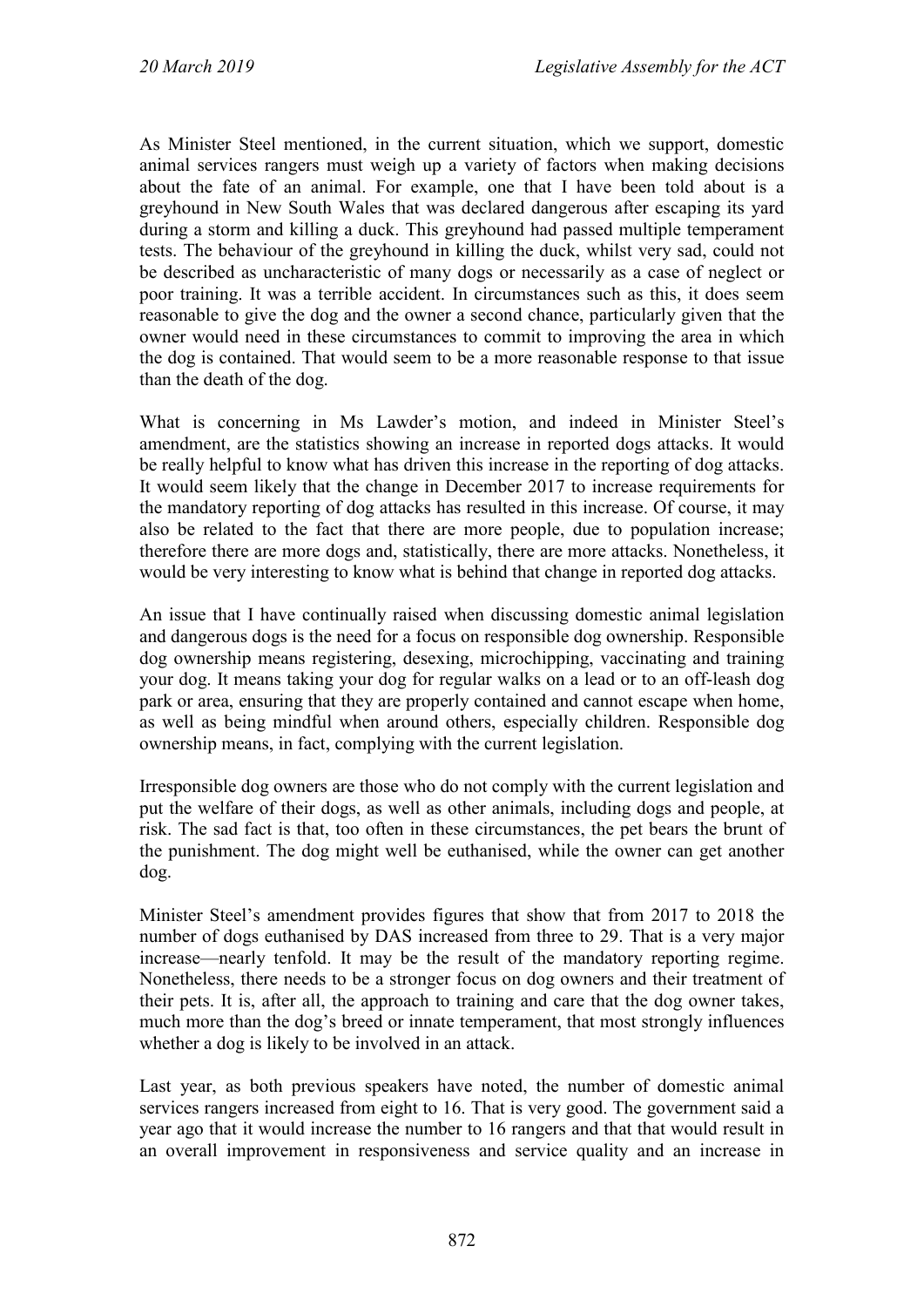enforcement actions. It would be helpful if Minister Steel could provide an update to the Assembly at some point outlining how this increase in the number of rangers has affected service delivery and outcomes.

Following on from my many consultations with the RSPCA and the Animal Defenders Office, I note that there are a number of issues that are worthy of further consideration. These include improving the safety of dog parks via more DAS ranger patrols. It would be good to look into how it would be possible to ban certain owners and their dogs from dog parks. I have heard several reports of serious dog attacks taking place at dog parks, and this is an area where the government has the power to make improvements. It is perhaps exacerbated by the fact that the fences at dog parks mean that some dog owners think that it is okay to bring dogs there that do not come when called, as at least they cannot run away any further than the dog park fence, but it still means that they are not able to control their dog. This may not be a socially responsible use of a dog park, and the issue is for the other dogs and the other people in the dog park.

We are very pleased that there are government subsidies for desexing, but we would like to see a better system for organising this. Currently, desexing vouchers are sold by DAS for \$190, as opposed to the retail cost of desexing, which is around \$300. These vouchers are then able to be used at RSPCA ACT. I am unsure as to whether or not there is a strict follow-up process to ascertain whether the dog owner has used their voucher. That could be useful. There need to be more places where these vouchers can be used, as well as a follow-up process.

Defending the welfare and health of both people and animals is something that is important to the ACT Greens. The care and management of domestic animals such as dogs should be regulated and appropriate measures put in place to address circumstances where a dog is inappropriately managed and causes serious injury to people or other animals. However, I do not agree with Ms Lawder that a punitive approach is the best way to achieve this. I prefer to see a much greater emphasis on the education of dog owners and the community more broadly, such as the provision of dog safety information and education to primary school age children.

Often irresponsible dog owners are not prosecuted and, unfortunately, they may well go on to acquire further dogs. Regulations around the sale of dogs and puppies appear to be largely unenforced. I was involved in the Seventh Assembly's attempts to regulate those. I believe that the puppy farm legislation was finally passed in the Eighth Assembly; however, enforcement continues to be an issue. The ease with which people can obtain dogs is very concerning. Dogs can be bought through Facebook or Gumtree, including dogs advertised for "pig-dogging", which is a barbaric practice. Sometimes dogs are given away free online. As I said, I first raised this in the Seventh Assembly, and this is an area where better enforcement is needed.

I thank Mr Steel for his amendment because it contains more accurate and up-to-date data. The big advantage of being the responsible minister is that he can do this. I thank him for it. I also thank Minister Steel for just changing paragraph (1) and leaving paragraph (2) intact. All of the things that Ms Lawder is calling for in her motion are still there, unaltered, which the Greens support. All that the amendment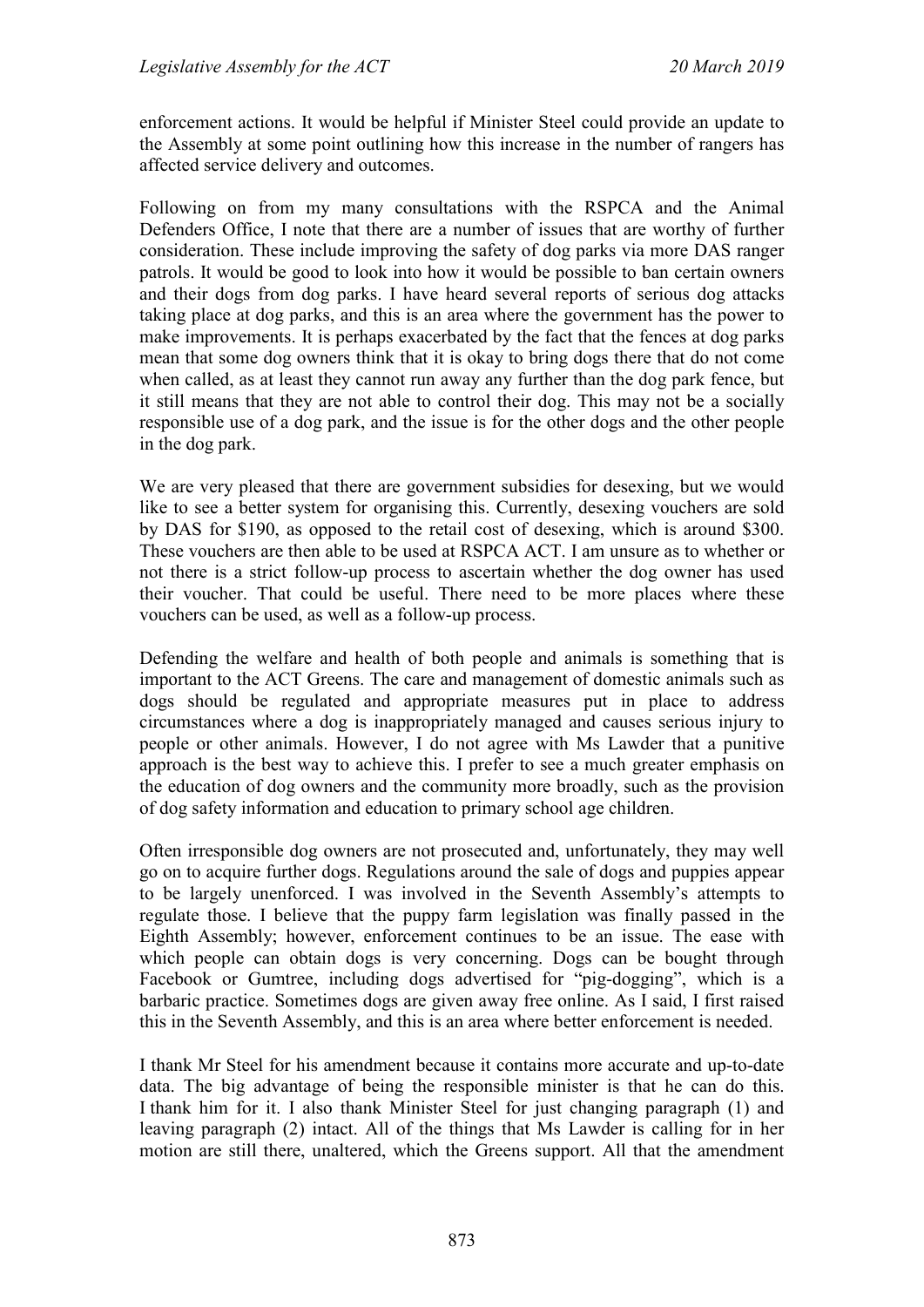will do is to provide more up-to-date and better statistics and more current information, so I think this is a very worthy amendment.

**MRS KIKKERT** (Ginninderra) (4.42): I thank Ms Lawder for bringing this motion before the Assembly today. I rise to speak in full support of it. I speak today as a dog owner. I bring that fact up because sometimes those opposite try to spin that the Liberals' ongoing concerns over dog attacks in this territory are some kind of dislike for dogs or for the people who own them. Nothing could be further from the truth. For many of us, dogs are a treasured part of our family.

But the facts speak for themselves. The number of dog attacks in this city keeps going up and up. I can assure this Assembly that the Liberals and the media outlets are not the only ones noticing. I spend as much time as I can meeting and speaking with the good people in my electorate of Ginninderra. The absolute failure of this government to adequately and sensibly respond to the threat of dangerous dogs has become one of the top issues raised with me.

Dog owners are concerned. The most common victim in a dog attack is another dog. Even when the victim does not die, it is often left physically and emotionally damaged for the rest of its life. This, of course, creates grief for the family, who love their dog. Those who own other dogs are also concerned. As we learnt from the tragic events of last week, all kinds of animals can fall victim to attacks by dangerous dogs, even animals much larger than the one attacking them. If an alpaca can be fatally wounded by a dangerous dog, cats, bunnies and other more common pets have no hope.

People who have never owned pets are concerned. Constituents who have been attacked or threatened by dangerous dogs have shared with me their stories and their friends' and neighbours' stories and begged that more be done. Madam Deputy Speaker, the statistics make it clear that more needs to be done. I understand that this government has grown accustomed to telling Canberrans that it is on top of a problem even when the data clearly show that the problem is rapidly worsening. It is not working any more. People can see for themselves what is really going on.

The ACT government needs to provide the resources needed to ensure that the current dog laws are effectively enforced. It needs to provide the resources needed to ensure that dog attacks are investigated quickly and treated under the law with the urgency and seriousness that the community expects. I commend this motion to the Assembly.

**MS LAWDER** (Brindabella) (4.44): I would like to thank everyone for their support of the general thrust of my motion today. It was somewhat qualified support in some instances; however, it is good to know that we have some agreement on the majority of the points.

I found it very interesting that Ms Le Couteur referred to emotive language that she would have liked removed in some of the original points of the motion. It was also interesting that she did not have any issue with emotive language in other motions today—for example, an earlier motion which used terms such as "shambolic", "misguided", "pork-barrelling" and "devastating". However, that is perhaps for Ms Le Couteur to ponder. When you give a reason for changing something,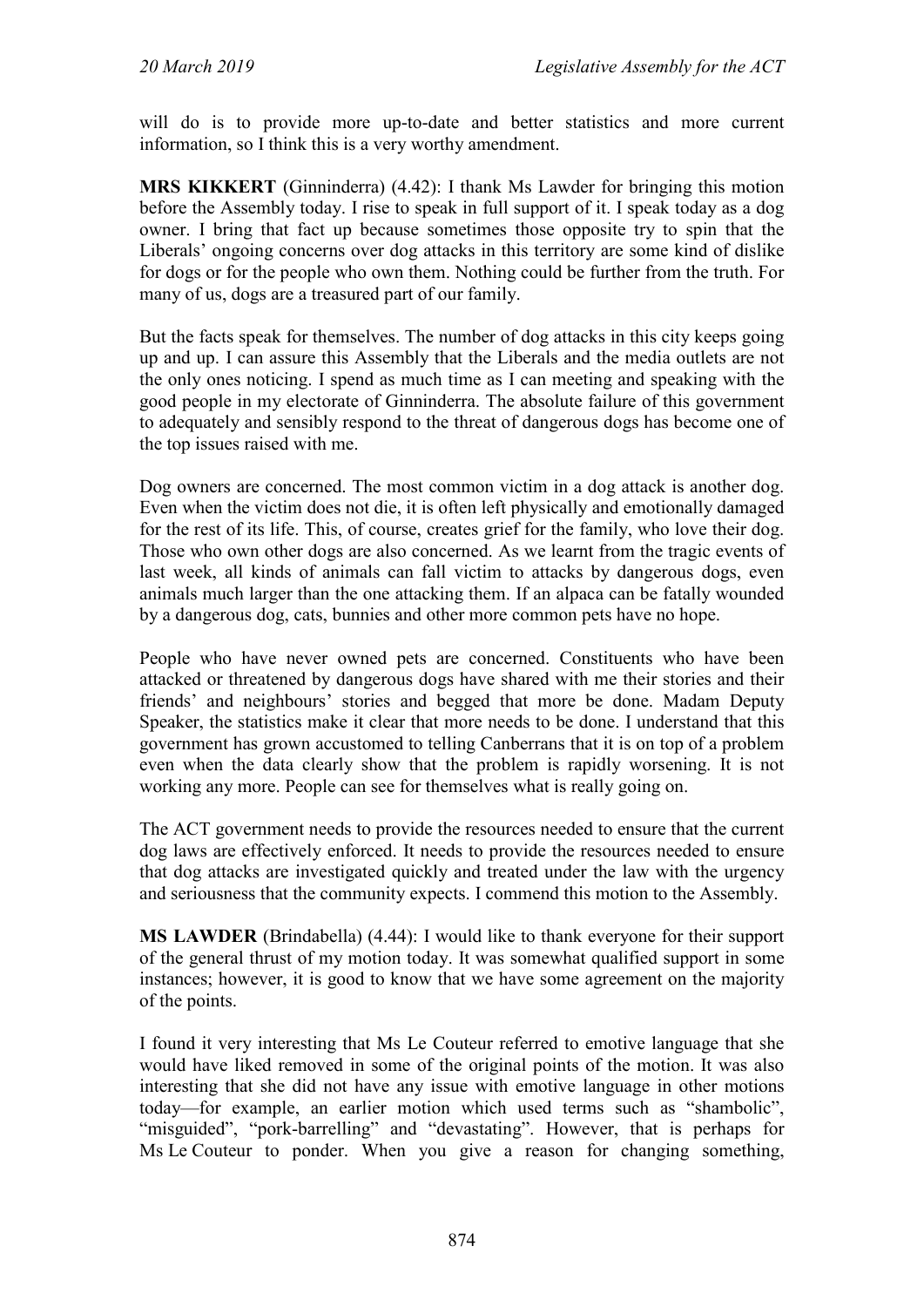consistency might be a good measure to apply, rather than selectively applying a dislike of emotive language.

I found it interesting that both Minister Steel and Ms Le Couteur felt the need to talk, perhaps in some detail, about bills that I have brought before the Assembly. In putting together the motion today, I was quite careful to address the issue of compliance and enforcement, which, of course, arose from Ms Le Couteur's own comments in the paper. She said:

There simply aren't enough DAS rangers to do all the work required.

My motion today said nothing about the items in my previous bills—nothing whatsoever. It was about ensuring that DAS has the resources required to do the work required, as Ms Le Couteur herself said.

I appreciate the minister providing some statistics. As I have previously mentioned in this place, when I have sought those statistics in questions on notice, the answer I have received has been that it is too much work to compile those statistics. Whilst Mr Steel has those statistics at his fingertips, he declines to provide them and then says that I am not making evidence-based policy. When he himself controls the evidence very carefully, it is really no wonder. It is quite concerning; it is dismissive. It is, I think, an abuse of power in this place to not follow the process of answering questions on notice, with Mr Steel pretending to say that the information is too difficult to collate when they can come up with them at any second. He quite clearly does have them. They are obviously not too difficult to collate.

I was a little flattered by Mr Steel's comment that I had launched a campaign against dog registration. That was quite flattering. There were a couple of social media posts. Apparently I have launched a campaign. I will have to take that as a bit of a win. Obviously Mr Steel heard about it and thought it was bigger than it actually was. I will have to keep moving forward with that type of approach because it obviously has an impact on Mr Steel. I would love to do more of it.

I genuinely look forward to Mr Steel's updates on the initiatives and the actions that arise from the independent review, the Maxwell review. We have heard very little about it here in this chamber. This is the review that Mr Steel held on to for five months before he released it. He has said today that he is actioning the majority of the recommendations in the Maxwell review. I am quite interested to hear that and I look forward to hearing more about it.

One of those is about dog registration, which is a tax on everyone. It is a tax on every dog owner, the vast majority of whom are doing the right thing. The vast majority of Canberra dog owners are responsible dog owners, yet it would appear that Mr Steel wants to tax them with an annual dog registration fee. Perhaps I am wrong; I look forward to hearing more about it. Mr Steel has not given me any information other than what he said today.

I want to bring to the attention of this place how condescending and hurtful Mr Steel's comments were when he talked about potential changes that would mean that every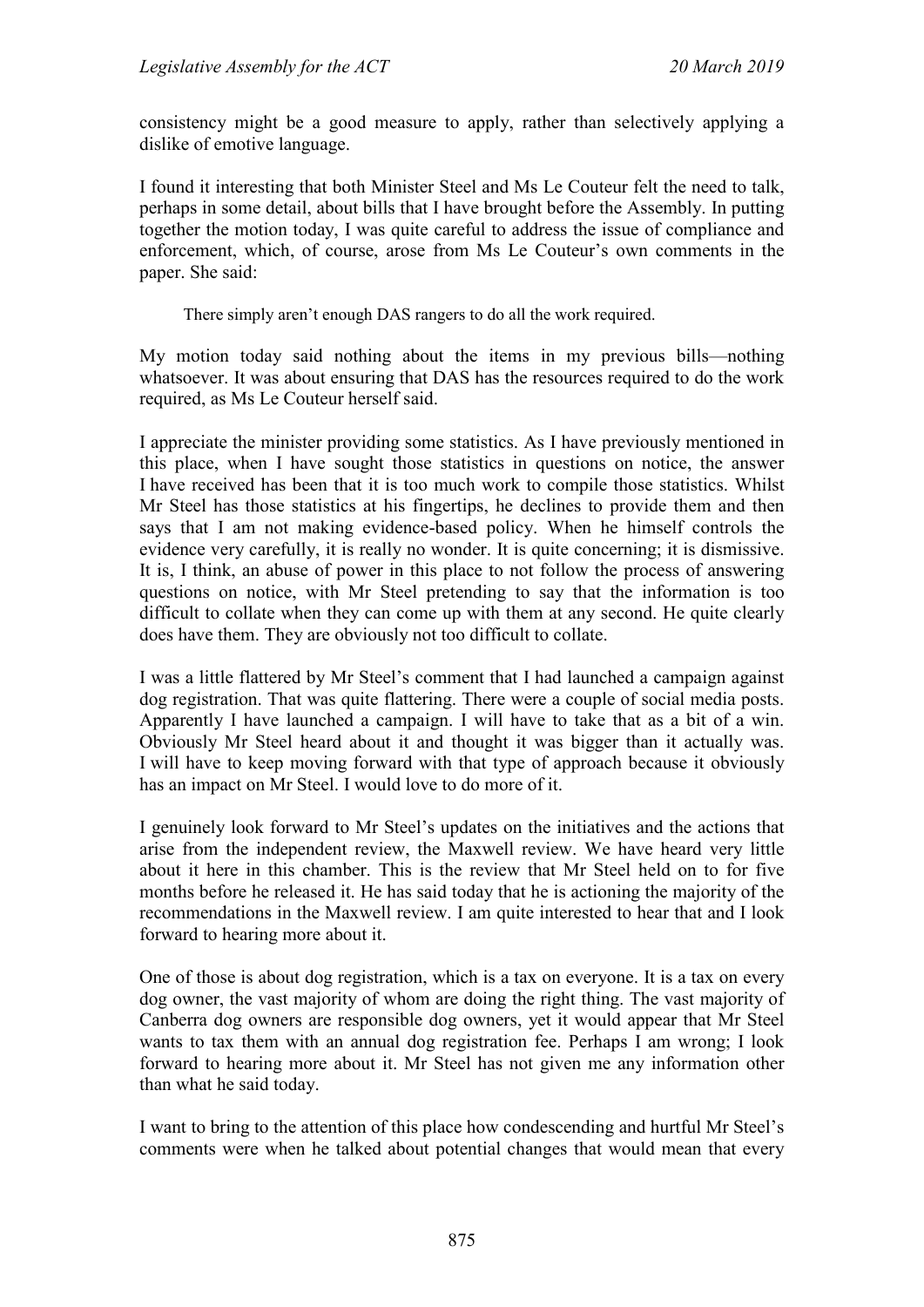jack russell that jumps up on someone would be put down under my proposed legislation. Try telling that to the owner of Jack, who was ripped apart in his own backyard. Try telling that to the owner of Mimosa, the therapy alpaca. Try telling that to the dozens of people who have contacted me about dog attacks. I am sure they will be thrilled to know how condescending you were in your comments about jack russells jumping up on someone. I reckon they will be really thrilled to hear that that is the way you think of it.

It is true that we deserve to be able to walk around the lake, around our block or wherever it is without fear of being attacked, without fear of our kids being attacked. This is a common refrain I hear over and over again from people: "What if that had been a kid?" "What if that had been my baby in the pram?" "What if that had been an elderly person?" People feel that that is the next thing. Whether you are walking on your own, with your family, with your dog, with your cat or with your alpaca, or if it is your chickens that are attacked, people feel that more needs to be done. People feel that more needs to be done, and that is the thrust of the motion today: ensuring that there are enough DAS rangers to do all of the work required.

From what Mr Steel said, I fear a little that he feels there already are enough DAS staff. Perhaps the wording of my "calls on" paragraph was not strong enough to encourage change or additional rangers. Mr Steel seemed to think that the recent doubling—about a year ago—of DAS rangers means that there are enough rangers. It is quite clear that the community do not believe that there are enough DAS rangers. This is not about casting aspersions on the existing DAS rangers, who, as I have said over and over, have a difficult, dangerous and heart-wrenching job to do. But anyone—whether you are talking about police, nurses or any area of the public service—can only do what they can do. You can only do so much with the resources available to you.

This is not about changing the legislation. This is not about stronger laws. This is about ensuring that DAS is sufficiently resourced to undertake investigations, attend attacks and do all the report writing et cetera. There is a lot to it. It is about ensuring that they are able to do all of that and still attend new attacks that come in, new reports. Sometimes it is not even an actual attack. Sometimes it is a threatening dog or loose and stray dogs. We need to ensure that those rangers have the support they need from this government. That is the thrust of this motion.

I would like once again to thank everyone for their general support of the motion. I look forward to hearing much more about what else is happening. I look forward to hearing more from Minister Steel about exactly what the ACT government is going to do to provide the resources needed to ensure that current dog laws are effectively enforced and what they are doing to provide the resources needed so that dog attacks are investigated quickly and treated under the law with the urgency and seriousness that the community expects. I still get some reports that victims of dog attacks are not kept informed of the progress or the results of investigations. That is the thrust of this motion. Once again, thank you to everyone who has made a contribution today. I hope there will be some changes that will be for the benefit of the Canberra community as a result of this motion.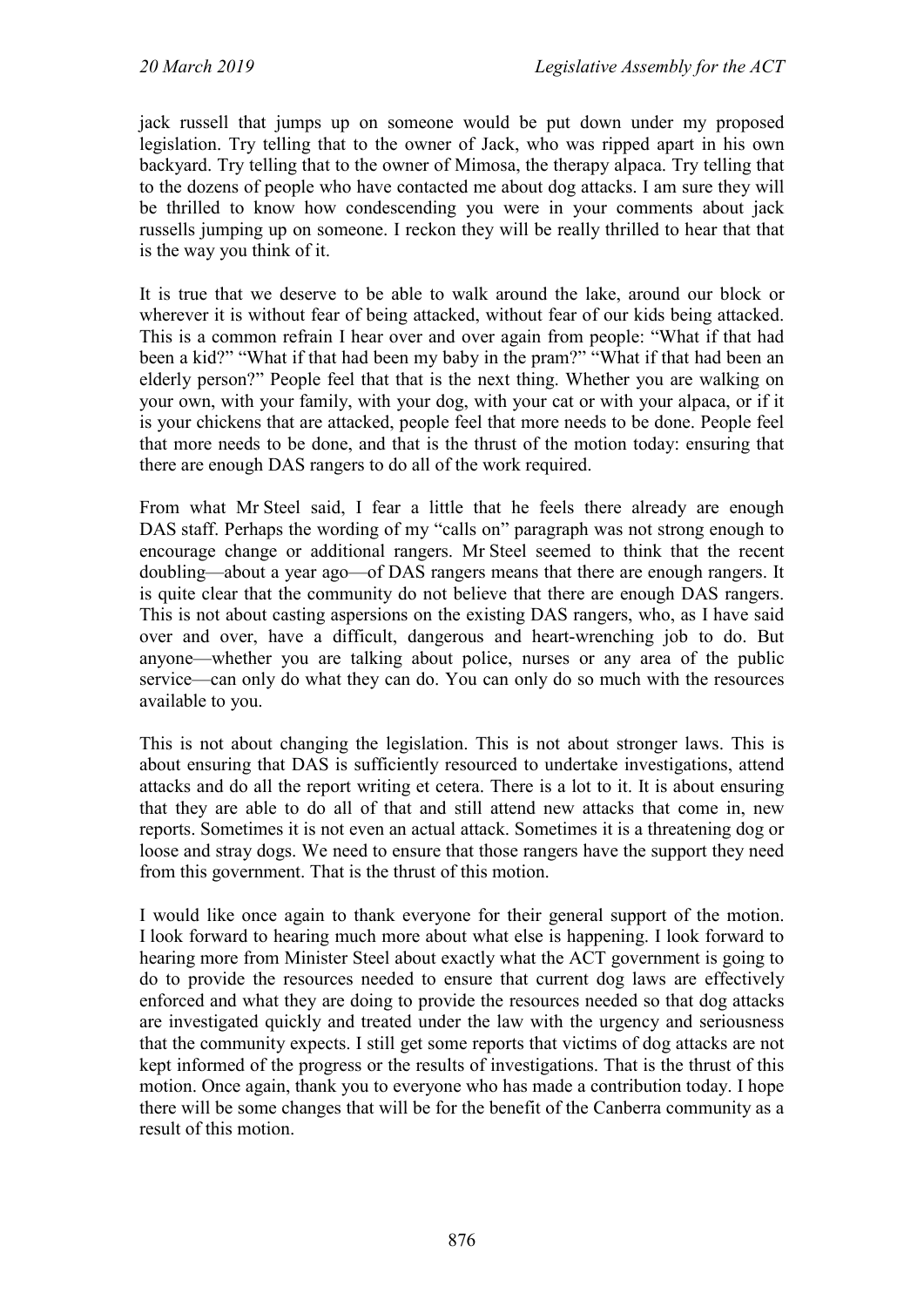Amendment agreed to.

Original question, as amended, resolved in the affirmative.

## **Heat mitigation**

## **MS LE COUTEUR** (Murrumbidgee) (4.54): I move:

That this Assembly:

- (1) notes that:
	- (a) this summer the ACT experienced record-breaking extreme heat, and this is likely to occur more frequently in future as a result of climate change;
	- (b) heatwaves are Australia's deadliest type of natural hazard, with seniors and infants most at risk of death and serious injury; and
	- (c) many vulnerable older people and children live in apartments, including public housing tenants;
- (2) notes that:
	- (a) this summer there were numerous reports of Canberra apartments less than five years old – including public housing – reaching inside temperatures of over 40 degrees;
	- (b) the design and construction of these apartments were covered by a minimum Energy Efficiency Rating (EER) standard:
		- (i) while the current EER system is helpful, it is clearly inadequate to ensure new apartments are liveable and safe during heatwaves;
		- (ii) some experts believe that the minimum EER requirement is being undermined by weak planning rules and that the ACT should adopt rules similar to those in the NSW State Environmental Planning Policy No 65 (SEPP 65) "Apartment Design Guide";
		- (iii) unfortunately, some builders don't build to the EER standard required by their building approval;
		- (iv) the EER system is controlled through the Council of Australian Governments and the Australian Building Code, and there is little national progress in strengthening it; and
		- (v) the national EER rating tool (NatHERS) is based on Canberra's past cooler climate, not the hotter climate that we are facing now and into the future;
- (3) notes that air conditioning is a solution for some people, however many lower-income people cannot afford air conditioners, people who live in apartments can be limited in the types of air conditioning they can install, tenants are not able to install them and air conditioners don't work when extreme heat causes blackouts;
- (4) notes that the ACT Government is already taking action on heatwave safety and energy efficient housing, though there are opportunities for more to be done: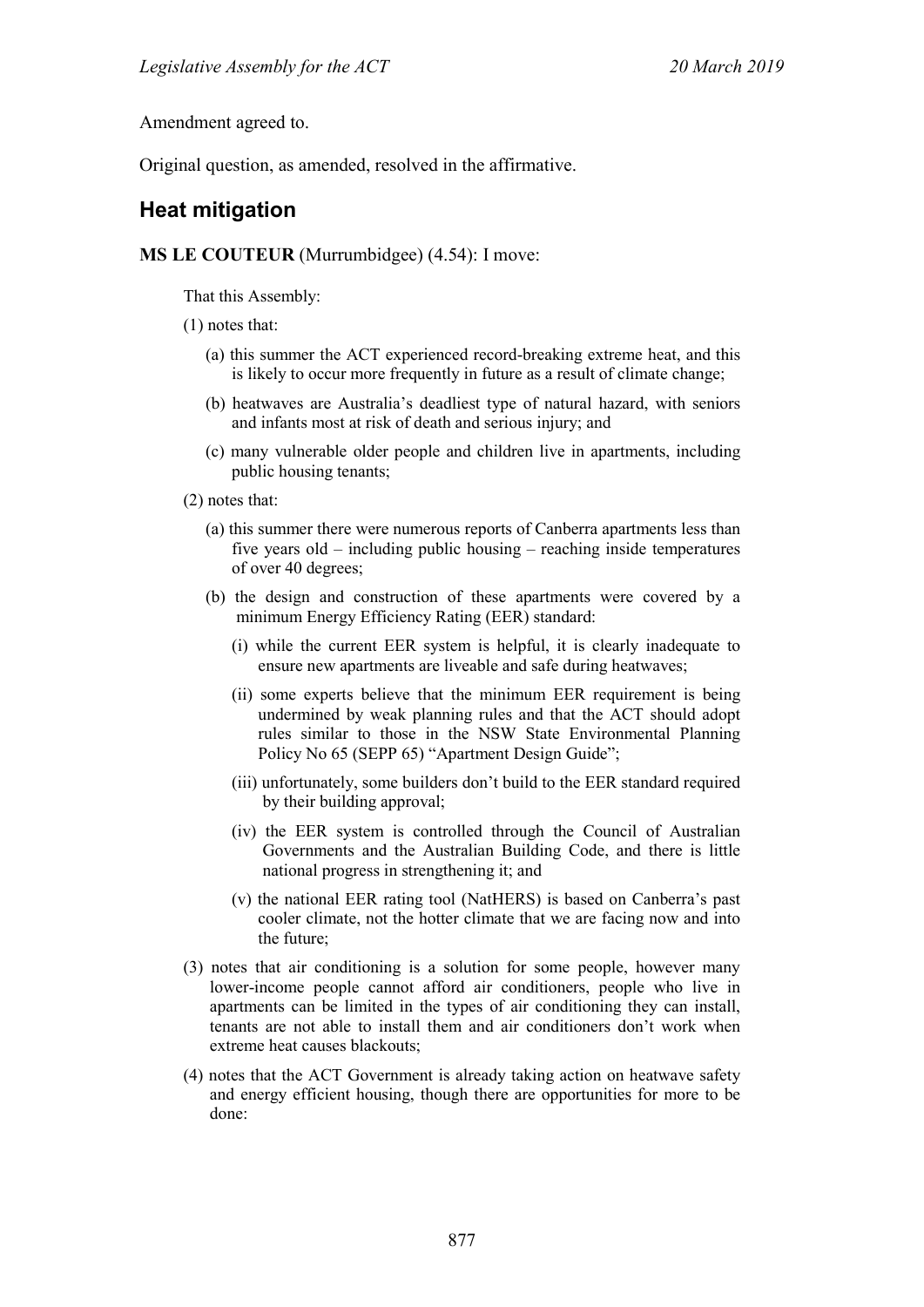- (a) the Government is reviewing the EER system and investigating minimum energy efficiency standards for rental properties under the Greens/ALP Parliamentary Agreement;
- (b) the Government's Energy Efficiency Improvement Scheme is improving household heating, cooling and energy efficiency, and reducing energy bills. The 2018-19 Budget extended the scheme to public housing, and will see significant upgrades in 2200 public housing homes over three years; and
- (c) ACT Housing contacts vulnerable tenants during heatwaves to check on their safety; and
- (5) calls on the ACT Government to deliver the following action plan:
	- (a) investigate potential changes to planning rules to improve apartment design and reduce summer heat inside new apartments, including requirements for improved solar access, external summer shading, adequate cross-ventilation and key elements of the NSW SEPP 65 "Apartment Design Guide";
	- (b) investigate potential changes to ACT Housing design requirements for public housing purchases and construction that address the needs of vulnerable tenants in a future hotter climate, for example inclusion of energy-efficient cooling and external summer shading;
	- (c) investigate potential expansion of the Energy Efficiency Improvement Scheme to cover more options that would keep Canberrans cool in heatwaves;
	- (d) investigate how the ACT Government can improve the performance of the EER system without waiting for national reform, for example by requiring separate NatHERS ratings for winter and summer, setting maximum air-leakage standards and basing the ratings on Canberra's future hotter climate;
	- (e) improve monitoring of building quality to ensure that buildings meet the EER rating they were approved with;
	- (f) report to the Assembly and the community on the findings of parts  $(5)(a)$ to (e) by the last sitting day in October 2019; and
	- (g) release a draft Territory Plan Variation for community consultation for part (5)(a) by the end of March 2020.

As we all know, the climate is warming. Summers are getting hotter and heatwaves are occurring more often. This summer was a time of record-breaking extreme heat in our city. It was a testing time for Canberrans, who struggled to go about their lives with day after day over 40 degrees. This summer also tested our readiness for future hotter climates. One area where we clearly failed that test is that we are building apartments that, without air conditioning, are unlivable and potentially unsafe in hot weather. Some are even unlivable with air conditioning running flat out over 24 hours of the day.

I noticed this myself several years ago, when I was living in a new east-facing apartment in Woden. It was hot all summer and the air conditioner did not do enough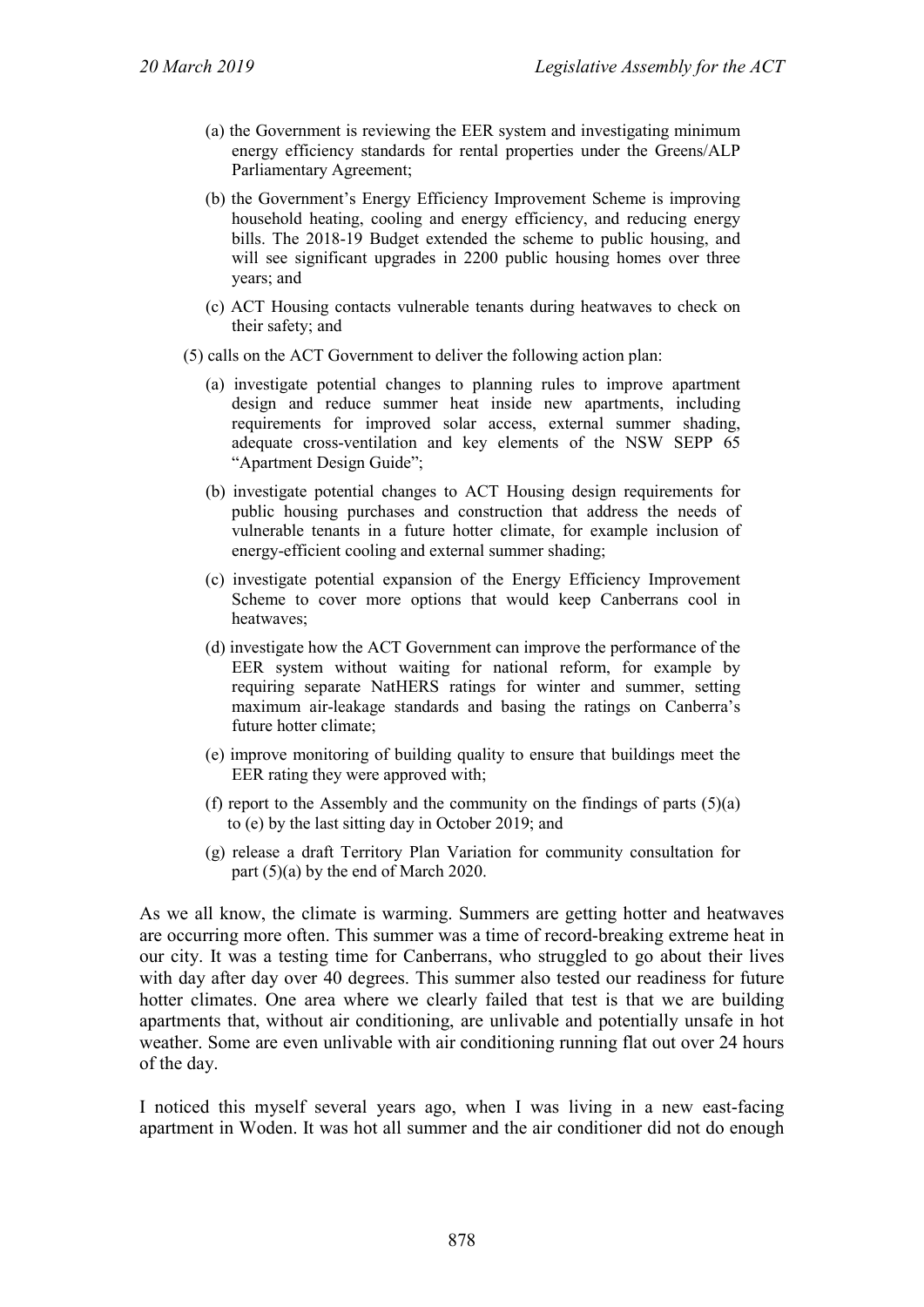to make the bedroom cool enough to sleep in. However, many of the cases I have heard about this summer are far worse than the situation I was in a few years ago.

The first example for this year that I heard about was of a man living in a brand-new public housing apartment. At 1 am it was 33 degrees inside his apartment, despite it being down to a quite pleasant 24 degrees outside. His apartment was less than one year old. In another case, I have seen photos from the apartment of an elderly owner-occupier in a five-year-old apartment where it got so hot that the wall cracked in the heat and the front door to her apartment would not open. She needed her son to let her out. It was not a cheap little door; it was a fire-resistant door in a fire-resistant wall.

Another owner-occupier couple told me:

We bought a high end apartment off the plan three years ago. We do have ducted air-conditioning throughout our apartment, but it struggled to cope despite being run 24/7 through the worst of the heat-wave.

They said:

The heat problem was so severe that we even started actively looking to move (despite loving most other aspects of our apartment).

They also said:

At least two large windows in our building have spontaneously shattered due, presumably, to the heat.

This is from another older couple who own their apartment:

In our  $100.6m^2$ , we have two air-conditioners ... During the hot summer months, we set the temperature at 20 degrees, maximum fan force, with the oscillators directed towards our master bedroom, we could not reduce the temperature in our bedroom to below 31 degrees.

This is from a renter on social media:

I'm in a big apartment block ... west facing, no protection. It gets SOOOOOO hot inside … much hotter than outside (so often above 40). Plus my whole building holds onto the heat and takes about a week of cool weather to cool down.

Further on in the message she said:

I have to sleep on the couch for the whole of summer (there is aircon in the lounge room). It's so uncomfortable and miserable. I just want to go to bed!

All of these apartments are new or near new. They were all, at worst, built in the last 10 years. Actually, all of them might be in the last five years. The point is that we are building brand-new apartments that are unlivable in hot weather without air conditioning, and in some cases even with it. This is not just a livability issue; it is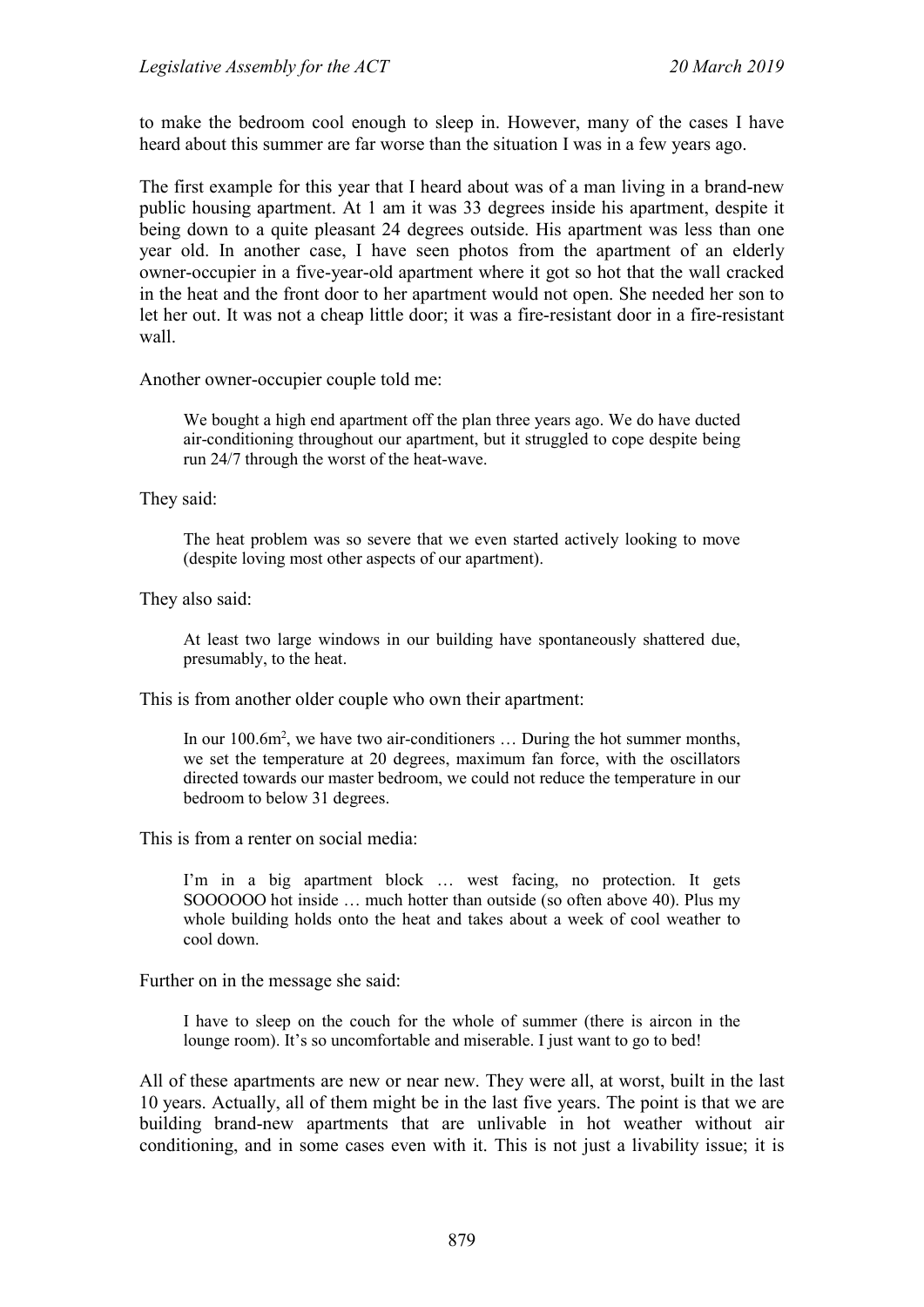also potentially unsafe for vulnerable older people and young children. I remind members that heatwaves are Australia's deadliest type of natural hazard, with seniors and infants most at risk of death and serious injury.

So why is this happening? Surely our energy efficiency standards should mean it does not happen. We do have energy efficiency standards, commonly known in the community as the EER rating system, but of course there is more to it than just the rating. The standards are set through the national construction code. Clearly they are not doing enough for heatwaves.

The first problem for Canberra is that the focus for cooler climate zones like the ACT has been on keeping houses warm in the winter. The standards have been reasonably successful at this. Most new dwellings can reasonably be heated in winter. A second issue, however, is that energy efficiency standards are based on past climate data. The data used is an average of past years' temperatures, which means it is based on Canberra's past cooler climate, not on the hotter climate that we are facing now and will into the future with climate change.

This has been a concern of mine, of the Greens and of many other people concerned with climate change for a long time. I unsuccessfully moved a motion about this and other EER-related matters eight years ago, when I was last in the Assembly. Unfortunately, there does not appear to have been any substantive progress on these issues in the intervening time. That is why I have moved this motion today.

There are also concerns about parts of building design that are outside the scope of the energy efficiency standards. That is what I refer in  $(2)(b)(ii)$  as "weak planning rules". The standards focus on how good the shell of the dwelling is at keeping the inside temperature stable. That means things like insulation and whether the windows are double-glazed. However, the standards do not fully cover things like external summer shading devices, cross-ventilation and solar access. Indeed, these things partly fall into the planning system. It gets very complicated. I will not go through all of the details; I will give an example.

The planning rules specify that most apartments must get at least three hours of sunlight on the shortest day of the year. You might think that that means they have to face north. However, people in the industry and all of us who look at new apartments being built will tell you that instead most apartments face east or west. This is so that you can fit more on the block. East and, even more, west-facing apartments are at risk of getting very, very hot in summer.

In New South Wales they overcome this gap between building rules and planning rules with a comprehensive set of guidelines for apartment design: the apartment design guide, also known as SEPP 65. I have been told by a quite a few planners and architects that the ACT should adopt SEPP 65, as it is much better than our current rules. There can also be problems with compliance by builders. The less scrupulous design a building with energy efficiency features and get it approved but then, when it comes to construction, they are not all built or they are built in a substandard way compared to what they said they were going to do. This is a huge problem.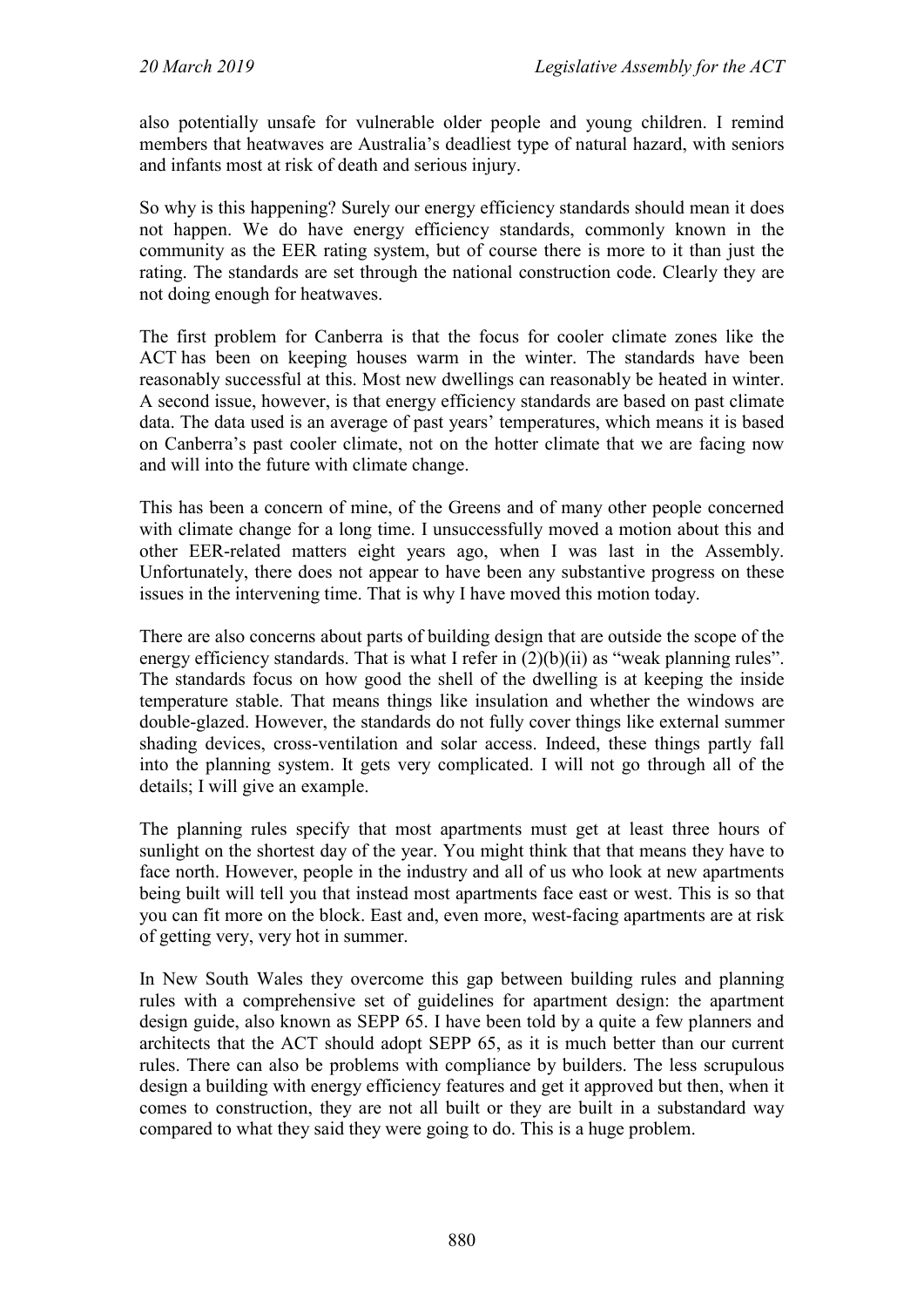In the Seventh Assembly the Greens put a lot of effort into that and the government committed to doing more auditing and compliance work. I acknowledge that work is happening in that regard, but it does not seem that enough is being done. I am concerned that some of the too hot apartments we are seeing now may be the result of builders not complying with the rules and not building what they said they were going to build.

It is really easy to talk about the problems, and I can talk about them at length. The major issue is what we are going to do to fix them. We need to learn the lessons of this summer and develop a set of responses. These responses are probably going to be quite diverse. That is why, rather than having a detailed list of actions to take, my motion calls for wide-ranging investigations. This is also because, with a crossbench office, I simply do not have the resources the government has to get all of these things done correctly.

The government needs to respond to this problem by looking at a whole suite of potential things it could do and prioritising the things that will be most effective. Obviously there is going to be some need for a combination of improved energy efficiency standards and planning rules. My motion acknowledges that the government is already doing work in this area, at item (4). Items (5)(a) and (d) call for an expansion of this current work into an investigation of other actions that could be taken.

Item (5)(b) focuses on public housing. ACT Housing has three particular issues. First, it has a large number of highly vulnerable tenants. ACT Housing already know who many of them are, because they have an existing program where they contact vulnerable tenants during heatwaves to check on their safety. Second, many of its tenants are not able to afford to buy air conditioners and external awnings. Third, even when the tenants can afford it, there is a property management cost and issue for ACT Housing as a landlord in making sure these are installed properly with no damage to the building. For these reasons, ACT Housing might need to go beyond any general regulatory changes that are made for all new apartments and require higher standards for the new housing it builds or buys. I note that it already does that in the area of accessibility standards for people with a disability.

Item (5)(c) covers the government's energy efficiency improvement scheme. This scheme improves household heating, cooling and energy efficiency. It has now been extended to public housing, which is a very good thing. It is clearly a good program that has been helping a lot of people. However, it is also quite clear from the activities this scheme covers that the focus has been on improving winter comfort and energy use. This makes sense based on past climate, but future climate is going to be hotter; we know that. There might be ways to expand the energy efficiency improvement scheme to cover more cooling options which will be more used in the coming years.

The very hot summer that we have just endured is a sign of a climate that is rapidly getting hotter. It is a test run for the climate of the future. As with any test, it has picked up problems where the current practice is not working. The issue that has particularly been drawn to my attention is that we are building brand-new apartments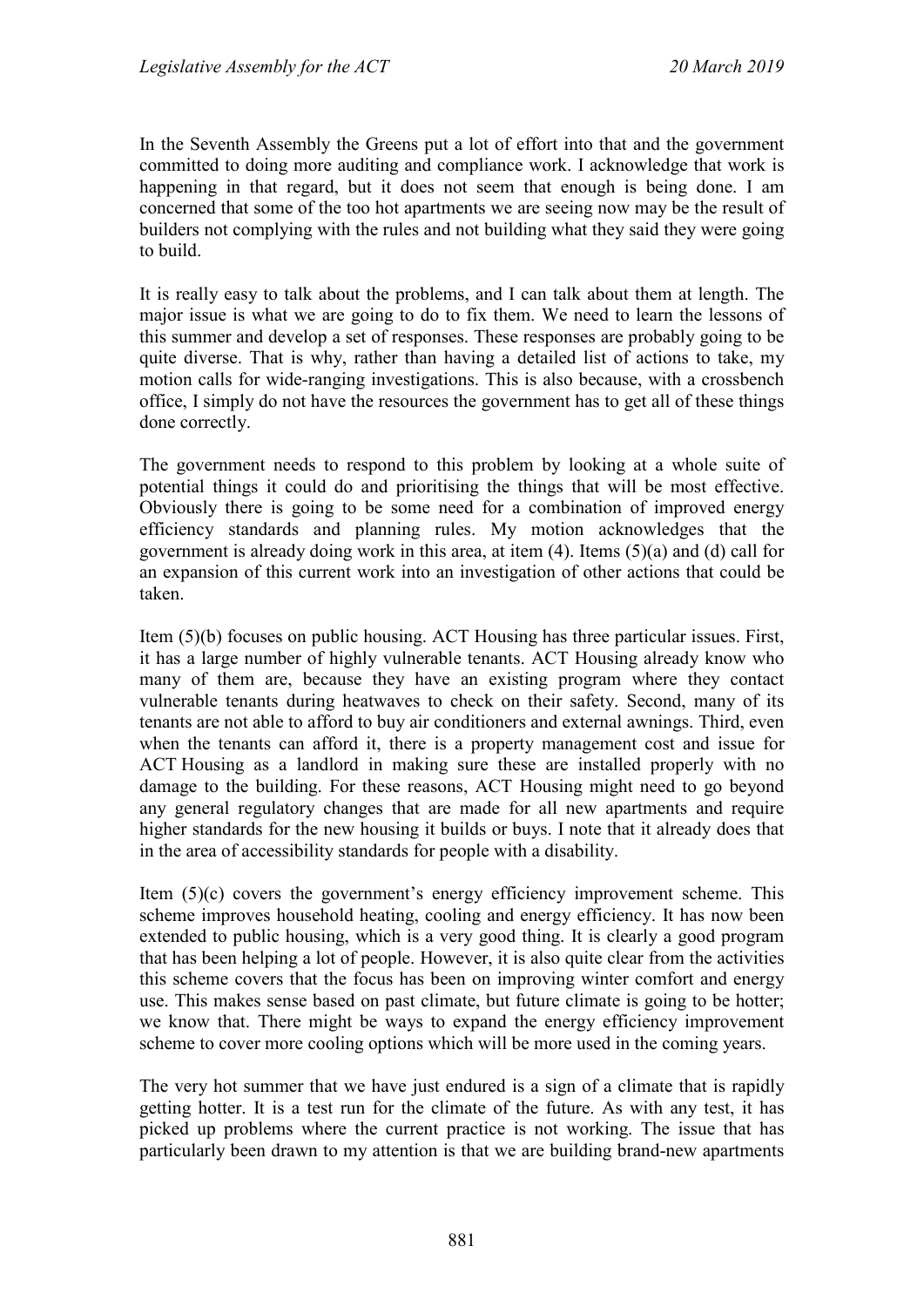that are unlivable without air conditioning in extreme heat and some which appear to be unlivable anyway during extreme heat. This is a public policy failure. We need to keep in mind that for vulnerable people, for the younger and older members of our community, this can be a serious, life-threatening health issue.

My motion draws the Assembly's attention to this problem. It calls for potential solutions to be investigated and for the government to report back to the Assembly with a way forward to address the problem. I urge all members to support my motion, because this is an important issue. As everyone here knows, we are in the middle of an apartment building boom. Judging by what I have heard from the community, many of the apartments being built right now will really struggle with hot weather. These apartments will be with us for many years. Their owners and their occupiers will be struggling for many years to deal with living in them in increasingly hot climates. We need to take quick action to stop more hot apartments being built. My motion will start that process.

**MR RAMSAY** (Ginninderra—Attorney-General, Minister for the Arts and Cultural Events, Minister for Building Quality Improvement, Minister for Business and Regulatory Services and Minister for Seniors and Veterans) (5.07): While the government supports the intent of the motion, I foreshadow that I will shortly be moving a series of amendments that have been circulated in my name. I thank Ms Le Couteur for the opportunity to update the Assembly about changes that are being made to building standards and work that is underway to improve how apartment buildings are designed and constructed in the ACT.

Firstly, however, it is relevant to outline the difference between the building performance standards and energy efficiency ratings. The building code, which aligns with the national construction code, is performance based and it sets overarching performance requirements for a building. The code provides a range of methods by which to comply with those requirements.

The most popular way to comply is what is known as a deed-to-satisfy pathway, including the use of an energy efficiency rating. It is not mandatory to use an energy efficiency rating—in other words, the building standard is not a star rating. It is merely one way to achieve the requirements of the standard.

For energy efficiency in apartment buildings there are standards for common areas in the building and there are standards for individual dwellings. Standards cover the design of the building fabric, including the requirements of insulation in the building's ceiling as well as lighting and household appliances. The building standards are complemented by the minimum energy performance standards for air conditioners and water heaters. The performance standards require that a building and its features must facilitate the efficient use of energy appropriate to the geographic location of the building, which means the local climate. That includes the degree to which heating and cooling may be required over the year.

All of the tools that can be used to produce energy ratings can model the building in any one of 69 different climate zones. Climate is the weather conditions prevailing in an area in general or over a long period; it is not the extreme weather in particular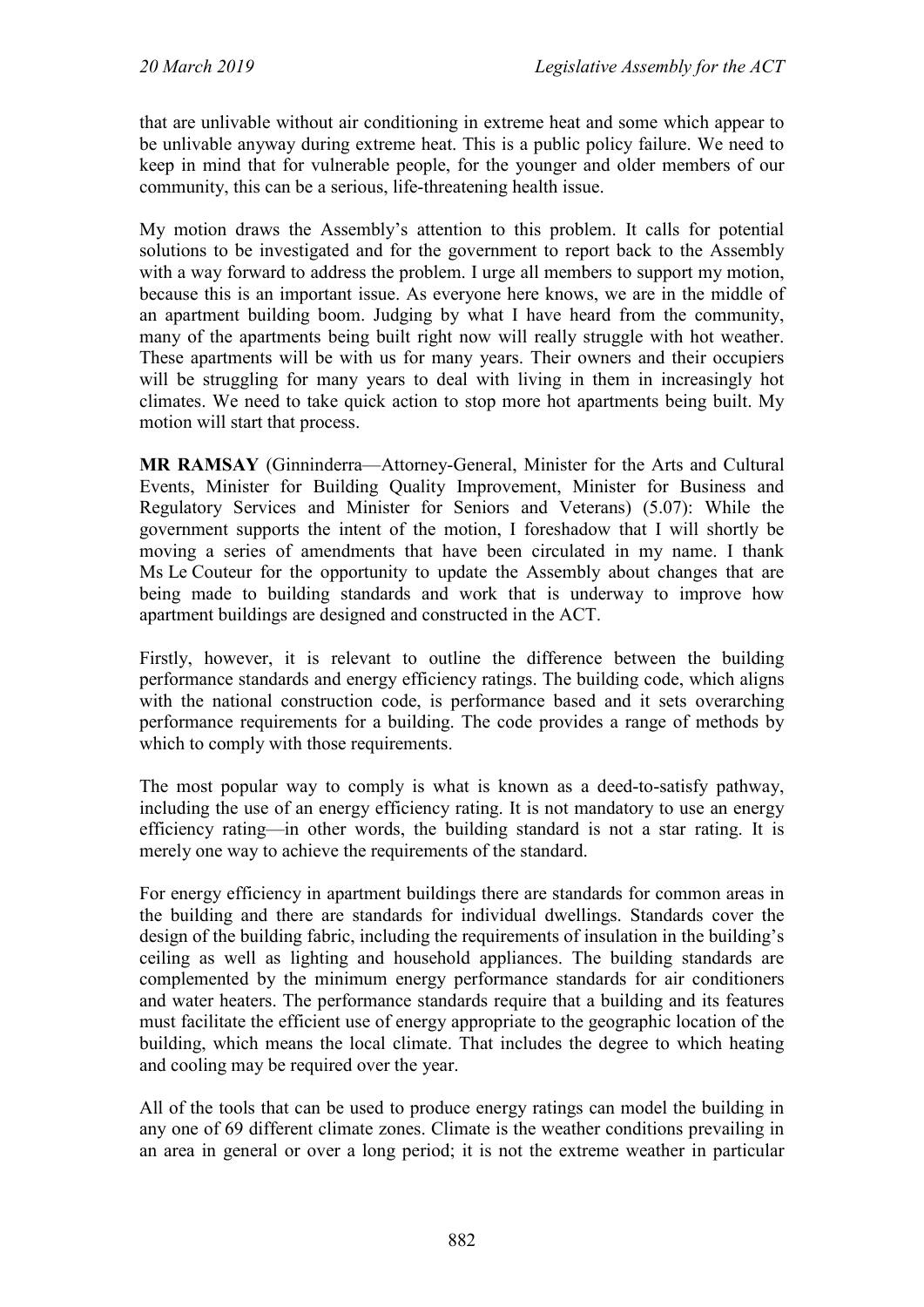years. That is why the relevant climate data in most energy modelling methods is based on average weather over decades. It results in a more accurate assessment of the climate and a more reasonable basis for assessing the general efficiency of the building.

In contrast, the Bureau of Meteorology defines a heatwave as three or more days of unusually high maximum and minimum temperatures in any area. There is, therefore, an important distinction between standards for climate and standards that relate to heatwaves. If the weather we experienced this past summer becomes the norm—and it may—then it will come to be recognised as usual weather in updated climate data and the general standards will adjust. So general efficiency ratings do not require buildings to be designed for unusual weather.

It is also important to consider that, while we may expect hotter summers, in Canberra we will still have relatively cold winters. In trying to address warmer weather we cannot ignore that for many months of the year we still need homes designed and built to keep us warm. It is relatively easier to design a building for one type of weather; it is more difficult for a building to be designed to respond well to both cold and hot weather such as we experience in Canberra.

In the winter we want our buildings to warm up quickly and to keep their heat as long as possible and we want the opposite on hot days. So what may work well in one part of the year may, indeed, not work well in another. That is why a building that performs well in hot weather or extreme heat maybe very uncomfortable for most of the year in Canberra, and that is why a home designed to use less energy over the long colder season, which is generally more efficient, may not do very well in summer or in short runs of hot weather.

Further, a home with a low energy rating may be able to cool down better in hotter weather in comparison to one with a higher energy rating. So the issue is not necessarily a matter of aiming for higher ratings; nor is it a compliance issue. Here in the ACT information on new buildings designed since 2017 indicates that many ACT residential dwellings are already reaching high ratings, with a range of between six and nine stars. Over 90 per cent of apartments and 50 per cent of houses and townhouses modelled at 6.5 stars or above. The average across all dwellings is seven stars.

Obviously that is not to say that we do not think compliance is important. As members would be aware, we have increased actions for non-compliance with building laws and standards. There is also a long-running auditing program for residential energy efficiency ratings, and the government reports annually on the number and the outcomes of these audits. The data tells us that we need to look past ratings to set the most appropriate standards and to establish what we want buildings to achieve. We need good, thoughtful design. It is also why there may need to be a range of different requirements rather than relying on general energy ratings. Rating tools have their place, but they cannot be expected to do everything.

The Australian Building Codes Board recognised that the energy rating pathway does not necessarily lead to buildings being efficient in both winter and summer, so it has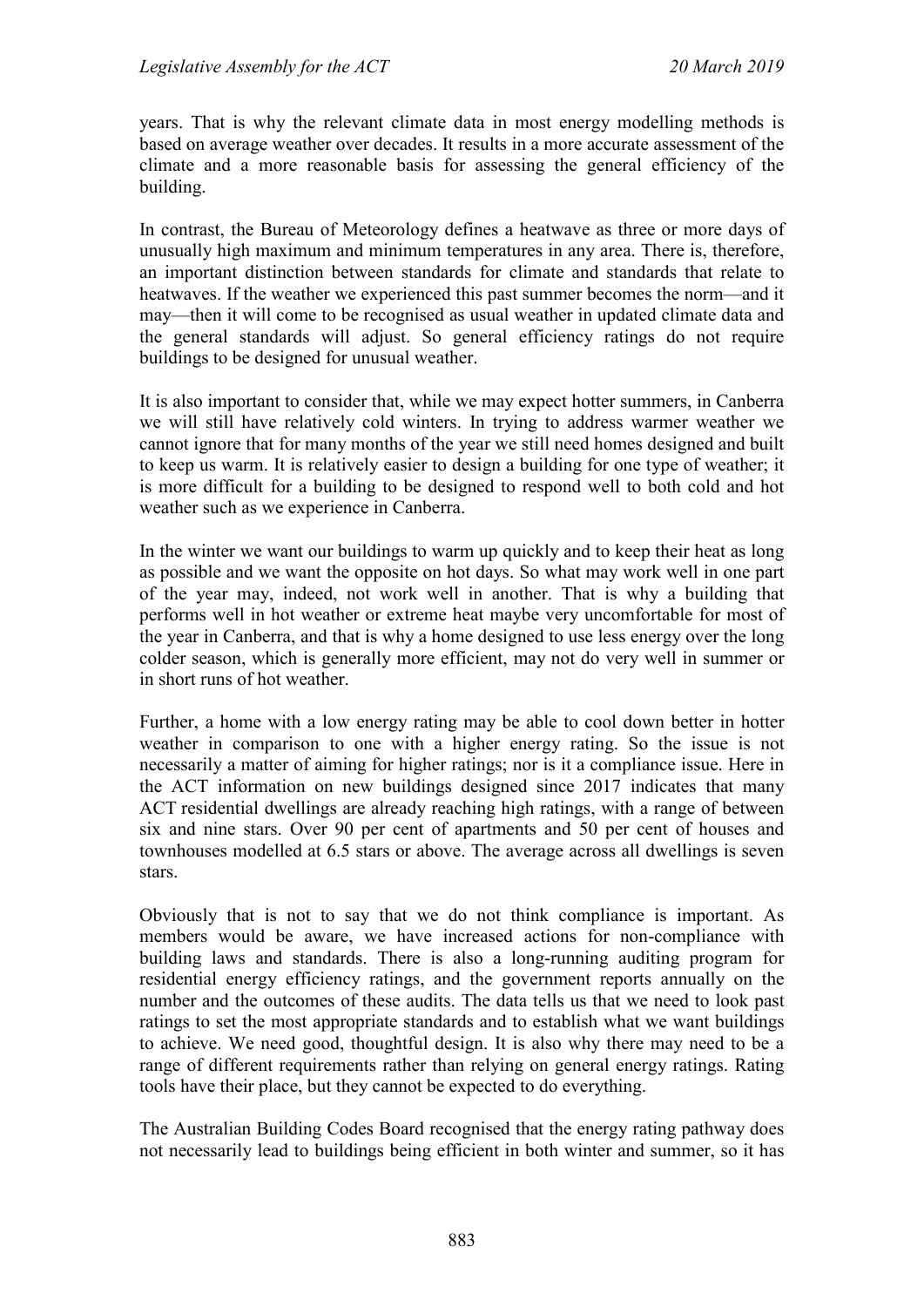taken steps to address this for buildings using energy ratings to comply. The 2019 building code includes additional heating and cooling load limits in addition to the minimum rating. That means that, as well as meeting an overall efficiency rating, the dwelling will not comply unless it is at or below a maximum energy standard for heating and a maximum energy standard for cooling. This directly addresses the problem of buildings designed to achieve high ratings in Canberra by performing well in winter but not so well in summer.

The 2019 code also includes substantial increases in the energy efficiency standards for common areas of multi-residential buildings. The new provisions start on 1 May this year, with a transition period for complying. This is only a first step. In April last year the building ministers forum considered new energy efficiency measures for residential buildings to be incorporated in the next code, to be released in 2022. This work will include updates to climate data, potentially increasing both winter and summer standards.

However, we are not waiting for this work to look at what else we may need to do; we are already assessing the 2019 code standards for suitability in both the current and projected future climate in the ACT. We may consider changes before the next national update. We are reviewing the existing energy efficiency rating system used for disclosure at the time of sale and rent and also ways to improve the efficiency of rental housing.

Minister Gentleman will speak on the complementary work in the planning portfolio currently underway. That work is not to set alternative buildings standards; rather, it is to put in place design and siting requirements for building that supports cross-ventilation, passive solar design and appropriate seasonal shading.

While good planning and building standards are important, they are only part of managing people's health and safety in extreme weather. Building standards cannot guarantee houses will be at the ideal temperature every day of the year. While we can help reduce the effect of heatwaves in buildings to make them more manageable, there may be days when people will have to cope with being warmer than they would otherwise like, to ensure that they are still warm through our long winter months. Building occupants also need to take steps to make sure their building operates as intended, by closing curtains, operating shading and opening and closing windows when appropriate.

ACT Health and the Emergency Services Agency provide great advice on how to keep healthy and safe in extreme weather, including staying hydrated and planning your day around the heat. As a community it is important that we check on others, including people who may be isolated, the elderly, young children and babies, pregnant women and those who have medical conditions. All of these things together will help us to be more resilient and better respond to hot and extreme weather.

As I indicated, I have a number of amendments to Ms Le Couteur's motion. I believe they help better clarify the interplay between the national construction codes and their updates for 2019, as well as how minimum energy ratings form part of the assessment.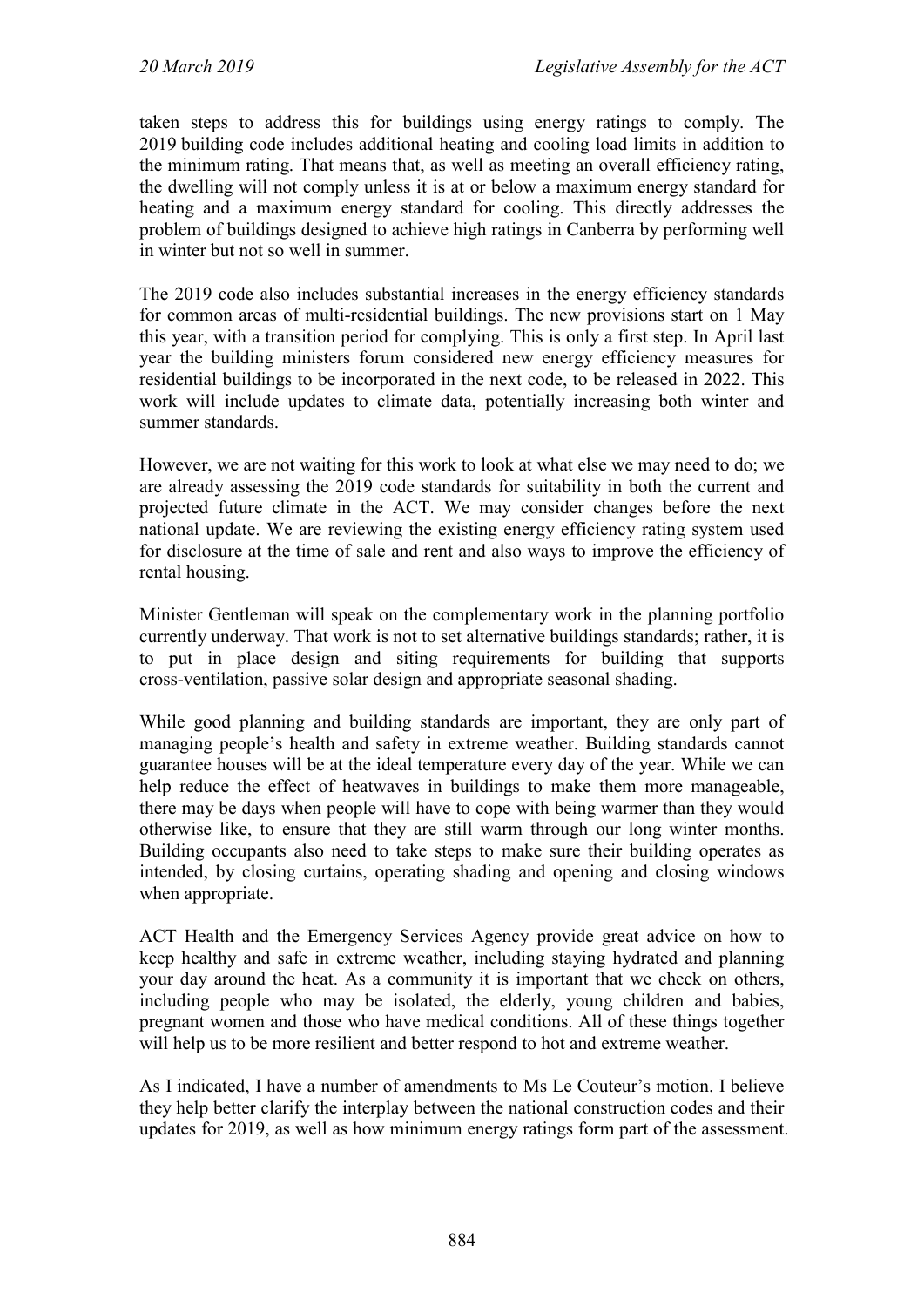We agree wholeheartedly with the importance of high-performing buildings. Therefore, I commend my amendment to the Assembly. I move:

Omit all words after "That this Assembly", and substitute:

"(1) notes that:

- (a) this summer the ACT experienced record-breaking extreme heat, and this is likely to occur more frequently in future as a result of climate change;
- (b) heatwaves are Australia's deadliest type of natural hazard, with seniors and infants most at risk of death and serious injury; and
- (c) many vulnerable older people and children live in apartments, including public housing tenants;

(2) notes that:

- (a) temperatures inside apartments can become very hot during heatwaves;
- (b) the design and construction of these apartments were covered by minimum energy efficiency standard, which most projects comply with by meeting a minimum energy efficiency rating:
	- (i) the energy efficiency rating is a general measure of efficiency over the year, rather than a measure of how a building performs in a particular season or extreme weather;
	- (ii) energy efficiency standards in the National Construction Code are developed under the Building Ministers Forum and the Nationwide House Energy Rating System is overseen by the COAG Energy Council, and there are some changes to the existing standards for 2019 and plans to significantly update the code and energy rating methods for the 2022 version of the code; and
	- (iii) current methods of assessing energy efficiency use average climate data, rather than extreme weather or future climate projections;
- (3) notes that while the ACT will experience hotter summers, it will also continue to have relatively cold winters and building standards must address both seasons;
- (4) notes that minimum energy efficiency standards should be supported by planning controls that enable well-designed buildings that occupants can operate as intended;
- (5) notes that while good planning and building standards are important, they are only part of managing people's health and safety in extreme weather;
- (6) notes that the ACT Government is already taking action on heatwave safety and energy efficient housing including:
	- (a) the Government is reviewing the EER system and investigating minimum energy efficiency standards for rental properties under the Greens/ALP Parliamentary Agreement;
	- (b) the Government will be adopting new standards in the 2019 National Construction Code that require any building using the energy efficiency rating pathways to also meet separate heating and cooling standards;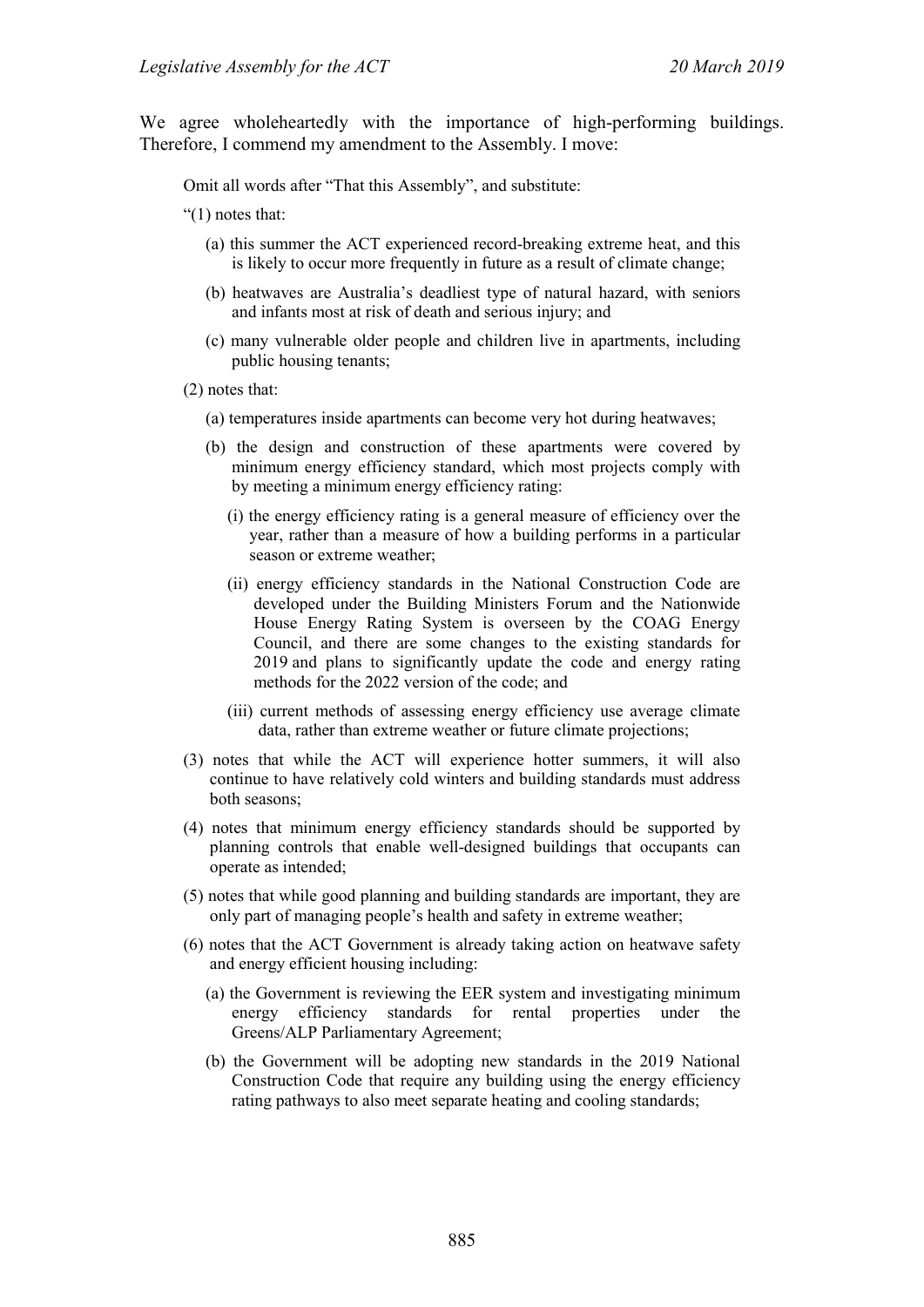- (c) the Government is undertaking work under the existing Climate Change Adaptation strategy to review these standards for suitability for the current and future climate;
- (d) the Government is developing a guideline for apartments that includes planning matters such as the design and siting of a building for cross-ventilation, passive solar design and appropriate seasonal shading;
- (e) the Government reports annually on the number and outcomes of energy efficiency standard audits;
- (f) the Government's Energy Efficiency Improvement Scheme is improving household heating, cooling and energy efficiency, and reducing energy bills;
	- (i) the 2018/19 Budget extended the scheme to public housing, and will see significant upgrades in 2 200 public housing homes over three years;
- (g) ACT Housing contacts vulnerable tenants during heatwaves to check on their safety; and
- (h) ESA and ACT Health provide advice for people on how to keep healthy and safe in extreme weather; and
- (7) calls on the Government to:
	- (a) investigate potential changes to planning rules to improve apartment design and reduce summer heat inside new apartments, including requirements for improved solar access, external summer shading, adequate cross-ventilation; and
	- (b) improve monitoring of building quality to ensure that buildings meet the EER rating they were approved with."

**MR PARTON** (Brindabella) (5.17): The Canberra Liberals will be supporting the Labor amendments to this motion from my Greens colleague Ms Le Couteur. My office has played a role in getting those amendments to a point where they would be palatable, at least in part, to all three parties in this place. If the government that Ms Le Couteur underwrites has its way, and probably even if it does not, there will be thousands upon thousands of apartments lining the Northbourne corridor, so it will be vital that residents are assured that their dwellings will be as cool as they can be in summer and as warm as they can be in winter. I think that is a given.

At the heart of this motion, we are talking about important stuff that affects the lives of people. We are constantly reminded of Canberra's climatic extremes, which will inevitably persist. But after a century of construction experience in the territory, for the most part, the building industry has probably got our temperature management requirements relatively down pat.

We have just gone through a very extreme summer. Ms Le Couteur's motion points out that some builders do not build to the appropriate standard. It provides a grim reminder that the quality of construction in the territory is not always of the highest standard. This will persist while ever most of Mr Ramsay's building regulation reforms remain stranded in a glossy brochure. I know the minister has spoken about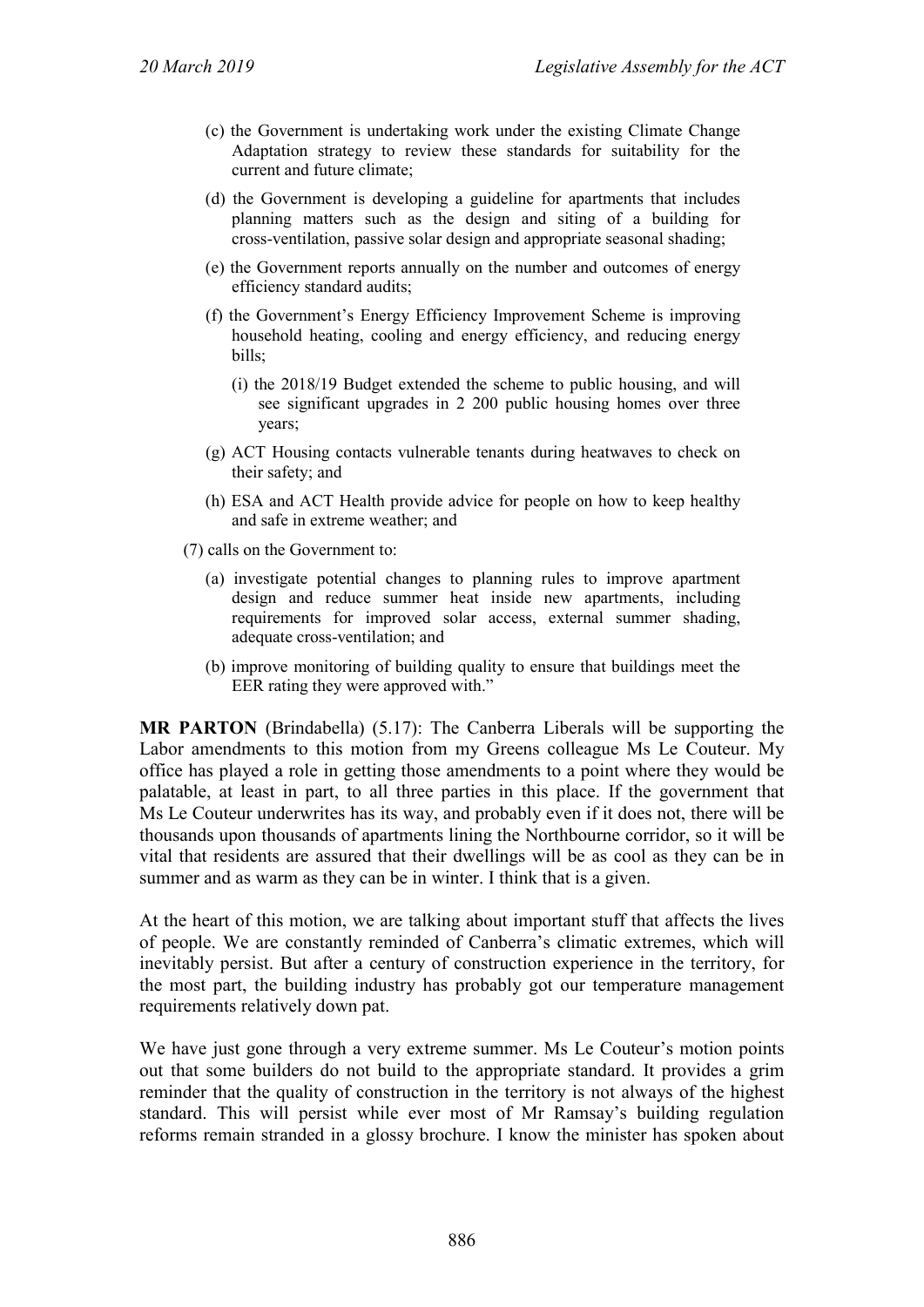how we are moving forward in this space, and to some extent we have to trust, but I do not know how great that trust is.

The motion calls on the government to investigate changes to planning rules to improve apartment design and solar access and ventilation. These seem like sensible suggestions. I understand they are already being investigated, as has been explained, with revised design guidelines being developed as we speak.

Earlier in the week I gave an indication to Ms Le Couteur that we on this side would be most likely to just let this motion go through unopposed. But there is a problem that arises often in this place in regard to private members' motions. They are not bills; they are motions. They do not get the same scrutiny as bills, and nor should they. But, as a consequence, we often first sight rather complex motions at some stage on a Monday afternoon and we are expected to form a position on those motions sometimes within half an hour of them hitting our table and certainly by the following morning, before debating them on the Wednesday.

On my first read of Ms Le Couteur's motion, my gut feeling was that we could probably let it go through. But, upon further investigation, including engaging with industry bodies, individual builders, apartment owners, staff from Mr Ramsay's office and further with staff from Ms Le Couteur's office, we formed a different view. In making this statement, I am effectively apologising to Ms Le Couteur for appearing to change position halfway through our negotiations on this. On the face of it, Ms Le Couteur's motion appears to have a relatively sound basis, but it did not take a great deal of digging to discover that, in my opinion, this is perhaps the wrong way to go about addressing this problem.

It must also be said that I still harbour a suspicion that the biggest role that this motion is playing for the Greens is to signal to Greens supporters, and specifically to renters, that the Greens are looking after them. On so many fronts they are not really. I commend Mr Joel Dignam for putting together this motion. Hang on; did I say Mr Dignam? I meant Ms Le Couteur. I do not know where "Joel Dignam" came from; we know that the renters advocacy group Better Renting has nothing to do with the Greens. We know that. They have assured us that there is no transfer of data and they are certainly not a front for the Greens. I dare say they will not even cover this debate on their various pages. I do not think they will. Hang on; they have posted about it. They have posted about it, but I am sure that they will not want to play a role in this.

I digress. I just wanted to say that if you really want to do something for renters' rights, I would suggest that you do something to open up the rental market. If you want to do something for renters' rights, put away this absurd phobia about market-driven solutions, recognise that investors are a major part of the solution, and do something that will encourage more investors into this market rather than driving them away.

In regard to specific parts of this motion, I might just go through a couple of issues. The original motion from Ms Le Couteur said that, while the current EER system is helpful, it is clearly inadequate to ensure that new apartments are livable and safe during heatwaves. I do not know if that is really what the EER is supposed to do at its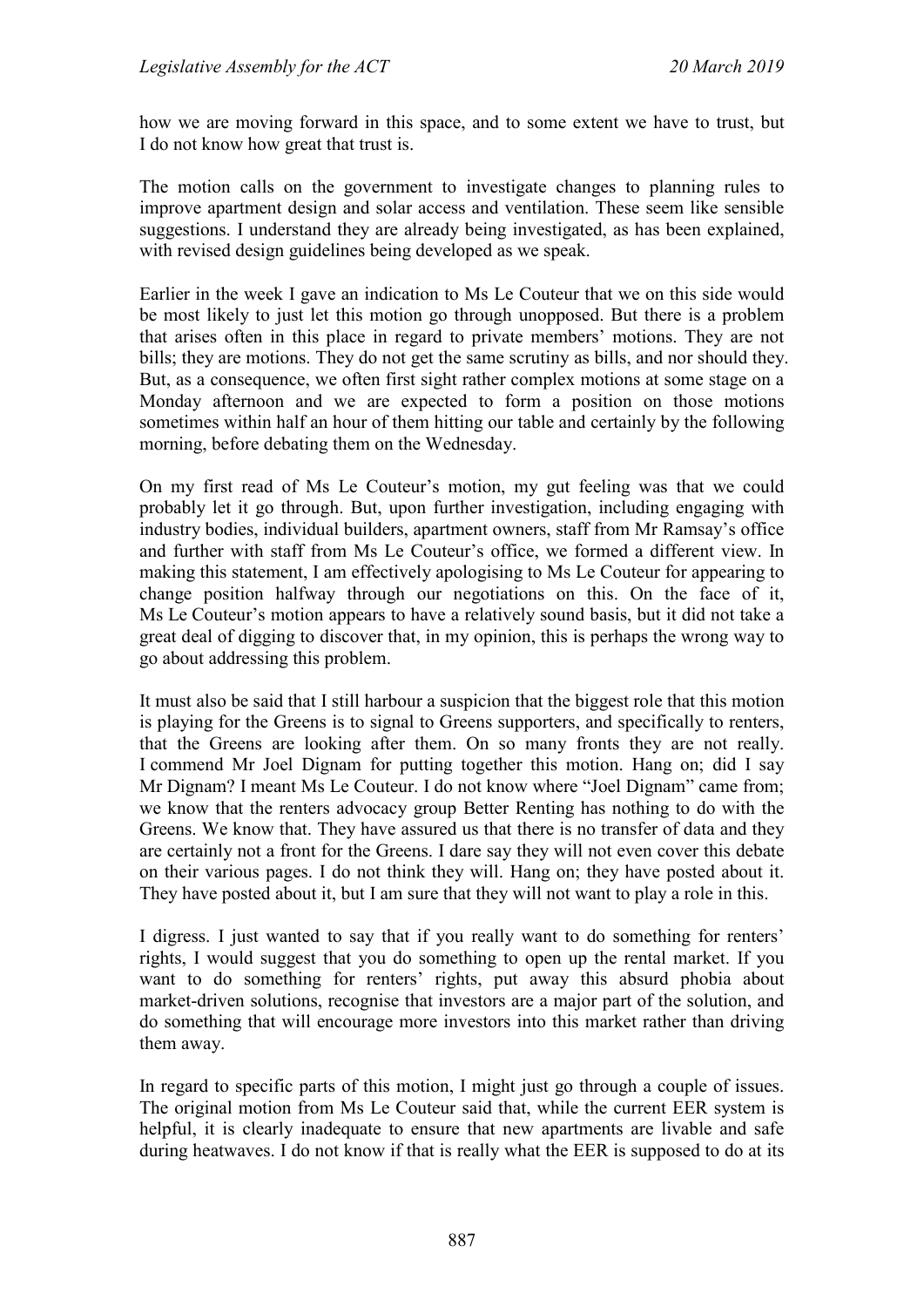core. It does not attempt to make dwellings livable in heatwaves without air conditioning. It is debatable whether it should or not, but I do not think that that is what it sets out to do.

The original motion suggested that the EER requirement is being undermined by weak planning laws and that the ACT should adopt rules similar to those in the New South Wales state environment planning policy No 65, SEPP 65. Upon further examination we learnt that the government is going down this path, and we support that.

The original motion noted that air conditioning is a solution for some people but that many low income people cannot afford air conditioners; that people who live in apartments can be limited in the types of air conditioning they install; and that tenants are not able to install them. I was a tenant in this town for 20 years, up until December of last year. For the last 10 years, we were living in a house without any air conditioning. Although we were not going to install a split system, we did purchase a whiz-bang portable air-conditioning system which did the job. It certainly did the job. I would reject that renters do not have the ability to use air conditioning in some way, shape or form.

The original motion also suggested that the government review the EER system, investigating minimum energy efficient standards for rental properties. I have to say that the EER is exactly the same whether the property is for rent or whether there is an owner-occupier.

**Mr Rattenbury**: What is the point of saying that?

**MR PARTON**: The point of saying that, Mr Rattenbury, is that the motion called upon the government to review the EER system, investigating minimum energy efficiency standards for rental properties. The standards apply to all properties; we do not have separate standards for rental properties. That is the point that I am making.

We were concerned about the call for the investigation of potential expansion of the energy efficiency improvement scheme to cover more options, just because we do not know what options were being talked about, and also about investigating how the government could improve the performance of the EER system and, instead of waiting for national changes, perhaps go it alone. Having different standards across different jurisdictions means that local builders would need to develop different house plans for the ACT and New South Wales, and we have many residential builders who work across the boundary. I think that would make it difficult.

In short, upon reading the motion initially, we were quite pleased that these issues were raised, because it is obviously causing some distress for some people. Since that time, I have seen some of the examples that arrive in the email inbox of Ms Le Couteur and there seem to be concerns. I am just not convinced that this is the way to deal with it. We support the Labor amendments.

**MS ORR** (Yerrabi) (5.26): I am pleased to contribute to the debate, and I support Minister Ramsay's amendments. Members know that I am a passionate advocate for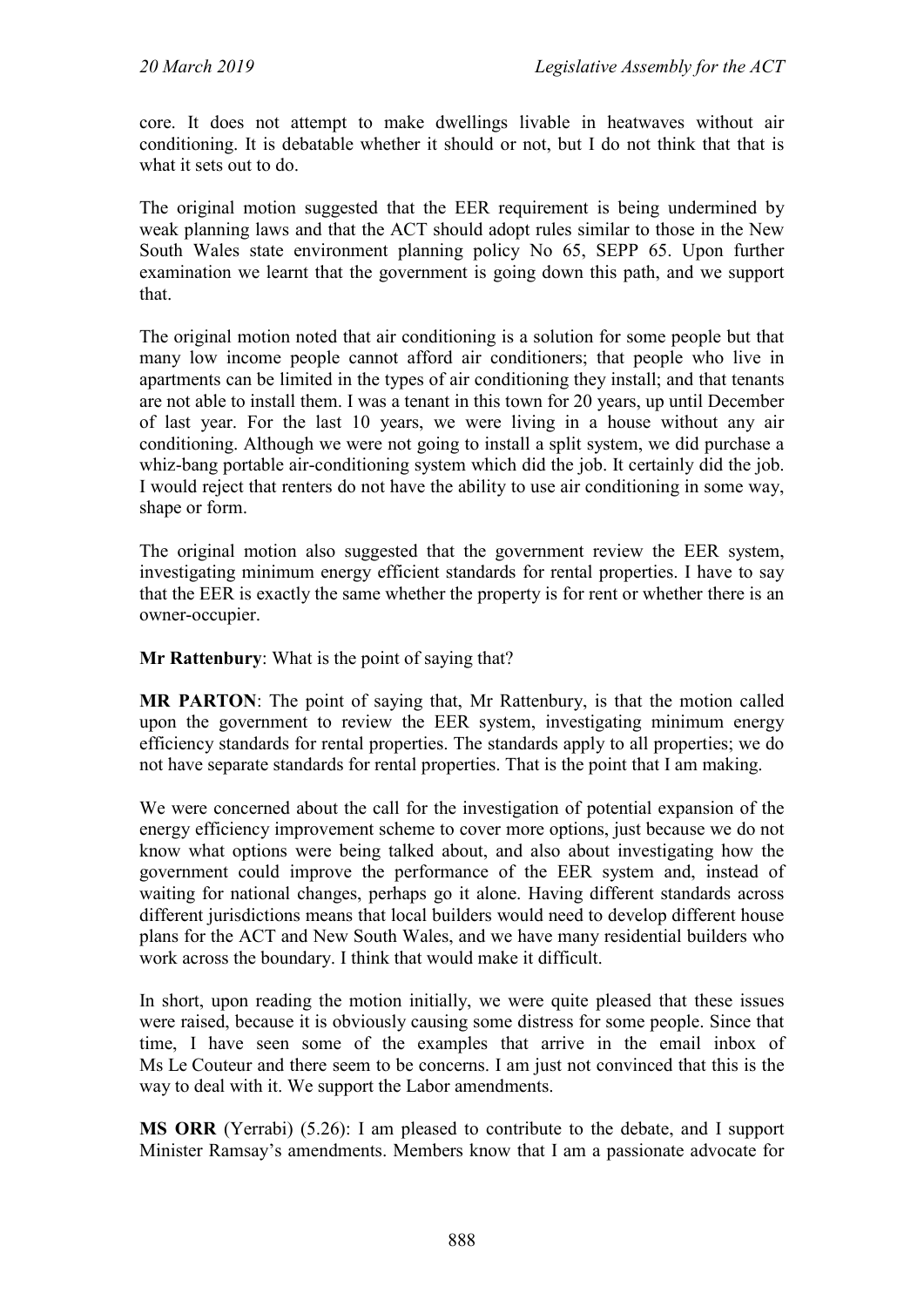environmental action. I am pleased to have the opportunity to remind Ms Le Couteur that I moved a motion in 2017 which called for similar actions in regard to the ACT's energy efficiency rating scheme. That motion received support from all parties. Until the notice of this motion was given, I had assumed this matter was one where the Greens supported ACT Labor's nation-leading approach. I do wonder whether, by bringing this motion forward today, Ms Le Couteur is simply trying to win herself more environmental credit by essentially copying the motion I moved in September 2017.

With the Assembly's support of my motion, the ACT government was required to provide a report on the progress of the review of the ACT's energy efficiency rating scheme to the Assembly by the last sitting day in 2018. That progress report noted the potential for the review to develop and assess options for expanding the energy efficiency rating scheme to all rental properties in the ACT, as well as the type and form of information of most relevance to owner-occupiers, investors and tenants, and how this could be accommodated under the scheme.

Ms Le Couteur's original motion called for improved monitoring of building quality in relation to the energy efficiency rating of a building. I draw to her attention that that has already been agreed as a result of my motion, which called for consideration of appropriate compliance measures. In the 2017-18 financial year, Access Canberra conducted 891 energy and construction audits for the Building Act 2004 and the energy rating assessments. To put it simply, we have already agreed on, and are doing, what Ms Le Couteur is now calling for in her motion.

Our climate here in Canberra is unique. We have extremely hot summers and extremely cold winters. Therefore, our buildings need to be adaptive to suit both seasonal effects. Solely focusing on the energy efficiency of a building during summer, which Ms Le Couteur's motion does, completely disregards the important need to ensure that our homes are livable during winter as well.

I am pleased to support the amendments moved by Minister Ramsay, particularly the investigation of potential changes to ACT Housing design requirements for public housing and the potential expansion of the energy efficiency improvement scheme to cover more options that would keep Canberrans cool in heatwaves. Our buildings need to be livable in all Canberra seasons. Something which sets Labor apart from the Greens is that we believe environmentalism should be focused on everyone, not just those who can afford to upgrade their own homes to be more energy efficient and productive.

It is important to note that the energy efficiency rating of a building is not necessarily the only way to measure the performance and livability of the building. There is no denying that it is an important benchmark; however, we also need to be cognisant of the fact that an energy efficiency rating is an average indication of the energy usage needs of a building. The methodology is complex and technical in nature, and the science is rapidly evolving. If we are going to make genuine reform in these areas, we have to make sure we are approaching the reform with clarity.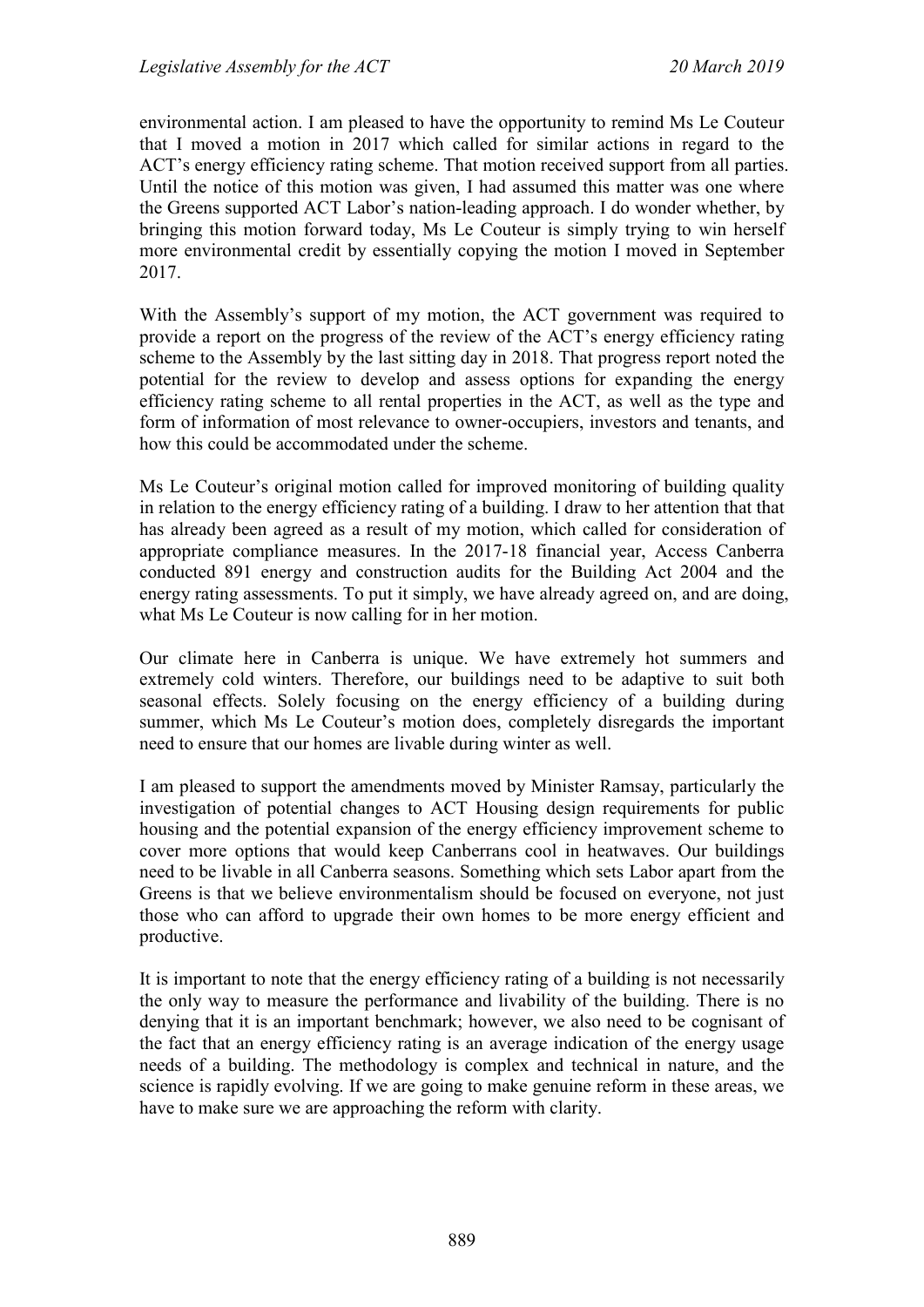Ms Le Couteur has made reference to the need for certain materials, such as shading and louvres, to be included in energy efficiency requirements. While I am supportive of such measures, it is also important to note that these are less about efficiency and more about design. Design that reduces the need for energy use is often taken to mean passive design. What should be noted, though, is that passive design buildings are not necessarily energy efficient.

If you want to talk about how we can build buildings to reduce the need for space heating and cooling and perform to a high energy efficiency, we actually need to be talking about energy productivity. In my opinion, it is energy productivity that we should be talking about, as this is where the most gains are to be made: gains which help not only the environment, but also the cost of living for people in our community. Essentially, energy productivity is using the same or less energy to do more. Energy efficiency is very much a part of energy productivity, but energy productivity also encompasses passive design, renewable energy sources and other measures that, when put together, provide a holistic approach to building design and performance.

Before I conclude, I would like to formally place on the record the fact that I believe this matter would have been best dealt with by a full committee inquiry by the planning and urban renewal committee. As members of this committee, both Ms Le Couteur and I would have had the opportunity to investigate this matter and hear from a wide range of industry stakeholders, community organisations and individuals.

In negotiations leading up to the debate on this motion, it has been made clear to me that Ms Le Couteur does not want to bring this matter to the planning and urban renewal committee, which is disappointing. I understand that she just wants to get on with it. However, "getting on with it" is difficult when the "it" is not clear, and the requests in Ms Le Couteur's motion today demonstrate the confusion that sits around the EER scheme, passive design and energy productivity, and the way these approaches interact with our planning regulations and frameworks relating to the performance and livability of buildings and homes.

I believe the way we heat and cool our buildings should be thoroughly looked into so that we are not missing any potential options for improving the livability and performance of our buildings. I hold out hope that Ms Le Couteur—and even Mr Parton, based on comments he has made today—may consider the option of an inquiry in the future, as I note that the planning and urban renewal committee is yet to decide its future work program for the rest of the term. I look forward to working with Minister Ramsay and my government colleagues in delivering real outcomes for the environment and Canberra homes. I commend the amended motion to the Assembly.

**MS LE COUTEUR** (Murrumbidgee) (5.32): The Greens will not be supporting this amendment. I am really disappointed that, despite everybody acknowledging that there is a problem, the big parties do not really want to get on to it and do something. If I were Better Renting, I probably would have been quite concerned or offended by Mr Parton's comments. This motion was not written by Joel Dignam or Better Renting. As I mentioned in my speech, I moved a motion in the Seventh Assembly on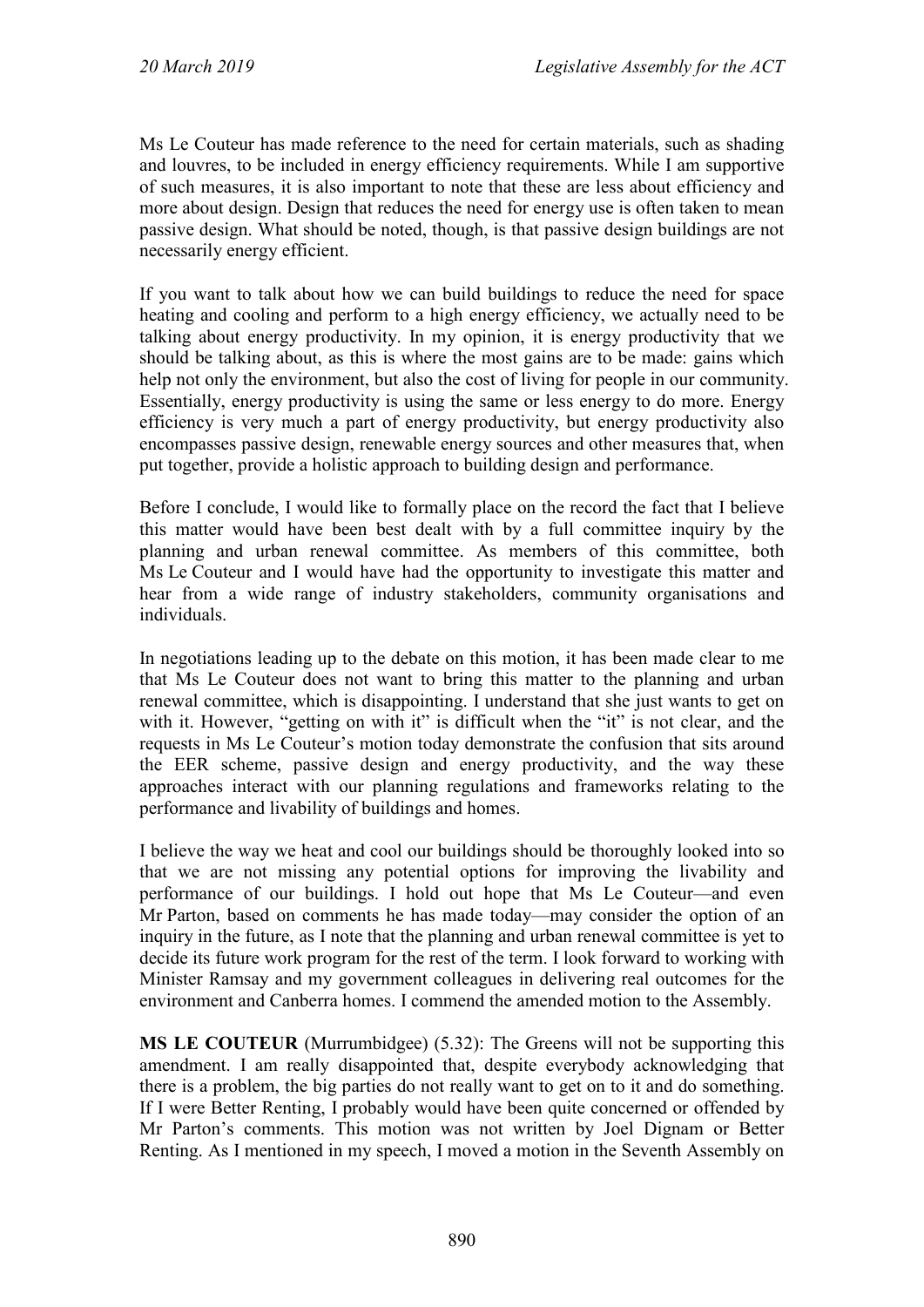these sorts of issues. This is not a new issue, as far as the Greens and I are concerned. In fact, the first people who lobbied me when I was a new MLA in the Seventh Assembly were people who were concerned about EER issues.

While I sincerely hope that my motion, or the motion as amended that will be passed, will help tenants, this is not a tenants' issue. This is a public policy problem, in that we are building, in particular, apartments in Canberra which will not serve us well in the future. We have to hope that the apartments that we are building now will last for at least 50 years. In 50 years time the climate will be different. Minister Ramsay made a distinction between heatwaves and climate. The point is that in the next 50 years what we are talking about as heatwaves will be the climate, as he said. We can see this coming. The CSIRO has done the modelling. Instead of waiting for what is now a heatwave to become normal and then saying, "Oh, we should do something about it," we really cannot wait for that; we need to build now for the future.

The ACF and the ANU recently released a report that showed that Canberra will have up to 110 days over 30 degrees by 2050 without climate action. Appreciably, the world as a whole is not taking climate action. Effectively, in Canberra, as they said, there will be no winter as we currently know it, so we really do need to change.

I am not really sure why the government wanted to cut out improvements to the energy efficiency standards from the work to stop the building of hot apartments, although I do appreciate and thank Minister Ramsay for updating us as to some of the changes that are starting to come through the long and slow COAG process. Part of my annoyance is because, as I said, I moved a motion along these lines eight years ago. We needed to start then so that we would not be continuing to build apartments which clearly are not going to work.

Every morning when I walk down to the bus, I walk past a new set of townhouses that are being built facing west, with floor-to-ceiling windows. We all know what is going to happen with them: they are going to be hot; they are going to run their air conditioning extensively. The point is that we know this is going to happen. We do not have to do it, and we need to take action to ensure that we do not build more housing with problems.

Thank you, minister, for telling us that you are already doing the work. The problem from my point of view is that this is what the government has been saying for the past decade. The relevant minister or ministerial council have always just been about to make enough progress so that it will all be sorted. But it actually has not happened.

As a point of clarification, Minister Ramsay, you suggested I had asked for a higher EER rating. That is not actually what I asked for. I asked for the ratings to work better for the Canberra climate. I do not think that the purpose is to go higher if we are not going in the right direction. We need to look at the future. As I said, the buildings that we are building should be around for the next 50 years at least. We need to look at how the climate is going to change over that period of time. Our wonderful national institution the CSIRO has done the work to tell us what it is likely to be. We need to look at that and build buildings that will work for that.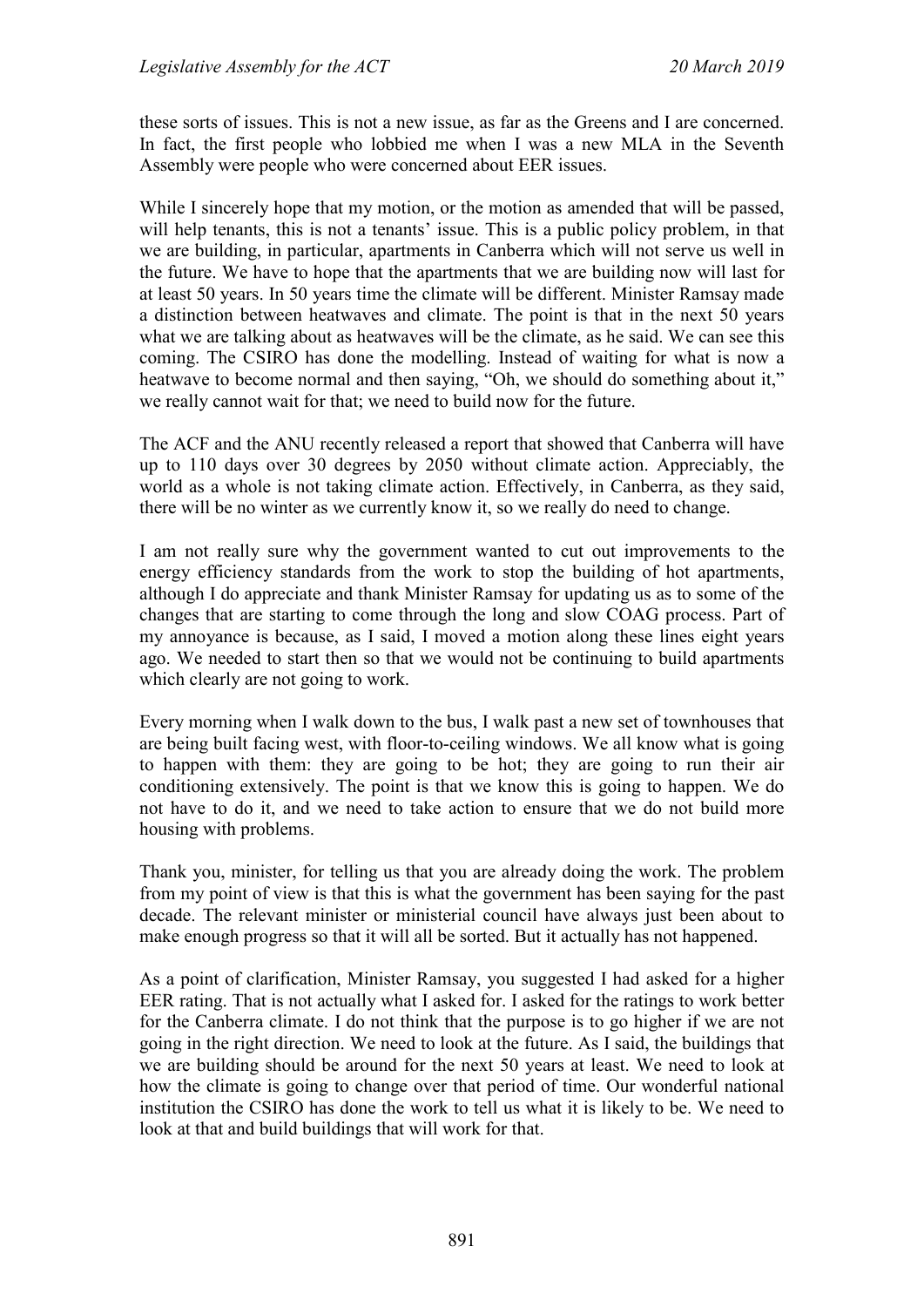Mr Parton suggested it would be a problem for builders if they had to build things differently for Canberra than for other parts of the country. That might be a minor problem for the builders, but it is much more of a major problem for the people of Canberra if they end up living in buildings that just do not work in our climate. For buildings to be efficient, for buildings to be comfortable and livable, they have to be adapted to our climate. That is what my motion is talking about—buildings that adapt to the climate that we live in now, and which clearly will get hotter in the future.

Question put:

That the amendment be agreed to.

The Assembly voted—

Ayes 19 Noes 2

| Miss C Burch  | Mrs Kikkert      | Ms Le Couteur |
|---------------|------------------|---------------|
| Ms J Burch    | Ms Lawder        | Mr Rattenbury |
| Ms Cheyne     | Ms Orr           |               |
| Ms Cody       | Mr Parton        |               |
| Mr Coe        | Mr Pettersson    |               |
| Mrs Dunne     | Mr Ramsay        |               |
| Ms Fitzharris | Mr Steel         |               |
| Mr Gentleman  | Ms Stephen-Smith |               |
| Mr Hanson     | Mr Wall          |               |
| Mrs Jones     |                  |               |

Amendment agreed to.

Original question, as amended, resolved in the affirmative.

## **Services for older Canberrans**

**MS LAWDER** (Brindabella) (5.44): I move:

That this Assembly:

(1) notes that:

- (a) this week is ACT Seniors Week;
- (b) older Australians (65 and over) make up 15 percent of all Australians;
- (c) the population of some areas of Canberra are much older than average including Weston Creek and Woden, where for example, more than a quarter of Hughes residents are over 60;
- (d) within 40 years over a quarter of all Canberrans will be over 65;
- (e) ACT Government policies have consistently disproportionately hit older Canberrans hardest including with astronomic rate increases, and difficult to access and uncoordinated services;
- (f) the Labor-Greens Government has demonstrated its lack of priority for older Canberrans;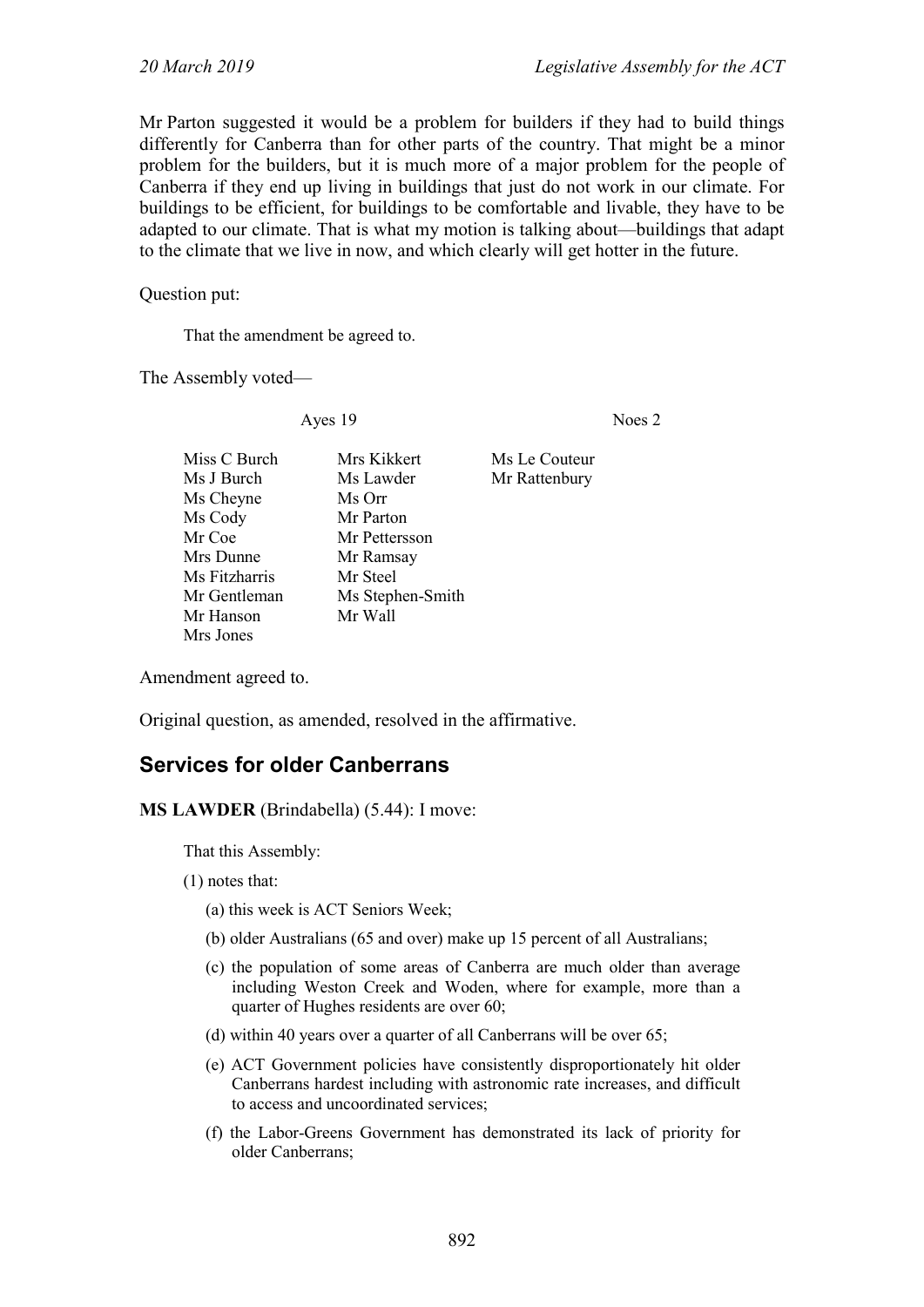- (g) more than half our suburbs are not age friendly and the Government is currently only funding two suburbs a year with age friendly funding;
- (h) at current age friendly suburb funding it will be 2073 (55 years from today) before all current suburbs are funded; and
- (i) concessions have been removed and changed for seniors, creating confusion and distress amongst older Canberrans; and
- (2) calls on the ACT Government to change its attitude towards older Canberrans and take meaningful action to improve their lives and ensure they are not disadvantaged by Government policy.

I am very pleased to speak to this motion today, as shadow minister for seniors. As many of you probably know—I hope you know—this week is Seniors Week in the ACT, and it is a great time to celebrate older Canberrans, what they have done in the past, what they are doing now, what they will do in the future, and everything that they like to do. It is a good time to talk about that. It is about looking at what they have contributed to our city as well. They continue to contribute to our city in a range of different ways.

Unfortunately, under this government many seniors feel ignored and feel that they are being treated as second-class citizens. Services that should otherwise be routinely fixed, such as broken footpaths, are packaged up and sold as a service to seniors. We are told that the better suburbs program is to benefit older Canberrans. These are basic municipal services that the government should be providing, and they are of benefit to every Canberran. There are some more specific groups that may benefit—mothers or parents with prams, people with disability, older and frail seniors, and other Canberrans. But it is being pushed as if it is a favour to older Canberrans by improving the footpaths and the connections in their neighbourhoods.

Currently, in the ACT we have over 70,000 people over the age of 60. This figure will increase as our population ages. This government, in their rush and in their desire to be hip and trendy, are neglecting the real needs of older Canberrans—the people who have spent their lives building and contributing to the wealth of the city, making it what it is today so that it can be enjoyed by everyone. These older Canberrans deserve **better** 

In December last year the Federation of Australian Councils on the Ageing released an informative report on older Australians. The key points for Australians aged 50 years or older include that 46 per cent of them feel less valued by society than when they were younger. Forty-nine per cent have one or more vulnerability indicators. More than half of people aged 50 years or older feel that the rising cost of living is leaving them behind. Twenty-nine per cent of them work and do not think they can ever retire, and 33 per cent have experienced age discrimination. But here is the good news from that report: 80 per cent felt younger than their age and at least half feel at least 10 years younger than they are.

Unfortunately, from about a year ago, we know what our current Chief Minister thinks about older Canberrans. Older Canberrans know that, too. Many of them remark on it to me. From comments made by our Chief Minister in the past, his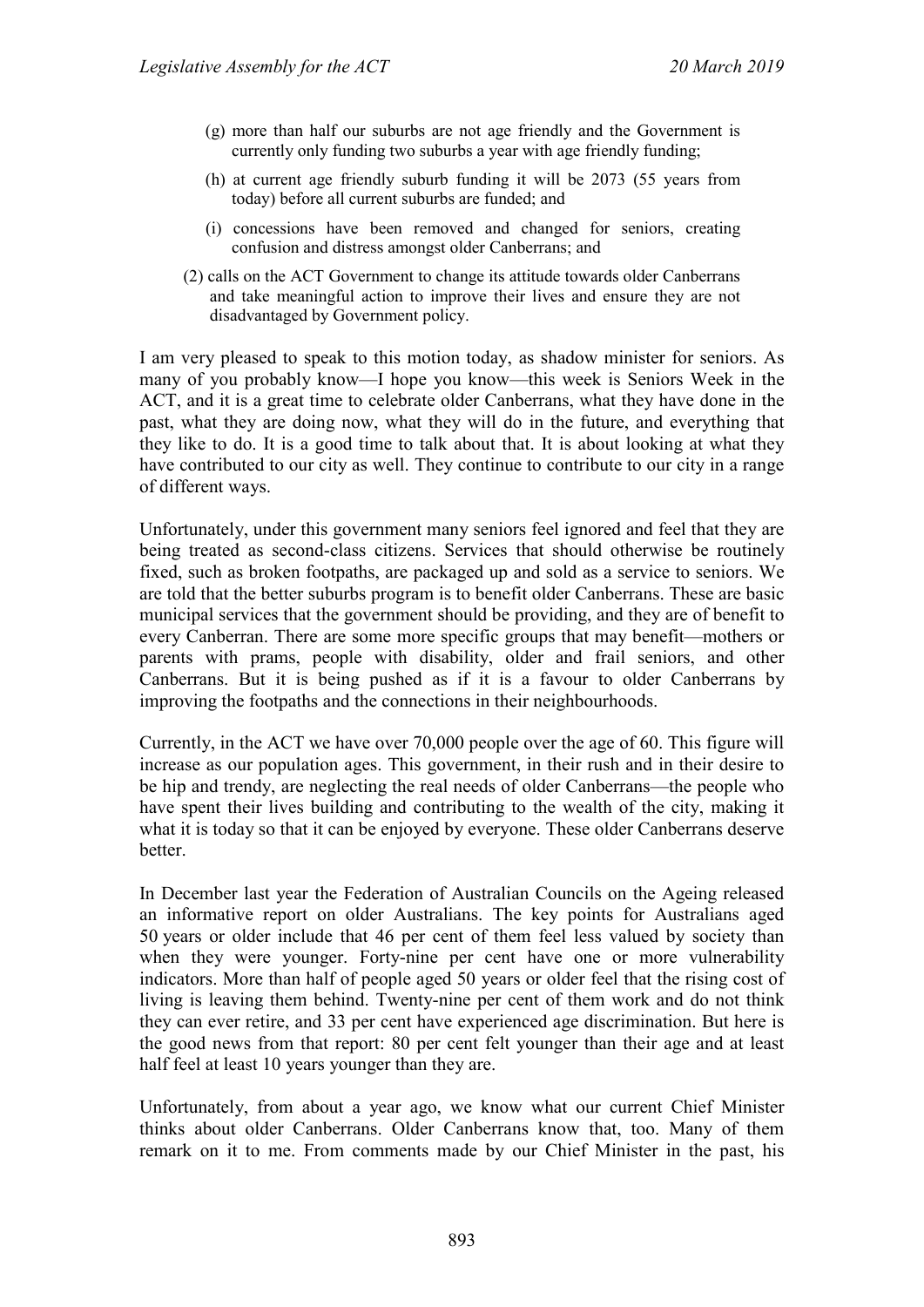opinion of those who read, watch or seek their news from traditional media is clear: he does not really care about them. He has made it clear how he feels about seniors and their opinions—how he wishes to live in a utopian state so that, as soon as you become a senior, you leave Canberra and the government does not need to consult with you anymore.

In fact, to take that even further, this government has often denigrated the input of community councils, claiming that they are made up of grumpy old men. While some of the community councils may have a number of older Canberrans on their executive, this, to me, is more indicative of the fact that they now have more time to devote to community activities and they want to share the many years of experience and expertise that they have gathered over their lifetime, in the workforce or otherwise. They want to use that experience for the betterment of all Canberrans, and one of the ways they can do that is through the community councils. As another example, on average, viewers of the ABC news in the evening, the 7 pm bulletin, are people in their mid-60s, so we must continue to provide ways to communicate with our older Canberrans.

One of the major issues that older Canberrans face—older Australians and older people generally—is loneliness. It is important to make sure that seniors remain connected and informed and are able to participate in their community. The population in some areas of Canberra is much older on average than in other areas of Canberra—for example, in Weston Creek and Woden. To give an even more specific example, more than a quarter of residents of the suburb of Hughes are over the age of 60, and within 40 years over a quarter of all Canberrans will be over 65 years of age.

In this motion I am asking the ACT government to change their attitude towards older Canberrans, to take meaningful action to improve their lives and ensure they are not disproportionately disadvantaged by discriminatory or uncaring government policy. We know that ACT government policies have consistently disproportionately hit older Canberrans the hardest, including with rates increases, with difficult to access and uncoordinated services, and with a lack of priority for older Canberrans. We have seen concessions removed and changed for seniors, creating confusion and distress amongst older Canberrans. Concessions have been poorly advertised, and more than half of our suburbs are not age-friendly.

On the age-friendly suburbs policy, which I mentioned at the start, currently, funding to make our suburbs age-friendly is being allocated at two suburbs a year. After an audit in 2014 that found that more than half of our suburbs are not age-friendly, the government launched their age-friendly suburb program. The age-friendly suburb program is a good program, but isn't it really just a repackaging of basic municipal maintenance money—fixing broken footpaths and dangerous road crossings and providing better transport links, including covered bus stops? These are things that are important for all Canberrans. Other things that are important to older people include public toilets. We have many suburbs with no public toilets, but there is no upgrade of public toilets and no installation plans.

The current age-friendly funding for only two suburbs a year is also an issue. Ainslie and Weston were upgraded in 2016, Monash and Kaleen were upgraded in 2017 and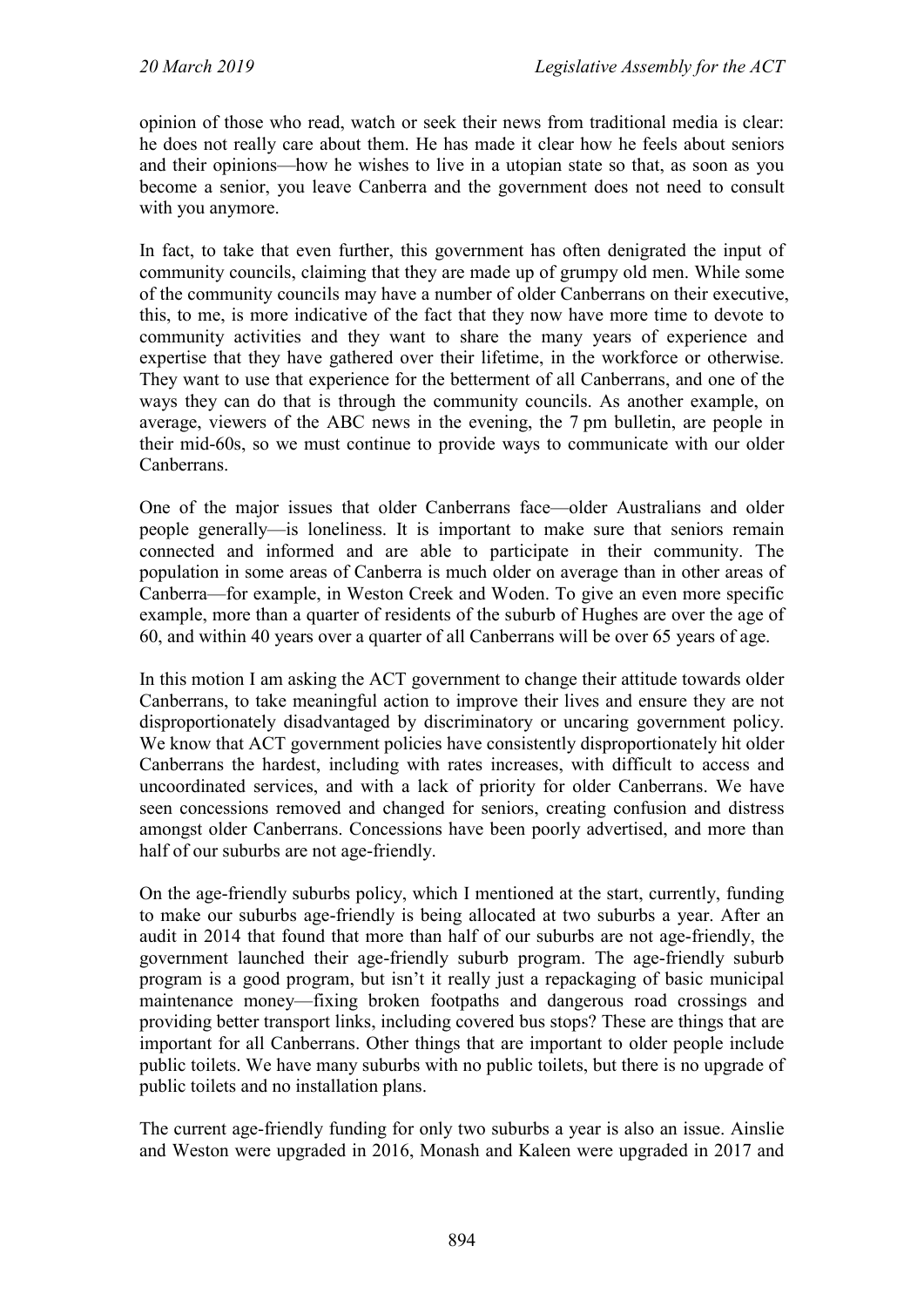Hughes and Page were upgraded in 2018. At the current rate and pace of implementation of the age-friendly suburbs program, it will take 55 years from today. It will take until 2073 before all current suburbs are funded, if they require it. Our Chief Minister will be over 100 years old then, and he will probably be a lot more interested in seniors at that time.

Some of our peak bodies that deal with seniors have a number of ideas about what genuinely needs to be done to create an age-friendly city. They include things like more of a focus on health and improved acute care pathways. Many older consumers face difficulties with getting the continuity of care they need when they are discharged from hospital. There needs to be better access to pain management resourcing and training. Persistent and chronic pain is much more prevalent in older age groups, affecting one in three people over the age of 65.

These peak bodies dealing with seniors also talk about improved access to palliative care in residential aged care. They have called for greater diversity of housing choices for older residents. They have pointed to the significant increases in the cost of electricity and gas, which places increasing pressure on the budgets of older Canberrans who are on fixed low incomes. Electricity prices increased by 10.6 per cent in the past year, while gas and other household fuels rose by 17.8 per cent. Of course, in some cases—not all, but some cases—older Canberrans may be at home more than other Canberrans if they are no longer in the workforce. We hear cases of people sitting and shivering in the cold because they cannot afford to keep the heater going.

The peak bodies have also talked about concessions and rebates, and that the government should stop reducing age concessions and rebates, as they play a critical role in helping older people on a fixed low income to balance their budget and meet the rising cost of essentials. Also, more policies on elder abuse are needed. Transport is another big issue for older Canberrans. In particular, those with mobility issues find it difficult to access even their own shopping centre and services because of the changes to or removal of their regular bus route. They are unable to walk the distances required to access a bus stop, and they have some safety concerns when accessing light rail stops, and particularly when crossing Northbourne Avenue.

The government expects them to pay their taxes and their rates but keeps taking away services. While the government are dismissive of the views of seniors, they keep taking their money. They keep increasing their rates. They keep reducing their subsidies. But they do not want their opinion on planning because they are old. The government are dismissive of seniors when it comes to planning; basically, they are dismissive of anyone who disagrees with them. But we should respect their experience. They have not just the experience but in many cases the time and the will to review policy and provide feedback. When they disagree, it is not necessarily just because they do not like you. When they do not follow social media, it does not mean that you cannot include them in consultation.

During Seniors Week, another thing to think about is the funding of Seniors Week. I understand that the funding for Seniors Week has not been increased for quite some time—potentially, for 10 years. Whilst the importance and popularity of the events in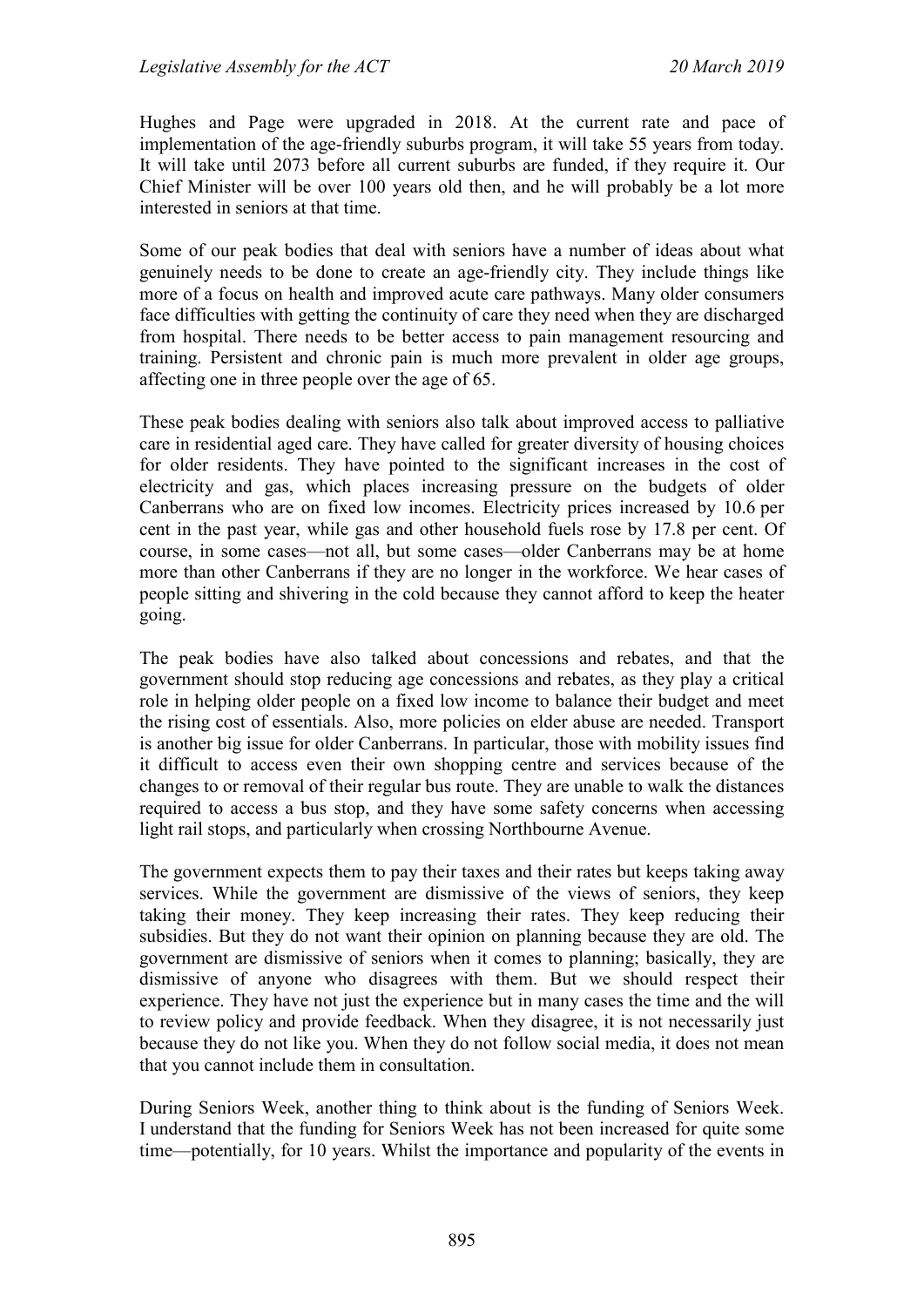Seniors Week have grown every year, the funding in real terms, as I understand it, has gone backwards. When we have more and more seniors in the ACT potentially accessing more and more Seniors Week activities, additional funding for those activities may be called for.

Just yesterday, a radio station in Canberra, 2CC, had a competition to select a song for the Chief Minister to sing at this week's Seniors Week concert at the Albert Hall, which, I am pleased to say, was sold out in both the morning and the afternoon sessions. A range of songs were suggested. I think the one that was most popular was a Beatles song:

Let me tell you how it will be. There's one for you, nineteen for me

Cause I'm the taxman. Yeah, I'm the taxman.

My favourite song, suggested by a Canberra listener, was another Beatles song:

Will you still need me, will you still feed me, when I'm 64?

That was first written by Paul McCartney in 1967. It was about respect for the ageing, but it was used in their early days as a song to perform when the electricity went off.

With respect to being a truly inclusive community, the government like to talk up all the time how inclusive they are; in fact, they are deliberately excluding older Canberrans from many government policies and they are ignoring their views and input. The crippling rates increases that are pushing up the cost of living mean that the power is going off for many older Canberrans. It does not just stop the music; it stops the heating, the cooking, the cooling and the television watching for those who cannot afford to keep the power on. I commend my motion to the Assembly.

**MR RAMSAY** (Ginninderra—Attorney-General, Minister for the Arts and Cultural Events, Minister for Building Quality Improvement, Minister for Business and Regulatory Services and Minister for Seniors and Veterans) (5.58): I am pleased to rise in support of the senior members of Canberra's community and to outline some of the ways that this government is supporting our older Canberrans. It is especially pleasing to be able to do this as part of Seniors Week. However, what I commit to the Assembly and to the people of Canberra to do is that, unlike in Ms Lawder's speech tonight, I will not just be making things up and trying to paint a particular picture without factual evidence as part of it. The clear thing is that we know we have—

**Mrs Dunne**: Point of order, Madam Speaker.

**MADAM SPEAKER**: Can you resume your seat? Point of order, Mrs Dunne. Stop the clock.

**Mrs Dunne**: I seek your ruling, Madam Speaker. Mr Ramsay just said that Ms Lawder was making things up, which is an imputation about Ms Lawder's honesty. I ask for your ruling on whether that is appropriate in this place.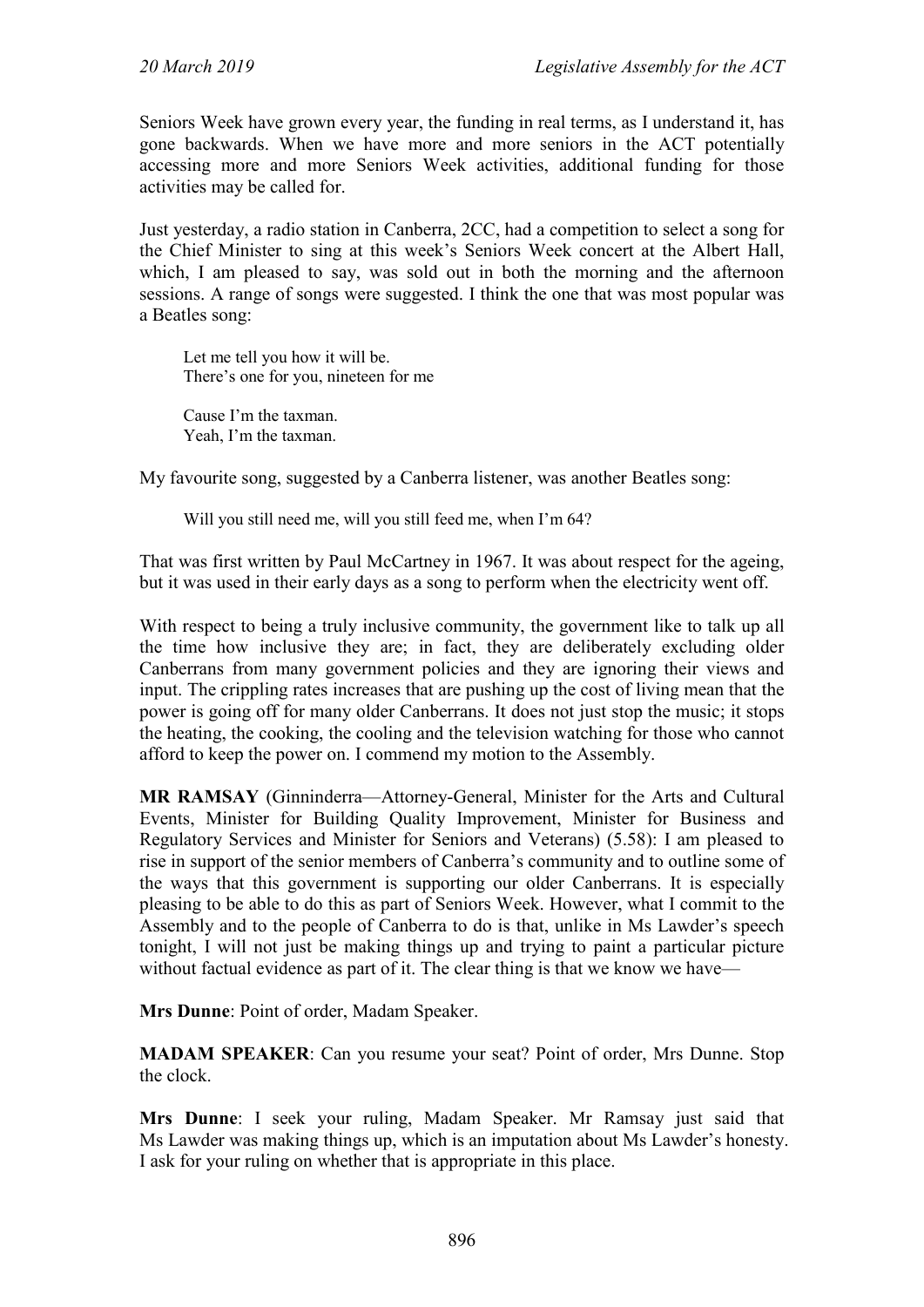**MADAM SPEAKER**: There is a fine line. Did you want to repeat what you said, minister?

**MR RAMSAY**: I am happy to withdraw.

**MADAM SPEAKER**: Thank you. A reminder to members on both sides: it goes both ways. There are often many comments coming from members on my left that points of order could be raised about: mocking behaviour and other such things.

**Ms Lawder**: On your ruling, Madam Speaker, I do not think I have accused Mr Ramsay of making things up.

**MADAM SPEAKER**: I am saying it about many a time by members on my left. I am not saying it about the past five minutes. As I sit here, it is just an observation that I make, Ms Lawder. Minister.

**MR RAMSAY**: Thank you, Madam Speaker. We know that we have the most educated, the healthiest, and the longest-living population in Australia. So it is important that we ensure that our seniors are getting the most out of later life. The ACT government acknowledges the enormous contribution of these older citizens. They have been, and they still are, our workforce, and they continue to be our volunteers, our carers, our grandparents and our loved family members. Seniors Week provides an opportunity to recognise the contribution of our older members of this community.

Madam Speaker, according to the 2016 census data, 12.5 per cent of Canberrans are aged 65 or over and they are an important and growing group in our community. The ACT Treasury projections indicate that by 2058, 17.4 per cent of the ACT population will be aged 65 or over, a significant proportion of the people who live in Canberra who are valued and integral members of this community.

Yesterday the Chief Minister launched the week-long Seniors Week celebrations at the Chief Minister's concert. I was disappointed, because I had to rush back for question time, that I was not able to stay for the whole concert. The small amount that I did see was obviously well-enjoyed by those attending, as has been mentioned by Ms Lawder. Both the 11 o'clock and the one o'clock sessions were sold out.

The government actively supports Seniors Week celebrations each year. Members would be aware that one of the largest Seniors Week events is the Seniors Week Expo, which will be held at EPIC tomorrow. The event attracts large numbers of our seniors to access information from hundreds of stallholders, who provide information on services and activities available in Canberra.

Whether it is new community and interest groups to join, options for where and how seniors live and travel or opportunities to improve quality of life, the expo provides so many ways for our seniors to enjoy later life and to remain active, connected and an integral part of the Canberra community. I am looking forward to being over there to launch the expo tomorrow, to cut the Seniors Week Expo cake and to speak with the attendees there.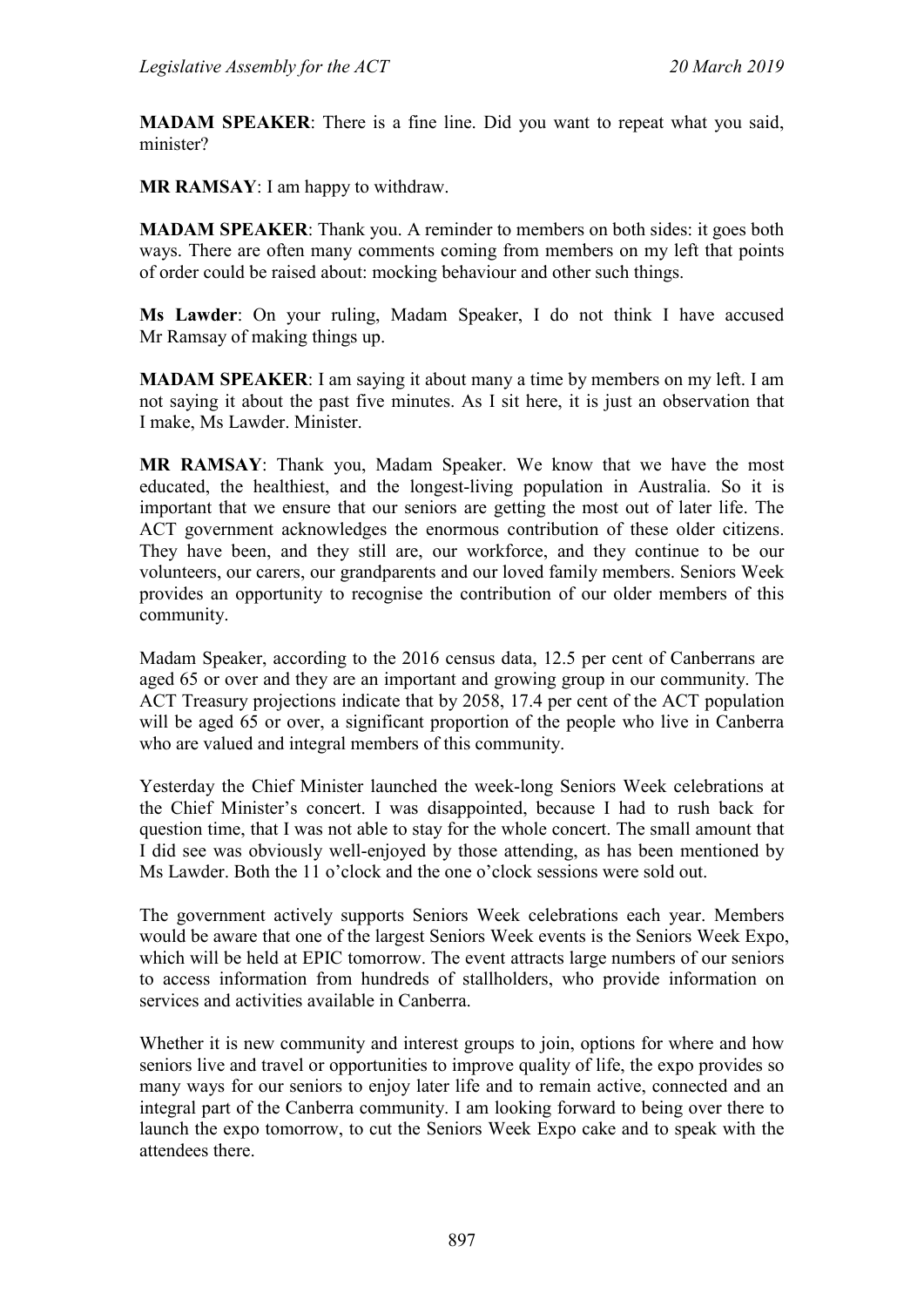Last year during Seniors Week events, we conducted an age-friendly city survey to ascertain seniors' views and preferences about life in the capital. The results of the survey informed the development of the government's "Age-friendly Canberra—a vision for our city" that I was pleased to table in the Assembly last sitting.

I note in her speech that Ms Lawder has talked about a number of things that peak bodies or older Canberrans are looking for, benefits that they are seeking. I assume that Ms Lawder has read the vision for our city document well, because many of the matters that she has specifically listed are included in that vision, as we have heard very clearly from the members of the community. This is because senior Canberrans shared their priorities for Canberra.

My Ministerial Advisory Council on Ageing worked with directorate officials to develop a set of principles to drive this further future planning. The principles highlight the importance of ensuring that older members of the community are involved; that they are connected and valued; that they feel safe, secure and free from abuse and discrimination; that they have the information and the services they need; and that they can access the city through age-friendly transport and infrastructure.

The vision sets the agenda for the next phase of work to support an age-friendly Canberra. We will be developing a whole-of-government age-friendly city plan. Through this plan, we will strengthen efforts to foster community attitudes of dignity and respect towards older people, include the voice of older people in policy development, ensure that services meet the needs of older people, and provide older people with access to information and services that effectively support them to live a good life.

While the plan is being developed, we continue to provide a range of initiatives to assist older members of our community. Each year, the seniors grants program provides a total of \$80,000 in funding for innovative projects to enable seniors' active participation in community life. This year we have given \$10,000 to ADACAS to help counter elder abuse. We have given \$5,800 to Nutrition Australia (ACT) to provide workshops on healthy eating and to help people trial new cooking methods. We have provided funding for community gardens and cultivation courses, money for workshops to help prevent dementia, and money for programs to build connections and friendship.

This grant program provides vital funding for those organisations that help and support our older Canberrans. Funding of \$640,000 over four years has also been allocated for Legal Aid ACT to establish the seniors rights service. The service, which is called the Older Persons ACT Legal Service, known as OPALS, provides specialist legal assistance for older people. A flexible service delivery model is used that provides outreach, referral and engagement with family and services where appropriate. The model, which involves not just the provision of legal assistance, assists the coordination of various forms of supports for older people.

In addition to OPALS, Council on the Ageing ACT is provided with over \$175,000 in funding for the provision of information, advice and referral for older people in the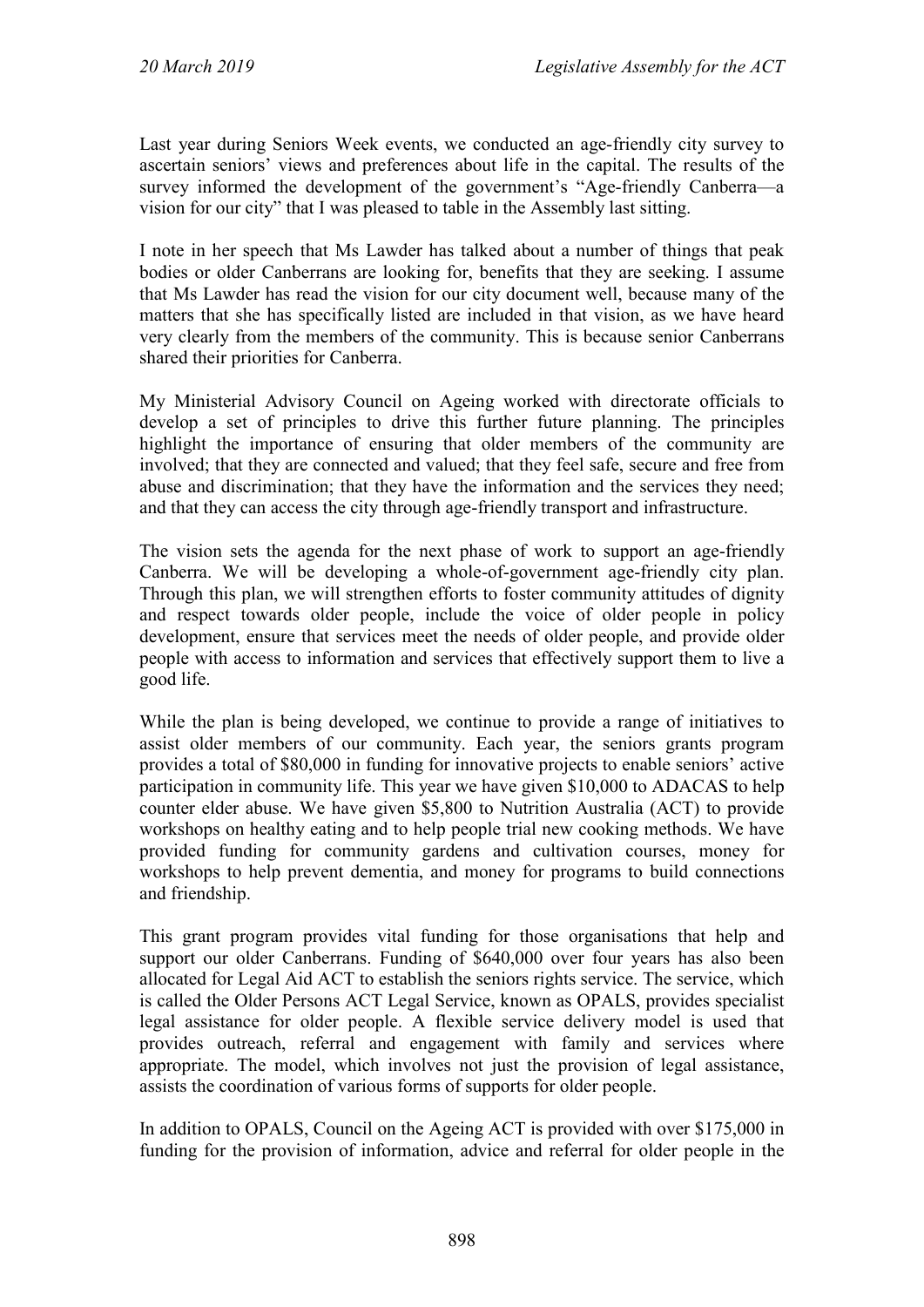ACT community. This assists older people to access the services. COTA ACT is also provided with funding to administer the ACT seniors card program. Through the program, eligible seniors are able to access savings on a range of goods and services. I commend COTA ACT for their work with the expo, for their broader work and for their work with the seniors card.

In regard to concessions for older Canberrans, the government remains committed to a fairer, sustainable and targeted concessions program. In the 2018-19 ACT budget, it broadened the rates deferral scheme for older Canberrans aged 65. Additionally, the general rates age deferral scheme removed the income and the unimproved land value thresholds. The scheme allows eligible property owners to defer their annual general rates payments until such time as their property is sold.

Additionally, seniors cardholders are provided with free off-peak travel on Transport Canberra buses, while those over the age of 70 are able to travel free during off-peak times. We are also providing all seniors cardholders with free travel all week during Seniors Week.

The government provides rebates of up to \$700 for eligible pensioners on their rates. It provides concessions on utilities, and recently increased the value of the concession by \$50 to \$654 per household. The government provides full stamp duty concession for eligible pensioners who wish to downsize to housing that better suits their needs. We have also expanded the hospital in the home program so that 3,000 more Canberrans a year can receive high quality care in their own home.

We have boosted the older persons mental health intensive treatment service to provide stronger case management and clinical care to older Canberrans being discharged from hospital, living in residential aged care or experiencing issues with housing.

We will continue to provide targeted assistance to those who are most in need. As part of my work in the targeted assistance strategy before I entered this place, I recommended that the government set up a portal which outlines what concessions are available. I am pleased that this was implemented. I am also pleased to hear that the website is currently being reviewed to modernise it further and to update it to make it more user friendly. I affirm your work, Madam Speaker, as part of that as well.

Madam Speaker, you will often hear me say that I believe that we are stronger as a society when everyone belongs, when everyone is valued and when everyone has the opportunity to participate. In an age-friendly city, people of all ages are treated with respect and their contributions are recognised and valued. This government will continue to work to build this city as one that is age-friendly. While we know that there is more we can do, we will strive to make this the best place for our seniors to live. Because I support and value seniors, and because this government supports and values seniors, I move the amendment circulated in my name:

Omit all words after "That this Assembly", and substitute:

(1) notes that: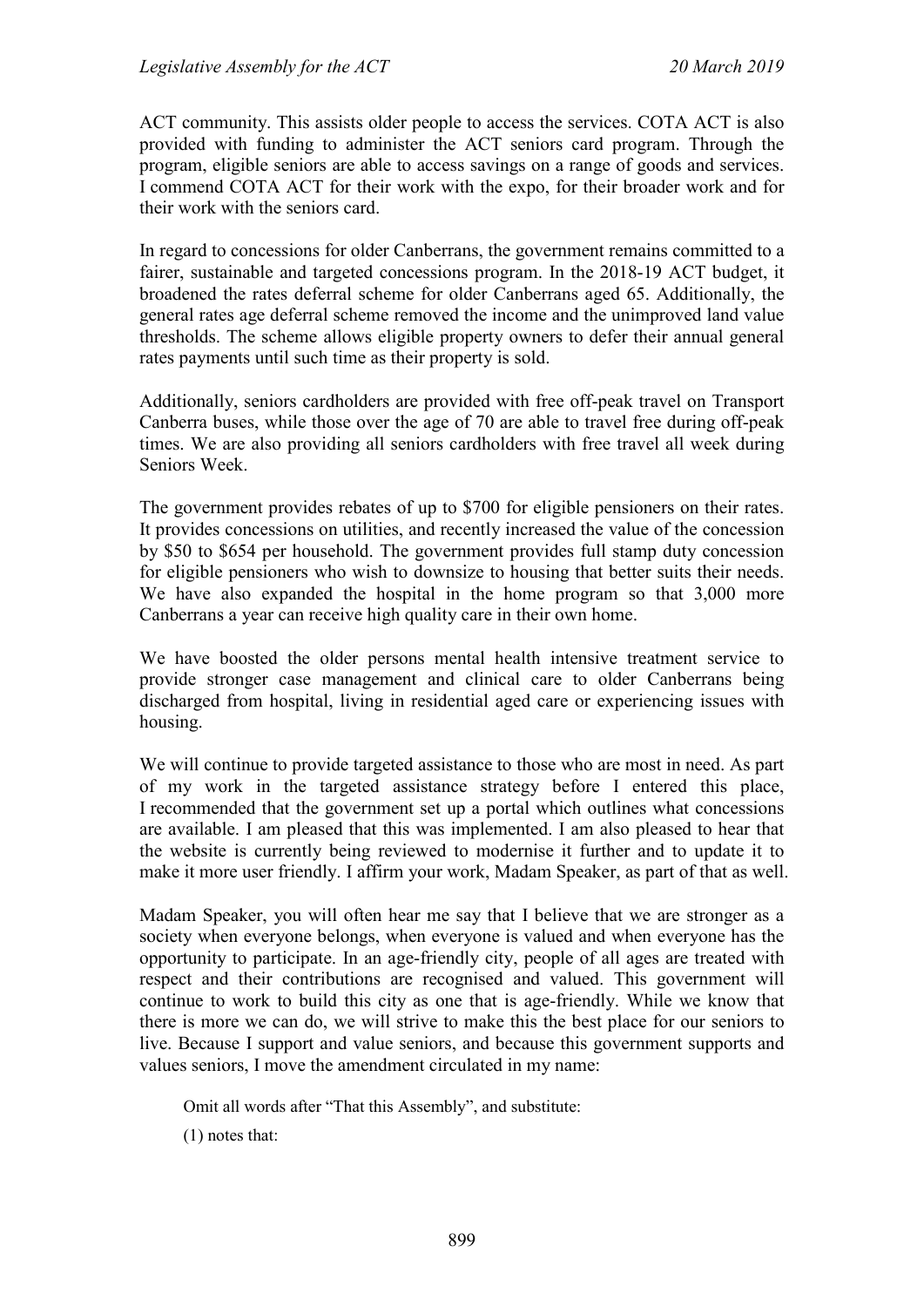- (a) on 21 March 2019 the Government tabled its *Age-Friendly Canberra: A Vision For Our City*;
- (b) this Vision was created from extensive consultation with senior Canberrans, including surveys completed by over 750 respondents;
- (c) this document outlines a series of principles the Government will consider when making decisions that affect not only older people, but all people in Canberra;
- (d) the Vision shows the Government's commitment to ensuring our senior Canberrans are:
	- (i) involved, connected and valued;
	- (ii) safe, secure and free from abuse and discrimination;
	- (iii) provided with information, services and supports which embrace diversity; and
	- (iv) living well in a city for all ages; and
- (e) this Vision is the first step in developing an age-friendly city plan for release in 2020, which will provide a series of actions to continue to develop Canberra as an age-friendly city;
- (2) further notes that:
	- (a) according to the ABS, within 40 years the number of Canberrans over the age of 65 will be 17.4 percent;
	- (b) the Government provides a large number of concessions and rebates to those most at need, including vulnerable older members of our city;
	- (c) the Government recently extended the General Rates Deferment Scheme to all property owners over 65, who own at least 75 percent equity in their home;
	- (d) the Government provides rebates of up to \$700 for eligible pensioners on their rates;
	- (e) the Government provides concessions on utilities, including increasing the value of this concession by \$50 to \$654 per household from 1 July 2018; and
	- (f) the Government provides a full stamp duty concession for eligible pensioners who wish to downsize to housing that better suits their needs;
	- (g) there is a comprehensive list and extensive information about concessions and support available to eligible Canberrans, including older Canberrans, online at www.assistance.act.gov.au;
- (3) further notes that:
	- (a) given Canberra's ageing paths, Parliamentary Agreement Item 3.7 is ensuring that \$30 million is being spent on new and upgraded cycling and walking paths as well as age-friendly suburb improvements;
	- (b) the Government manages approximately 3000 kilometres of community paths and is progressively upgrading and enhancing the local suburban community path network on a prioritised basis in consultation with peak seniors organisations and other stakeholders;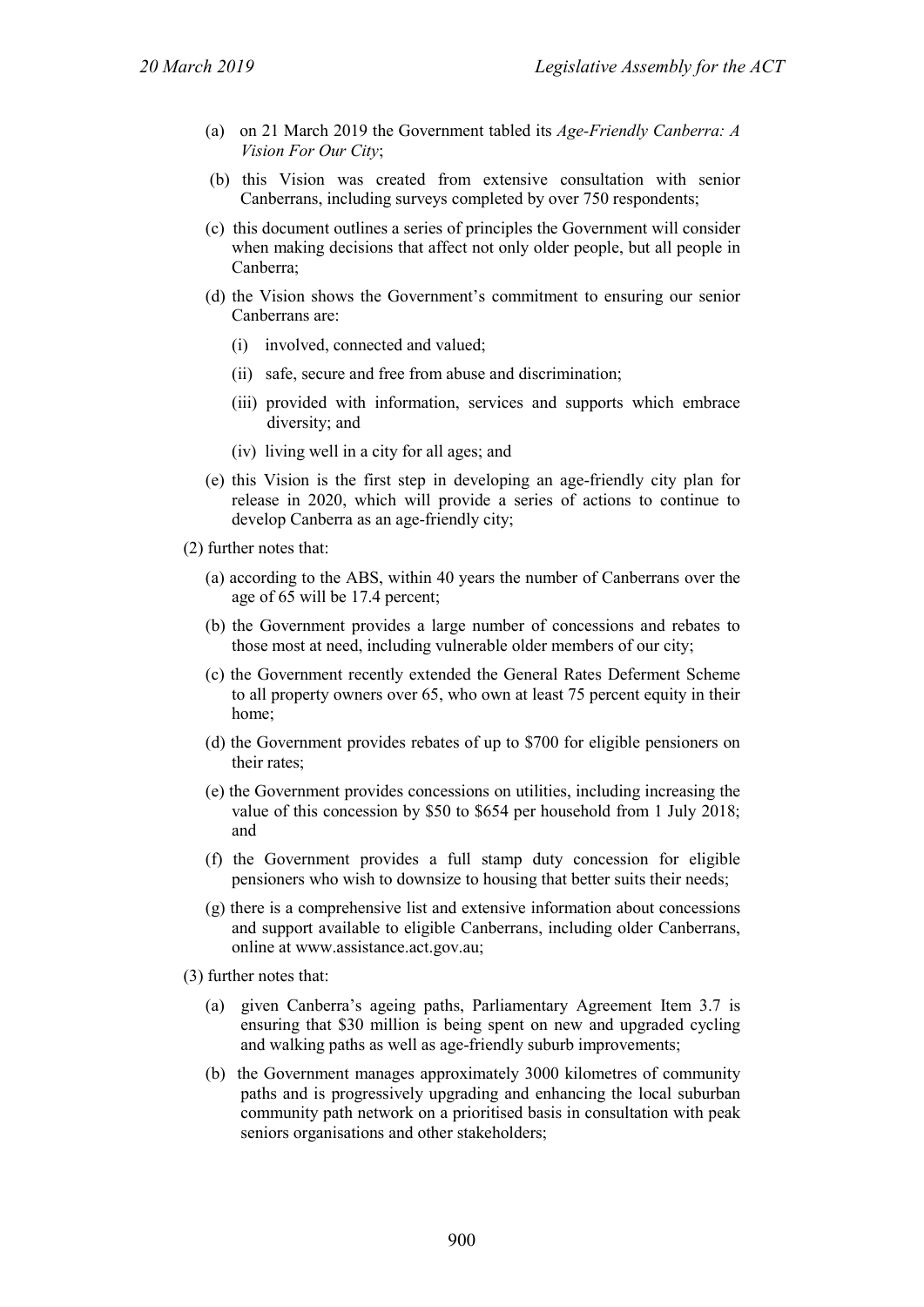- (c) the Government is continuingly improving pedestrian footpath connections in our suburbs with the Age Friendly Suburbs Program providing a rolling schedule of upgrades to make our suburbs even more age friendly; and
- (d) all Canberrans can report problems with footpaths and other suburban infrastructure by calling Access Canberra or reporting an issue online through Fix My Street.
- (4) calls on the ACT Government to:
	- (a) use the *Age-Friendly Canberra: A Vision For Our City* to guide policymaking to ensure its positive impact on the lives of our senior Canberrans;
	- (b) continue the development of the Age-Friendly City Plan;
	- (c) continue to provide targeted concessions and support schemes to Canberra's most vulnerable; and
	- (d) continue to upgrade and enhance pathways in our suburbs to improve pedestrian accessibility and connections.

**MS LE COUTEUR** (Murrumbidgee) (6.09): I stand here today to support the amendment put forward by the government. I cannot quite agree with Ms Lawder's comments that the ACT government has to change its attitude. Sadly or realistically, I think that the ACT government's attitude towards older people is a reflection of the attitude of the Australian community. Some of it is good, and some of it is bad. Some of it is disrespectful, and some of it is respectful. That is unfortunate sometimes, and sometimes that is fortunate. I do not think, though, that that is a call which is particularly helpful in terms of actually making a change on the ground.

This week, as we all know—and the two previous speakers have spoken about it of course—is Seniors Week, and this is a week for us to stop to appreciate the contributions of older people in our community. This is a week to show respect and to increase the respect the rest of the community has for older Canberrans. It gives everybody a platform to recognise older people's involvement in and their value to our community and our society. As someone who is now an older Canberran, I can attest that many older people are still actively part of community life. The Greens believe, as I am sure everyone in the Assembly does, that a well-functioning society should value all of its members, older and younger, and middle aged even.

Looking at the suburb issue, which was talked about by Ms Lawder and Minister Ramsay, of course that means that our suburbs should be safe, accessible and easy to navigate for all of us. Age-friendly is really just people-friendly design that is good for older and younger people. It is good for everybody. Age friendly is also generally environmentally friendly. Cities that are designed to be age friendly are safe, often have slower speed environments and encourage walking and cycling. And these qualities also make a more environmentally friendly city.

The World Health Organisation checklist of essential features of an age-friendly city includes improvements such as new and wider footpaths, community paths, seating, ramps, pedestrian crossings, toilets and other design features. Examples of ways to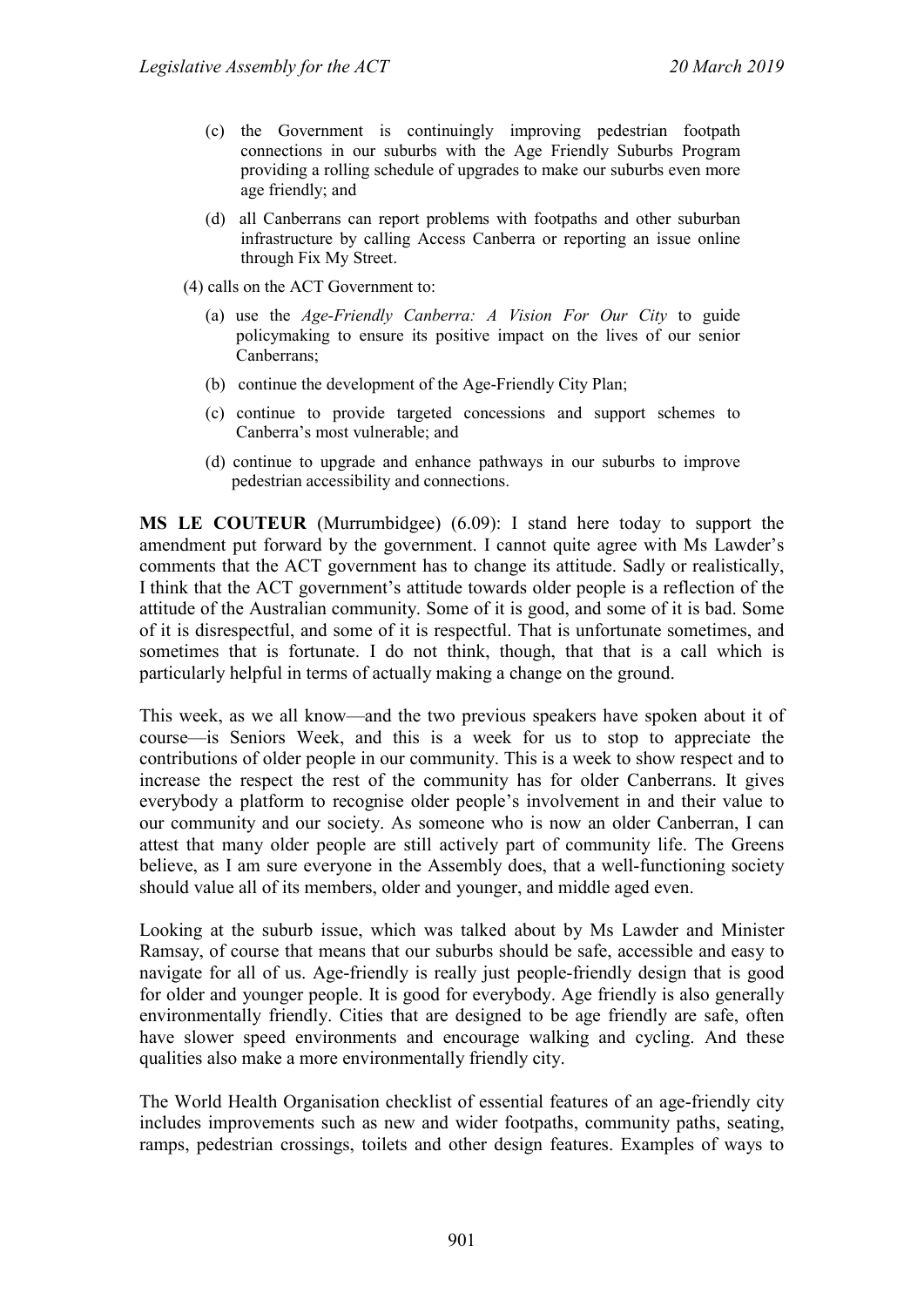make cities more age friendly include green spaces and walkways; well maintained, safe green spaces with shelter and toilet facilities, important for both younger and older people; outdoor seating available in a variety of parks and places within parks; transport stops; public spaces evenly spaced out and actually with arm rests as well to make it easier if your core strength is not that good so that you can actually stand up from the seat.

Well-maintained and smooth pavements are vital for older people. They are vital for anybody who actually walks around our city. They need to be level and non-slip and wide enough to accommodate wheelchairs and mobility scooters and include low kerbs. Roads, where we use them, need to be well designed with adequate non-slip pedestrian crossings, with crossing lights that give enough time that people who are slower, which may be older people, have enough time to cross.

In 2010 Professor Bruce Judd and a number of his colleagues from the University of New South Wales conducted a major research project into dwelling, land and neighbourhood use by home owners. And the authors reported:

Despite the apparent under-utilisation of their dwellings, a very high proportion (91%) of survey respondents regarded their home as suitable or very suitable for the number of permanent and temporary residents. This was consistent over three dwelling types (separate, attached, flat/apartment). The interviews reinforced this view with many emphasising the importance of having space for family and friends to come and stay and be able to host family gatherings. Some with partners needed individual personal space following retirement that they could each retreat to.

Older people like staying in their existing homes and neighbourhoods.

The same study looked at the barriers to neighbourhood participation for older people. These included inadequate and poorly maintained pathways, lack of handrails, ramps, seating and provision of public toilets. These are the things that I have just been talking about.

The age-friendly suburbs program was started by my colleague Shane Rattenbury when he was both TAMS minister and ageing minister, and I believe that this work has set the solid base and foundation for the current work of the ACT government which has included the expansion of age-friendly suburbs. First there were two, then there were four, and now we have Ainslie, Weston, Page, Hughes, Kaleen and Monash. And they are expanding over time, which again is why I support the amendment put forward by the government as opposed to the motion presented by Ms Lawder.

I do not agree that the Greens have demonstrated a lack of priority for older Canberrans. In fact I believe we have done the opposite. Minister Rattenbury, a member of the Greens, came up with the concept of age-friendly suburbs in Canberra in the first place. He also ensured that the parliamentary agreement contained the requirement to raise the profile of the active travel office and coordinate the rollout of \$30 million additional for active transport, including in particular, as the first item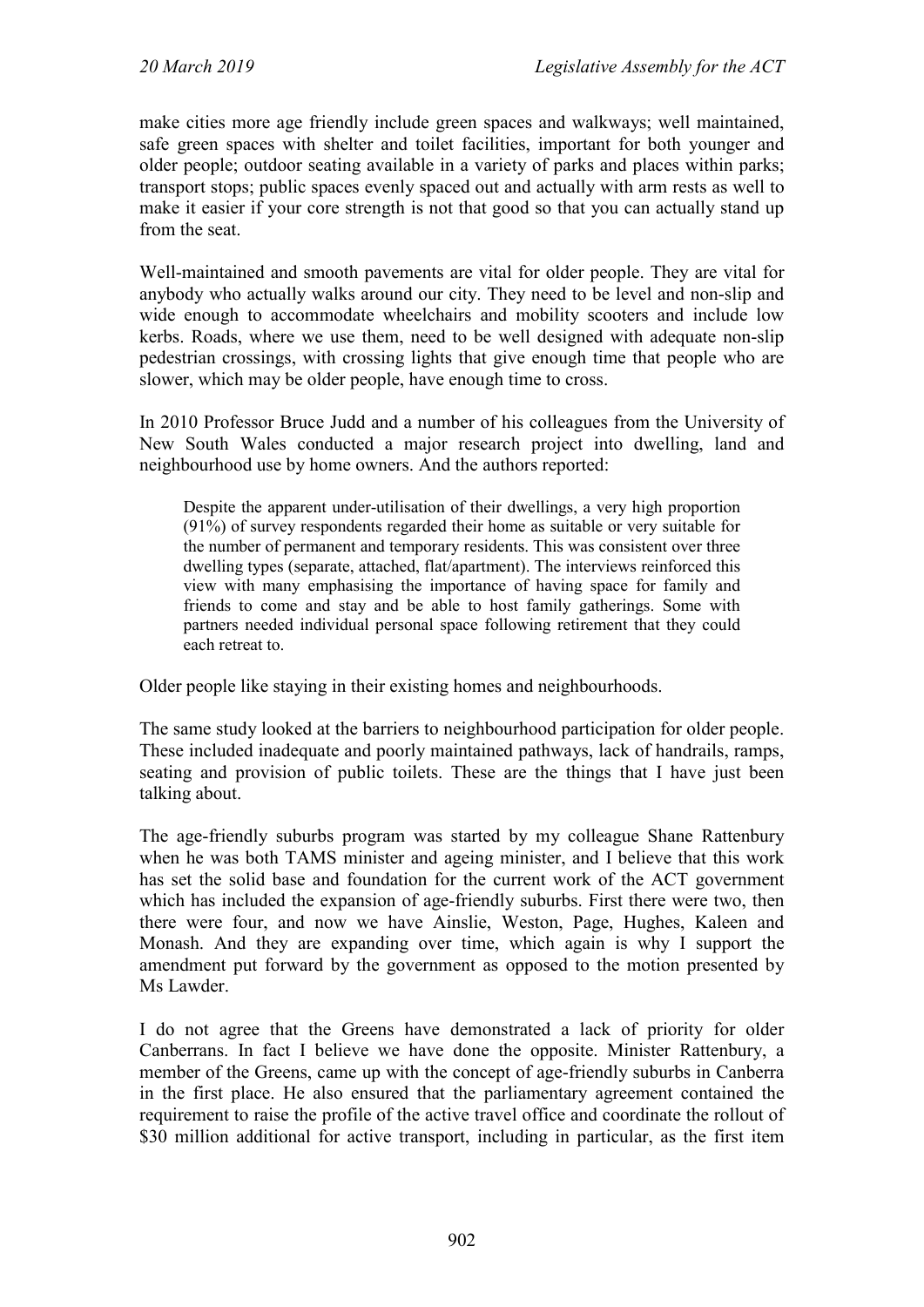mentioned, better maintenance, priority footpath maintenance as well as cycling and walking route upgrades.

We also pushed for age-friendly suburb inclusions in our shopping centres and existing suburbs. Similarly, we ensured that strengthening specialist homelessness and housing support services for older women and home share for older Canberrans were included in the parliamentary agreement. Unfortunately, quite often the contributions of the Green are forgotten or minimised or capitalised on by other people.

I now turn to rates and cost of living, and I would have to say that older Canberrans are frequently at the front of my mind when the Greens are looking at these issues. I do have a number of friends my age who are not in the fortunate financial position I am in. And, yes, older women's homelessness is a real issue in this town.

If you look at the parliamentary agreement, action 3.2 is:

Free bus travel for seniors and concession cardholders.

This has been implemented. Every day Canberra seniors are catching the bus for free, and I understand from a number of people that this is a significant help to cost of living and, importantly, encourages older people to get out and about and reduce social isolation.

On rates I can point to three areas where we have been acting on the needs of seniors. First, earlier in the term of this Assembly I raised concerns with the Treasurer about residential rates age deferment and how that had been set up. To be precise, only two people had taken advantage of it, and this was largely because it was limited only to those people with high land-value homes. That was how it was set up by the Carnell government. But this has now been fixed.

It is available to all older people who have 75 per cent equity in their homes. I think there is a modest means test as well. "Modest" is not possibly the word. I should use "expansive" means test. You do not have to be on social security to get it. Many older people in Canberra are eligible for it. I just cannot remember the exact dollar figure or I would quote it for you. But that issue has been fixed. What we need now is to make sure that people know about it.

Second, members may remember that in the second half of last year I put out a discussion paper about rates and tax reform. One of the key problems that I highlighted in that discussion paper was that, in particular, single, age pensioners with a modest older house, if they live in Garran, will be paying more than 14 per cent of their income in rates. Garran is a good suburb but it is not one of the suburbs that we see as being incredibly expensive. It is not Forrest and Red Hill. The Treasurer has now announced that there is going to be a review of tax reform ahead of the first phase of tax reform—and this will be a public review—and I very much look forward to seeing what that comes up with.

Third, in November last year I moved a motion on how the government deals with people in financial hardship, and part of that motion dealt with the kinds of issues that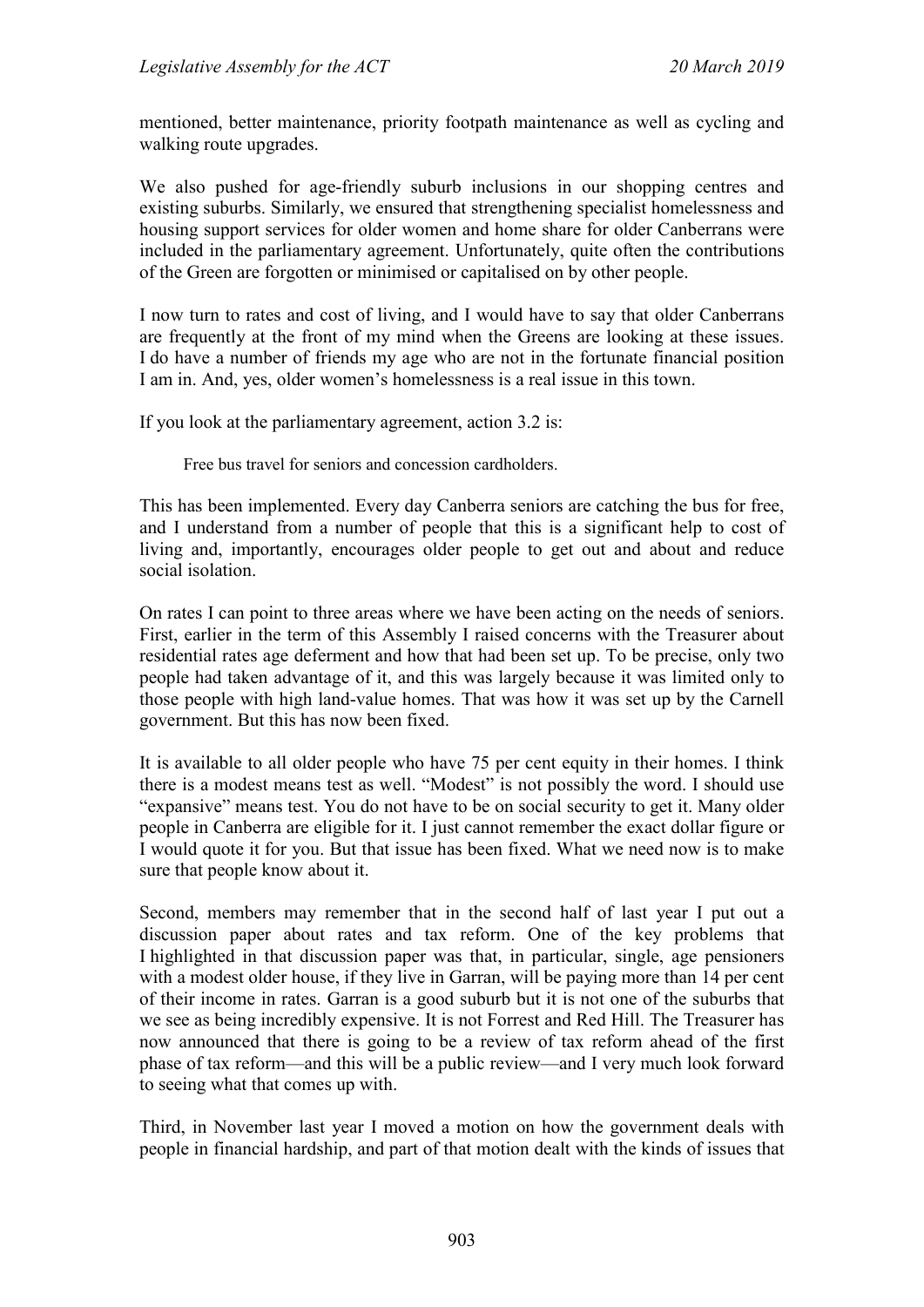older people face, which Ms Lawder has also touched upon of course. I regularly talk to constituents about rates. My notes say "many" but I have to say most of them do not have any idea of the options available to help them pay.

Last month, as a result of my motion, a letter was sent to all 13,700 concession ratepayers. It was to let them know that they can pay their rates weekly, fortnightly or monthly rather than quarterly or annually. Despite the fact the current rate notice has the annual amount up there on the front page to encourage us to do that, you do not have to do that. The letter also let these concession ratepayers know that there actually are deferments available and that there is an excellent chance that they are eligible for it and how they can take the first step to getting one.

I do not believe that the Greens need to change their attitude towards older people. I would qualify now as an older person and I think that the Greens' attitude is entirely respectful towards us.

Added to that, I am confident that the ACT government will continue the development of the age-friendly city plan to help to ensure that it makes a positive impact on the lives of our senior Canberrans and will continue to provide targeted concessions and important schemes to Canberra's most vulnerable. And I remain committed to ensuring that this occurs. I support the amendment put forward by Minister Ramsay.

**MR STEEL** (Murrumbidgee—Minister for City Services, Minister for Community Services and Facilities, Minister for Multicultural Affairs and Minister for Roads) (6.21): ACT Seniors Week is Canberra's opportunity to promote positive attitudes towards ageing. The Council on the Ageing ACT and its partners have organised a fantastic program of events and I congratulate everyone involved. I am also very pleased that Transport Canberra and City Services was able to support the event by providing seniors card holders with free bus travel during ACT Seniors Week.

Madam Speaker, we have an ageing population—just like other parts of Australia and it is incumbent upon us to make sure that we have an age-friendly city. This is not just a new concept for our government; we have been working with the community for some time now on achieving better neighbourhoods for Canberrans of all ages.

The 2016 census outlined that people are choosing to stay in Canberra for longer, and our policies need to reflect this. We have published a draft integrated transport strategy, moving Canberra, which has Canberrans at the centre of our policies and decision-making, particularly older Canberrans. It recognises the importance of our older community members, and this has been a key theme during community consultation processes. I really value the views of our community, and I understand that the feedback that has already been provided on moving Canberra gives further insights and ideas for making Canberra's transport system even more accessible and age-friendly.

A key aspect of an age-friendly city is to make it easier for older residents to access shops, services and public transport as well as social, fitness or recreational activities.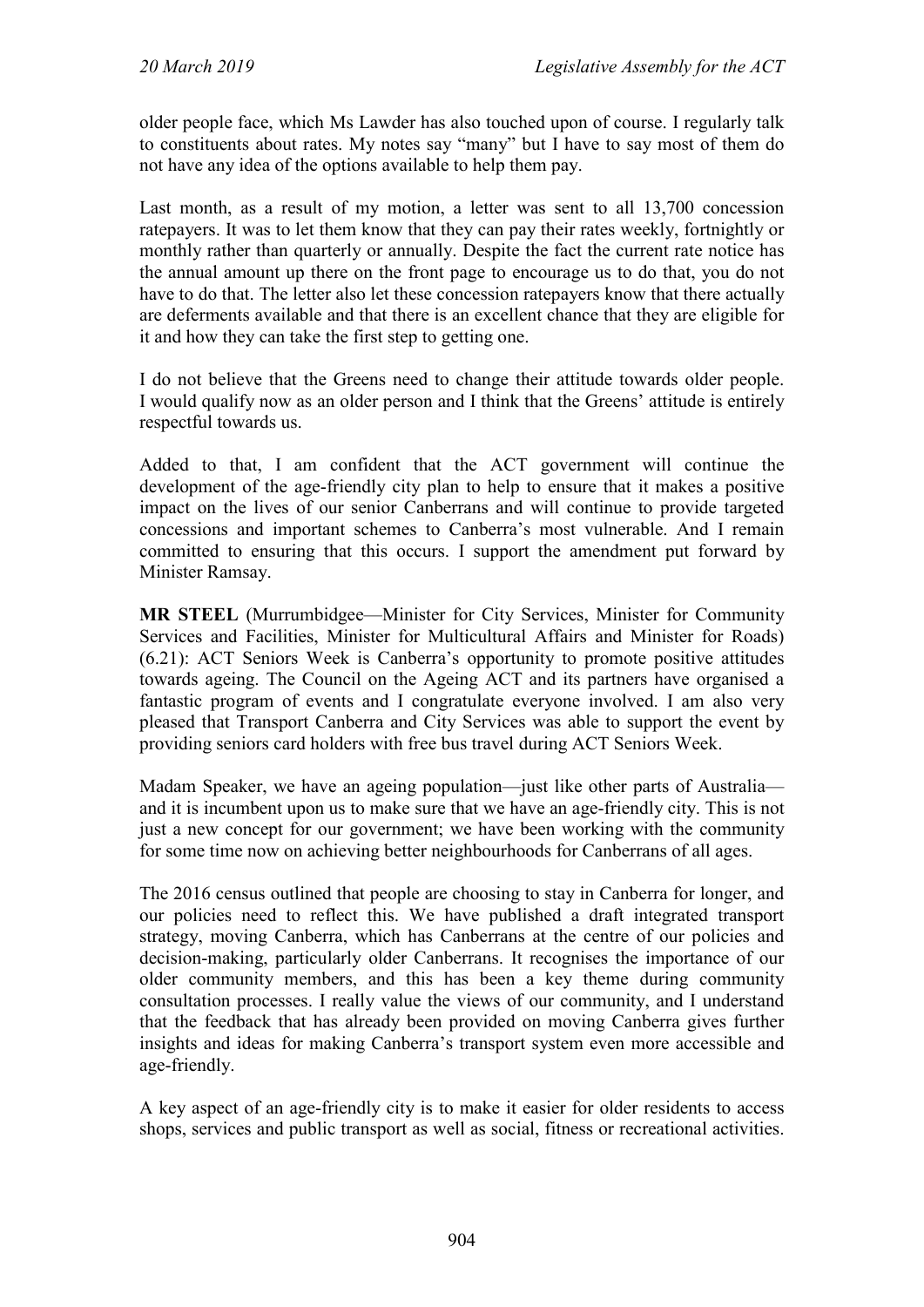The government's age-friendly suburbs program is specifically delivering infrastructure such as wider footpaths, traffic calming and crossing improvements, to meet this need.

I acknowledge that some areas of Canberra have a greater proportion of older residents. The age-friendly suburbs program strategically targets suburbs with the highest need first. The program prioritises suburbs with the highest share of seniors; the presence of aged care and residential care facilities; and the number of requests for walking improvements through fix my street and other similar inquiries.

The age-friendly suburbs program started in 2015 with improvements to active travel infrastructure and facilities in Ainslie and Weston to make it easier for older residents to get around. The government worked closely with the community to identify priority improvements in both suburbs, and a raft of footpath and road crossing improvements were then delivered. Following the success of this program in Weston and Ainslie, the program was expanded to Page and Hughes.

Over the next three years the government is investing a further \$1.65 million in the age-friendly suburbs program, targeting the suburbs of Stirling, Isabella Plains, Narrabundah, Kambah, Campbell, Aranda and Holt. Community consultation for age-friendly improvements in these suburbs will begin next month. The age-friendly suburbs program recognises that there are some suburbs that require more attention than others, and it provides a dedicated source of funding from which to deliver improvements. However, it is not the whole picture when it comes to government investment in making Canberra age-friendly.

Ms Lawder's simplistic method of calculating the date for age-friendly Canberra to 2073 fails to recognise the infrastructure improvements that are being delivered as part of capital works programs to benefit people of all ages. The active streets for schools program is another example of a program that is providing infrastructure improvements that benefit all ages. Active streets is currently being expanded to another 52 schools across the territory.

We are also making our public transport network accessible and compliant by upgrading both stops and buses and providing path connections ensuring access for many thousands of bus stops and stations. Most of our bus fleet offers easy access as well as services for hearing, vision and mobility impaired users, and we are working towards having 100 per cent accessible buses and bus stops by 2022. Where possible, Transport Canberra attempts to provide wheelchair-accessible buses on routes requested by the public.

Furthermore, earlier this year TCCS released new municipal infrastructure standards to ensure that high quality infrastructure is delivered as part of infill and greenfield developments.

The government also provides support services and concessions throughout the year and across the territory. Transport Canberra provides free bus travel for ACT residents aged 70 years and older. Senior MyWay card holders also currently get free bus travel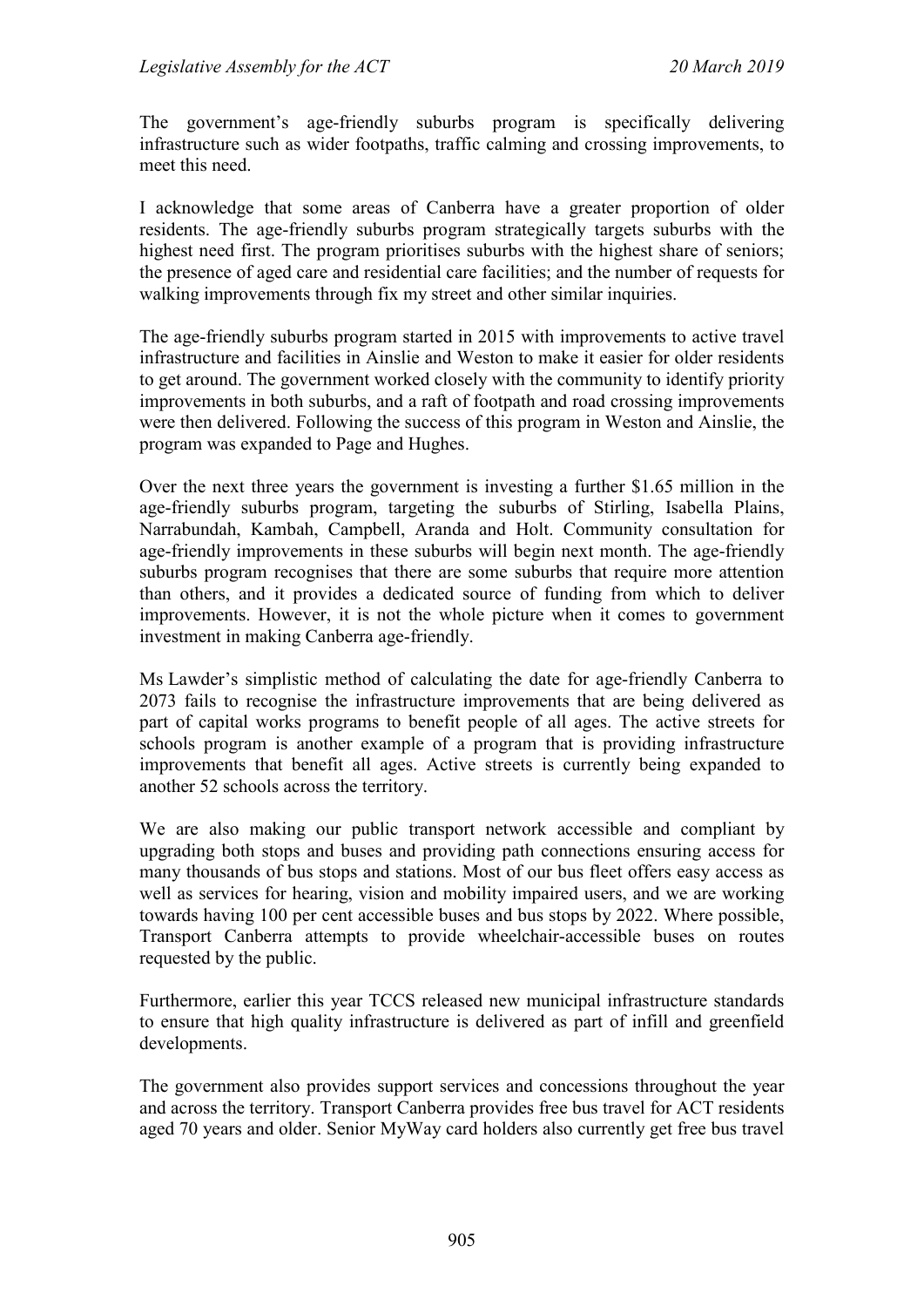during off-peak times on weekdays plus all day on Saturdays, Sundays and public holidays.

The government is responding to the needs of our ageing population and we are working closely with the community to make it easier for an ageing population to walk safely and access local shops and accessible transport.

In addition to the programs I have already spoken about, we recognise that footpath upkeep generally is important to ensure that walking around our suburbs is both easy and safe. Officers from TCCS assess all reported issues regarding footpaths as soon as possible. Urgent repairs are generally made within seven working days and less urgent issues are scheduled in larger contracts for efficiencies.

Members would be aware that our community paths have been built over many years to the design standards of the era in which they were built. We are working to better connect existing path connections and create new connections. This is a significant undertaking that needs to be approached strategically, which involves assessing and prioritising requests.

Of course, that is only one part of what the government is doing to support our age-friendly city. I was really delighted over the past year to be working with our local men's sheds on the south side, particularly Weston Creek men's shed, which only started in 2014. It was operating at the back of the Eternity Church in Kambah, which was not in Weston Creek. We managed to find them a new location at the Rivett depot. We had the official opening earlier this year, just a few weeks ago. It is a fantastic location for the community, close to public transport. It provides them with a shed where they can grow their activities.

Men's sheds provide a really important place for older men to connect with one another socially and to contribute to the community, whether it is making toys for children or repairing furniture at the local school.

The government has also committed to build a new men's shed at Hughes, right next to the Council on the Ageing building in Hughes. It is a significant investment and we are really looking forward to that men's shed opening so that more people, particularly in Woden Valley and the inner south, can participate in the men's shed there and we can grow that social inclusion aspect of those men's shed models in Canberra. I recently had the fantastic opportunity to visit a unique men's shed, the Canberra Model Railway Society, with Mr Pettersson. They come in all shapes and forms, and I really hope that more people can get access to them in Canberra.

Finally, I would like to recognise the important contribution that older people make to the ACT community more broadly. It is appropriate that we have a week dedicated to our seniors. I once again congratulate everyone involved in making ACT Seniors Week happen this year.

**MS LAWDER** (Brindabella) (6.28): I thank all members for their contributions today. It was quite interesting to hear some of the views. I will agree that whilst the territory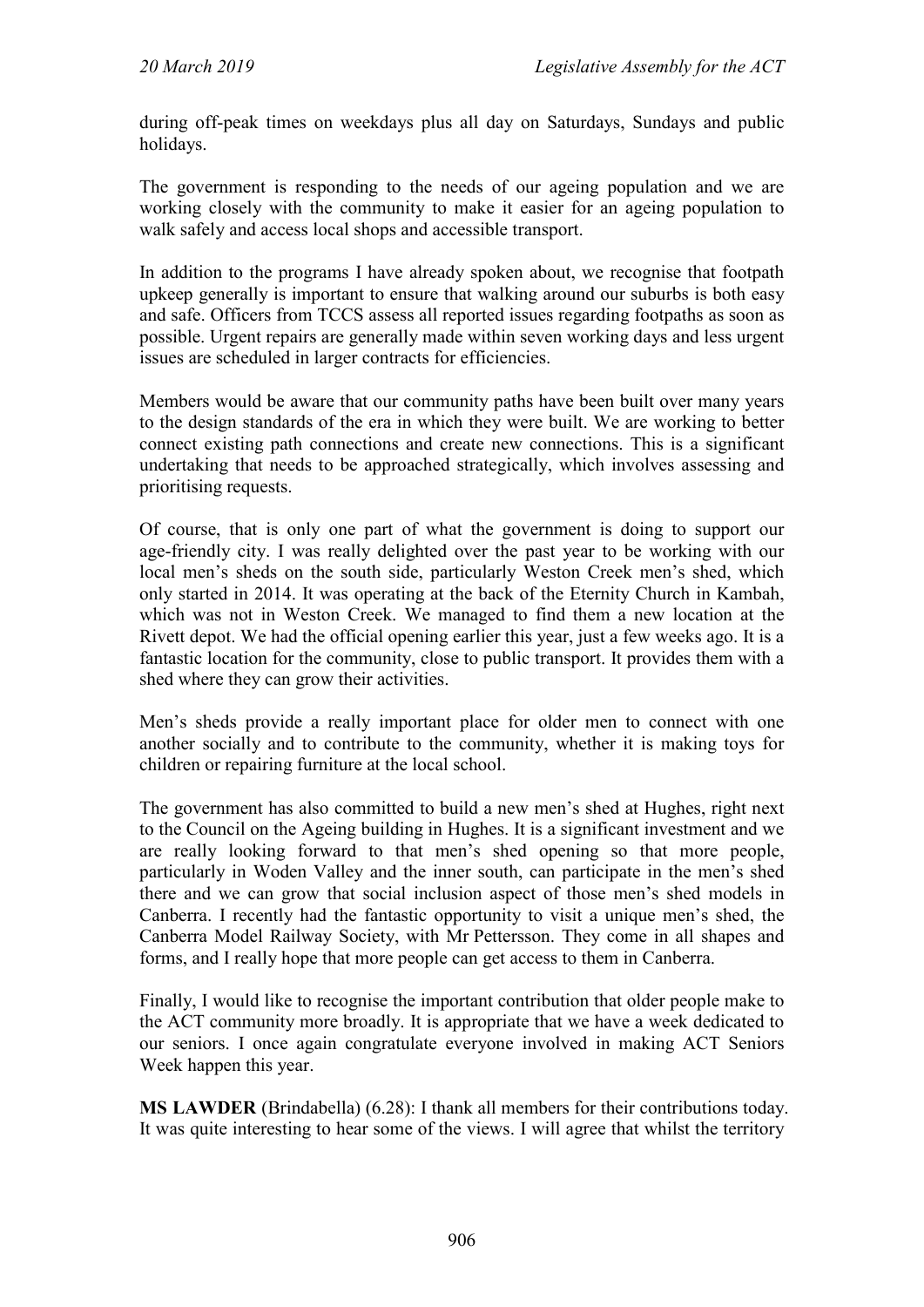has people on the highest levels of income in the country, on the highest levels of education and with a high standard of living, that does not mean that we should accept that it is just how it is. It does not mean that we should not strive for better. I was a bit shocked that Ms Le Couteur said that the attitude of people towards older people is that that is just the way it is and there is not much, she thinks, that we can do to encourage a change in that attitude. That is not something that I accept, and it is something that we will continue to work to improve. Just because we might be doing better at something than another state does not mean we should not keep striving to continually improve our standard of living here in the ACT.

*At 6.30 pm, in accordance with standing order 34, the debate was interrupted. The motion for the adjournment of the Assembly having been put and negatived, the debate was resumed.*

**MS LAWDER**: As a nation and as a territory, we put a lot of effort into trying to eliminate age discrimination at all levels. It is something we should continue to strive for, not just take as "That's the way it is, that's how it is, and we have to let it go." Some of the point of my motion today was this: in the mid-term review of the Labor-Greens agreement there appeared to be nothing relating to older people, nothing relating to older Canberrans. To me, this epitomised this government's view of older people: that there has been nothing important enough in the past two years to be an achievement for older Canberrans. There was nothing in that review.

I will reiterate my point that the age-friendly suburbs program is for everyone. It is basic municipal services dressed up as trying to be something for older Canberrans. It is absolutely important that we maintain this municipal infrastructure—I am not trying to argue against it—but do not use it as a key thing that you are doing to help older Canberrans. It is for all Canberrans. It is why we pay our rates, our ever-increasing rates that are increasingly difficult for older Canberrans to keep up with.

It is great that we have a vision for our city and we are looking to continue the development of the age-friendly city plan. But what really matters, especially for older Canberrans, is making it happen. To put not too fine a point on it, some of them might not have that much longer left to see it come to fruition. A vision of something 20, 30 or 55 years in the future is not what they are looking for as they struggle to get to their local shops.

I will give the example of someone who lives not far from me. I will call him Laurie, partly because that is what his name actually is. Laurie said he was most upset to learn that he would now have to catch two buses to get to his shopping centre since losing his licence due to ill health. Laurie does not care about a vision for the future; Laurie cares about getting to his local shops tomorrow and the next day and next week. It is ironic that the reason Laurie lost his licence due to ill health was his failing vision.

We must have respect for our older Canberrans, and respect for each other in this place as well. Some of the comments that we have heard do not really appear to demonstrate respect for each other.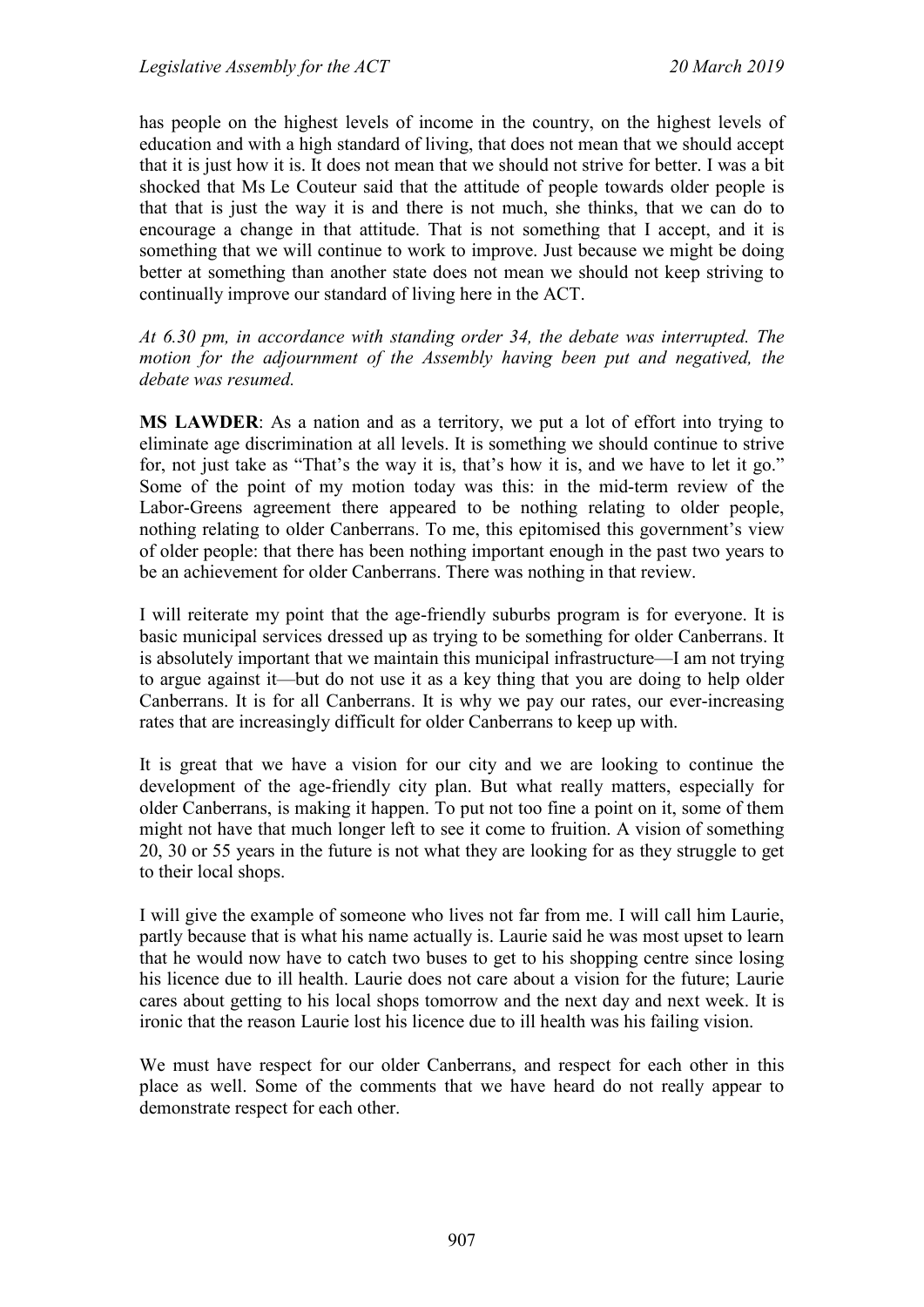I point also to the rates experiment, the new format that went out recently. I know many older Canberrans, partly through my role as the shadow minister for seniors but also, to be frank, because I am one of those people myself. Many of my friends are older Canberrans. Many of them are brought up to absolutely respect authority. If they get a rates notice saying, "Pay now," they pay now. We often talk about older people absolutely taking for gospel what a health professional tells them. They may not question what is happening. They are, generally speaking, rule followers. They are keen to do the right thing. They understand the need for rules. Things like the rates experiment—presenting a new format for the rates notice: the increase in rates but also the way it was presented—are quite disrespectful and difficult for many older Canberrans. It has been the topic of a lot of discussion.

I am very pleased that we have been able to talk about many of these issues during ACT Seniors Week. It is an important week. It gives many older Canberrans the opportunity to learn more about activities in their community through the Seniors Expo and a range of other activities. Many of the seniors groups and centres are having special activities during ACT Seniors Week. It not only provides an opportunity for people who already go to those centres and undertake those activities but, hopefully, it is growing the pool of people who learn more about the opportunities available to them. It is an excellent opportunity.

But we need to make sure that organisations such as COTA, which is doing so much to bring us Seniors Week, with the support of the ACT government and some other sponsors, are able to continue to provide such a valuable, valued and important opportunity for people. With the prices of everything going up, a fixed funding amount makes that increasingly difficult for them, especially with additional demand as we have more and more older people in our community.

We need to ensure that we do not use any denigrating language when we are talking about older Canberrans. Their needs, their wishes, their views and their input are just as valuable as anyone else's. When you talk to them, this is what they will often say to you. They have paid their taxes; they have paid their rates; they have paid their dues. They have paid their respect over many years, and they expect that courtesy in return.

This government at times has not afforded them that respect. It has spoken about them in dismissive terms, which is unfortunate, as grumpy old men, in community councils and using other terms. I hope that we are not going to accept that as just how it is and that there is nothing we can do to change it. As we often say, "Every day each one of you here is getting closer to being in that cohort yourselves. I hope you appreciate how it feels, when you get there, to be treated in that way."

I would like to thank everyone for their contributions to the discussion today. We will support the government's amendment, but I hope it gives some pause for thought about the way you talk about older people and what we can do to make them feel more valued members of our community.

Amendment agreed to.

Original question, as amended, resolved in the affirmative.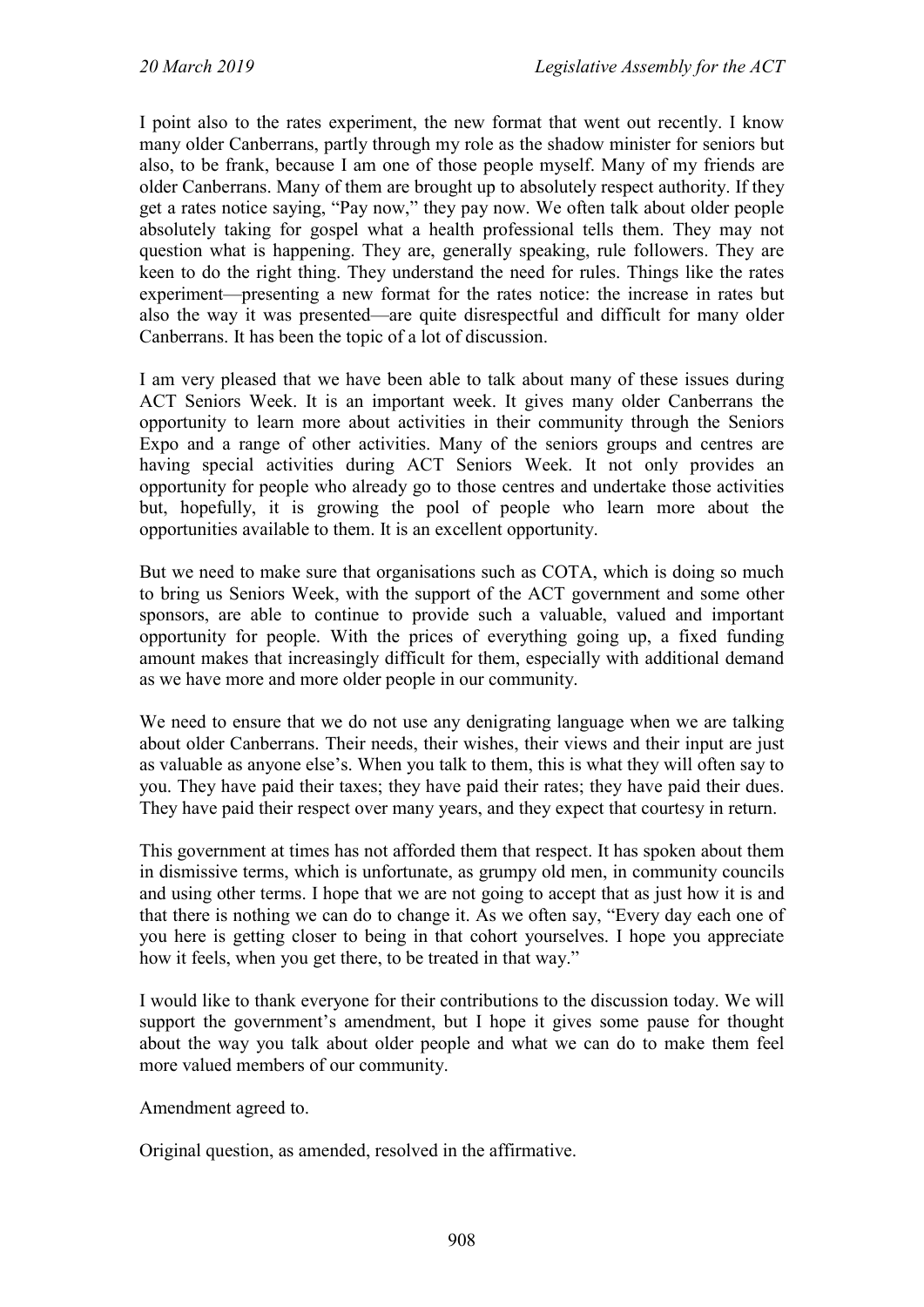# **Adjournment**

### Motion (by **Mr Gentleman**) proposed:

That the Assembly do now adjourn.

# **Offensive advertising**

**MS CODY** (Murrumbidgee) (6.38): Madam Speaker, I do not think you will be surprised to hear me speaking about the recent matters that have been in the paper related to advertising in the ACT. I am not going to talk about the company involved, though. Misogynists do not deserve the breath. Instead I want to express my admiration for the many women in our community who have decided to stand up against sexism. It is 2019 and we still live in a world where sexism, the objectification of women for marketing, and derogatory behaviour towards people based on the basis of sex, sexuality, race, religion or disability are all too common.

What woman rides a pushbike with her swimmers on and with no shoes or a helmet? Even the elite women triathletes always wear cleats and a helmet. There are people who cannot see a problem with a gollywog hot-air balloon. There are people who cannot see a problem with a "tits-out" approach to selling apartments. There are people who are okay with racism; homophobia, sexism, anti-Semitism, Islamophobia, misogyny and bigotry of all types, as long as it wears a smile and pretends to be nice.

The correct word for people like that is unparliamentary. Good on the women and the men who are standing up against advertising that is derogatory to women. I will keep supporting you in here and out there on the street, because women's self-respect is more important than the profits of shonks.

**MADAM SPEAKER**: I might ask you to be mindful of your language next time you speak.

**Ms Cody**: Thank you; sorry.

# **China delegation**

**MR COE** (Yerrabi—Leader of the Opposition) (6.40): I rise tonight to speak about the opposition's productive visit to China, encompassing the four cities of Beijing, Shanghai, Fuzhou and Xiamen. I was joined by Ms Lawder, Mr Milligan and numerous advisers on the self-funded delegation.

We began our official program in Beijing, where we visited the Tongzhou district planning exhibition centre. Beijing is planning generations ahead by moving their key utilities, transport and other forms of infrastructure underground, to efficiently use available land while preserving other sites and green spaces.

We toured the newly built Beijing municipality People's Congress precinct, and we were the first international delegation to be welcomed by the People's Congress in their new facility. I had a very productive meeting with the Vice Chairman of the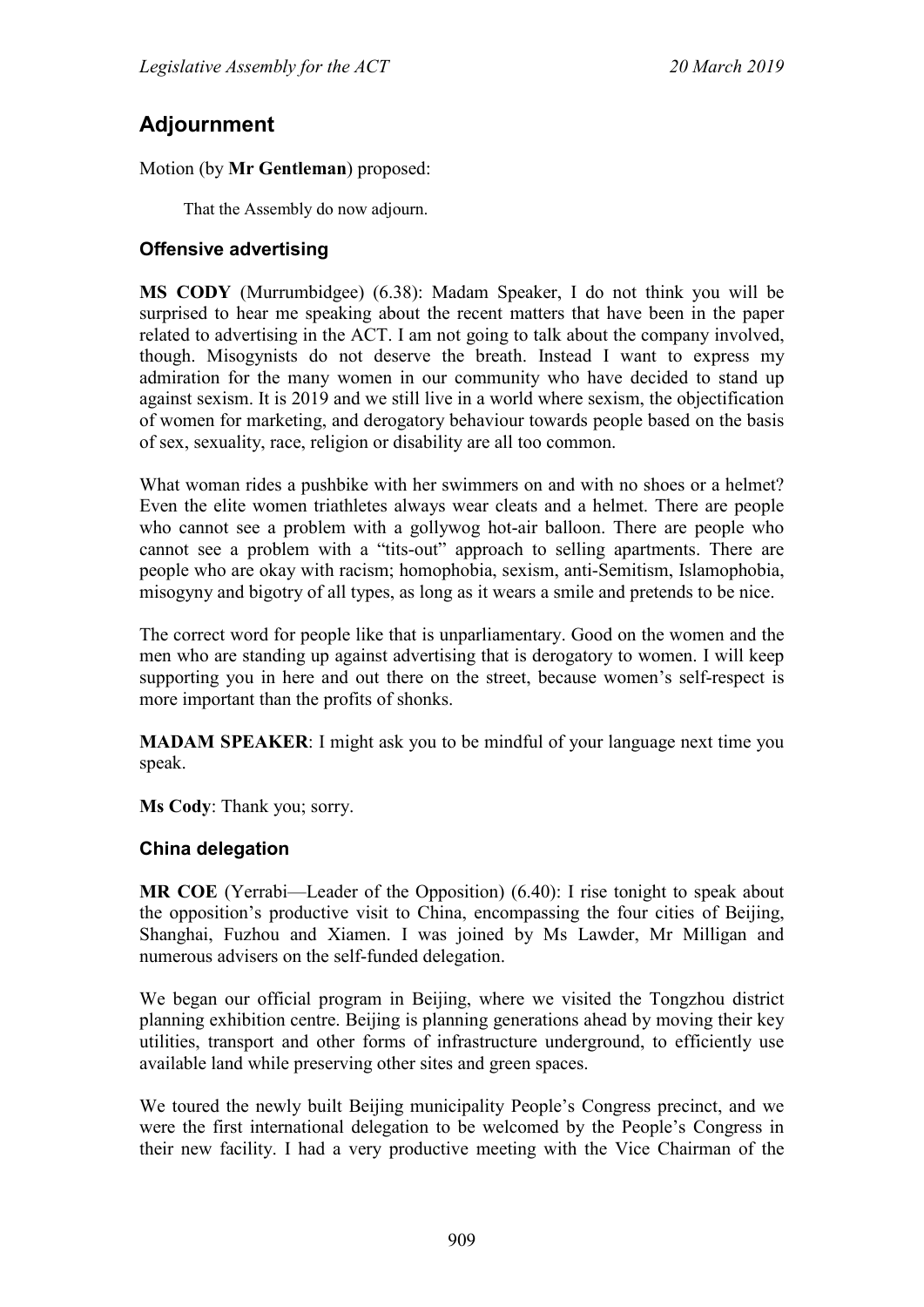Standing Committee of the Beijing Municipal People's Congress. Our hosts were very happy to receive a delegation from their sister city, especially as our meeting coincided with Canberra Day. The sister city relationship is now in its 20th year, following its establishment by the Carnell Liberal government in 1999.

We then travelled to the Beijing Airport economic core zone, where we witnessed firsthand the freight and logistics capabilities of the companies working within the zone and the government initiative to promote trade and stimulate growth.

On Tuesday we travelled on the high-speed rail, at over 360 kilometres an hour, to Shanghai, where we were received by the Deputy Director-General of Foreign Affairs for the People's Government of Shanghai municipality. We later visited the *Exhibition of the Opening-up of Pudong* in Shanghai's free trade zone. In a short time, Pudong has grown into a thriving economic hub, with a strong focus on emerging technologies.

The following day our delegation travelled to Fuzhou. We were welcomed by the Fujian provincial government. The Vice Chairman of the Standing Committee of the Fujian Provincial People's Congress and I spoke at length about the industriousness of the Fujian province and the opportunities there are for Canberra and the ACT to build ties.

On Thursday we met with the Vice President of the Fujian People's Association for Friendship with Foreign Countries at the Fujian Foreign Affairs Office, where we continued our discussions on what each of our cities has to offer each other and the region.

A personal highlight for me was our visit to the Fuzhou Overseas Chinese Middle School, where we had a tour led by students. The school is a credit to the principal, staff, board and students. I hope that we can further promote our local high schools and universities, especially by way of student exchanges and teacher exchanges with China and other countries. We then met with the Deputy Director-General of the Fujian Provincial Health Commission, who took us on a tour of a residential aged-care facility and hospital, where we talked with the residents and observed the facilities.

For the final leg of our delegation, we visited Xiamen, and met with the chief marketing and sales officer of Xiamen Airlines to promote the benefits of direct flights from Xiamen to Canberra. The delegation then visited Xiamen University and met with the senior vice president. Given that education is the ACT's largest export, the visit was very productive and thought provoking about how we can build upon the existing links that our tertiary institutions have abroad.

Our final meeting was with the Xiamen municipal government. The Vice Chairwoman of the Standing Committee of the Xiamen Municipal People's Congress was very engaging and knowledgeable about the economic benefits of ties between our cities. We also had the opportunity to visit the historic island just off Xiamen.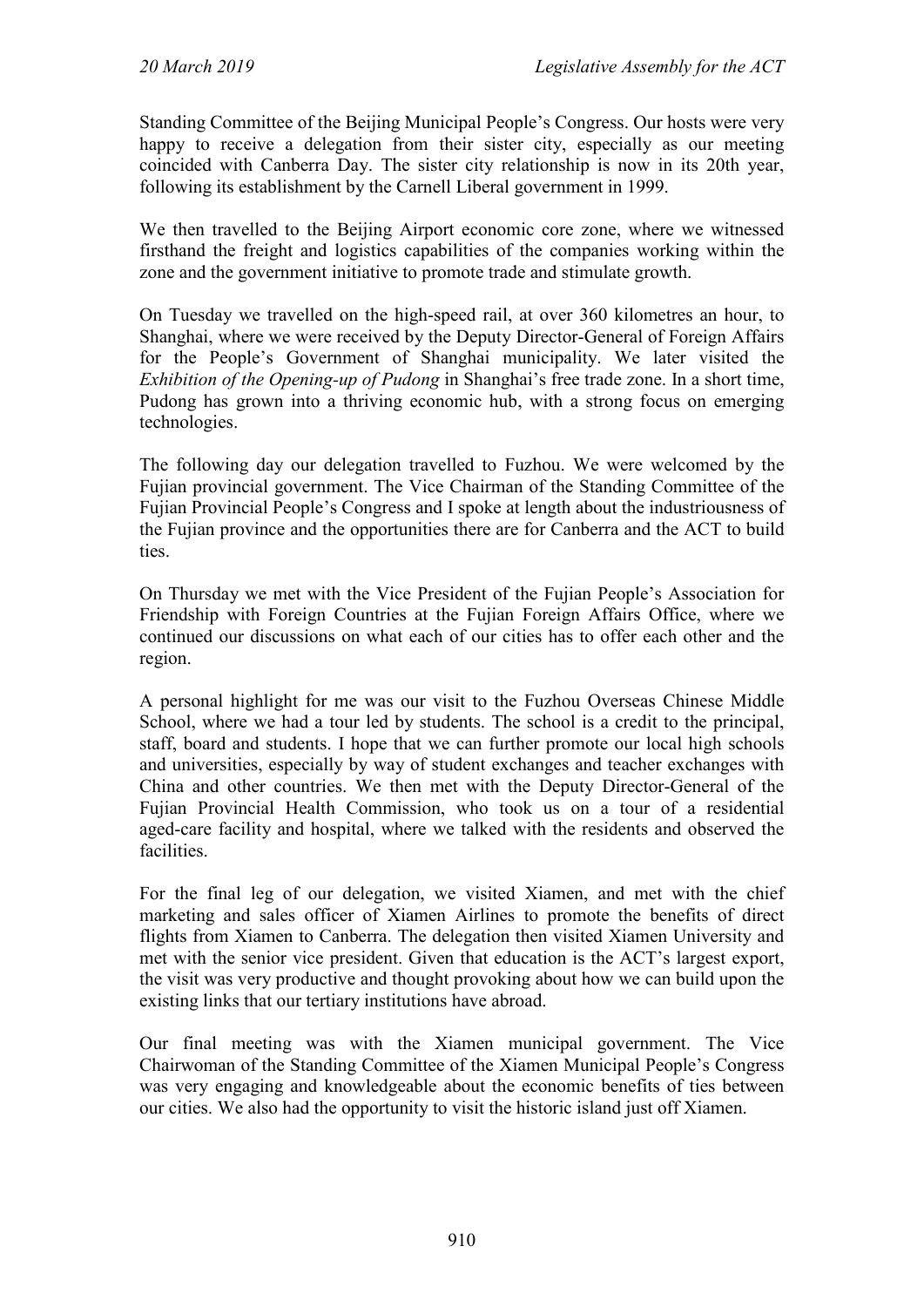I believe there is great potential to develop strong relationships with the people of China to market Canberra as a great place to live, study, work or do business with. I would like to thank all of the officials who met with us, our guides, people who translated and, of course, the embassy officials here in Canberra who facilitated our trip. I would also like to thank all of the members of the delegation for their time, commitment and personal expense in travelling to China. I look forward to future delegations continuing to build ACT relationships abroad.

### **International Women's Day**

**MS LE COUTEUR** (Murrumbidgee) (6.45): I rise today to briefly talk about International Women's Day, which we all know was last week. The international theme was "balance for better"—and I was shown how you are supposed to do that but the local theme was "more powerful together".

International Women's Day is a time to take stock and celebrate achievements and acknowledge that there is still a lot more to do. As I attended various events last week I got a true sense of the power that is possible not only when women come together but when we work together with men and non-binary people to achieve gender equality. After all, gender equality benefits everybody. We all have a role to play and we must realise that there is no one solution. Rather, a suite of service options and solutions should be available for outcomes that suit individual needs.

I would like to focus specifically on one of the events I attended, the launch of voices for change, a joint initiative of the YWCA of Canberra and the Domestic Violence Crisis Service. The initiative was enabled from funding from the NAB and from Our Watch, the national organisation established under the national plan to reduce violence against women and their children and drive nation-wide change into the culture, behaviours and attitudes that underpin and create such violence.

This initiative trained and coached women with lived experience of violence to speak out. That might seem fairly simple on the surface, but I know that encouraging and supporting any victims of sexual abuse to talk about their experiences can be traumatising, causing flashbacks to harrowing and painful events and leaving them feeling exposed and vulnerable.

I commend DVCS and the YWCA in the way they supported women to find their voice. There were enlightening presentations by Lulu, Jess and Kristen, who spoke clearly and powerfully about their experiences. The importance of sharing these stories cannot be underestimated.

The project was a realisation of the fact that victims can contribute towards the narrative. They highlighted that it is likely that we all know someone who has been or is being affected by domestic violence. In any room in any given day and in any context there are likely to be survivors of gendered violence. In many cases survivors stay silent for fear of being blamed or not believed. But this silence also contributes to enabling such violence, and this project aims to break down the silence.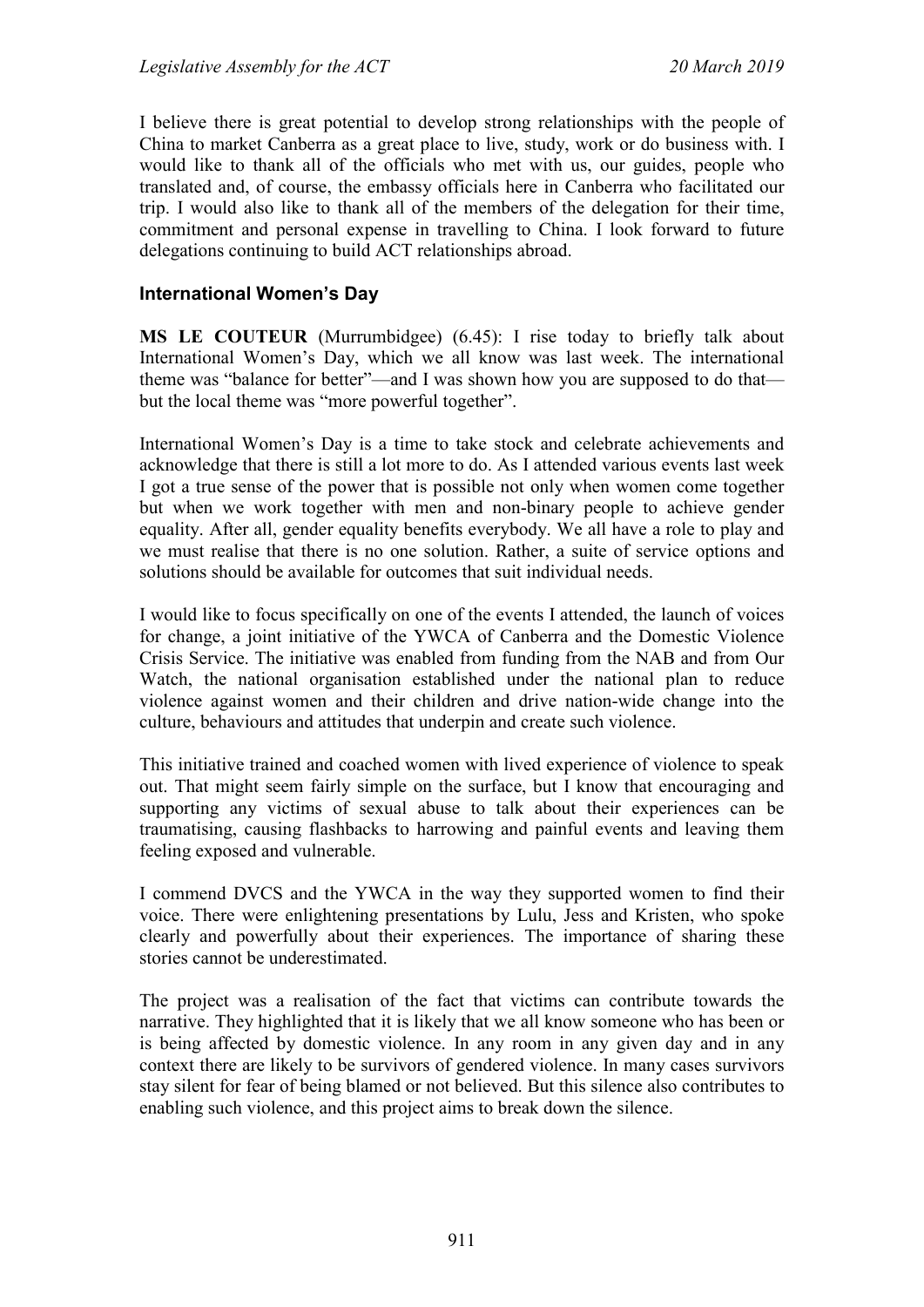Similarly, one of the women highlighted that perpetrators are not bad people. That is really something to think about. People are not all bad; they are a combination of good and bad. If we focus on the good parts there can be room for hope and, hopefully, room for change.

I congratulate these women and the other women who are voices for change— Michelle, Monique and Teyarna—for summoning the courage to speak out. All these women are clear and articulate voices for change. I also congratulate Mirjana Wilson and Frances Crimmins from DVCS and YWCA for thinking outside the square and supporting these survivors to find and express their voice to us. They were definitely more powerful together. I am hopeful that this project will contribute to the change we need to see for women and their children to live free from the experience or fear of such violence.

# **School strike for climate change**

**MS ORR** (Yerrabi) (6.49): I rise tonight to show my support for the students who participated in the nation-wide school strikes for climate change. I was humbled to join the hundreds of primary and secondary school students who gathered at Garema Place last Friday bearing banners and signs calling out the federal government on their inaction on addressing climate change.

I felt proud to stand alongside these students and to show my support for all of the young people who are setting the agenda on the debate on climate change policy. It is often assumed that young people are uninterested in politics. However, I can say with absolute certainty that this is not true. Our young people are politically engaged. They are well informed and they are determined to make a difference for their future by demanding action on climate change. I believe that deserves to be commended.

One of my favourite signs from the rally read, "You are never too important to listen to a 12-year-old girl." I believe young people should have a voice in the climate change discussion, and it is crucial to listen to what they have to say. It was a pleasure to see a number of students show real leadership skills taking to the stage to speak so passionately about the issue of climate change.

Unfortunately, a number of statements have been made by conservative commentators and members of the Canberra Liberals that have attempted to dismiss young people from the climate change debate entirely, most notably Ms Lee's accusation in an ABC interview last Friday suggesting that students are "being driven by their teachers or parents". That shows how completely out of touch she and the opposition are when it comes to the issues facing young people.

Ms Lee's comments point out the Liberal Party's failure to understand the legitimate concerns that so many Australians have when it comes to addressing the urgent issue of climate change. It is grossly unfair for Ms Lee to suggest that these students are being used as what she described as political pawns. In the current climate change debate these comments downright disregard the capacity of young people to develop constructive views that contribute to this debate. As the shadow education and environment spokesperson Ms Lee's comments are unacceptable and do not reflect the interests of primary and secondary students in the ACT.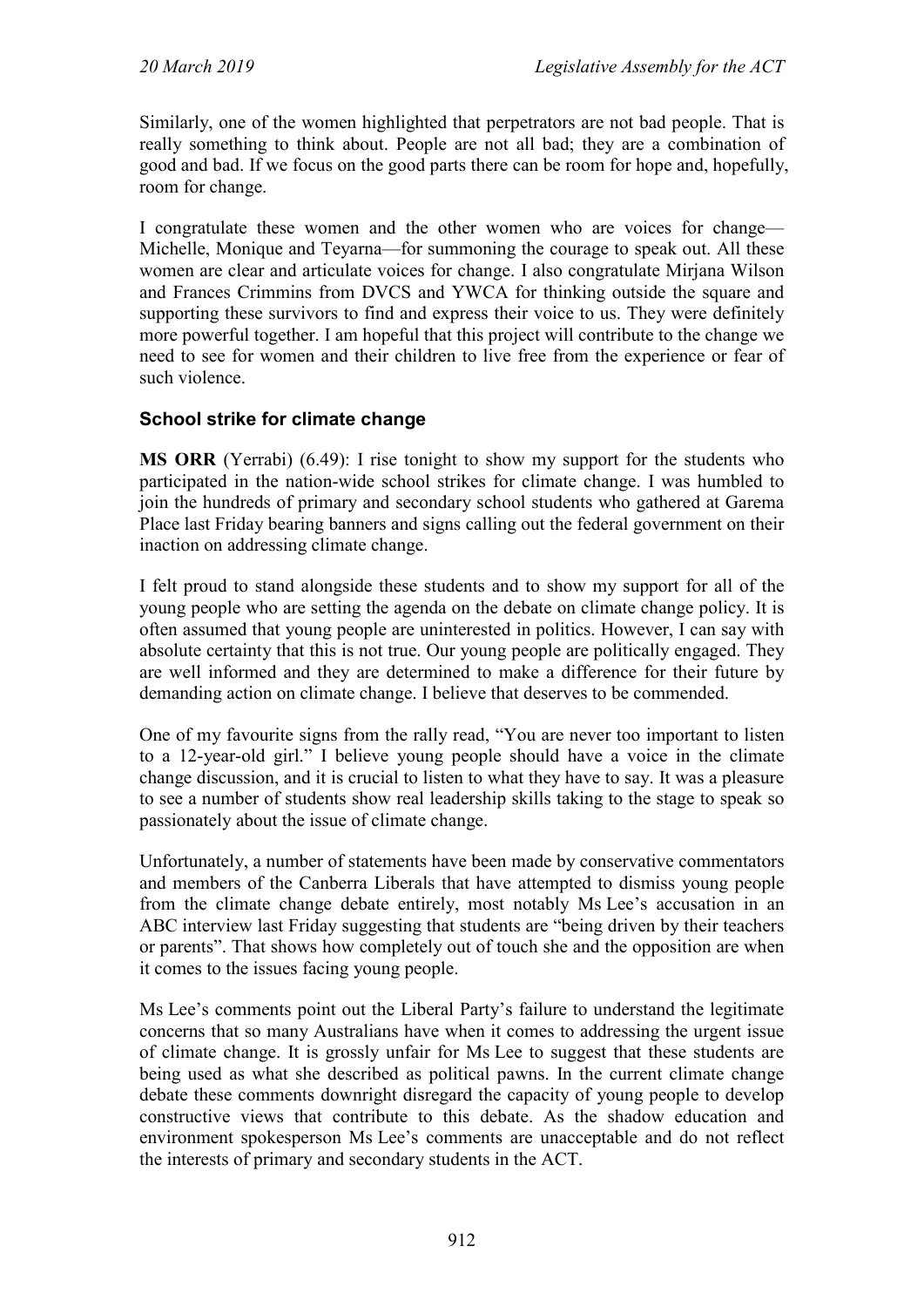Members of the opposition including Ms Lee claim that participating in the school strike was not a constructive way to bring attention to the issue. But as we have seen, students across Australia have successfully brought attention to the issue of climate change in a peaceful, inclusive and well-organised manner. It is completely uncalled for for members of the opposition to suggest that students used the strike as an excuse to skip school. Education and understanding on the issue of climate change are precisely what motivated students to participate in the strike. I believe that participating in activism on significant political issues is a learning experience in itself.

It concerns me that school-aged children have grasped the seriousness of climate change whilst the Canberra Liberals and their federal coalition counterparts have failed to acknowledge the facts and continue to ignore the relentless calls for action. We have seen time and time again that Liberal and National politicians right across the country are in denial when it comes to taking action on climate change, so it is unsurprising albeit bitterly upsetting that members of the Canberra Liberals are choosing to ignore the voices of our young Canberrans and reject them from the conversation altogether.

I see it as my duty as a member of this Assembly to do everything I can to help mobilise our future leaders, especially on issues as significant as climate change. I am proud of the way that ACT Labor values the voices of young Canberrans, and I will continue to support young people on issues that affect them and their future. We should be congratulating these students on their activism efforts and for channelling their frustration with the federal government into something productive.

Unlike many members opposite, ACT Labor have heard the requests put forward by students loud and clear. Students have called for 100 per cent renewable energy and have protested against the establishment of new coalmines. I wholeheartedly support the climate strikers and their vision for a cleaner Australia. I join them in calling on all elected representatives to take real leadership on this issue.

#### **School strike for climate change**

**MR RATTENBURY** (Kurrajong) (6.54): I also want to speak about the school strike for climate in Canberra that Ms Orr has just spoken about. I attended along with my Greens colleague Ms Le Couteur last Friday. This was one of many events all over Australia and the world that involved young people leaving school and publicly calling for action on climate change. The Canberra rally was very well attended, with several thousand students as well as adults who were attending in solidarity.

I will quote the explanation given by the students themselves as to why they organised and attended this event, because I think that is the best way to capture it. They say:

Our planet earth is precious and can't be replaced.

Our politicians can show that they care about our futures by treating climate change for what it is—a crisis—and taking urgent action to move Australia beyond fossil fuel projects (e.g. #StopAdani!!) to 100% renewable energy for all.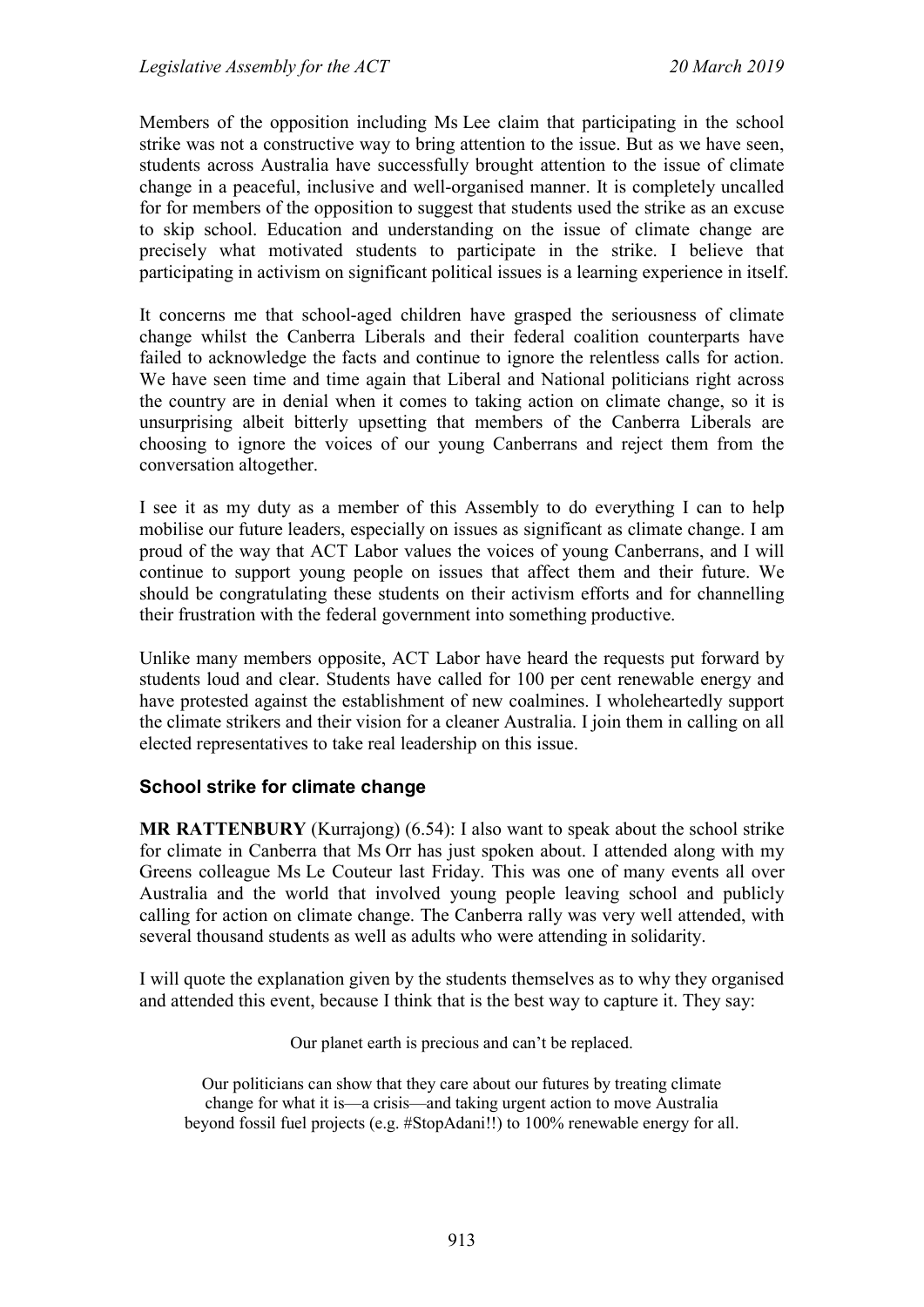#### **We want a safe future**

Powered by the wind and the sun, not dirty and dangerous coal and gas. Free from extreme weather, drought, pollution and sickness.

Where everyone can enjoy our beautiful environment, clean air, clean water & a healthy Reef.

The participants and speakers at the strike were inspiring, were articulate, and showed great compassion for the planet and our future. It was a privilege to attend. On the day I wrote an open letter to all the students in Canberra and around the country who were attending this event. I will read out the message that I sent to them:

Congratulations to all the school students involved in the today's Climate Strike. You are admirable young leaders, and you're to be congratulated for your dedication and passion. Your actions are changing the future. You're making an important difference.

I know that you're taking this action because you care—you care about the future, about people, and about the planet. I'm proud of Australia's young people for showing this deep passion and global empathy. These are some of the best qualities you can have. You're already receiving a good education if you understand climate change, the actions that are needed to combat it, and you're willing to sacrifice your time and energy to make sure there is action.

You're right: we're experiencing a climate emergency and the adults aren't dealing with it. The weather is becoming more extreme. We're approaching dangerous environmental tipping points. Animals are becoming extinct. The climate is warming. We need to take action or the environmental, social and economic results of climate change will become increasingly perilous.

Meanwhile we have so-called leaders who deny climate change exists, who ignore scientific evidence, who want to build giant coal mines and coal fired power stations.

Maybe these people need to go back to school. You may be missing a day of school—

or part of it—

but you're already smarter than many of our supposed adult leaders. They don't seem to care about your future, and you are justified in fighting back and demanding better.

Climate change is bad, but don't give up. The solutions to climate change are there for us to grab: renewable energy, clean and green transport, sustainable agriculture, leadership that emphasises compassion and sustainability. The technology and policies are all achievable.

You can change the future and I believe that you will. History is full of examples of people like you demanding change and achieving it. You are making a powerful statement and making a difference. I'm inspired by your actions and inspired to know the future is in such good hands.